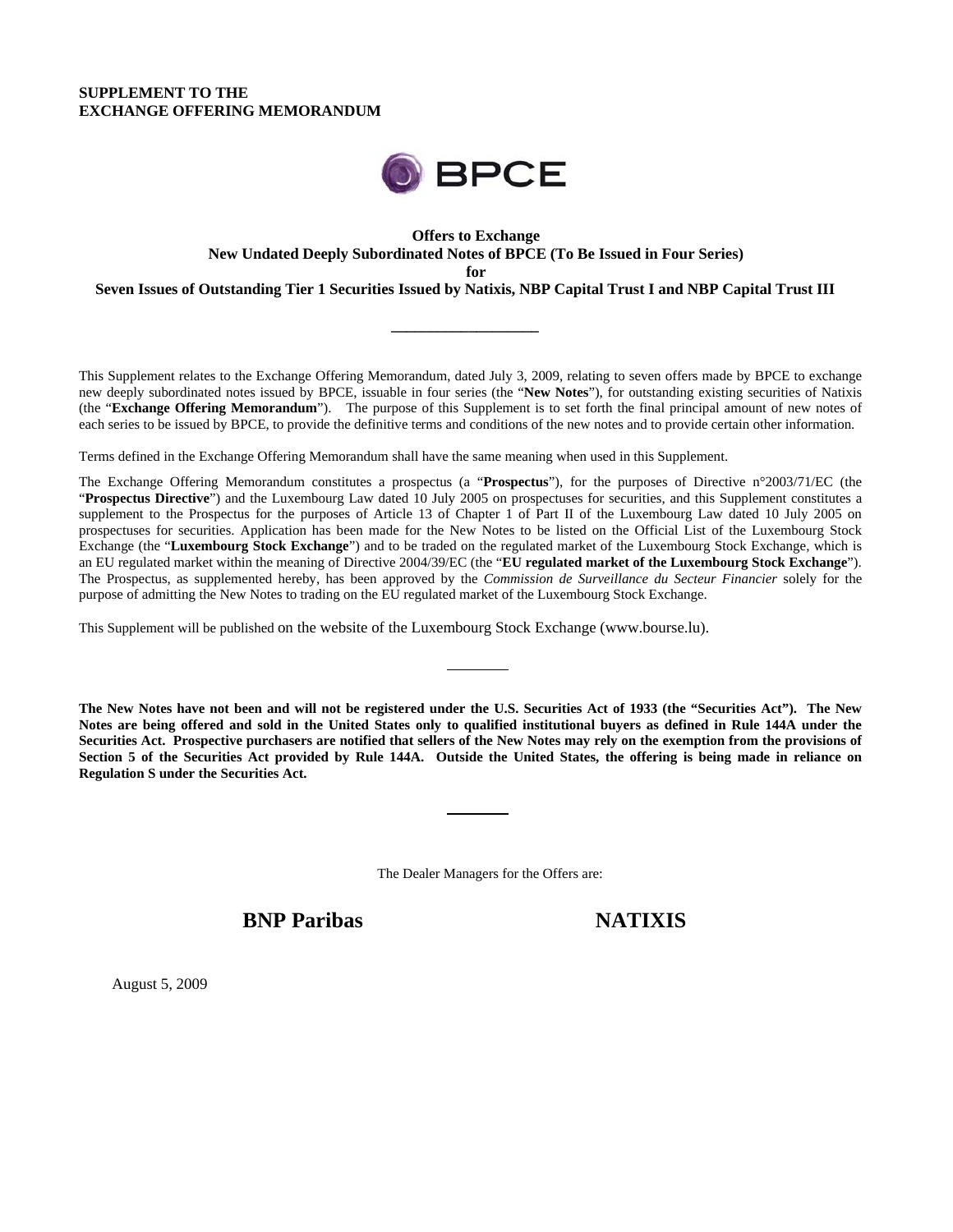# **TABLE OF CONTENTS**

# Page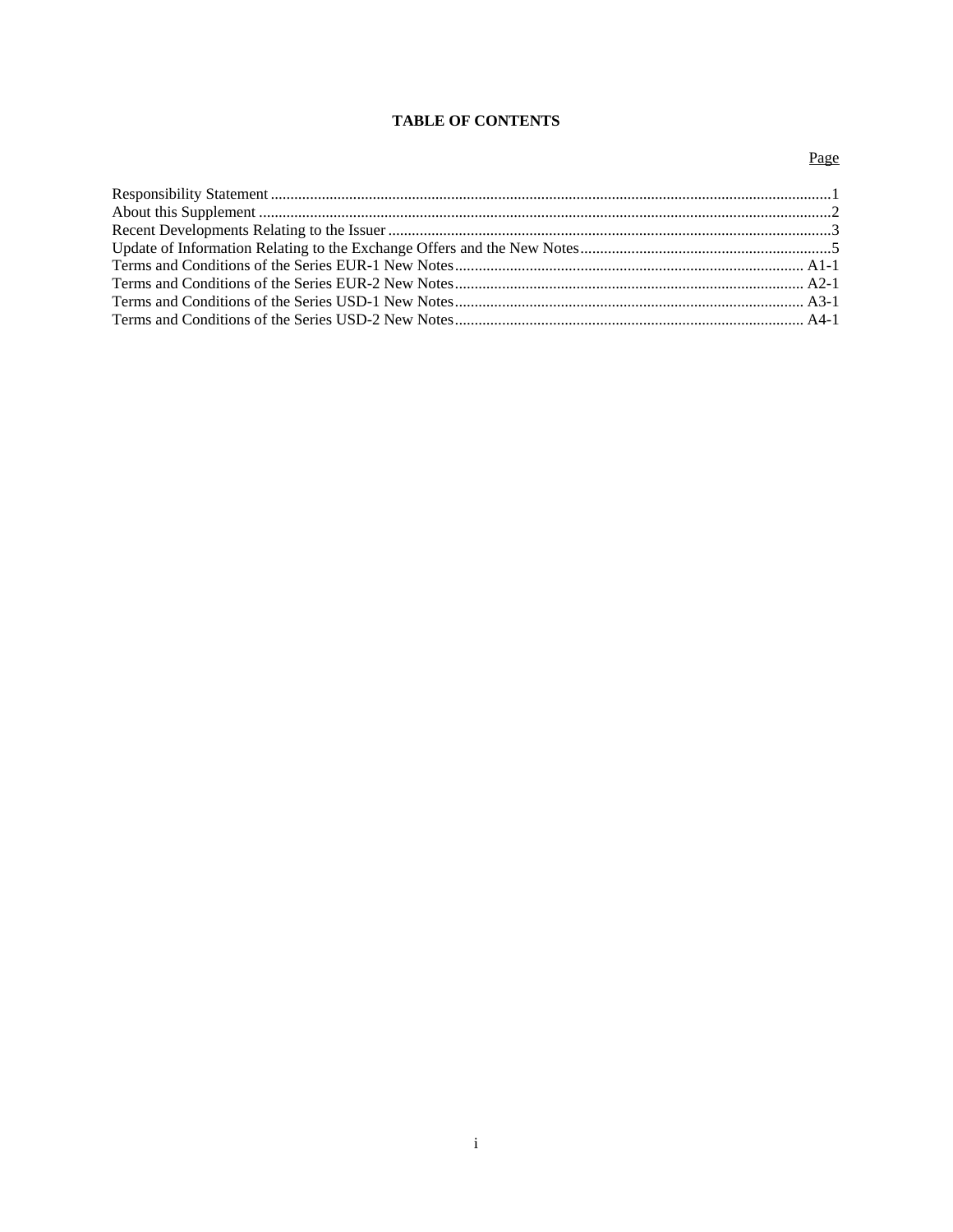## **RESPONSIBILITY STATEMENT**

BPCE (whose registered office appears on the inside back cover of this Supplement) accepts responsibility for the information contained (or incorporated by reference) in this Supplement and in the Exchange Offering Memorandum. BPCE, having taken all reasonable care to ensure that such is the case, confirms that the information contained in this Supplement is, to the best of its knowledge, in accordance with the facts and contains no omission likely to affect its import.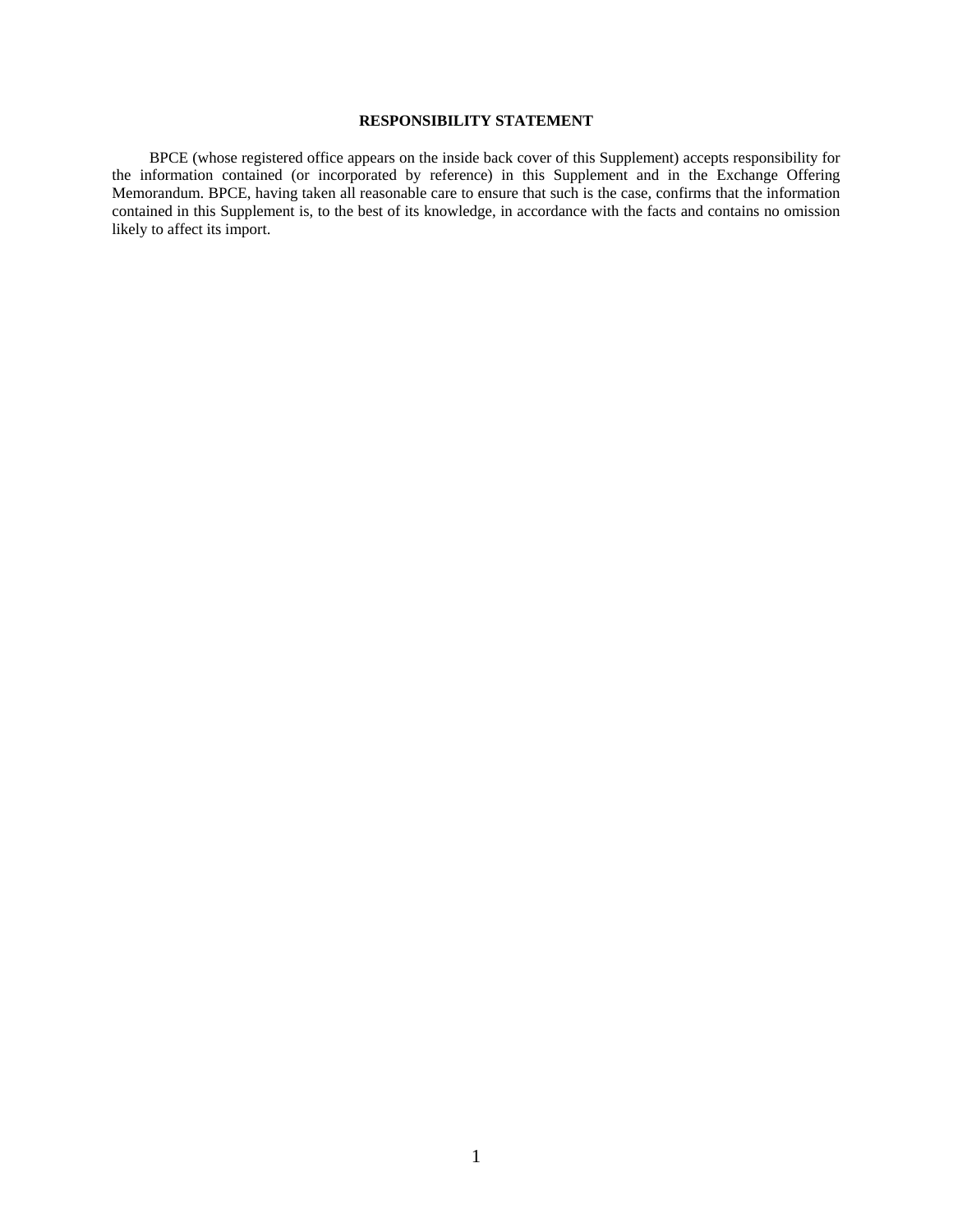#### **ABOUT THIS SUPPLEMENT**

The information contained in this Supplement has been provided by BPCE. No person is authorized to give information other than that contained in the Exchange Offering Memorandum, as supplemented hereby, or in the documents incorporated by reference in the Exchange Offering Memorandum. Investors should not assume that the information contained in the Exchange Offering Memorandum, as supplemented hereby, is accurate as of any date other than the date on the front of this Supplement.

In deciding whether to invest in the New Notes, investors must rely on their own review of BPCE's business (and that of its predecessors) and related matters and the terms of the New Notes, including the merits and risks involved. Investors should not construe the contents of the Exchange Offering Memorandum, as supplemented hereby, as legal, business or tax advice. Investors should consult their attorneys, business advisors or tax advisors as to legal, business or tax advice.

The distribution of the Exchange Offering Memorandum and this Supplement, and the offer and sale of the New Notes, may be restricted by law in certain jurisdictions. If this document comes into your possession, we require you to inform yourself of and to observe all of these restrictions. The Exchange Offering Memorandum and this Supplement do not constitute, and may not be used in connection with, an offer or solicitation in any place where offers or solicitations are not permitted by law.

The Exchange Offering Memorandum contains restrictions on its distribution and on the offer and sale of the New Notes, which apply *mutatis mutandis* to this Supplement. In particular, these restrictions apply to investors in the European Economic Area, France, the United Kingdom, Italy (where investors were not eligible to participate in the Offers), the United States, Hong Kong, Singapore and Switzerland.

**This Supplement is not complete and must be read in conjunction with, and as a supplement to, the Exchange Offering Memorandum. In particular, investors should consider the information set forth under "Forward Looking Statements" and "Risk Factors" in the Exchange Offering Memorandum in considering an investment in the New Notes.**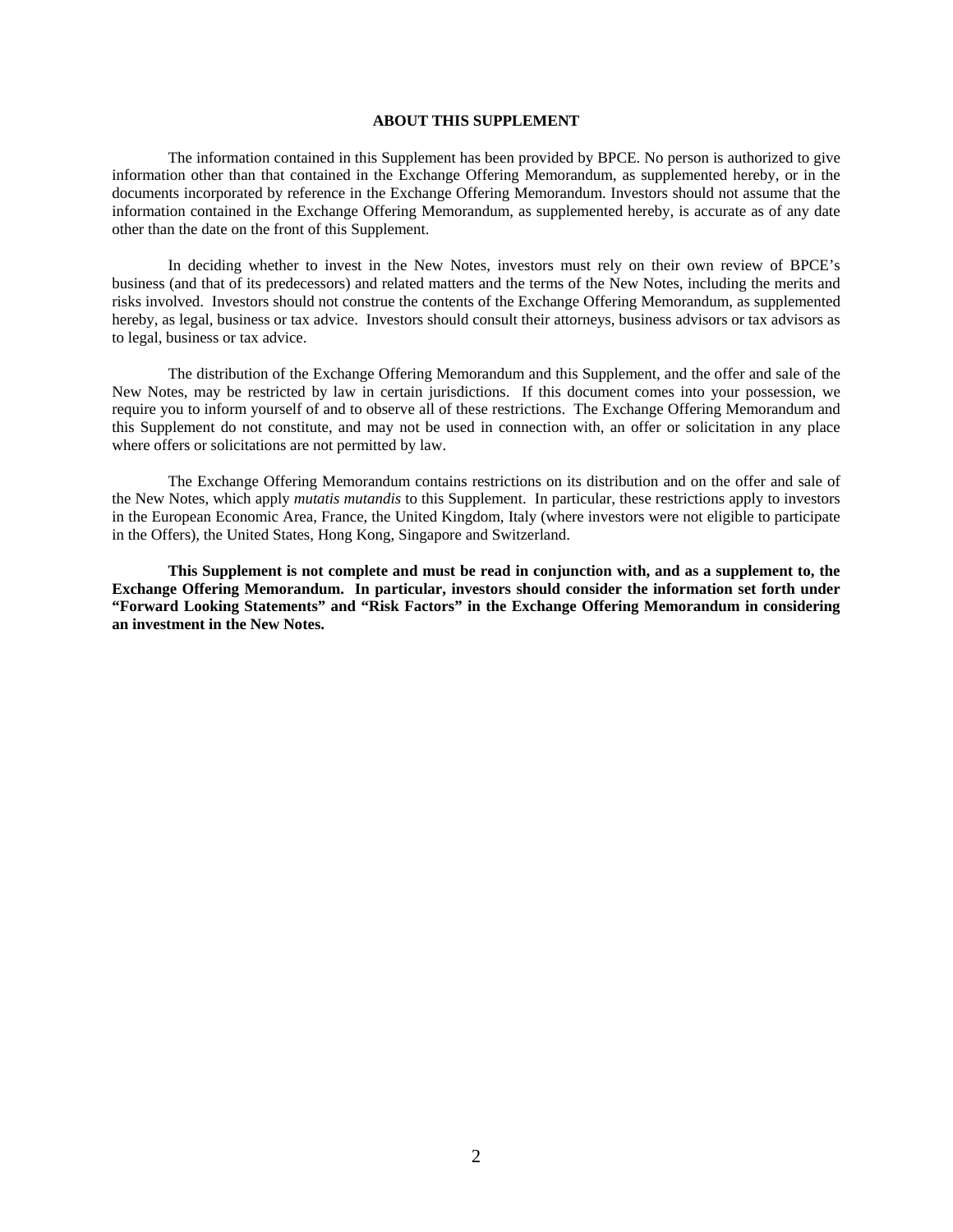#### **RECENT DEVELOPMENTS RELATING TO THE ISSUER**

#### **General Shareholders Meeting of July 9, 2009**

On July 9, 2009, the Issuer's general shareholders meeting was held. At this meeting, the shareholders approved the change of the name of the Issuer from CEBP to BPCE.

#### **General Shareholders Meetings of July 31, 2009 and Completion of the Combination Transactions**

 On July 31, 2009, the Issuer's general shareholders meeting was held. In addition, both CNCE and BFBP held general shareholders meetings on the same date. At these meetings:

- The Combination Transactions (including the related contributions of businesses, assets and liabilities to BPCE) were approved by the shareholders of BPCE, CNCE and BFBP, and the Combination Transactions were effectively completed on the terms described in the Exchange Offering Memorandum.
- The members of the Supervisory Board were elected, as described below under "Supervisory Board and Management Board."
- The Issuer's registered office was changed to 50, avenue Pierre Mendès-France, 75013 Paris, France.

#### **Supervisory Board and Management Board**

 At the Issuer's general shareholders meeting of July 31, 2009, the members of the Issuer's Supervisory Board were elected. The members include all of the persons described in the Exchange Offering Memorandum under the heading "Management of BPCE – Supervisory Board."

In addition, the French State's representatives were elected as members of BPCE's Supervisory Board. These representatives were Mr. Ramon Fernandez and Mr. Hervé de Villeroché, as well as two independent members, Mrs. Laurence Danon-Arnaud and Mr. Marwan Lahoud. The following table sets forth information regarding these representatives.

| Name                               | <b>Principal Activity</b>                                                                                                                                                                         |
|------------------------------------|---------------------------------------------------------------------------------------------------------------------------------------------------------------------------------------------------|
|                                    | Director General of Direction générale du Trésor et de la politique<br>économique (Treasury and Economic Policy Directorate in the<br>Ministry of the Economy, Industry and Employment, or DGTPE) |
|                                    | Business address: DGTPE, Ministère de l'Economie, 139 rue de<br>Bercy, 75012 Paris                                                                                                                |
|                                    | Head of Financing at DGTPE and <i>censeur</i> on the General Council of<br>the Banque de France                                                                                                   |
|                                    | <i>Business address: DGTPE, Ministère de l'Economie, 139 rue de</i><br>Bercy, 75012 Paris                                                                                                         |
| Laurence Danon-Arnaud (independent | Member of the Management Board, Compagnie Financière Edmond<br>de Rothschild                                                                                                                      |
|                                    | <i>Business address:</i> Compagnie Financière Edmond de Rothschild, 47<br>rue du Faubourg Saint-Honoré, 75008 Paris                                                                               |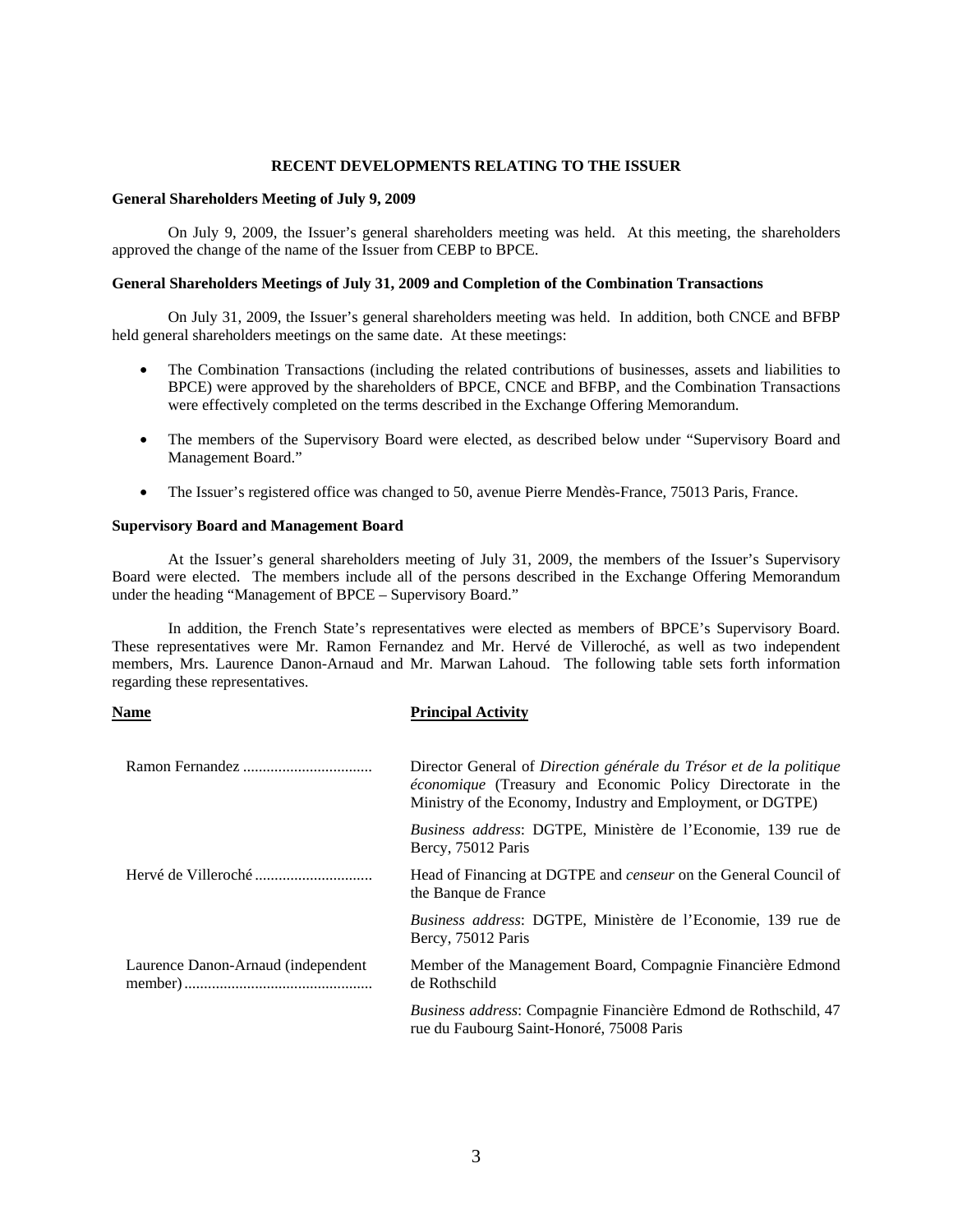Marwan Lahoud (independent member) Chief Strategy and Marketing Officer, European Aeronautic Defense and Space Company (EADS) *Business address*: EADS, 37 boulevard de Montmorency, 75016 Paris

The Supervisory Board of BPCE held its first meeting on July 31, 2009. At this meeting, the persons described in the Exchange Offering Memorandum under the heading "Management of BPCE – Management Board" were named as members of the Management Board.

The Management Board of BPCE also held its first meeting on July 31, 2009. At this meeting, the Management Board authorized the issuance of the New Notes and delegated the authority to determine the definitive terms and conditions of the New Notes to the persons indicated in the Terms and Conditions of the New Notes in Annex A hereto.

#### **Decision of Paris Court of Appeals of July 31, 2009**

On July 31, 2009, the Paris Court of Appeals decided that the works council (*comité d'entreprise*) of the Caisse d'Epargne Ile-de-France (CEIDF) did not receive sufficient information during the consultation process relating to the creation of the new central body, BPCE. The decision overturned a prior decision of the *Tribunal de Grande Instance* of July 10, 2009, which found that the information provided was sufficient. In response, CEIDF has initiated further legal proceedings with a view to establishing that it respected its undertakings to the works council, and it has also called a meeting of the works council for August 19, 2009.

The decision does not in any way affect the transactions in which BPCE became the central body of Groupe BPCE, nor does it affect any of the decisions taken at the shareholders meeting of July 31, 2009, at which CEIDF's participation was valid, or the consumation of the Contribution Transactions. It also does not impact the role of BPCE as central body, including with respect to the financial solidarity mechanism.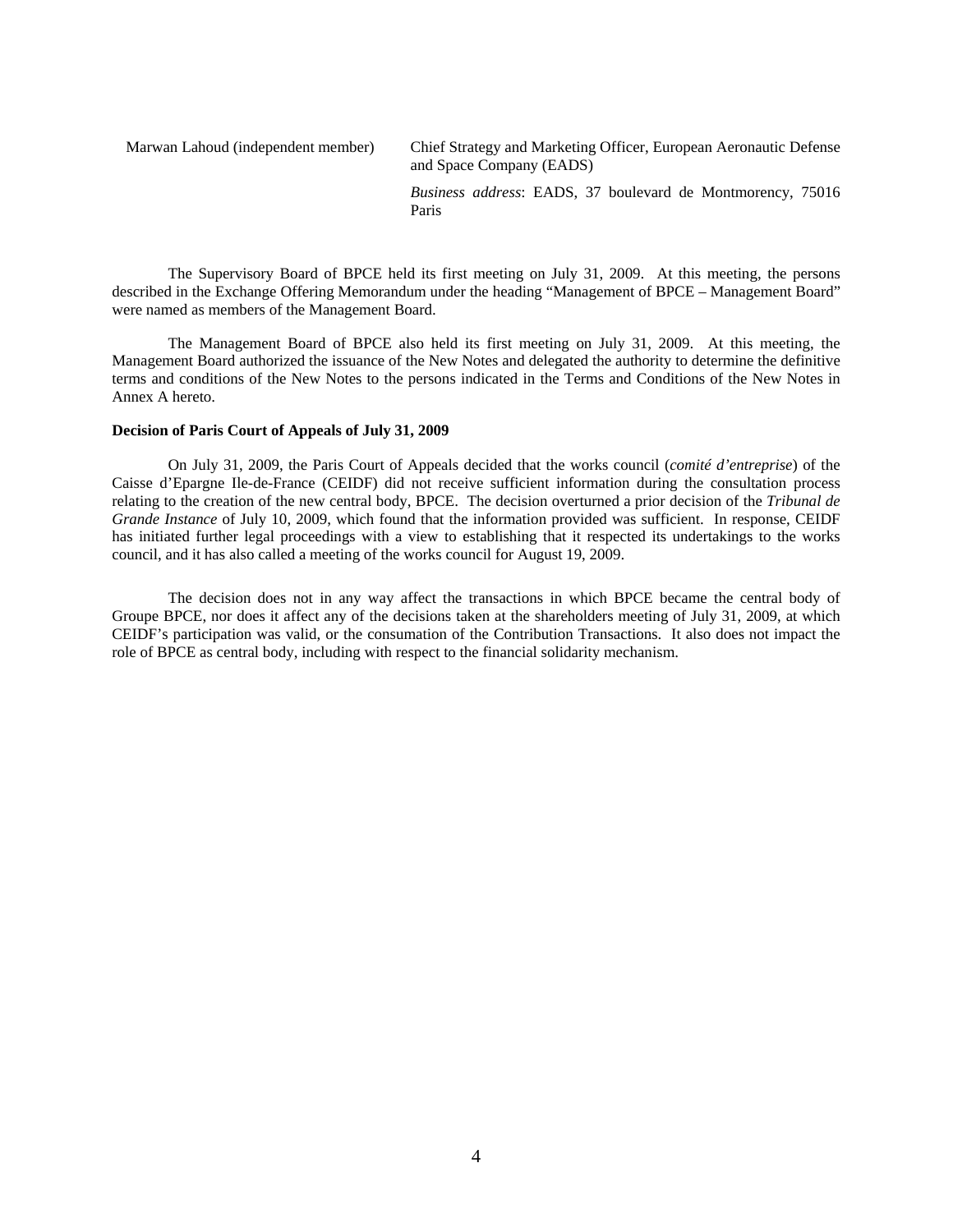### **UPDATE OF INFORMATION RELATING TO THE EXCHANGE OFFERS AND THE NEW NOTES**

#### **Results of the Exchange Offers**

BPCE has accepted a total of €661.9 million principal amount (or liquidation amount) of Euro-denominated Existing Securities and US\$751.1 million principal amount (or liquidation amount) of U.S. dollar-denominated Existing Securities for exchange in the offers (see "—Existing Securities Accepted for Exchange" below), and will issue an aggregate principal amount of €426.8 million of Euro-denominated New Notes and U.S.\$577.3 million of U.S. dollar-denominated New Notes (as detailed below).

#### *New Notes of BPCE to Be Issued*

BPCE will issue an aggregate principal amount of €52.4 million of its Series EUR-1 New Notes, €374.5 million of its Series EUR-2 New Notes, US\$133.6 million of its Series USD-1 New Notes and US\$€443.7 million of Series USD-2 New Notes pursuant to the Offers (in each case including New Notes issued in respect of accrued interest on Existing Securities). The New Notes issued by BPCE will count as Tier 1 capital for French bank regulatory purposes, as was the case for the existing Natixis securities. Settlement and delivery of the New Notes is expected to occur on or about August 6, 2009.

Information regarding BPCE's New Notes is set forth in the table below:

| <b>Series</b> | <b>ISIN</b>                                   | <b>Principal Amount</b> | <b>Issue</b><br><b>Price</b> | Coupon | <b>Call Date</b> | <b>Fixed-to-</b><br>Floating<br><b>Interest Rate</b> | Step-Up<br>Margin (in<br>basis points) |
|---------------|-----------------------------------------------|-------------------------|------------------------------|--------|------------------|------------------------------------------------------|----------------------------------------|
| $EUR - 1$     | FR0010777516                                  | €2,356,000              | 100%                         | 13.0%  | Sep. 30, 2015    | No                                                   | n.a.                                   |
| $EUR - 2$     | FR0010777524                                  | €374.450.000            | 100%                         | 12.5%  | Sep. 30, 2019    | Yes                                                  | 1313                                   |
| $USD - 1$     | FR0010777532                                  | US\$133,560,000         | 100%                         | 13.0%  | Sep. 30, 2015    | No                                                   | n.a.                                   |
| $USD - 2$     | US05571AAA34 (144 A)/<br>USF11494AA36 (Reg S) | US\$443,690,000         | 100%                         | 12.5%  | Sep. 30, 2019    | Yes                                                  | 1298                                   |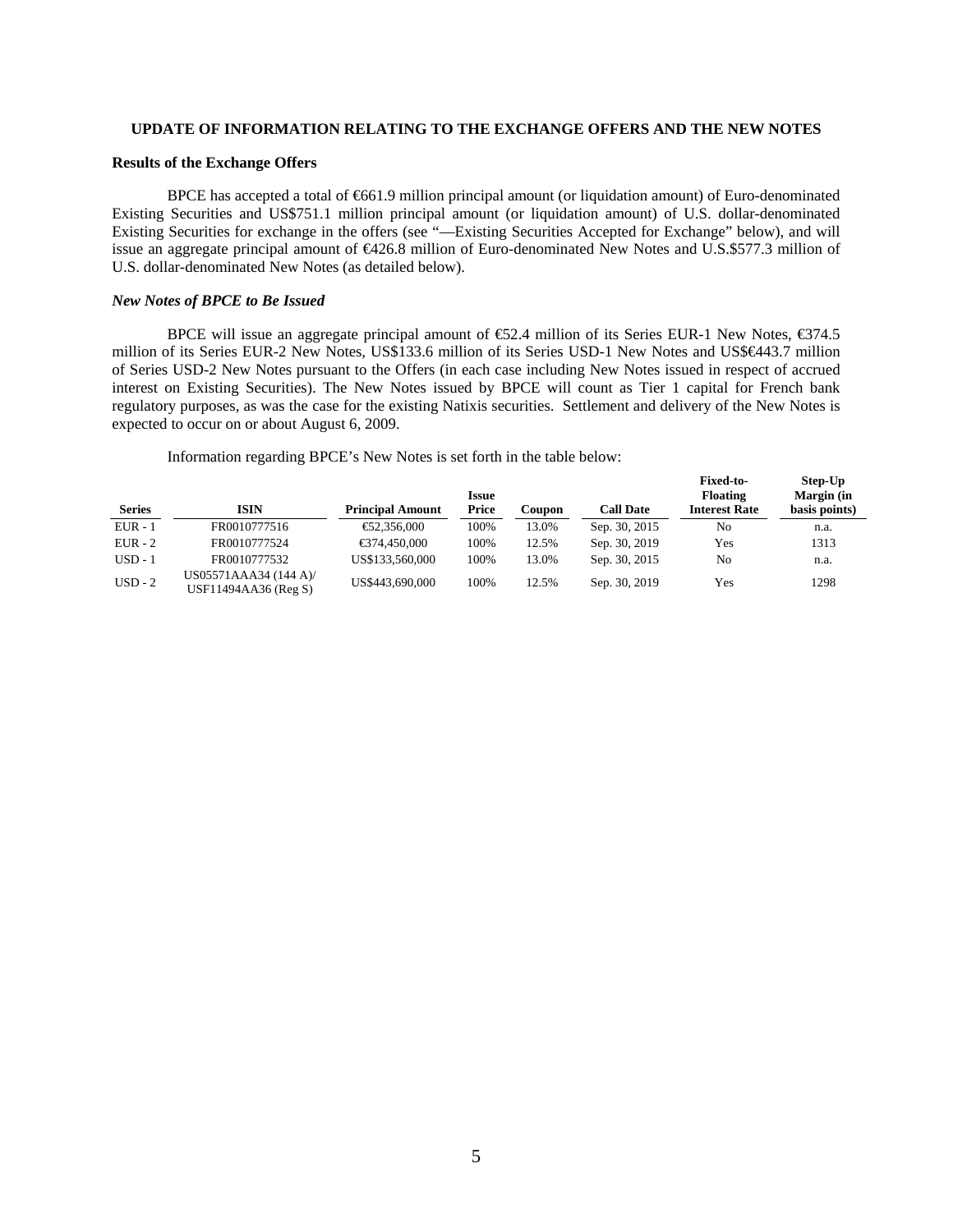#### *Existing Securities Accepted for Exchange*

The table below sets forth the principal amount (or liquidation amount in the case of the trust preferred securities) of each series of Existing Securities that BPCE has accepted for exchange. The table also sets forth the offer acceptance rate for each offer.

| <b>Series of Existing Securities</b>                                                                                                          | <b>ISIN</b>                                      | <b>Principal/Liquidation</b><br><b>Amount Accepted for</b><br><b>Exchange</b> | <b>Offer Acceptance Rate for</b><br><b>Each Offer</b> |  |
|-----------------------------------------------------------------------------------------------------------------------------------------------|--------------------------------------------------|-------------------------------------------------------------------------------|-------------------------------------------------------|--|
| €300 million Natixis Undated Deeply<br>Subordinated Floating Rate Notes issued on<br>January 25, 2005                                         | FR0010154278                                     | $\bigoplus$ 15,285,000                                                        | 38%                                                   |  |
| €200 million NBP Capital Trust I 8.32% Non-<br>cumulative Trust Preferred Securities issued<br>on June 28, 2000                               | XS0113462609                                     | €168,167,000                                                                  | 84%                                                   |  |
| $\epsilon$ 50 million Natixis Undated Deeply<br>Subordinated Perpetual Fixed to Floating Rate<br>Notes issued on October 18, 2007             | FR0010531012                                     | €378,400,000                                                                  | 50%                                                   |  |
| €150 million Natixis Undated Deeply<br>Subordinated Perpetual Fixed to Floating Rate<br>Notes issued on March 31, 2008                        | FR0010600163                                     |                                                                               |                                                       |  |
| US\$200 million NBP Capital Trust III 7.375%<br>Noncumulative Trust Preferred Securities<br>issued on October 27, 2003                        | XS0176710068                                     | US\$57,575,000                                                                | 29%                                                   |  |
| US\$300 million Natixis U.S. Dollar<br>Denominated Fixed Rate Undated Deeply<br>Subordinated Non-Cumulative Notes issued<br>on April 16, 2008 | FR0010607747                                     | US\$129,474,000                                                               | 43%                                                   |  |
| US\$750 million Natixis Subordinated Fixed to<br>Floating Rate Notes issued on April 30, 2008                                                 | US63872AAA88 (144A)/<br>USF6483LHM57 (Reg. $S$ ) | US\$564,068,000                                                               | 75%                                                   |  |

#### *Improved Capital Ratios for BPCE and Natixis*

The results of the exchange offers will have the effect of improving the quality of the consolidated regulatory capital of BPCE and Natixis. The Core Tier 1 ratio (pro forma March 31, 2009) of BPCE (including BPCE as central body and its consolidated affiliates) is expected to increase by 0.2 percentage points as a result of the offers. Following the expected transfer of the exchanged Existing Securities to Natixis for cancellation and the issuance by Natixis of new Tier 1 deeply subordinated notes to BPCE, the Core Tier 1 ratio (pro forma March 31, 2009) of Natixis is expected to increase by approximately 0.2 percentage points.

### **Amendments to Exchange Offering Memorandum**

### **In the section "Terms and Conditions of the Series USD-1 New Notes", the second paragraph of section 4.1 is amended to read as follows:**

The Interest Amount for a Note of a denomination of US\$1,500 for the initial period from (and including) August 6, 2009 to (but excluding) September 30, 2010 will be US\$224.38.

### **In the section "Terms and Conditions of the Series USD-2 New Notes", the final sentence of section 4.2.1 is amended to change the amount of US\$121.88 to US\$81.25, so that the sentence now reads as follows:**

The Fixed Rate Interest Amount per \$1,000 principal amount of Notes for the first Fixed Rate Interest Payment Date will be US\$81.25.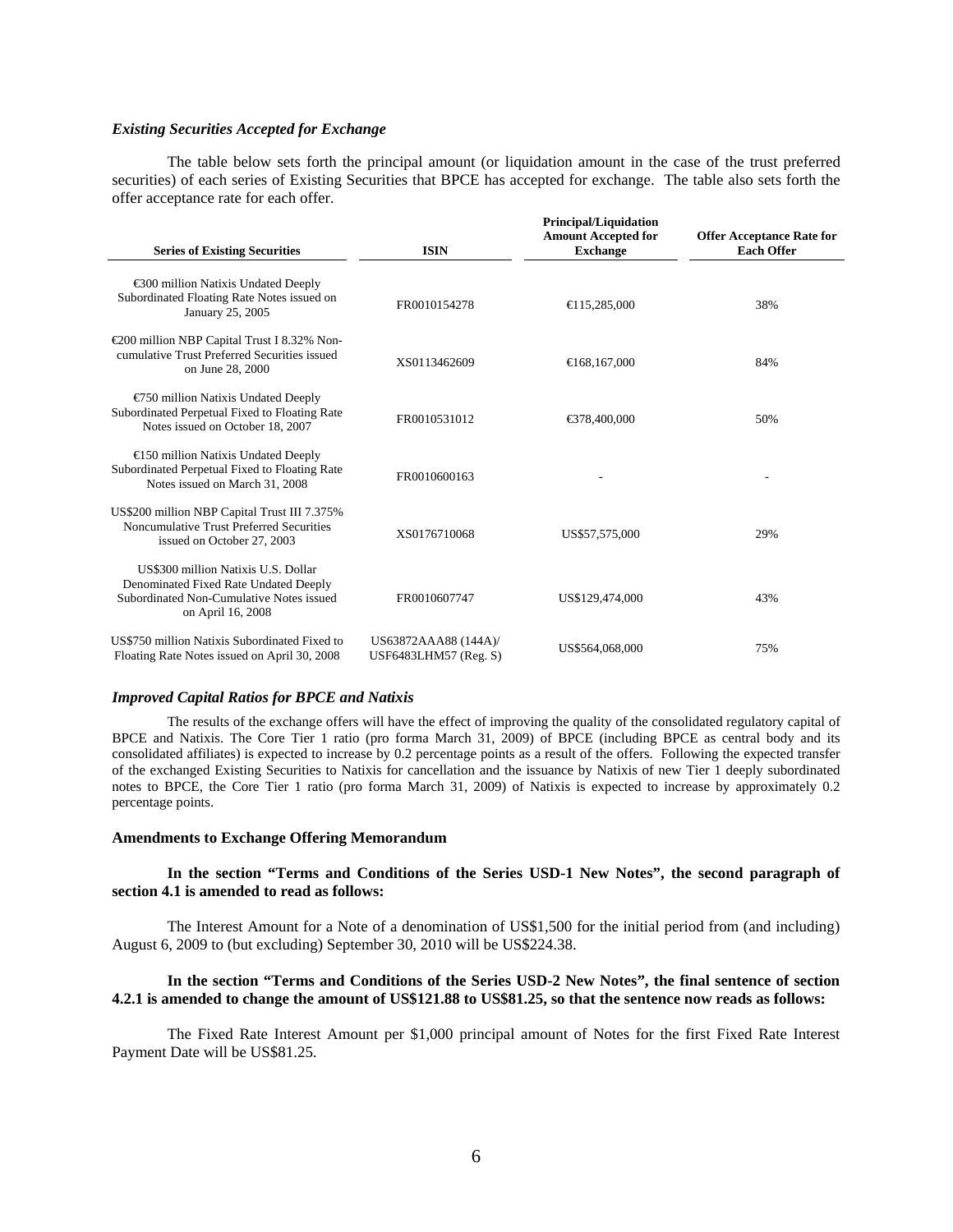# **Change of Fiscal Agent for Series USD-2 Securities**

The Fiscal Agent for the Series USD-2 Securities will be Deutsche Bank Trust Company Americas, the address of whose specified office is set forth in the Exchange Offering Memorandum (as Deutsche Bank Trust Company Americas was already to be designated as a U.S. paying agent), and on the inside back cover of this Supplement.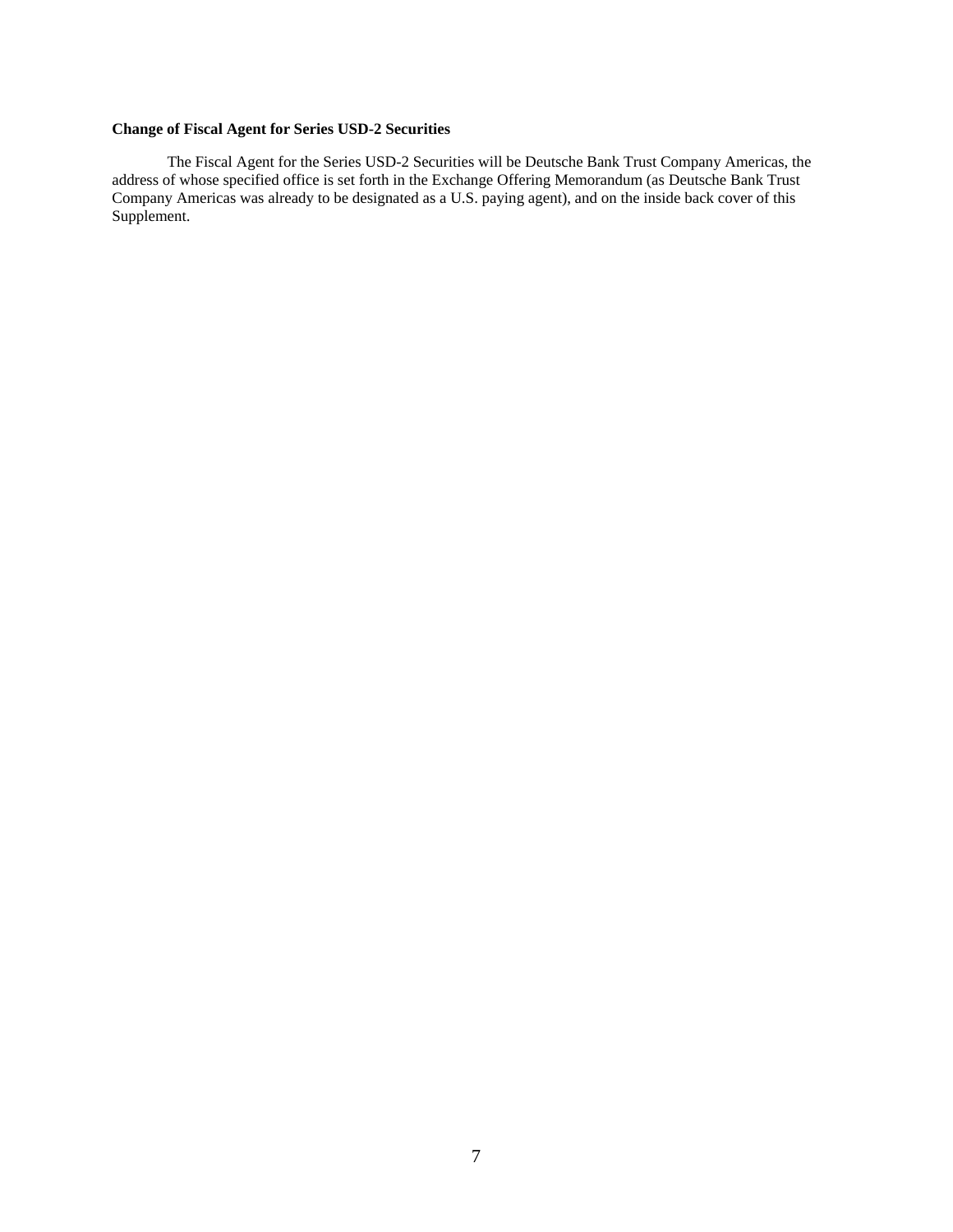### **TERMS AND CONDITIONS OF THE SERIES EUR-1 NEW NOTES**

The issue outside the Republic of France of the Euro (**EUR**) 52,356,000 Deeply Subordinated Fixed Rate Notes (the **Notes**) was decided on August 4, 2009 by Mr Roland Charbonnel, *Directeur du département Emissions et Communication Financière* of BPCE (the **Issuer**), acting pursuant to a resolution of the Management Board (*directoire*) of the Issuer dated July 31, 2009. The Notes are issued with the benefit of a fiscal agency agreement (the **Fiscal Agency Agreement**) dated on or about August 6, 2009 between the Issuer, Deutsche Bank AG, London Branch as fiscal agent (the **Fiscal Agent**, which expression shall, where the context so admits, include any successor for the time being of the Fiscal Agent), as calculation agent (the Calculation Agent, which expression shall, where the context so admits, include any successor for the time being of the Calculation Agent) and as paying agent (the **Paying Agent**, which expression shall, where the context so admits, include any successor for the time being of the Paying Agent). Reference below to the Agents shall be to the Fiscal Agent, the Paying Agent and/or the Calculation Agent, as the case may be. Copies of the Fiscal Agency Agreement are available for inspection at the specified offices of the Agents. References below to **Conditions** are, unless the context otherwise requires, to the numbered paragraphs below.

#### **1 DEFINITIONS**

For the purposes of these Conditions:

**A Interest** has the meaning set forth in Condition 4.3 (*Interest Payable*).

#### **Actual/Actual - ICMA** means,

- (A) If the Calculation Period is equal to or shorter than the Interest Period during which the number of days in such Calculation Period divided by the product of (x) the number of days in such Interest Period and (y) the number of Interest Periods normally ending in any year; or
- (B) If the Calculation Period is longer than one Interest Period, the sum of:
	- (1) the number of days in such Calculation Period falling in the Interest Period in which the Calculation Period begins divided by the product of  $(x)$  the number of days in such Interest Period and (y) the number of Interest Periods normally ending in any year; and
	- (2) the number of days in such Calculation Period falling in the next Interest Period divided by the product of  $(x)$  the number of days in such Interest Period and  $(y)$  the number of Interest Periods normally ending in any year.

**Accrued Interest** means interest accrued on the Notes since the most recent Interest Payment Date in respect of the Principal Amount.

**Applicable Banking Regulations** means, at any time, the capital adequacy regulations then in effect of the regulatory authority in France (or if the Issuer becomes domiciled in a jurisdiction other than France, such other jurisdiction) having authority to adopt capital adequacy regulations with respect to the Issuer.

**Calculation Period** means any period of time (from and including the first day of such period to but excluding the last) in respect of the calculation of an amount of interest on any Note.

**Compulsory Interest Payment Date** means each Interest Payment Date prior to which the Issuer has, at any time during a period of one-year prior to such Interest Payment Date:

(i) declared or paid a dividend (whether in cash, shares or any other form), or more generally made a payment of any nature, on any classes of shares, on other equity securities issued by the Issuer or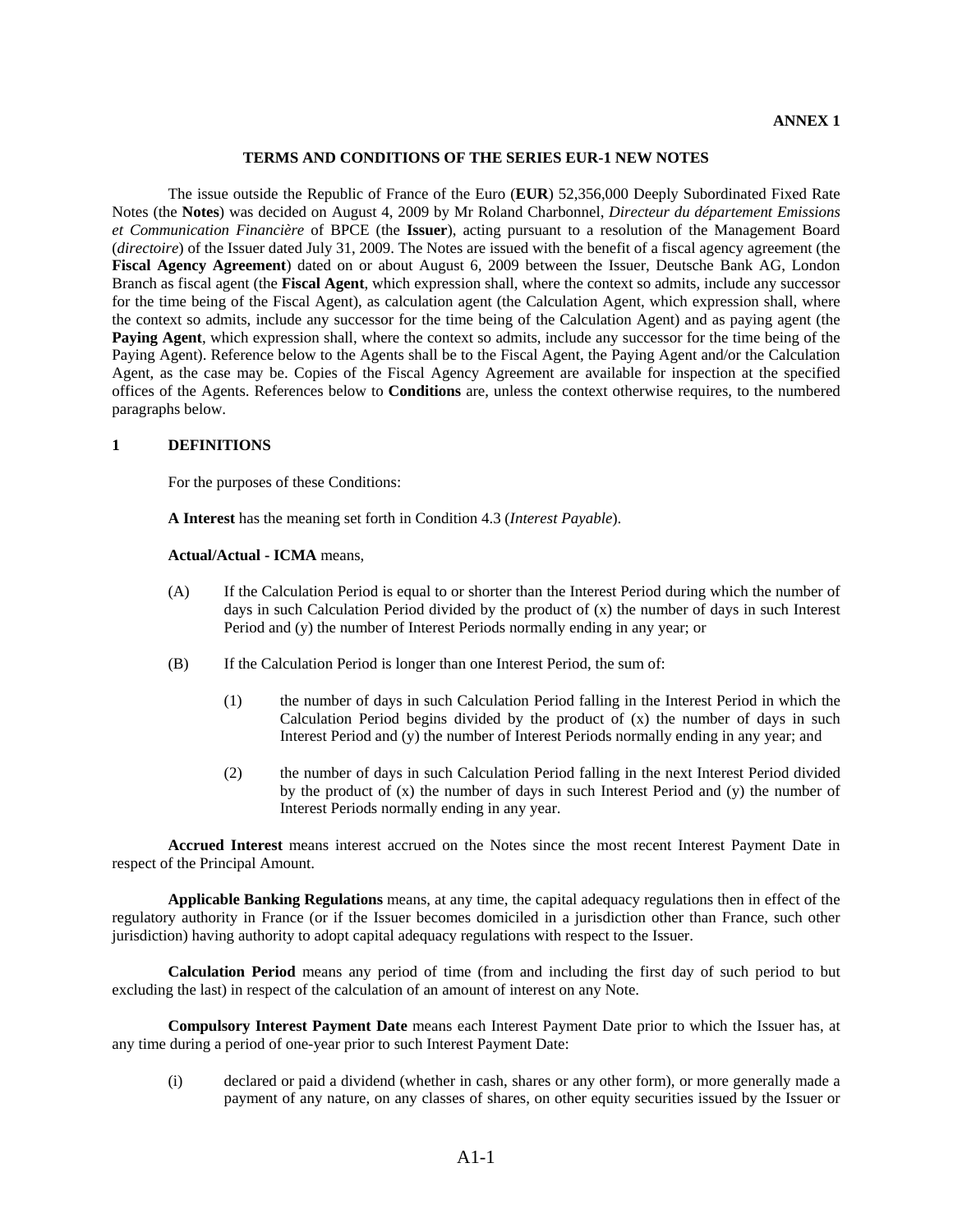on other deeply subordinated notes or any other securities which rank pari passu with the Notes, in each cases to the extent categorised as Tier 1 Capital, unless such payment on other deeply subordinated notes or other securities which rank pari passu with the Notes was required to be made as a result of a dividend or other payment having been made on any classes of shares or on other equity securities issued by the Issuer; or

(ii) redeemed, either by cancellation or by means of amortissement (as defined in Article L. 225-198 of the French Code de commerce), repurchased or otherwise acquired any shares, whatever classes of shares, if any, they belong to, or any other equity securities issued by the Issuer, by any means,

*provided*, *however*, that if a Supervisory Event occurred during the Interest Period immediately preceding such Interest Payment Date, such Interest Payment Date shall only be a Compulsory Interest Payment Date if such Supervisory Event occurred prior to the relevant event described in the two sub-paragraphs above.

**Consolidated Net Income** means the consolidated net income (excluding minority interests) of the Issuer as calculated and set out in the consolidated accounts of the Issuer (whether audited annual or unaudited, but having been subject to a "limited review", semi-annual).

**End of Supervisory Event** means, following a Supervisory Event (as defined below), the first date of either of the following events: (i) the total risk-based consolidated capital ratio of the Issuer and its consolidated subsidiaries and affiliates, calculated in accordance with the Applicable Banking Regulations, complies with the minimum percentage required in accordance with Applicable Banking Regulations, or, (ii) if the Supervisory Event occurred pursuant to clause (ii) of the definition of Supervisory Event below, the notification by the SGCB, in its sole discretion, to the Issuer, that it has determined, in view of the financial condition of the Issuer, that the circumstances which resulted in the Supervisory Event have ended.

**Euro-zone** means the region comprised of member states of the European Union which have adopted or adopt the Euro in accordance with the Treaty establishing the European Community, as amended.

**financial year** means a twelve-month financial period ending on 31 December.

**First Call Date** means September 30, 2015.

**Fixed Interest Rate** has the meaning set forth in Condition 4 (*Interest and Interest Suspension*).

**Interest Amount** means the amount of interest, if any, payable in respect of the Notes in accordance with Condition 4.2 (*Fixed Interest Rate*).

**Interest Payment Date** has the meaning set forth in Condition 4 (*Interest and Interest Suspension*).

**Interest Period** means the period beginning on (and including) the Issue Date and ending on (but excluding) the first Interest Payment Date and each successive period beginning on (and including) a Interest Payment Date and ending on (but excluding) the next succeeding Interest Payment Date until and (including) the last Interest Payment Date.

**Interim Period** means a six-month financial period ending on 30 June or 31 December.

**Issue Date** has the meaning set forth in Condition 4.1 (*General*).

**Loss Absorption** has the meaning set forth in Condition 5.1 (*Loss Absorption*).

**Noteholders** means the holders of the Notes.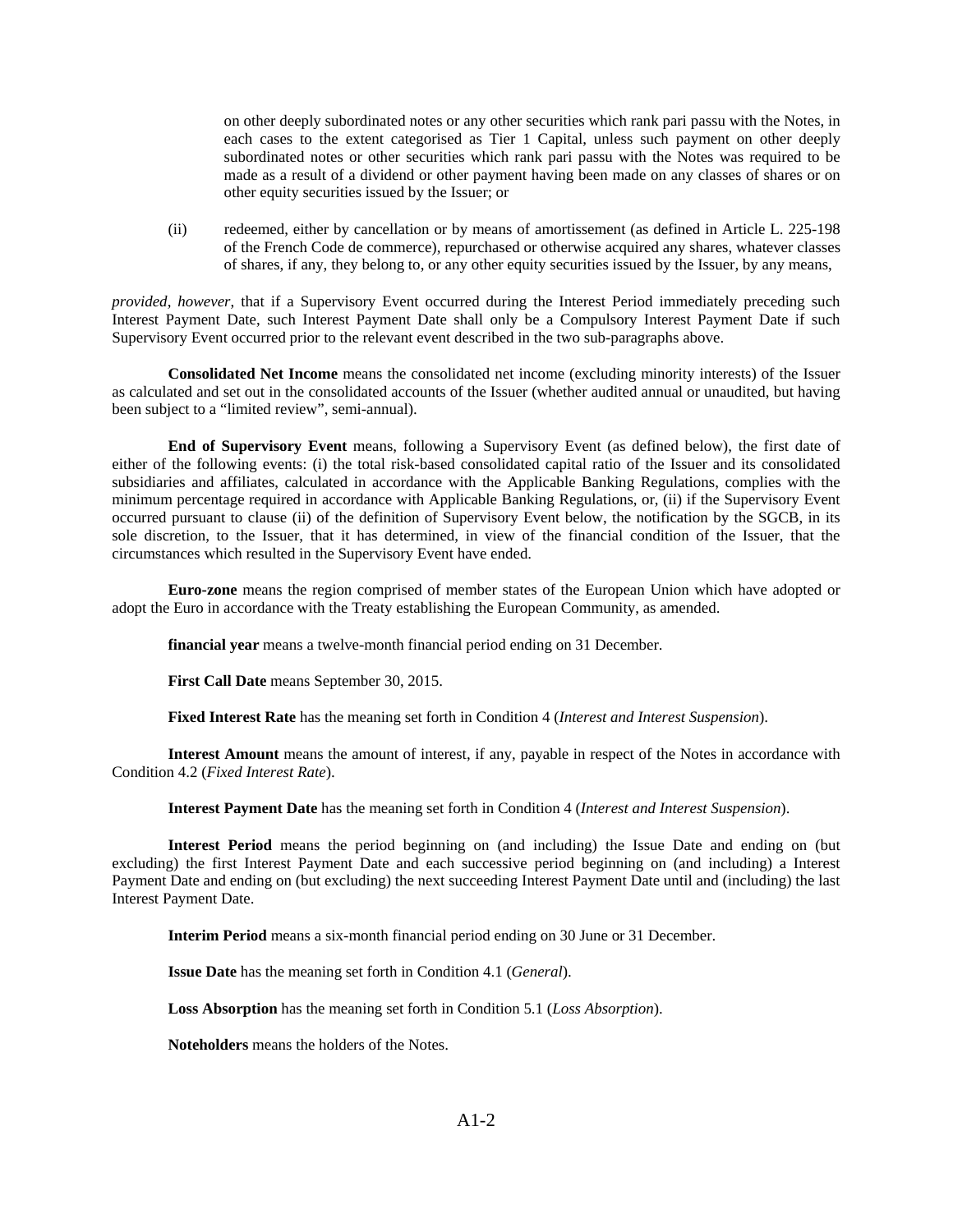**Optional Interest Payment Date** means any Interest Payment Date other than a Compulsory Interest Payment Date.

**Original Principal Amount** means the nominal amount of each Note on the Issue Date, not taking into account any reduction of the Principal Amount of the Notes or any Reinstatement pursuant to Condition 5 (*Loss Absorption and Return to Financial Health*).

**Principal Amount** means at any time the principal amount of the Notes, calculated on the basis of the Original Principal Amount of the Notes as the same may have been reduced under Condition 5.1 (*Loss Absorption*) and/or reinstated under Condition 5.2 (*Return to Financial Health*).

**Reinstatement** has the meaning set forth in Condition 5.2 (*Return to Financial Health*).

**Replacement Supervisory Authority** means any other authority having supervisory authority with respect to the Issuer, it being specified that any reference to the SGCB shall be construed as including any Replacement Supervisory Authority.

**Return to Financial Health** has the meaning set forth in Condition 5.2 (*Return to Financial Health*).

**SGCB** means the *Secrétariat général de la Commission bancaire* which reference shall, where applicable, include any other authority having supervisory authority with respect to the Issuer.

**Supervisory Event** means the first date of either of the following events: (i) the total risk-based consolidated capital ratio of the Issuer and its consolidated subsidiaries and affiliates, calculated in accordance with the Applicable Banking Regulations, falls below the minimum percentage required in accordance with Applicable Banking Regulations, or (ii) the notification by the SGCB, in its sole discretion, to the Issuer, that it has determined, in view of the financial condition of the Issuer, that the foregoing clause (i) would apply in the near term.

**TARGET2 Business Day** means a day on which the TARGET2 System is operating.

**TARGET2 System** means the Trans European Automated Real Time Gross Settlement Express Transfer System or any successor thereto.

**Tier 1 Capital** has the meaning set forth in Condition 3 (*Status of the Notes and subordination*).

#### **2 FORM, DENOMINATIONS AND TITLE**

The Notes are issued in dematerialised bearer form (*au porteur*) in denominations of EUR 1,000. Title to the Notes will be evidenced in accordance with Article L. 211-4 of the French *Code monétaire et financier* by bookentries (*inscription en compte*). No physical document of title (including certificats représentatifs pursuant to Article R.211-7 of the French *Code monétaire et financier*) will be issued in respect of the Notes.

The Notes will, upon issue, be inscribed in the books of Euroclear France S.A. (**Euroclear France**) which shall credit the accounts of the Account Holders. For the purpose of these Conditions, **Account Holder** shall mean any authorised financial intermediary institution entitled to hold, directly or indirectly, accounts on behalf of its customers with Euroclear France, Euroclear Bank S.A./N.V. (**Euroclear**) and Clearstream Banking, *société anonyme* (**Clearstream, Luxembourg**). The Notes have been accepted for clearance through Euroclear France under the ISIN Code FR0010777516.

Title to the Notes shall be evidenced by entries in the books of Account Holders and will pass upon, and transfer of Notes may only be effected through, registration of the transfer in such books.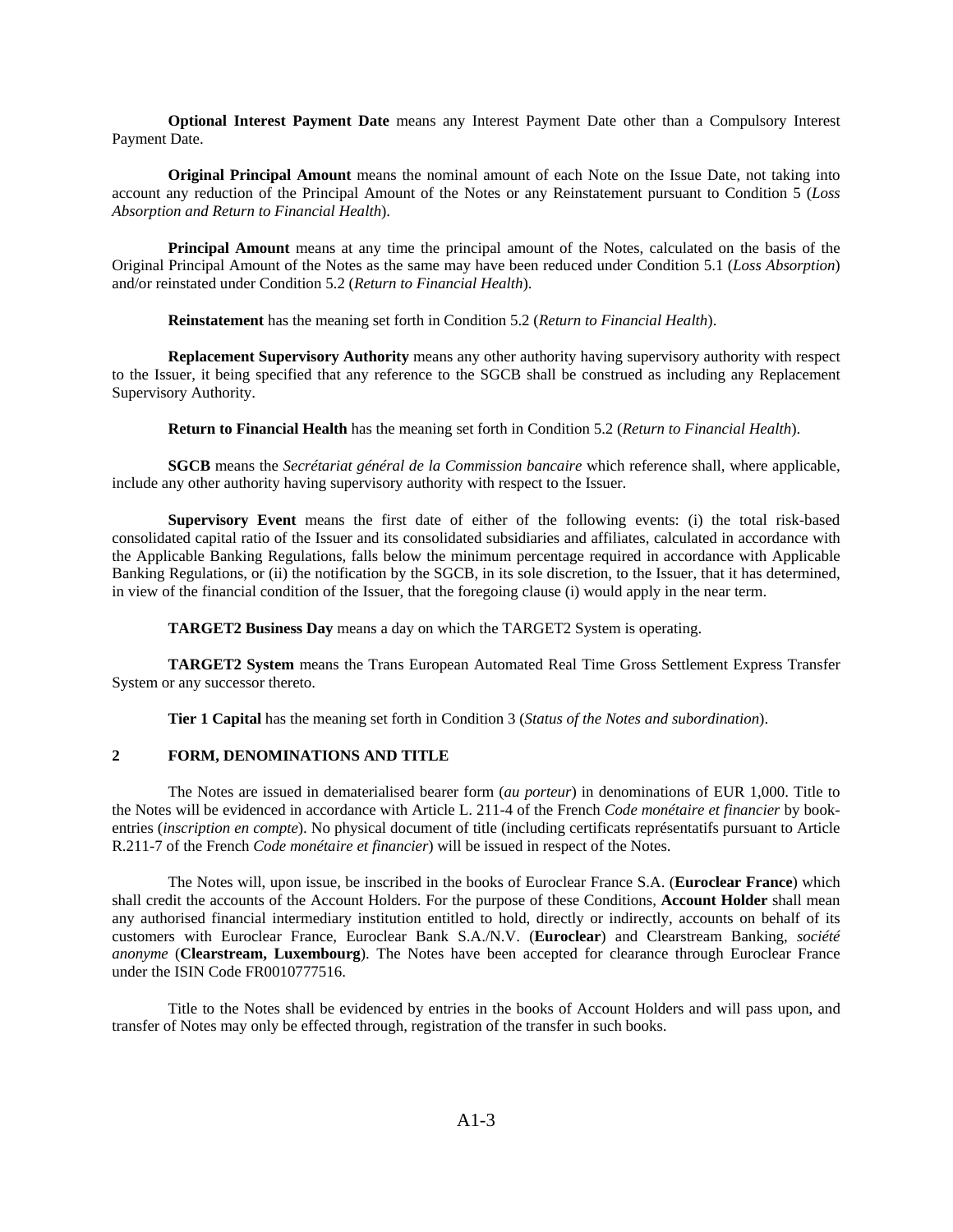### **3 STATUS OF THE NOTES AND SUBORDINATION**

The Notes are deeply subordinated notes (constituting obligations under French law) issued pursuant to the provisions of Article L. 228-97 of the French *Code de commerce*.

The proceeds of the issue of the Notes will be treated for regulatory purposes as consolidated fonds propres de base for the Issuer. *Fonds propres de base* (**Tier 1 Capital**) shall have the meaning given to it in Article 2 of *Règlement* n° 90-02 dated 23 February 1990, as amended, of the *Comité de la Réglementation Bancaire et Financière* (the **CRBF Regulation**), or otherwise recognised as *fonds propres de base* by the SGCB, or any Replacement Supervisory Authority. The CRBF Regulation should be read in conjunction with the press release of the Bank for International Settlements dated 27 October 1998 concerning instruments eligible for inclusion in Tier 1 Capital (the **BIS Press Release**). The French language version of the BIS Press Release is attached to the report published annually by the SGCB entitled "*Modalités de calcul du ratio international de solvabilité*".

The principal and interest on the Notes (which constitute *obligations* under French Law) constitute direct, unconditional, unsecured, undated and deeply subordinated obligations of the Issuer and rank and will rank pari passu among themselves and *pari passu* with all other present and future deeply subordinated notes of the Issuer but shall be subordinated to the present and future *prêts participatifs* granted to the Issuer and present and future *titres participatifs*, ordinarily subordinated notes and unsubordinated notes issued by the Issuer. In the event of liquidation, the Notes shall rank in priority to any payments to holders of any classes of shares and of any other equity securities issued by the Issuer.

If the Original Principal Amount has been reduced in the context of one or more loss absorption(s) pursuant to Condition 5.1 (*Loss Absorption*), the rights of the Noteholders are calculated on the basis of the Original Principal Amount, to the extent that all other creditors of the Issuer (including unsubordinated creditors of the Issuer, holders of ordinarily subordinated notes issued by the Issuer, lenders in relation to *prêts participatifs* granted to the Issuer and holders of *titres participatifs* issued by the Issuer) have been or will be fully reimbursed, as ascertained by the liquidator.

If any judgment is issued for the judicial liquidation (*liquidation judiciaire*) of the Issuer or in the event of the liquidation of the Issuer for any other reason, the rights of the Noteholders will be calculated on the basis of the Original Principal Amount of the Notes together with Accrued Interest and any other outstanding payments under the Notes.

There is no negative pledge in respect of the Notes.

# **4 INTEREST AND INTEREST SUSPENSION**

#### **4.1 General**

The Notes bear interest on their Principal Amount from (and including) August 6, 2009 (the Issue Date) at 13.0 per cent. per annum (the **Interest Rate**) payable annually in arrear on or about September 30 of each year (each an **Interest Payment Date**) commencing on or about September 30, 2010; *provided*, *however*, that, if any Interest Payment Date would otherwise fall on a date which is not a TARGET2 Business Day, it will be postponed to the next TARGET2 Business Day.

The Interest Amount for a Note of a denomination of  $\bigoplus$ ,000 for the initial period from (and including) August 6, 2009 to (but excluding) September 30, 2010 will be EUR 149.59.

For the avoidance of doubt, Interest Amounts will not be adjusted if an Interest Payment Date is not a TARGET2 Business Day.

Interest will cease to accrue on the Notes on the due date for redemption thereof unless, upon such due date, payment of principal is improperly withheld or refused or if default is otherwise made in respect of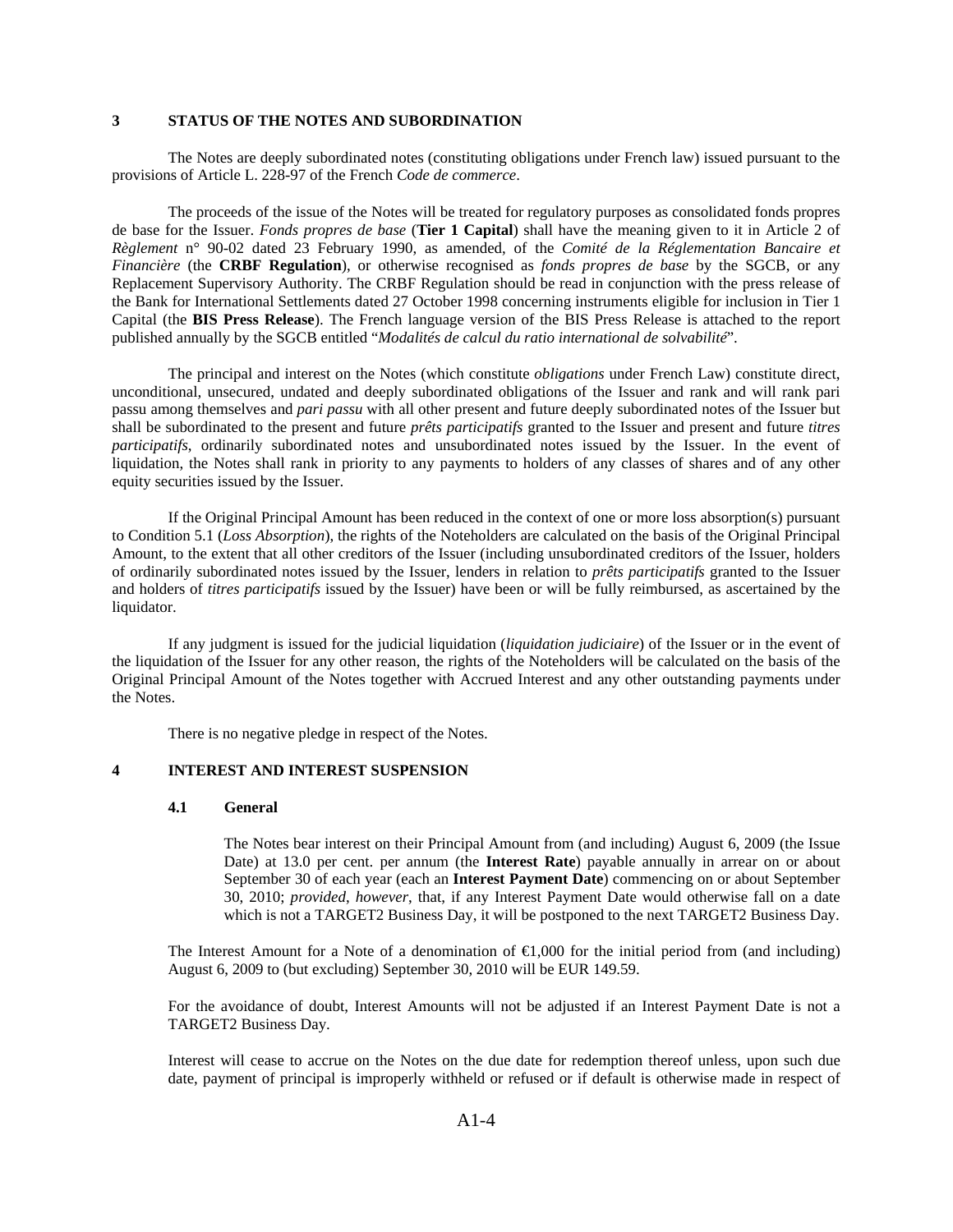payment thereof. In such event, interest will continue to accrue at the relevant rate as specified in the preceding paragraph (as well after as before judgment) on the Original Principal Amount of the Notes until the day on which all sums due in respect of the Notes up to that day are received by or on behalf of the relevant Noteholder.

## **4.2 Fixed Interest Rate**

- 4.2.1 The amount of interest (the **Interest Amount**) payable on each Interest Payment Date (other than the first Interest Payment Date) will be the product of the then Principal Amount of such Note and the Fixed Interest Rate, multiplied by the Actual/Actual – ICMA day count fraction and rounding the resulting figure, if necessary, to the nearest cent (half a cent being rounded upwards).
- 4.2.2 If interest is required to be calculated in respect of an Interest Period where the then Principal Amount of a Note is less than its Original Principal Amount for a portion thereof, it shall be calculated by the Calculation Agent by applying the Interest Rate to the then Principal Amount of such Note and multiplying such product by the Actual/Actual – ICMA day count fraction for each relevant portion of the Interest Period, adding the results for all such portions and rounding the resulting figure, if necessary, to the nearest cent (half a cent being rounded upwards). The Calculation Agent will cause such Interest Amount to be notified to the Issuer, the Fiscal Agent and the Luxembourg Stock Exchange and will cause the publication thereof in accordance with Condition 11 (*Notices*) as soon as possible after its calculation but in no event later than the fourth TARGET2 Business Day thereafter.

## **4.3 Interest Payable**

- 4.3.1 On Optional Interest Payment Dates
	- (i) Payment of Interest on Optional Interest Payment DatesThe Issuer may pay interest on any Optional Interest Payment Date. The Issuer may elect not to pay interest on any Optional Interest Payment Date in particular with a view to allowing the Issuer to ensure the continuity of its activities without weakening its financial structure. Interest with respect to any Interest Period shall accrue on the Principal Amount, on the basis of the number of days elapsed during the relevant Interest Period, in accordance with Conditions 4.2.2.

Save as otherwise provided, any interest not paid on an Optional Interest Payment Date shall be forfeited and shall therefore no longer be due and payable by the Issuer.

(ii) Occurrence of a Supervisory Event

Subject to the relevant Interest Payment Date being an Optional Interest Payment Date, in the event that a Supervisory Event has occurred during the Interest Period preceding such Optional Interest Payment Date:

Interest with respect to the period between the preceding Interest Payment Date and the Supervisory Event shall accrue on the Principal Amount of the Notes, on the basis of the number of days elapsed between such preceding Interest Payment Date and such Supervisory Event (the **A Interest**). However, the payment of such A Interest shall automatically be suspended. In addition, the amount of A Interest may be reduced to absorb losses pursuant to Condition 5.1 (*Loss Absorption*). A Interest may be payable in accordance with the provisions of paragraph (iii) below.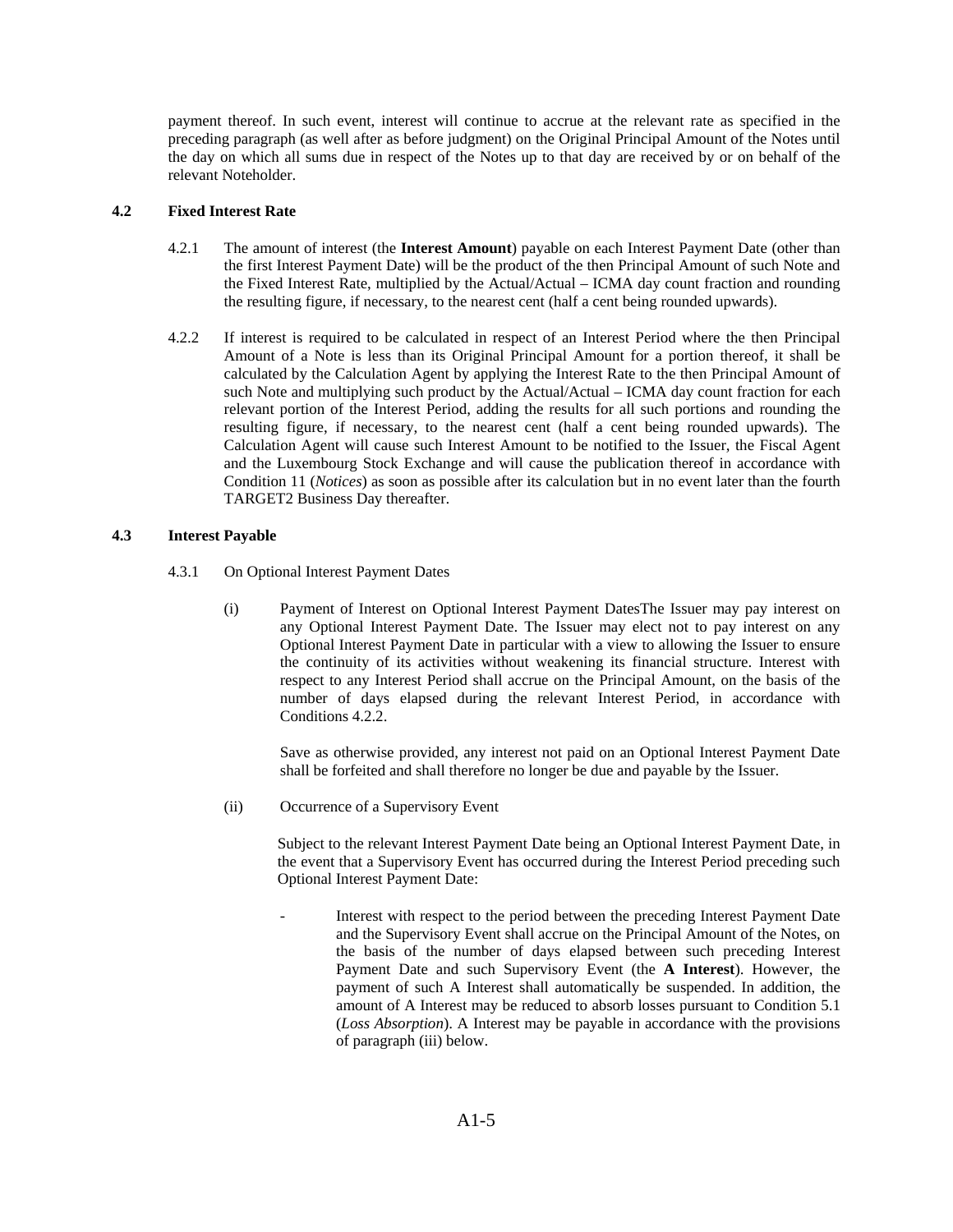- No Interest shall accrue nor be payable by the Issuer with respect to any Interest Period during the period starting on the date of the Supervisory Event and ending on the date of the End of Supervisory Event.
- (iii) After End of Supervisory Event Subject to the relevant Interest Payment Date being an Optional Interest Payment Date, in respect of any Interest Payment Date which occurs as from the End of Supervisory Event, interest will accrue and be calculated as follows:
	- As from the date of the End of Supervisory Event until the next succeeding Interest Payment Date, interest shall accrue on the Principal Amount, on the basis of the number of days elapsed between the date of End of Supervisory Event and the next succeeding Interest Payment Date.
	- Interest with respect to any succeeding Interest Period shall accrue on the Principal Amount, on the basis of the number of days elapsed during the relevant Interest Period.

Interest calculated in accordance with the above provisions may be paid on any relevant Interest Payment Date(s) occurring as from the date of the End of Supervisory Event (included).

Any interest accrued during such period not paid by the Issuer on the relevant Interest Payment Date(s) will be forfeited.

At the option of the Issuer, any A Interest, to the extent not reduced to absorb losses pursuant to Condition 5.1 (*Loss Absorption*), may be paid on the first Interest Payment Date following the End of Supervisory Event, to the extent any such payment would not trigger the occurrence of a Supervisory Event. Any A Interest not paid by the Issuer on the first Interest Payment Date following the End of Supervisory Event will be forfeited.

4.3.2 On Compulsory Interest Payment Dates

The Issuer will pay interest on any Compulsory Interest Payment Date, notwithstanding any other provision of the Terms and Conditions.

Interest payable on any Compulsory Interest Payment Date will always be calculated on the basis of the entire relevant Interest Period.

Interest payable on any Compulsory Interest Payment Date will be calculated on the basis of the then Principal Amount, in accordance with Conditions 4.2.2.

## **5 LOSS ABSORPTION AND RETURN TO FINANCIAL HEALTH**

### **5.1 Loss Absorption**

In the event that the occurrence of the Supervisory Event requires, in the opinion of the SGCB, a strengthening of the regulatory capital of the Issuer, the management board of the Issuer will convene an extraordinary shareholders' meeting during the three months following the occurrence of the Supervisory Event in order to propose a share capital increase or any other measure to remedy the Supervisory Event.

If the share capital increase or any other proposed measures are not accepted by the extraordinary shareholders' meeting of the Issuer, or if the share capital increase adopted by such extraordinary shareholders' meeting is insufficiently subscribed to remedy the Supervisory Event in full, or if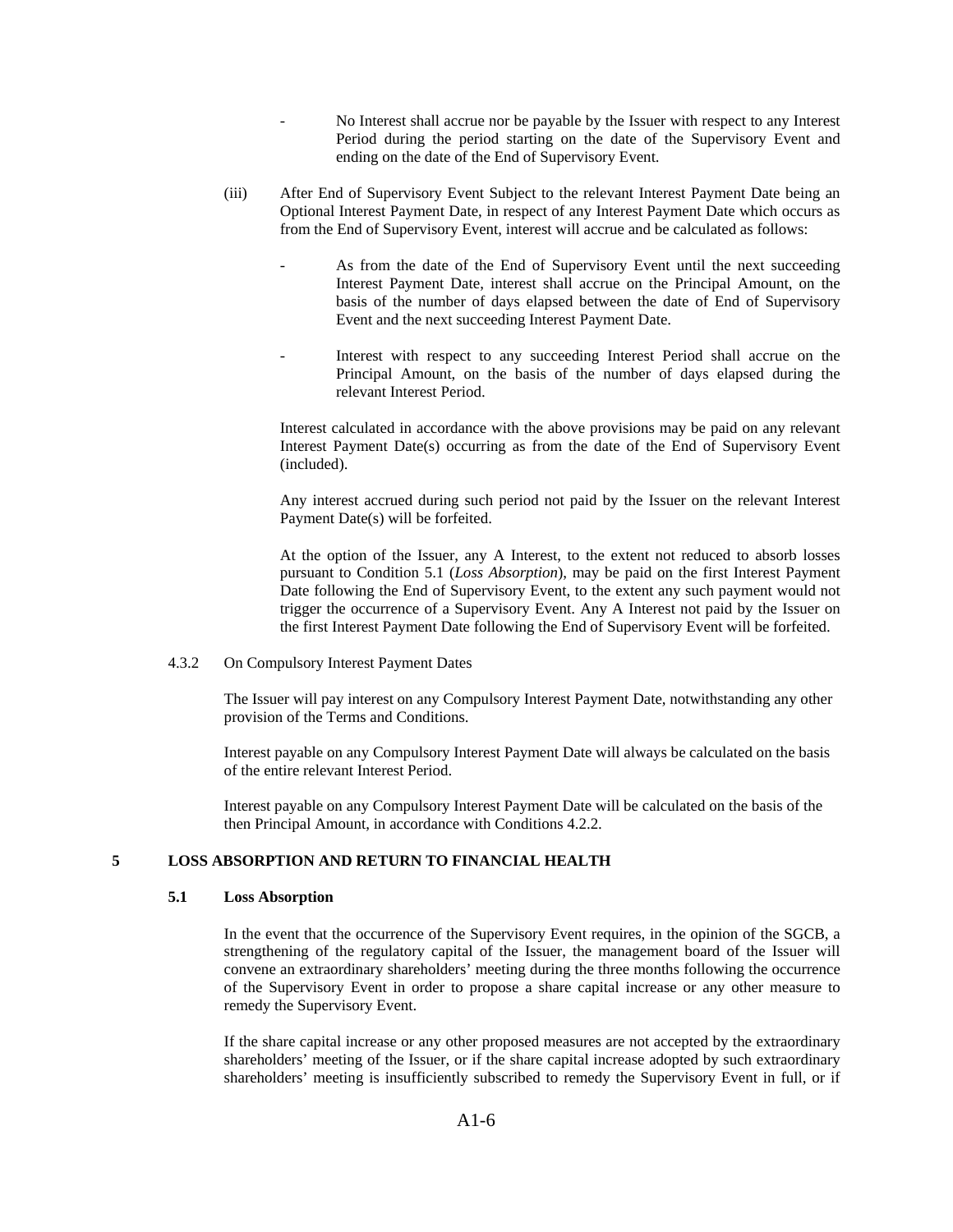the Supervisory Event remains on the last day of the relevant Interim Period during which the Supervisory Event has occurred, the management board of the Issuer will implement within ten days following the last day of the relevant Interim Period a reduction of the amount of A Interest, and if necessary of the Principal Amount of the Notes so as to enable the Issuer to continue its activities.

A loss absorption pursuant to this Condition will firstly be implemented by a partial or full reduction in the amount of A Interest. If the total reduction of A Interest is not sufficient for the purposes of such loss absorption, a further loss absorption will be implemented by partially or fully reducing the Principal Amount.

For the avoidance of doubt, the first remedy to the Supervisory Event will be the share capital increase. Absorption of losses will first be set off against any classes of shares and of any other equity securities issued by the Issuer in relation to the measures adopted by the extraordinary shareholders' meeting of the Issuer to remedy the Supervisory Event as described above and thereafter, and to the extent it is not sufficient, then against the then A Interest and the then Principal Amount of the Notes as herein described.

Notwithstanding any other provision of the Terms and Conditions of the Notes, the nominal value of each Note shall never be reduced to an amount lower than one cent of one euro.

Such reductions will be made without prejudice to the rights of the Noteholders under Condition 5.2 (*Return to Financial Health*) below and to the rights of the Noteholders to obtain the payment of amounts due under the Notes in accordance with the provisions of the Terms and Conditions.

Accrued Interest payable on any Compulsory Interest Payment Date is not subject to reduction in accordance with this Condition 5.1 (*Loss Absorption*).

The amount by which A Interest and, as the case may be, the Principal Amount are reduced, will be equal to the amount of losses which, following a Supervisory Event, has not been set off against the shareholders funds (*capitaux propres*) of the Issuer (as set out in the consolidated accounts of the Issuer), following the implementation of the measures adopted by the extraordinary shareholders' meeting (as described above).

In the event the Issuer has other deeply subordinated notes or other securities which rank *pari passu* with the Notes outstanding, such reduction will be applied on a pro-rata basis among them.

In the event the Issuer has other deeply subordinated notes or other securities which rank *pari passu* with the Notes outstanding, which may also be subject to a loss absorption within ten days following the last day of the relevant Interim Period in accordance with their terms, the reduction implemented within ten days following the last day of the relevant Interim Period will be applied on a pro-rata basis among them.

Further, in the event the Issuer has other deeply subordinated notes or other securities which rank *pari passu* with the Notes outstanding, which may only be subject to a loss absorption within ten days following the last day of the relevant financial year during which the Supervisory Event has occurred in accordance with their terms, any reduction related to the Notes implemented within ten days following the last day of a six-month financial period ending on 30 June will not exceed the reduction that would have been made if all other deeply subordinated notes or other securities which rank *pari passu* with the Notes outstanding had been reduced on a pro-rata basis among them at that time.

It is also specified that, on the tenth calendar day following the last day of the financial year during which the Supervisory Event has occurred, the implementation of any loss absorption(s)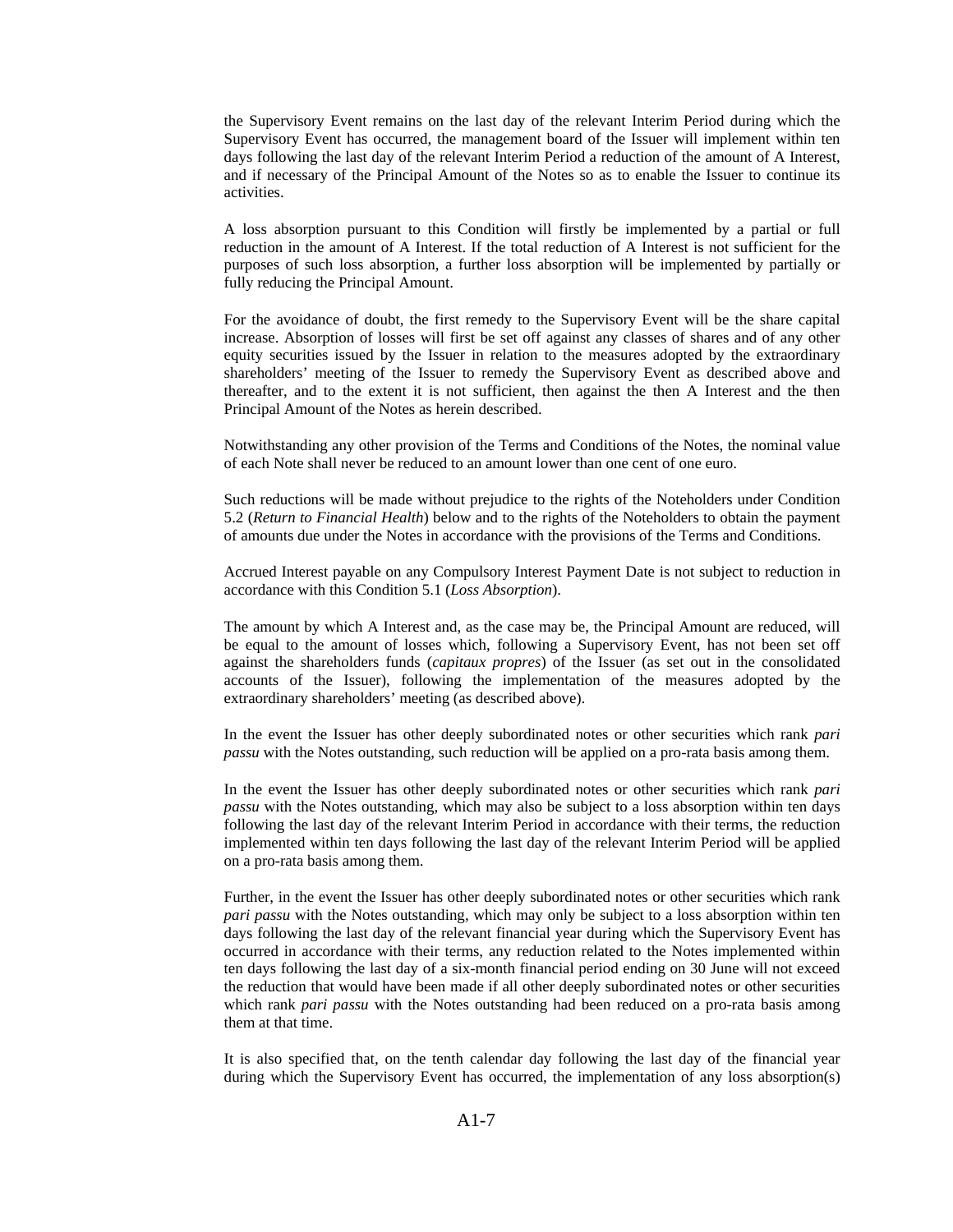related to the Notes pursuant to this Condition shall not result in an aggregate reduction exceeding, at such date, the prorata reduction of the other deeply subordinated notes or other security which rank pari passu with the Notes issued by the Issuer.

A Interest and the Principal Amount of the Notes pursuant to the above provision may be reduced on one or more occasions, as required.

No payments of principal or premium will be made to holders of shares of the Issuer, of any classes whatsoever, or of any other equity securities issued by the Issuer, before all amounts due, but unpaid, to all Noteholders under the Notes have been paid by the Issuer.

Notice of any Supervisory Event and of any End of Supervisory Event shall be given to the Noteholders in accordance with Condition 11 (*Notices*). Such notice shall be given as soon as practicable, following the occurrence of a Supervisory Event and of any End of Supervisory Event.

Notice of any reduction of A Interest or of the Principal Amount shall be given to the Noteholders in accordance with Condition 11 (*Notices*). Such notice shall be given at least seven days prior to the relevant reduction of Accrued Interest or of the Principal Amount.

### **5.2 Return to Financial Health**

If a positive Consolidated Net Income (as defined above) is recorded for at least two consecutive fiscal years following the End of Supervisory Event (a **Return to Financial Health**), the Issuer shall increase the Principal Amount of the Notes up to the Original Principal Amount (a **Reinstatement**) to the extent any Reinstatement (either up to the Original Principal Amount or up to any other amount lower than the Original Principal Amount) does not trigger the occurrence of a Supervisory Event.

Such Reinstatement shall be made on one or more occasions in the conditions described above until the then Principal Amount of the Notes has been reinstated to the Original Principal Amount as from the Return to Financial Health (save in the event of occurrence of another Supervisory Event).

A Reinstatement shall not exceed the amount of the latest Consolidated Net Income of the Issuer.

In the event the Issuer has other deeply subordinated notes or other securities which rank *pari passu* with the Notes outstanding and which may also benefit from a reinstatement in accordance with their terms, a Reinstatement will be applied on a pro-rata basis with other reinstatements made on such other deeply subordinated notes or other securities which rank *pari passu* with the Notes.

For the avoidance of doubt, any A Interest that has been reduced pursuant to Condition 5.1 shall not be reinstated pursuant to this Condition 5.2.

However, in any event, whether or not a Return to Financial Health has occurred, the Issuer shall increase the Principal Amount of the Notes up to the Original Principal Amount prior to:

(i) any declaration or payment of a dividend (whether in cash, shares or any other form), or more generally any payment of any nature, by the Issuer, on any classes of shares, on other equity securities issued by the Issuer or on other deeply subordinated notes or any other securities which rank *pari passu* with the Notes, unless such payment on other deeply subordinated notes or other securities which rank pari passu with the Notes was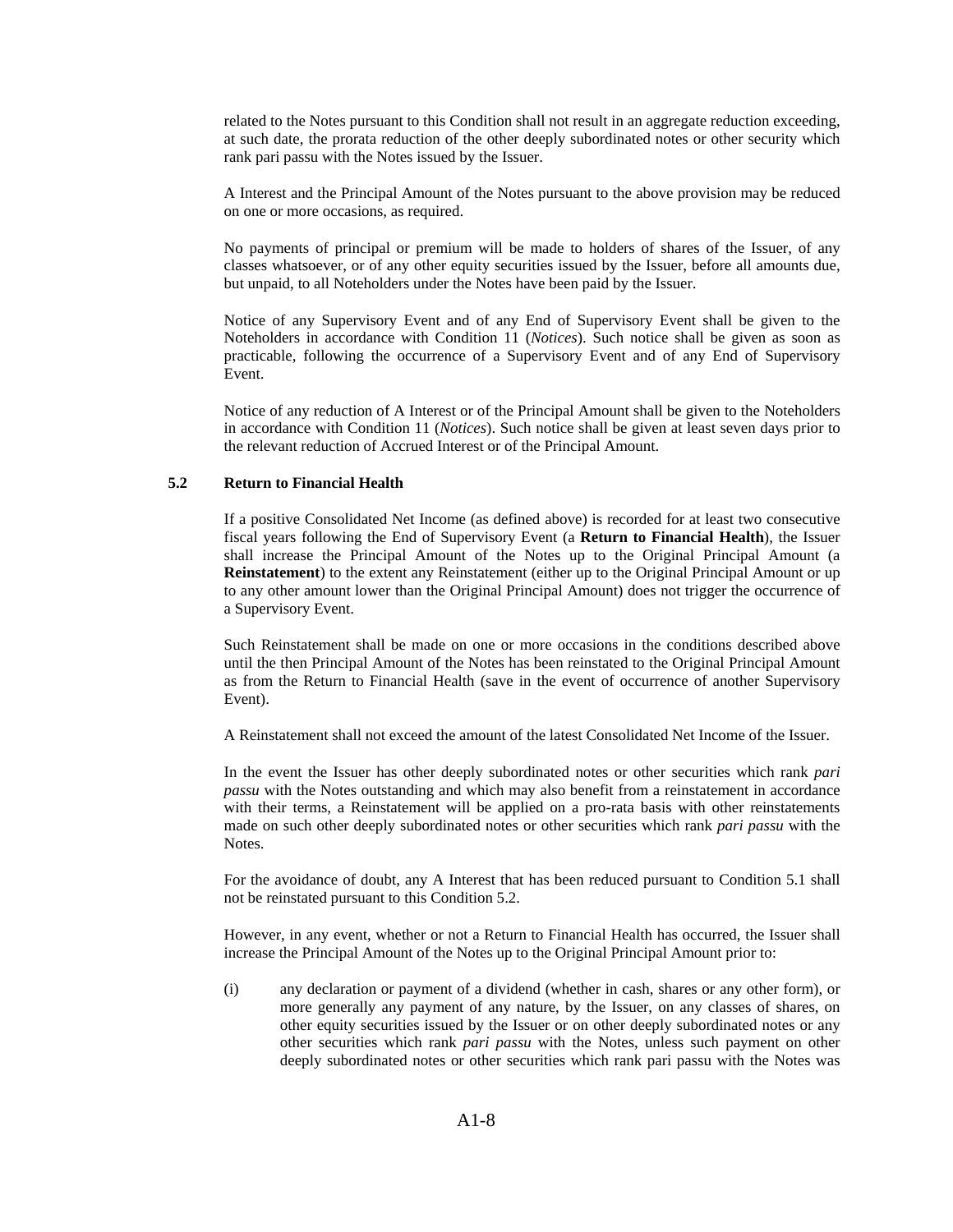required to be made as a result of a dividend or other payment having been made on any classes of shares or on other equity securities issued by the Issuer; or

- (ii) any redemption, either by cancellation or by means of *amortissement* (as defined in Article L. 225-198 of the French *Code de commerce*), repurchase or acquisition of any shares, whatever classes of shares, if any, they belong to, or of any other equity securities issued by the Issuer, by any means; or
- (iii) any optional redemption by the Issuer of (1) the Notes, in accordance with Condition 6.2(a) (*General Call Option*) or 6.2(b) (*Redemption for Taxation Reasons or Regulatory Reasons*), or (2) any other deeply subordinated notes or other securities which rank *pari passu* with the Notes, in accordance with their terms.

No payments of principal or premium will be made to holders of shares of the Issuer, of any classes whatsoever, or of any other equity securities issued by the Issuer before all amounts due, but unpaid, to all Noteholders under the Notes have been paid by the Issuer.

Notice of any Return to Financial Health shall be given to the Noteholders in accordance with Condition 11 (*Notices*). Such notice shall be given as soon as practicable, following the occurrence of a Return to Financial Health. Notice of any Reinstatement shall be given to the Noteholders in accordance with Condition 11 (Notices). Such notice shall be given at least seven days prior to the relevant Reinstatement.

## **6 REDEMPTION AND PURCHASE**

The Notes may not be redeemed otherwise than in accordance with this Condition 6 (*Redemption and Purchase*).

### **6.1 No Final Redemption**

The Notes are undated securities in respect of which there is no fixed redemption or maturity date.

## **6.2 Issuer's Call Options Subject to the Approval of the SGCB**

(a) General Call Option

On the First Call Date and on any Interest Payment Date thereafter, the Issuer, subject to having given not less than 30, and not more than 60, days' prior notice to the Noteholders (which notice shall be irrevocable) in accordance with Condition 11 (*Notices*), and subject to the prior approval of the SGCB, may, at its option, redeem all but not some of the Notes at their Original Principal Amount, together with any amounts outstanding thereon, including Accrued Interest.

- (b) Redemption for Taxation Reasons or Regulatory Reasons
	- (i) If, by reason of any change in French law, or any change in the official application or interpretation of such law, becoming effective after the Issue Date, the Issuer would on the occasion of the next payment of principal or interest due in respect of the Notes, not be able to make such payment without having to pay additional amounts as specified under Condition 8 (*Taxation*) below, the Issuer may, at its option, on any Interest Payment Date, subject to having given not more than 45 nor less than 30 days' notice to the Noteholders (which notice shall be irrevocable), in accordance with Condition 11 (*Notices*)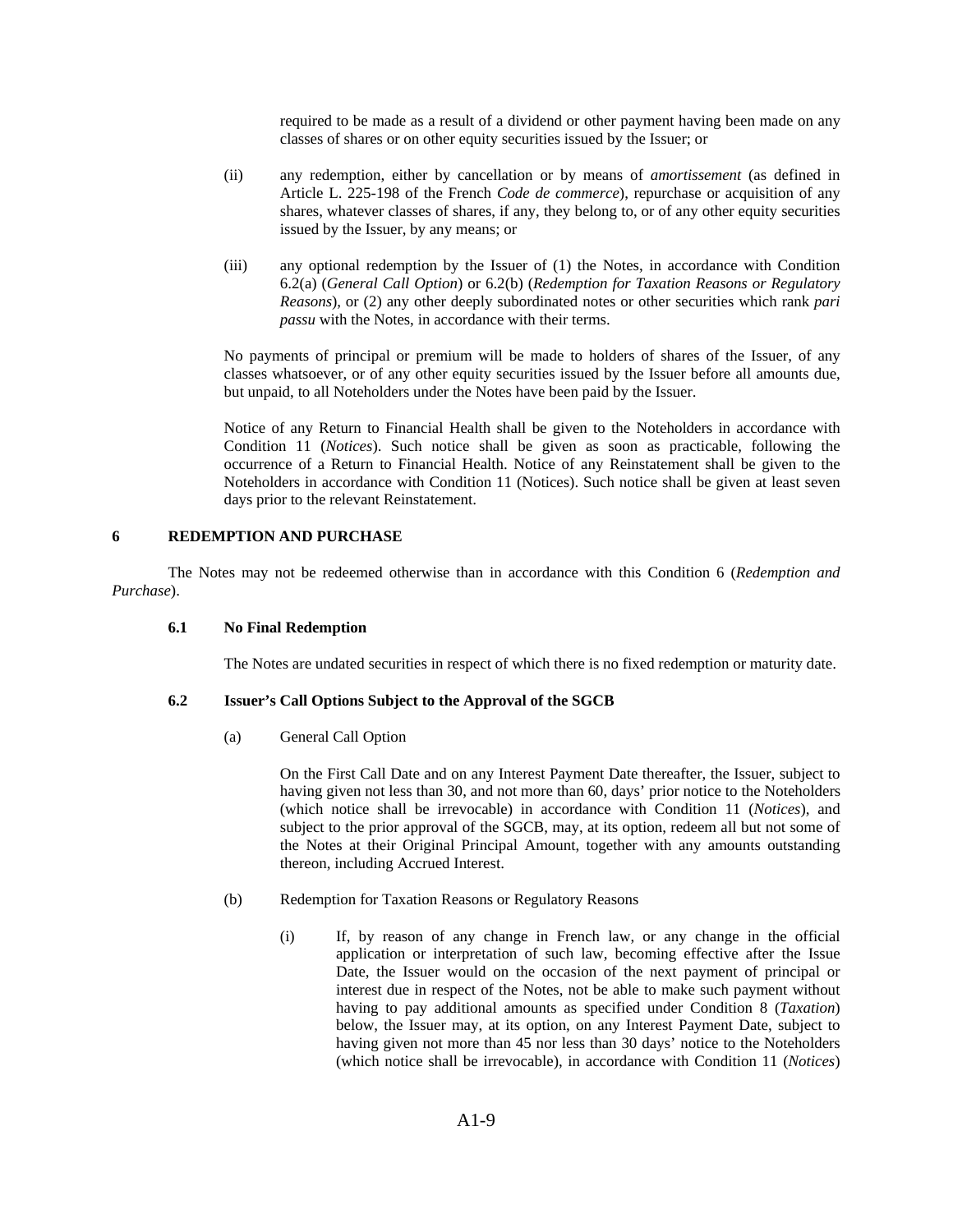and, subject to the prior approval of the SGCB, redeem all, but not some only, of the Notes at their Original Principal Amount together with any amounts outstanding thereon including Accrued Interest provided that the due date for redemption of which notice hereunder may be given shall be no earlier than the latest practicable date on which the Issuer could make payment of principal and interest without withholding for French taxes.

- (ii) If the Issuer would on the next payment of principal or interest in respect of the Notes be prevented by French law from making payment to the Noteholders of the full amounts then due and payable, notwithstanding the undertaking to pay additional amounts contained in Condition 8 (*Taxation*) below, then the Issuer shall forthwith give notice of such fact to the Paying Agent and the Issuer shall upon giving not less than seven days' prior notice to the Noteholders (which notice shall be irrevocable), in accordance with Condition 11 (*Notices*) and, subject to the prior approval of the SGCB, redeem all, but not some only, of the Notes then outstanding at their Original Principal Amount together with any amounts outstanding thereon including Accrued Interest on the latest practicable Interest Payment Date on which the Issuer could make payment of the full amount then due and payable in respect of the Notes, provided that if such notice would expire after such Interest Payment Date the date for redemption pursuant to such notice of Noteholders shall be the later of (i) the latest practicable date on which the Issuer could make payment of the full amount then due and payable in respect of the Notes and (ii) 14 days after giving notice to the Fiscal Agent as aforesaid.
- (iii) If, by reason of any change in French law, any change in the official application or interpretation of such law, or any other change in the tax treatment of the Notes, becoming effective after the Issue Date, interest payment under the Notes is no longer tax-deductible by the Issuer for French corporate income tax (*impôt sur les bénéfices des sociétés*) purposes, the Issuer may, at its option, on any Interest Payment Date, subject to having given not more than 45 nor less than 30 days' notice to the Noteholders (which notice shall be irrevocable), in accordance with Condition 11 (*Notices*), and subject to the prior approval of the SGCB, redeem all, but not some only, of the Notes at their Original Principal Amount together with any amounts outstanding thereon including Accrued Interest, provided that the due date for redemption of which notice hereunder may be given shall be no earlier than the latest practicable date on which the Issuer could make such payment with interest payable being tax deductible for French corporate income tax (*impôt sur les bénéfices des sociétés*) purposes.
- (iv) If, by reason of any change in French law, any change in the official application or interpretation of such law, becoming effective after the Issue Date, the proceeds of the Notes cease to qualify as Tier 1 Capital, the Issuer may, at its option, on any Interest Payment Date, subject to having given not more than 45 nor less than 30 days' notice to the Noteholders (which notice shall be irrevocable), in accordance with Condition 11 (*Notices*), and subject to the prior approval of the SGCB, redeem all, but not some only, of the Notes at their Original Principal Amount together with amounts outstanding thereon including Accrued Interest, provided that the due date for redemption of which notice hereunder may be given shall be no earlier than the latest date on which the proceeds of the Notes could qualify as Tier 1 Capital.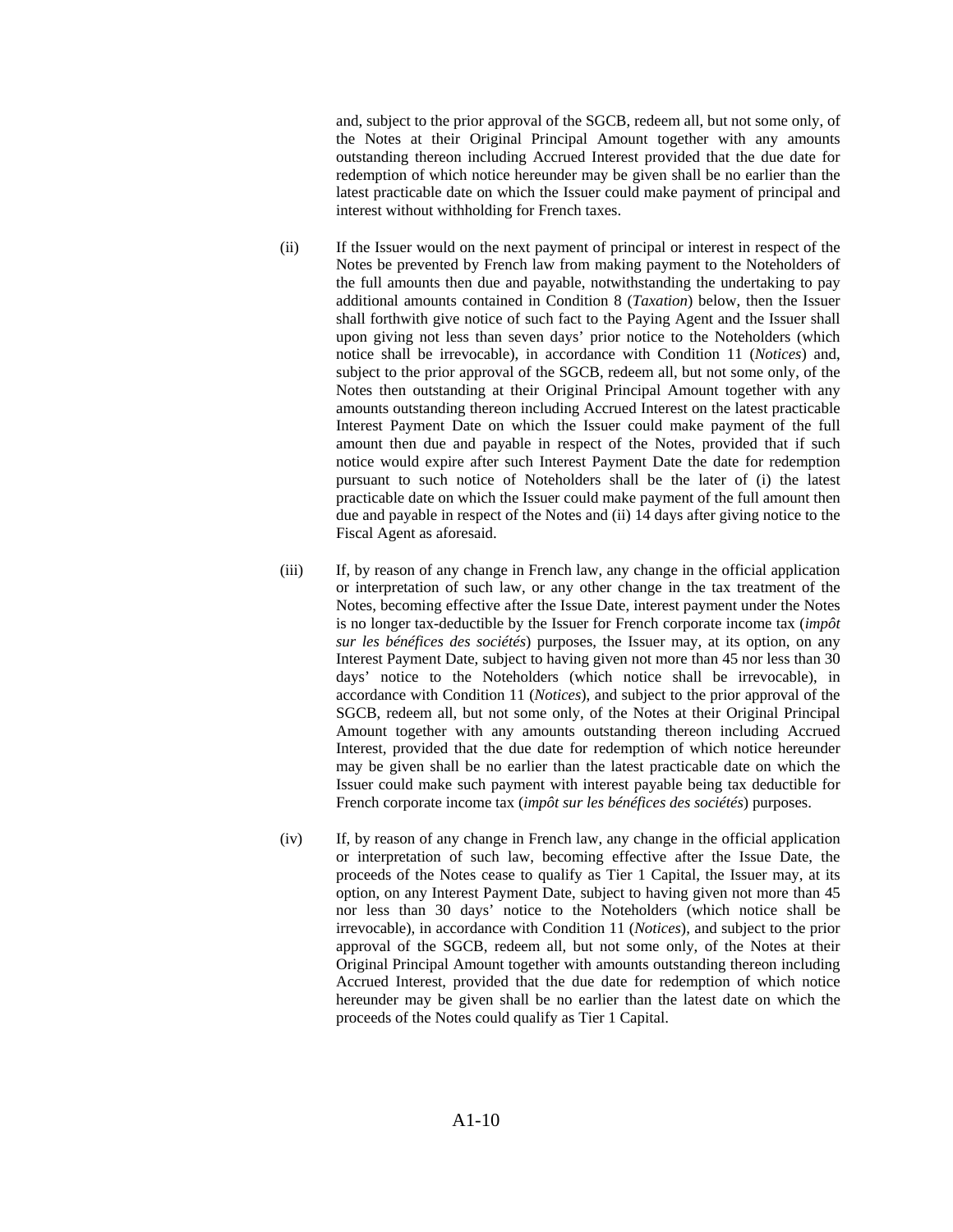## **6.3 Purchases**

The Issuer may at any time purchase Notes in the open market or otherwise at any price provided that the prior approval of the SGCB shall have to be obtained.

#### **6.4 Cancellation**

All Notes which are purchased or redeemed by the Issuer pursuant to paragraphs 6.2 (*Issuer's Call Options Subject to the Approval of the SGCB*) to 6.3 (*Purchases*) of this Condition 6 (*Redemption and Purchase*) will be cancelled.

### **7 PAYMENTS AND CALCULATIONS**

### **7.1 Method of Payment**

 Payments in respect of principal and interest on the Notes will be made in Euro by credit or transfer to a Euro denominated account (or any other account to which Euro may be credited or transferred) specified by the payee with a bank in a country within the TARGET2 System. Such payments shall be made for the benefit of the Noteholders to the Account Holders and all payments validly made to such Account Holders in favour of Noteholders will be an effective discharge of the Issuer and the Principal Paying Agent, as the case may be, in respect of such payment.

Payments in respect of principal and interest on the Notes will, in all cases, be made subject to any fiscal or other laws and regulations or orders of courts of competent jurisdiction applicable in respect of such payments but without prejudice to the provisions of Condition 8 (*Taxation*). No commission or expenses shall be charged by the Issuer or the Paying Agent to the Noteholders in respect of such payments.

### **7.2 Payments on Business Days**

If the due date for payment of any amount of principal or interest in respect of any Note is not a Business Day (as defined below), payment shall not be made of the amount due and credit or transfer instructions shall not be given in respect thereof until the next following Business Day, unless it would thereby fall into the next calendar month, in which case it will be brought forward to the preceding Business Day, and the Noteholder shall only be entitled to any interest or other sums in respect of any postponed payment in accordance with Condition 4.1 (*General*).

For the purposes of this Condition, **Business Day** means any day which is a TARGET2 Business Day.

## **7.3 Fiscal Agent, Paying Agent and Calculation Agent**

The name and specified office of the initial Fiscal Agent, the name and specified office of the other initial Paying Agent and the name and specified office of the initial Calculation Agent are as follows:

### FISCAL AGENT, CALCULATION AGENT AND PAYING AGENT

Deutsche Bank AG, London Branch Winchester House 1 Great Winchester Street London EC2N 2DB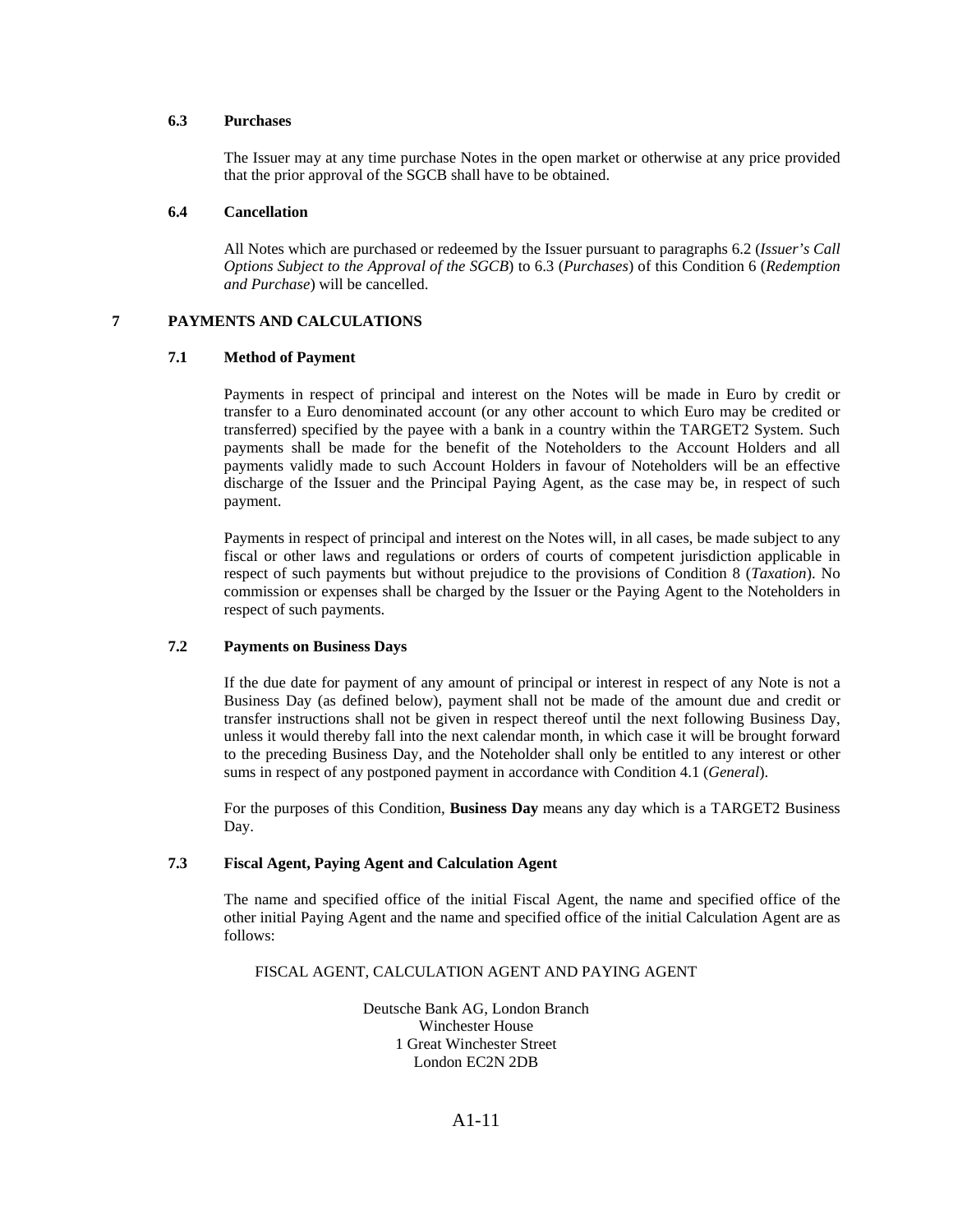United Kingdom Tel: +44 (0) 20 7547 5000

#### PARIS PAYING AGENT

Deutsche Bank AG, Paris Branch 3, avenue de Friedland 75008 Paris France

The Issuer reserves the right at any time to vary or terminate the appointment of the Fiscal Agent, Paying Agent, Calculation Agent and/or appoint a substitute Fiscal Agent, Paying Agent, Calculation Agent or approve any change in the office through which the Fiscal Agent, the Calculation Agent or the Paying Agent acts, provided that there will at all times be (i) a Fiscal Agent having a specified office in a European city, and (ii) so long as any Note is outstanding, a Calculation Agent having a specified office in a European city. If the Calculation Agent is unable or unwilling to continue to act as such or if the Calculation Agent fails to make any calculations in relation to the Notes, the Issuer shall appoint some other leading European bank engaged in the Euro inter-bank market (acting through its principal office in the Euro-zone) to act in its place, subject to having given notice to the Noteholders in accordance with Condition 11 (Notices) not more than 45 nor less than 30 days prior to such appointment. The Calculation Agent may not resign its duties without a successor having been so appointed. Any notice of a change in Fiscal Agent, Paying Agent, Calculation Agent or their specified office shall be given to Noteholders as specified in Condition 11 (Notices).

## **7.4 Certificates to be final**

All certificates, communications, opinion, determinations, calculation, quotations and decisions given, expressed, made or obtained for the purpose of the provisions of these Conditions whether by the Calculation Agent or the relevant banks in the Euro-zone interbank market (or any of them) shall (in the absence of wilful default or manifest error) be binding on the Issuer, the Calculation Agent, the Paying Agent, and all the Noteholders. No Noteholder shall (in the absence as aforesaid) be entitled to proceed against the Calculation Agent in connection with the exercise or non-exercise by them of their powers, duties and discretions.

# **8 TAXATION**

#### **8.1 Withholding Tax Exemption**

The Notes constituting *obligations* under French law and being denominated in Euro and accordingly being deemed to be issued outside France for taxation purposes, payments of interest and other revenues made by the Issuer in respect of the Notes benefit under present law (as interpreted in the *Instruction of the Direction Générale des Impôts* 5 I-11-98 dated 30 September 1998 as supplemented) from the exemption provided for in Article 131 *quater* of the French Tax Code from the withholding tax set out under Article 125 A III of the French Tax Code. Accordingly, such payments do not give the right to any tax credit from any French source.

## **8.2 Additional Amounts**

If French law should require that payments of principal or interest in respect of any Note be subject to deduction or withholding in respect of any present or future taxes or duties whatsoever, the Issuer shall, to the fullest extent then permitted by law, pay such additional amounts as shall result in receipt by the Noteholders of such amounts as would have been received by them had no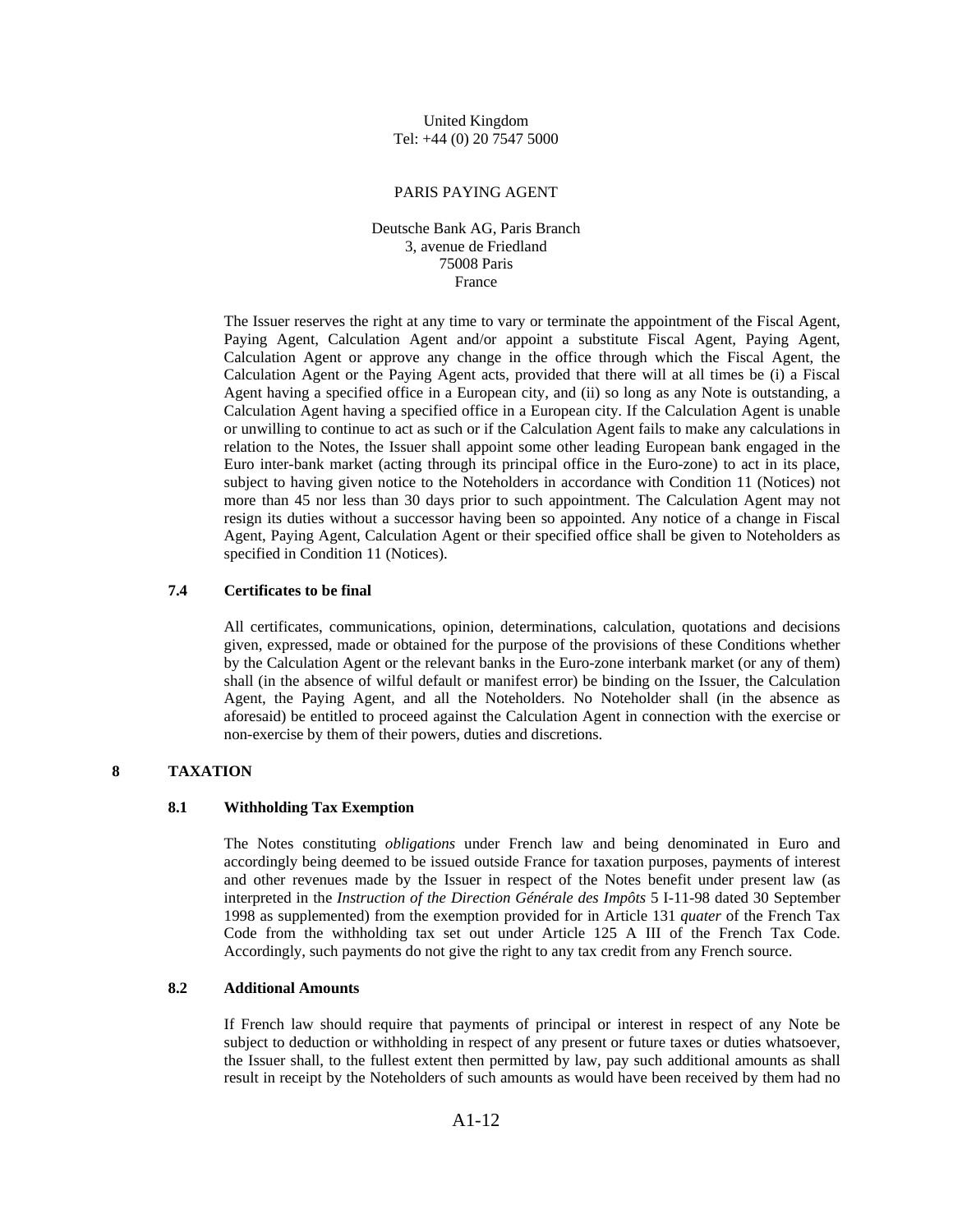such withholding or deduction been required; provided, however, that the Issuer shall not be liable to pay any such additional amounts in respect of any Note:

- (a) to, or to a third party on behalf of, a Noteholder who is subject to such taxes, duties, assessments or other governmental charges in respect of such Note by reason of his having some present or former connection with the Republic of France other than the mere holding of such Note; or
- (b) to, or to a third party on behalf of, a Noteholder who could avoid such deduction or withholding by making a declaration of non-residence or similar claim for exemption or reduction of the applicable deduction or withholding but fails to do so; or
- (c) more than 30 days after the Relevant Date (as defined below), except to the extent that the holder thereof would have been entitled to such additional amounts on the last day of such period of 30 days; or
- (d) where such deduction or withholding is imposed on a payment to an individual and is required to be made pursuant to European Council Directive 2003/48/EC or any other European Union Directive implementing the conclusion of the ECOFIN Council meeting of 26-27 November 2000 on the taxation of savings income or any law implementing or complying with, or introduced in order to conform to, such Directive; or
- (e) to, or to a third party on behalf of, a Noteholder who would be able to avoid such withholding or deduction if payments were made by another Paying Agent in a Member State of the European Union.

For this purpose, the "**Relevant Date**" in relation to any Note means whichever is the later of (A) the date on which the payment in respect of such Note first becomes due and payable, and (B) if the full amount of the moneys payable on such date in respect of such Note has not been received by the Paying Agent on or prior to such date, the date on which notice is given in accordance with Condition 11 (*Notices*) to Noteholders that such moneys have been so received.

References in these Conditions to principal and interest shall be deemed also to refer to any additional amounts which may be payable under the provisions of this Condition 8 (*Taxation*).

## **9 EVENT OF DEFAULT**

If any judgment shall be issued for the judicial liquidation (*liquidation judiciaire*) of the Issuer or if the Issuer is liquidated for any other reason then the Notes shall become immediately due and payable, in accordance with Condition 3 (*Status of the Notes and Subordination*).

#### **10 REPRESENTATION OF THE NOTEHOLDERS**

The holders of the Notes will be grouped for the defence of their common interest in a masse (the **Masse**).

The Masse will be governed by the provisions of the French *Code de Commerce* with the exception of the provisions of Articles L. 228-48, L. 228-59, L. 228-65 II, R. 228-63, R. 228-67 and R. 228-69) subject to the following provisions.

#### **10.1 Legal Personality**

The Masse will be a separate legal entity and will be acting in part through one representative (hereinafter called "**Representative**") and in part through a general assembly of the Noteholders.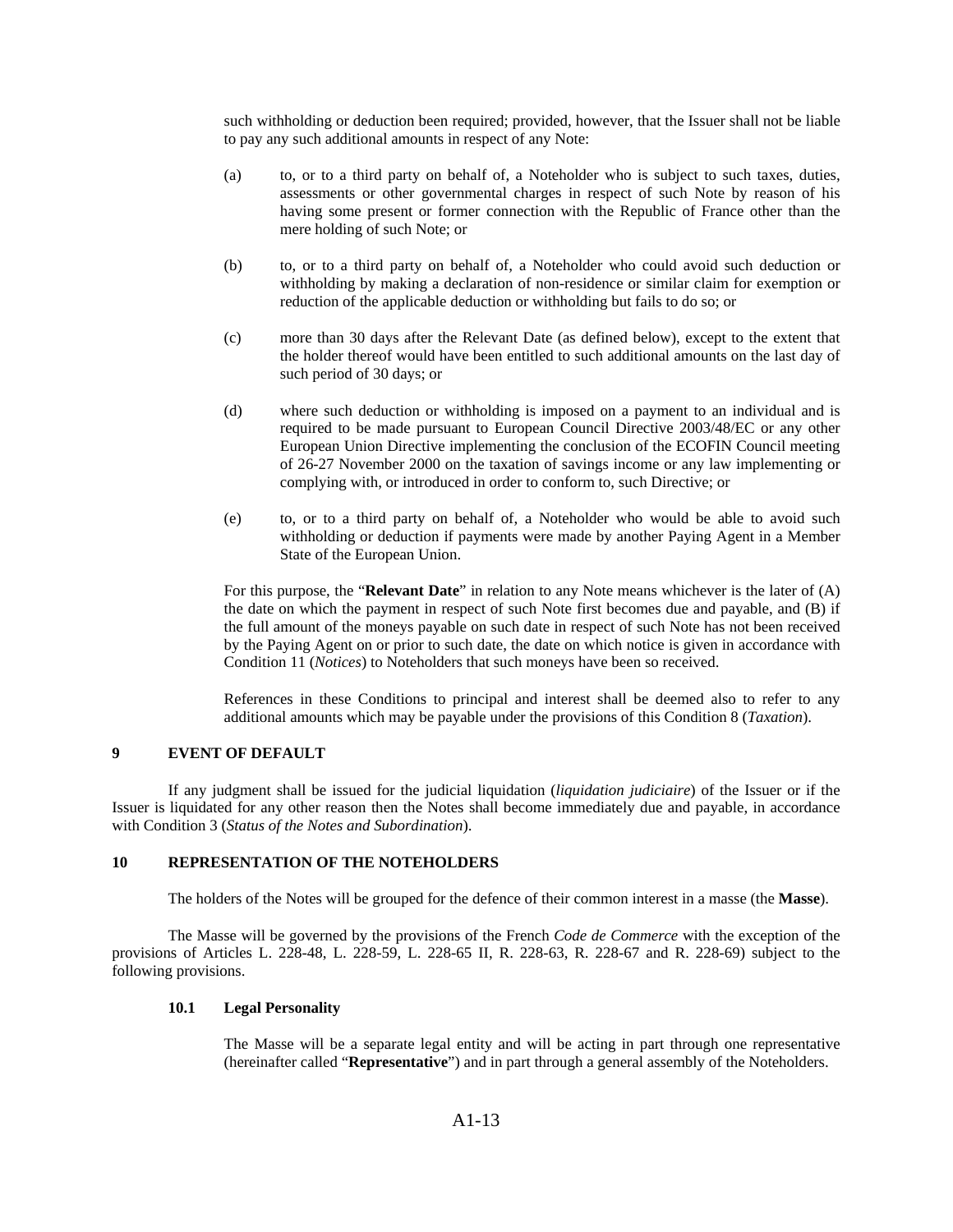The Masse alone, to the exclusion of all individual Noteholders, shall exercise the common rights, actions and benefits which now or in the future may accrue respectively with respect to the Notes.

### **10.2 Representative**

The office of Representative may be conferred on a person of any nationality. However, the following persons may not be chosen as Representative:

- (a) the Issuer, the members of its Board of Directors (*Conseil d'Administration*), Executive Board (*Directoire*), its Supervisory Board (*Conseil de Surveillance*), its general managers (*directeurs généraux*), its statutory auditors, or its employees as well as their ascendants, descendants and spouse; or
- (b) Companies guaranteeing all or part of the obligations of the Issuer, their respective managers (*gérants*), general managers (*directeurs généraux*), members of their Board of Directors (*Conseil d'Administration*), Executive Board (*Directoire*) or Supervisory Board (*Conseil de Surveillance*), their statutory auditors, or employees as well as their ascendants, descendants and spouse; or
- (c) Companies holding 10 per cent. or more of the share capital of the Issuer or companies having 10 per cent. or more of their share capital held by the Issuer; or
- (d) persons to whom the practice of banker is forbidden or who have been deprived of the right of directing, administering or managing an enterprise in whatever capacity.

The following person is designated as Representative of the Masse:

Alice Bonardi 3 rue Taitbout 75009 Paris France

The following person is designated as Alternative Representative of the Masse:

Eric Noyer 3 rue Taitbout 75009 Paris France

In the event of death, retirement or revocation of appointment of the Representative, such Representative will be replaced by the Alternative Representative and all references to the "Representative" will be deemed to be references to the "Alternative Representative". The Alternative Representative shall have the same powers as the Representative.

In the event of death, incompatibility, resignation or revocation of the Alternative Representative, a replacement will be elected by a meeting of the general assembly of the Noteholders.

The Representative will not be entitled to any remuneration.

All interested parties will at all times have the right to obtain the name and address of the Representative and the Alternative Representative at the head office of the Issuer and at the office of the Paying Agent.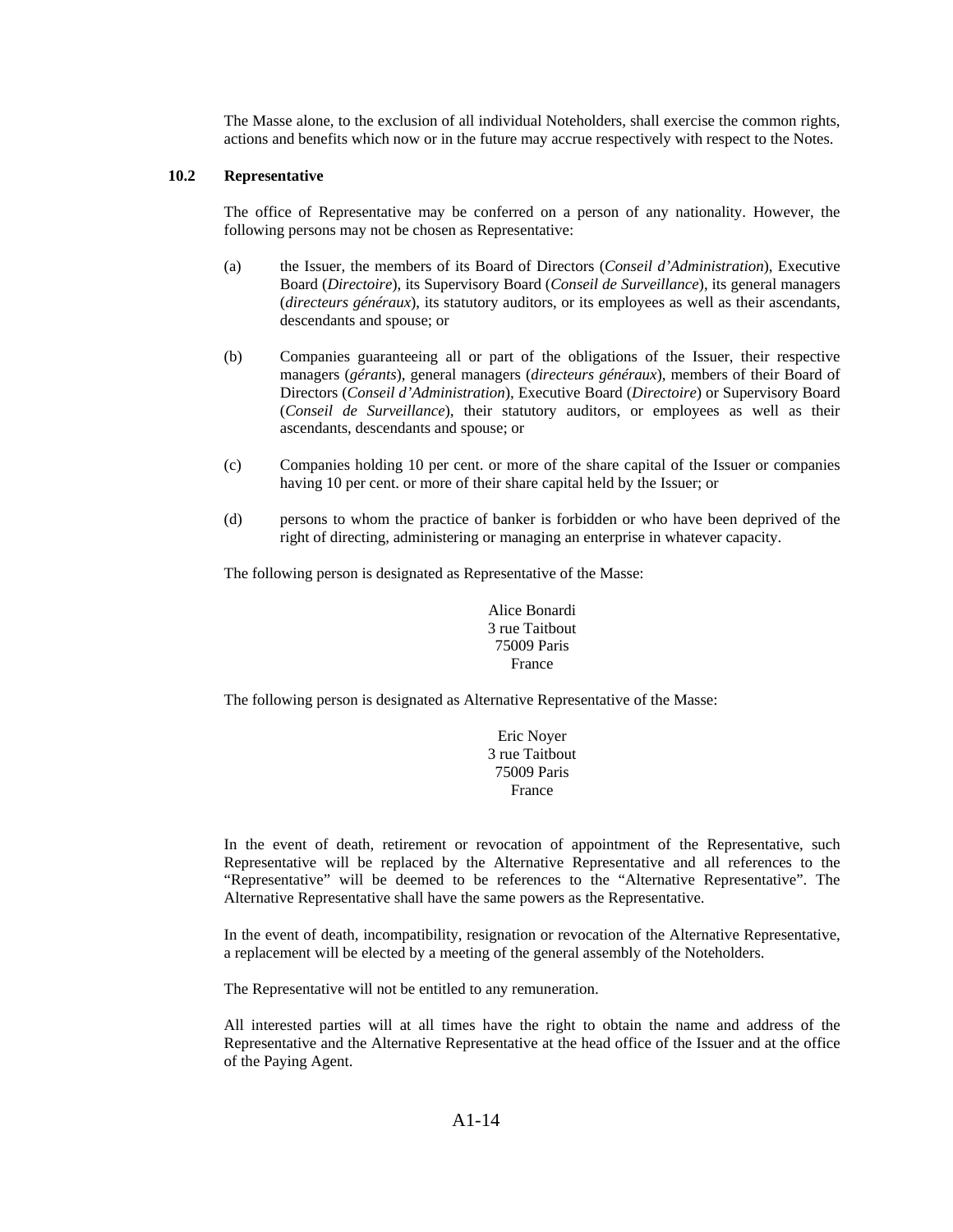## **10.3 Powers of the Representative**

The Representative shall, in the absence of any decision to the contrary of the general assembly of Noteholders, have the power to take all acts of management to defend the common interests of the Noteholders. All legal proceedings against the Noteholders or initiated by them, must be brought against the Representative or by it.

The Representative may not interfere in the management of the affairs of the Issuer.

### **10.4 General Assemblies of Noteholders**

General assemblies of the Noteholders may be held at any time, on convocation either by the Issuer or by the Representative. One or more Noteholders, holding together at least one-thirtieth of outstanding Notes may address to the Issuer and the Representative a demand for convocation of the general assembly. If such general assembly has not been convened within two months from such demand, such Noteholders may commission one of themselves to petition a Court sitting in the jurisdiction of the Court of Appeal of Paris to appoint an agent (*mandataire*) who will call the meeting.

Notice of the date, hour, place, agenda of any general assembly will be published as provided under Condition 11 (*Notices*).

Each Noteholder has the right to participate in general assemblies in person or by proxy. Each Note carries the right to one vote.

## **10.5 Powers of General Assemblies**

A general assembly is empowered to deliberate on the dismissal or replacement of the Representative and the Alternative Representative, and also may act with respect to any other matter that relates to the common rights, actions and benefits which now or in the future may accrue with respect to the Notes, including authorising the Representative to act as plaintiff or defendant.

A general assembly may further deliberate on any proposal relating to the modification of the Terms and Conditions of the Notes including any proposal, whether for arbitration or settlement, relating to rights in controversy or which were the subject of judicial decisions, it being specified, however, that a general assembly may not increase amounts payable by Noteholders, nor establish any unequal treatment between the Noteholders, nor decide to convert the Notes into shares, and that no amendment to the terms and conditions of the Notes may be approved until the consent of the SGCB has been obtained in relation to such amendment.

Meetings of a general assembly may deliberate validly on first convocation only if Noteholders present or represented hold at least a fifth of the Notes then outstanding. On second convocation, no quorum shall be required. Decisions at meetings shall be taken by a simple majority of votes cast by the Noteholders attending such meeting or represented thereat. In accordance with Article R. 228-71 of the French *Code de Commerce*, the right of each Noteholder to participate in general assemblies will be evidenced by the entries in the books of the relevant Account Holder of the name of such Noteholder as of 0:00, Paris time, on the third business day in Paris preceding the date set for the meeting of the relevant general assembly.

Decisions of the general assemblies must be published in accordance with the provisions set forth in Condition 11 (*Notices*).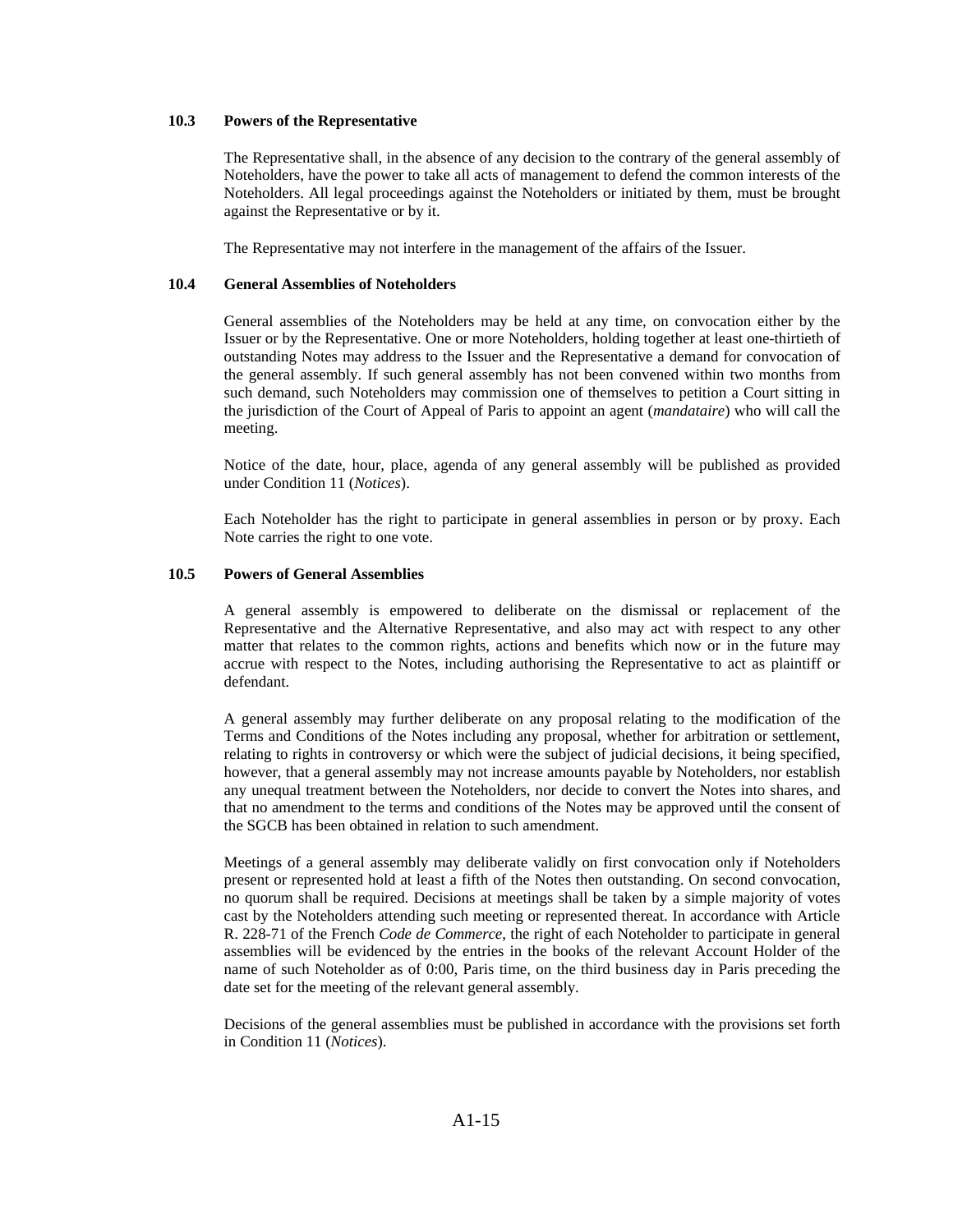### **10.6 Information to the Noteholders**

Each Noteholder or representative thereof will have the right, during the 15 day period preceding the holding of each general assembly, to consult or make a copy of the text of the resolutions which will be proposed and of the reports which will be presented at the general assembly, which will be available for inspection at the principal office of the Issuer, at the specified office of the Paying Agent and at any other place specified in the notice of the general assembly given in accordance with Condition 11 (*Notices*).

### **10.7 Expenses**

The Issuer will pay all expenses incurred in the operation of the Masse, including expenses relating to the calling and holding of general assemblies, and more generally all administrative expenses resolved upon by a general assembly of the Noteholders, it being expressly stipulated that no expenses may be imputed against interest payable on the Notes.

## **11 NOTICES**

Any notice to the Noteholders will be valid if delivered to the Noteholders through Euroclear France, Euroclear or Clearstream, Luxembourg, for so long as the Notes are cleared through such Clearing Systems and so long as the Notes are admitted to trading on the regulated market of the Luxembourg Stock Exchange and for so long as the rules of such exchange so require, on the website of the Luxembourg Stock Exchange (www.bourse.lu). Any such notice shall be deemed to have been given on the date of such delivery or, if delivered more than once or on different dates, on the first date on which such delivery is made.

# **12 PRESCRIPTION**

Claims against the Issuer for the payment of principal and interest in respect of the Notes shall become prescribed ten years (in the case of principal) and five years (in the case of interest) from the due date for payment thereof.

### **13 FURTHER ISSUES**

The Issuer may from time to time, subject to the prior written approval of the SGCB but without the consent of the Noteholders, issue further notes to be assimilated (*assimilées*) with the Notes as regards their financial service, provided that such further notes and the Notes shall carry rights identical in all respects (or in all respects except for the first payment of interest thereon) and that the terms of such further notes shall provide for such assimilation. In the event of such assimilation, the Noteholders and the holders of any assimilated (*assimilées*) notes will for the defence of their common interests be grouped in a single Masse having legal personality.

### **14 GOVERNING LAW AND JURISDICTION**

The Notes are governed by, and shall be construed in accordance with, the laws of the Republic of France.

In relation to any legal action or proceeding arising out of or in connection with the Notes, the Issuer irrevocably submits to the jurisdiction of the competent courts in Paris.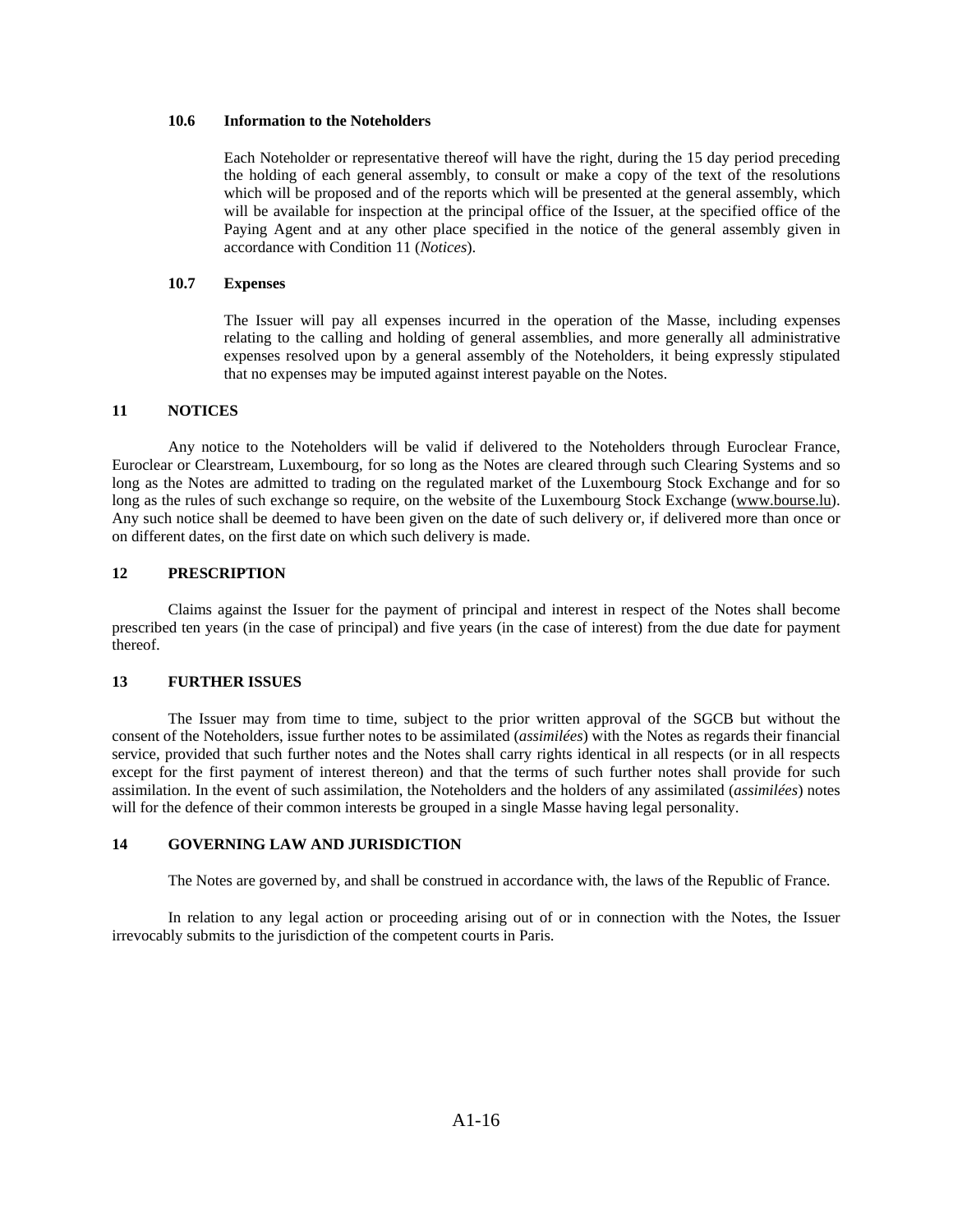#### **TERMS AND CONDITIONS OF THE SERIES EUR-2 NEW NOTES**

The issue outside the Republic of France of the Euro (**EUR**) 374,450,000 Deeply Subordinated Fixed to Floating Rate Notes (the **Notes**) was decided on August 4, 2009 by Mr Roland Charbonnel, *Directeur du département Emissions et Communication Financière* of BPCE (the **Issuer**), acting pursuant to a resolution of the Management Board (*directoire*) of the Issuer dated July 31, 2009. The Notes are issued with the benefit of a fiscal agency agreement (the **Fiscal Agency Agreement**) dated on or about August 6, 2009 between the Issuer, Deutsche Bank AG, London Branch as fiscal agent (the **Fiscal Agent,** which expression shall, where the context so admits, include any successor for the time being of the Fiscal Agent), as calculation agent (the **Calculation Agent,** which expression shall, where the context so admits, include any successor for the time being of the Calculation Agent) and as paying agent (the **Paying Agent,** which expression shall, where the context so admits, include any successor for the time being of the Paying Agent). Reference below to the **Agents** shall be to the Fiscal Agent, the Paying Agent and/or the Calculation Agent, as the case may be. Copies of the Fiscal Agency Agreement are available for inspection at the specified offices of the Agents. References below to **Conditions** are, unless the context otherwise requires, to the numbered paragraphs below.

### **1 DEFINITIONS**

For the purposes of these Conditions:

**A Interest** has the meaning set forth in Condition 4.4 (*Interest Payable*).

**Actual/360** means, in respect of any period, the actual number of days in the relevant period divided by

360.

### **Actual/Actual - ICMA** means,

(A) If the Calculation Period is equal to or shorter than the Fixed Interest Period during which the number of days in such Calculation Period divided by the product of (x) the number of days in such Fixed Interest Period and (y) the number of Fixed Interest Periods normally ending in any year; or

(B) If the Calculation Period is longer than one Fixed Interest Period, the sum of:

(1) the number of days in such Calculation Period falling in the Fixed Interest Period in which the Calculation Period begins divided by the product of (x) the number of days in such Fixed Interest Period and (y) the number of Fixed Interest Periods normally ending in any year; and

(2) the number of days in such Calculation Period falling in the next Fixed Interest Period divided by the product of  $(x)$  the number of days in such Fixed Interest Period and  $(y)$  the number of Fixed Interest Periods normally ending in any year.

**Accrued Interest** means interest accrued on the Notes since the most recent Interest Payment Date in respect of the Principal Amount.

**Applicable Banking Regulations** means, at any time, the capital adequacy regulations then in effect of the regulatory authority in France (or if the Issuer becomes domiciled in a jurisdiction other than France, such other jurisdiction) having authority to adopt capital adequacy regulations with respect to the Issuer.

**Calculation Period** means any period of time (from and including the first day of such period to but excluding the last) in respect of the calculation of an amount of interest on any Note.

**Compulsory Interest Payment Date** means each Interest Payment Date prior to which the Issuer has, at any time during a period of one-year prior to such Interest Payment Date: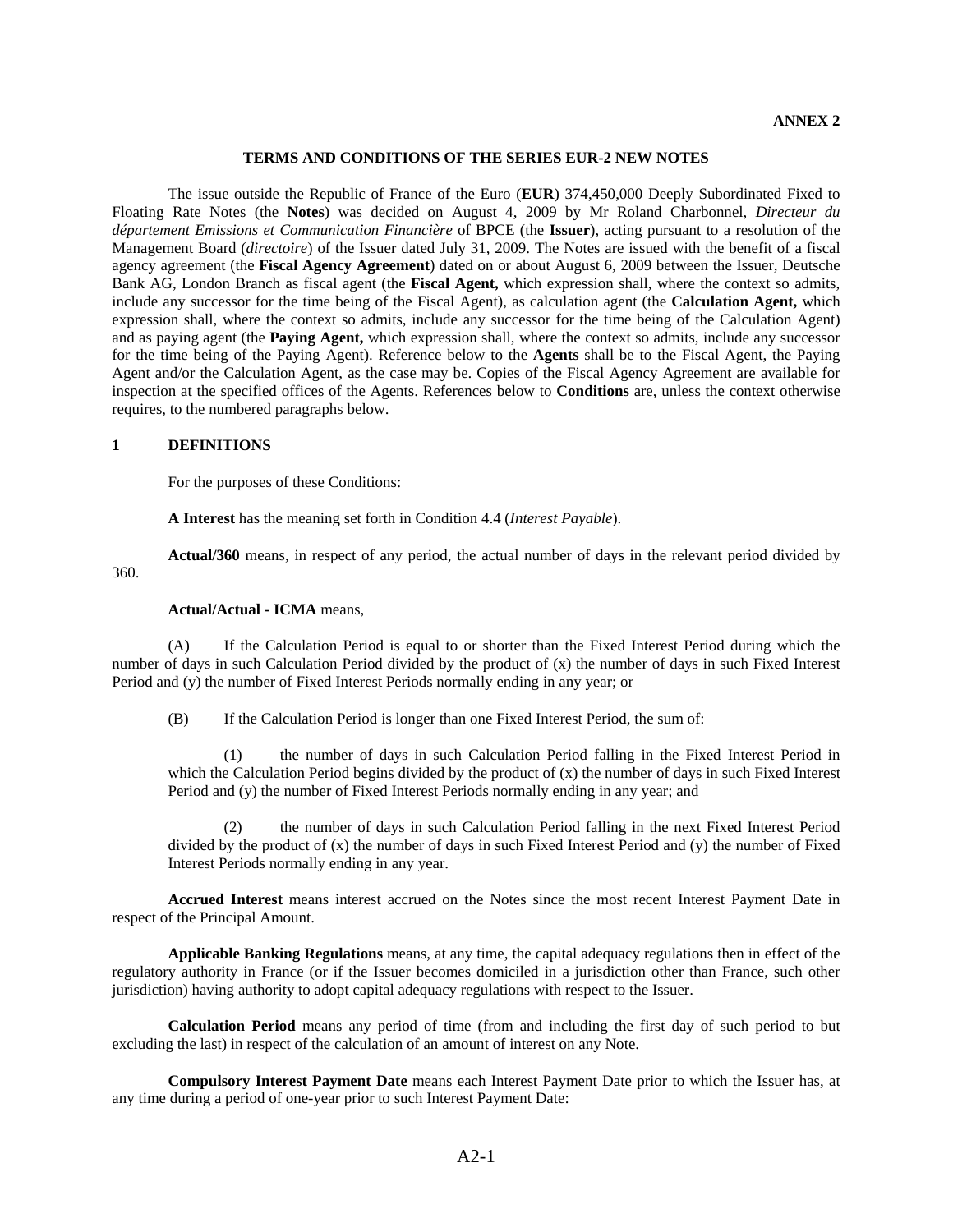(i) declared or paid a dividend (whether in cash, shares or any other form), or more generally made a payment of any nature, on any classes of shares, on other equity securities issued by the Issuer or on other deeply subordinated notes or any other securities which rank *pari passu* with the Notes, in each cases to the extent categorised as Tier 1 Capital, unless such payment on other deeply subordinated notes or other securities which rank *pari passu* with the Notes was required to be made as a result of a dividend or other payment having been made on any classes of shares or on other equity securities issued by the Issuer; or

(ii) redeemed, either by cancellation or by means of *amortissement* (as defined in Article L. 225-198 of the French *Code de commerce*), repurchased or otherwise acquired any shares, whatever classes of shares, if any, they belong to, or any other equity securities issued by the Issuer, by any means,

provided, however, that if a Supervisory Event occurred during the Interest Period immediately preceding such Interest Payment Date, such Interest Payment Date shall only be a Compulsory Interest Payment Date if such Supervisory Event occurred prior to the relevant event described in the two sub-paragraphs above.

**Consolidated Net Income** means the consolidated net income (excluding minority interests) of the Issuer as calculated and set out in the consolidated accounts of the Issuer (whether audited annual or unaudited, but having been subject to a "limited review", semi-annual).

**End of Supervisory Event** means, following a Supervisory Event (as defined below), the first date of either of the following events: (i) the total risk-based consolidated capital ratio of the Issuer and its consolidated subsidiaries and affiliates, calculated in accordance with the Applicable Banking Regulations, complies with the minimum percentage required in accordance with Applicable Banking Regulations, or, (ii) if the Supervisory Event occurred pursuant to clause (ii) of the definition of Supervisory Event below, the notification by the SGCB, in its sole discretion, to the Issuer, that it has determined, in view of the financial condition of the Issuer, that the circumstances which resulted in the Supervisory Event have ended.

**Euro-zone** means the region comprised of member states of the European Union which have adopted or adopt the Euro in accordance with the Treaty establishing the European Community, as amended.

**financial year** means a twelve-month financial period ending on 31 December.

**First Call Date** means September 30, 2019.

**Fixed Interest Rate** has the meaning set forth in Condition 4 (*Interest and Interest Suspension*).

**Fixed Rate Interest Amount** means the amount of interest, if any, payable in respect of the Notes in accordance with Condition 4.2 (*Fixed Interest Rate*).

**Fixed Rate Interest Payment Date** has the meaning set forth in Condition 4 (*Interest and Interest Suspension*).

**Fixed Rate Interest Period** means the period beginning on (and including) the Issue Date and ending on (but excluding) the first Fixed Rate Interest Payment Date and each successive period beginning on (and including) a Fixed Rate Interest Payment Date and ending on (but excluding) the next succeeding Fixed Rate Interest Payment Date until and (including) the last Fixed Rate Interest Payment Date.

**Floating Interest Rate** has the meaning set forth in Condition 4 (*Interest and Interest Suspension*).

**Floating Rate Interest Amount** means the amount of interest, if any, payable in respect of the Notes in accordance with Condition 4.3 (*Floating Interest Rate*).

**Floating Rate Interest Payment Date** has the meaning set forth in Condition 4 (*Interest and Interest Suspension*).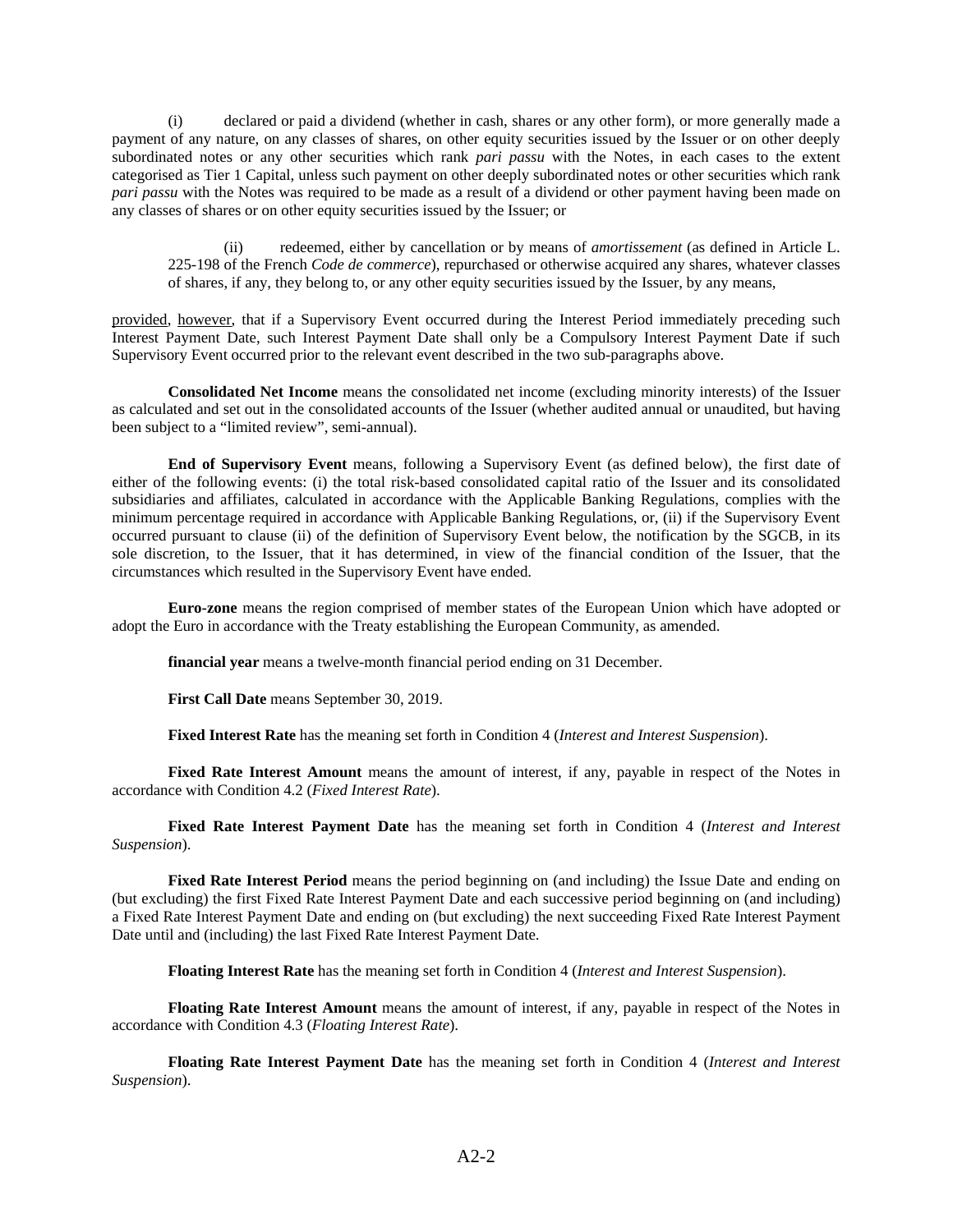**Floating Rate Interest Period** means the period beginning on (and including) September 30, 2019 (being the First Call Date) and ending on (but excluding) the first Floating Rate Interest Payment Date and each successive period beginning on (and including) a Floating Rate Interest Payment Date and ending on (but excluding) the next succeeding Floating Rate Interest Payment Date.

**Interest Amount** means the Fixed Rate Interest Amount and the Floating Rate Interest Amount.

**Interest Payment Date** means the Fixed Rate Interest Payment Dates and the Floating Rate Interest Payment Dates.

**Interest Period** means the Fixed Rate Interest Periods and the Floating Rate Interest Periods.

**Interest Rate** means the Fixed Interest Rate and the Floating Interest Rate.

**Interim Period** means a six-month financial period ending on 30 June or 31 December.

**Issue Date** has the meaning set forth in Condition 4.1 (*General*).

**Loss Absorption** has the meaning set forth in Condition 5.1 (*Loss Absorption*).

**Margin** means 13.13 per cent. per annum.

**Noteholders** means the holders of the Notes.

**Optional Interest Payment Date** means any Interest Payment Date other than a Compulsory Interest Payment Date.

**Original Principal Amount** means the nominal amount of each Note on the Issue Date, not taking into account any reduction of the Principal Amount of the Notes or any Reinstatement pursuant to Condition 5 (*Loss Absorption and Return to Financial Health*).

**Principal Amount** means at any time the principal amount of the Notes, calculated on the basis of the Original Principal Amount of the Notes as the same may have been reduced under Condition 5.1 (*Loss Absorption*) and/or reinstated under Condition 5.2 (*Return to Financial Health*).

**Reinstatement** has the meaning set forth in Condition 5.2 (*Return to Financial Health*).

**Replacement Supervisory Authority** means any other authority having supervisory authority with respect to the Issuer, it being specified that any reference to the SGCB shall be construed as including any Replacement Supervisory Authority.

**Return to Financial Health** has the meaning set forth in Condition 5.2 (*Return to Financial Health*).

**SGCB** means the *Secrétariat général de la Commission bancaire* which reference shall, where applicable, include any other authority having supervisory authority with respect to the Issuer.

**Supervisory Event** means the first date of either of the following events: (i) the total risk-based consolidated capital ratio of the Issuer and its consolidated subsidiaries and affiliates, calculated in accordance with the Applicable Banking Regulations, falls below the minimum percentage required in accordance with Applicable Banking Regulations, or (ii) the notification by the SGCB, in its sole discretion, to the Issuer, that it has determined, in view of the financial condition of the Issuer, that the foregoing clause (i) would apply in the near term.

**TARGET2 Business Day** means a day on which the TARGET2 System is operating.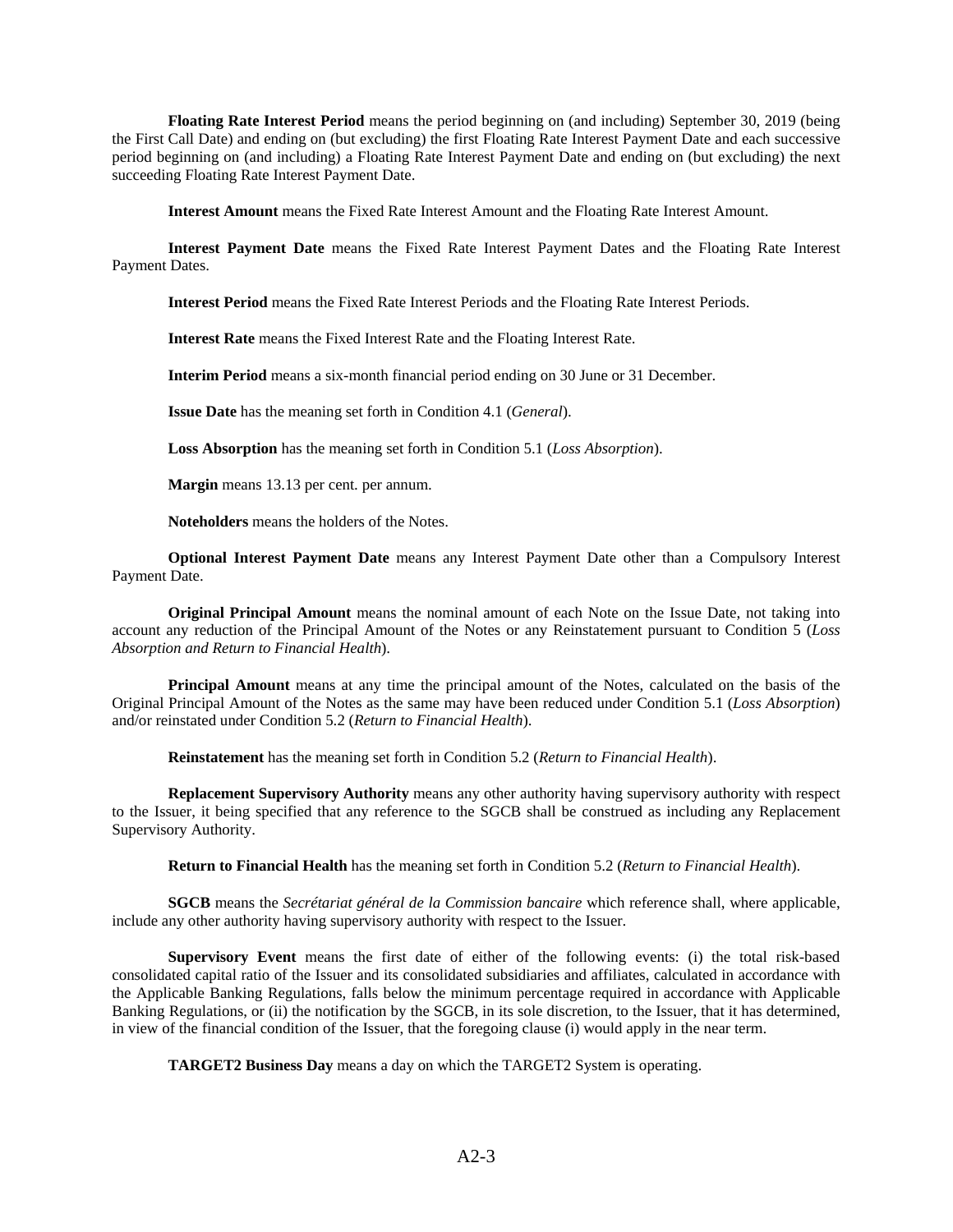**TARGET2 System** means the Trans European Automated Real Time Gross Settlement Express Transfer System or any successor thereto.

**Tier 1 Capital** has the meaning set forth in Condition 3 (*Status of the Notes and subordination*).

### **2 FORM, DENOMINATIONS AND TITLE**

The Notes are issued in dematerialised bearer form (*au porteur*) in denominations of EUR 1,000. Title to the Notes will be evidenced in accordance with Article L. 211-4 of the French *Code monétaire et financier* by bookentries (*inscription en compte*). No physical document of title (including *certificats représentatifs* pursuant to Article R.211-7 of the French *Code monétaire et financier*) will be issued in respect of the Notes.

The Notes will, upon issue, be inscribed in the books of Euroclear France S.A. (**Euroclear France**) which shall credit the accounts of the Account Holders. For the purpose of these Conditions, **Account Holder** shall mean any authorised financial intermediary institution entitled to hold, directly or indirectly, accounts on behalf of its customers with Euroclear France, Euroclear Bank S.A./N.V. (**Euroclear**) and Clearstream Banking, *société anonyme* (**Clearstream, Luxembourg**). The Notes have been accepted for clearance through Euroclear France under the ISIN Code FR0010777524.

Title to the Notes shall be evidenced by entries in the books of Account Holders and will pass upon, and transfer of Notes may only be effected through, registration of the transfer in such books.

## **3 STATUS OF THE NOTES AND SUBORDINATION**

The Notes are deeply subordinated notes (constituting *obligations* under French law) issued pursuant to the provisions of Article L. 228-97 of the French *Code de commerce.*

The proceeds of the issue of the Notes will be treated for regulatory purposes as consolidated *fonds propres de base* for the Issuer. *Fonds propres de base* (**Tier 1 Capital**) shall have the meaning given to it in Article 2 of *Règlement* n° 90-02 dated 23 February 1990, as amended, of the *Comité de la Réglementation Bancaire et Financière* (the **CRBF Regulation**), or otherwise recognised as *fonds propres de base* by the SGCB, or any Replacement Supervisory Authority. The CRBF Regulation should be read in conjunction with the press release of the Bank for International Settlements dated 27 October 1998 concerning instruments eligible for inclusion in Tier 1 Capital (the **BIS Press Release**). The French language version of the BIS Press Release is attached to the report published annually by the SGCB entitled *"Modalités de calcul du ratio international de solvabilité".*

The principal and interest on the Notes (which constitute *obligations* under French Law) constitute direct, unconditional, unsecured, undated and deeply subordinated obligations of the Issuer and rank and will rank *pari passu* among themselves and *pari passu* with all other present and future deeply subordinated notes of the Issuer but shall be subordinated to the present and future *prêts participatifs* granted to the Issuer and present and future *titres participatifs,* ordinarily subordinated notes and unsubordinated notes issued by the Issuer. In the event of liquidation, the Notes shall rank in priority to any payments to holders of any classes of shares and of any other equity securities issued by the Issuer.

If the Original Principal Amount has been reduced in the context of one or more loss absorption(s) pursuant to Condition 5.1 (*Loss Absorption*), the rights of the Noteholders are calculated on the basis of the Original Principal Amount, to the extent that all other creditors of the Issuer (including unsubordinated creditors of the Issuer, holders of ordinarily subordinated notes issued by the Issuer, lenders in relation to *prêts participatifs* granted to the Issuer and holders of *titres participatifs* issued by the Issuer) have been or will be fully reimbursed, as ascertained by the liquidator.

If any judgment is issued for the judicial liquidation (*liquidation judiciaire*) of the Issuer or in the event of the liquidation of the Issuer for any other reason, the rights of the Noteholders will be calculated on the basis of the Original Principal Amount of the Notes together with Accrued Interest and any other outstanding payments under the Notes.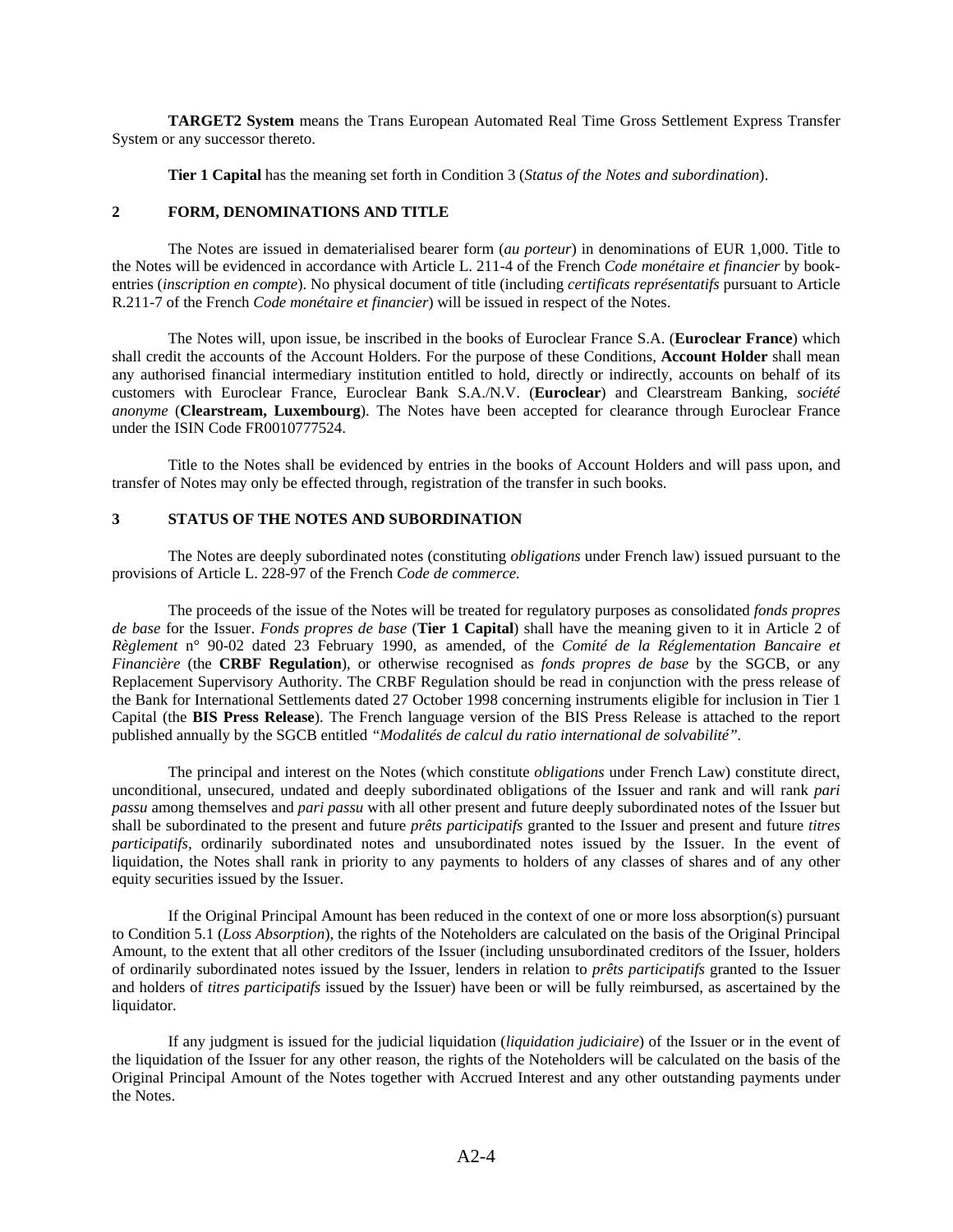There is no negative pledge in respect of the Notes.

### **4 INTEREST AND INTEREST SUSPENSION**

### **4.1 General**

 The Notes bear interest on their Principal Amount from (and including) August 6, 2009 (the "**Issue Date**") at 12.5 per cent. per annum (the "**Fixed Interest Rate**") payable annually in arrear on or about September 30 of each year (each a "**Fixed Rate Interest Payment Date**") commencing on or about September 30, 2010 until the First Call Date (included) and thereafter at the floating interest rate as determined by the Calculation Agent in accordance with Condition 4.3 (*Floating Interest Rate*) below (the "**Floating Interest Rate**") payable quarterly in arrear on or about March 31, June 30, September 30 and December 31 of each year (each a "**Floating Rate Interest Payment Date**") commencing on or about December 31, 2019; *provided*, *however*, *that*, if (i) any Fixed Rate Interest Payment Date would otherwise fall on a date which is not a TARGET2 Business Day, it will be postponed to the next TARGET2 Business Day and (ii) any Floating Rate Interest Payment Date would otherwise fall on a date which is not a TARGET2 Business Day, it will be postponed to the next TARGET2 Business Day unless it would thereby fall into the next calendar month, in which case it will be brought forward to the preceding TARGET2 Business Day.

For the avoidance of doubt

- (i) in respect of Fixed Rate Interest Periods, Interest Amounts will not be adjusted if an Interest Payment Date is not a TARGET2 Business Day;
- (ii) in respect of Floating Rate Interest Periods, Interest Amounts will be adjusted if an Interest Payment Date is not a TARGET2 Business Day.

 Interest will cease to accrue on the Notes on the due date for redemption thereof unless, upon such due date, payment of principal is improperly withheld or refused or if default is otherwise made in respect of payment thereof. In such event, interest will continue to accrue at the relevant rate as specified in the preceding paragraph (as well after as before judgment) on the Original Principal Amount of the Notes until the day on which all sums due in respect of the Notes up to that day are received by or on behalf of the relevant Noteholder.

### **4.2 Fixed Interest Rate**

- 4.2.1 The amount of interest (the "**Fixed Rate Interest Amount**") payable on each Fixed Rate Interest Payment Date (other than the first Fixed Rate Interest Payment Date) will be the product of the then Principal Amount of such Note and the Fixed Interest Rate, multiplied by the Actual/Actual – ICMA day count fraction and rounding the resulting figure, if necessary, to the nearest cent (half a cent being rounded upwards). The Fixed Rate Interest Amount for each Note of a denomination of €1,000 for the first Fixed Rate Interest Payment Date will be 143.84.
- 4.2.2 If interest is required to be calculated in respect of a Fixed Rate Interest Period where the then Principal Amount of a Note is less than its Original Principal Amount for a portion thereof, it shall be calculated by the Calculation Agent by applying the Fixed Interest Rate to the then Principal Amount of such Note and multiplying such product by the Actual/Actual – ICMA day count fraction for each relevant portion of the Interest Period, adding the results for all such portions and rounding the resulting figure, if necessary, to the nearest cent (half a cent being rounded upwards). The Calculation Agent will cause such Fixed Rate Interest Amount to be notified to the Issuer, the Fiscal Agent and the Luxembourg Stock Exchange and any other stock exchange on which the Notes are for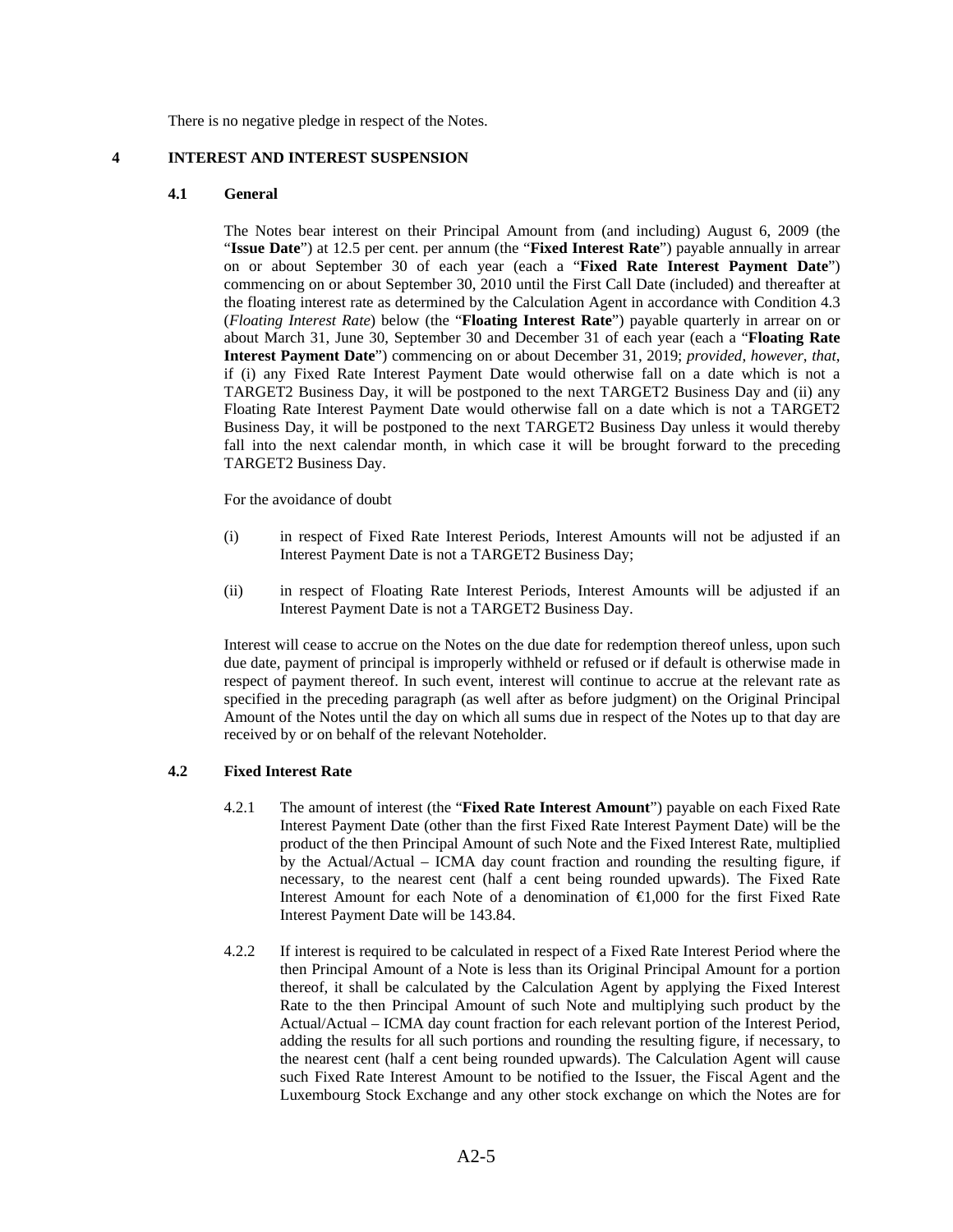the time being listed and will cause the publication thereof in accordance with Condition 11 (*Notices*) as soon as possible after its calculation but in no event later than the fourth TARGET2 Business Day thereafter.

## **4.3 Floating Interest Rate**

- 4.3.1 The Notes bear interest at the Floating Interest Rate from and including the First Call Date, payable on each Floating Rate Interest Payment Date. The Floating Interest Rate for each Floating Rate Interest Period will be determined by the Calculation Agent on the following basis:
	- (a) the Calculation Agent will determine the rate for deposits in Euro for a period equal to the relevant Floating Rate Interest Period which appears on the Reuters page Euribor 01 (or such other page as may replace that page on that service, or such other service as may be nominated as the information vendor, for the purpose of displaying comparable rates) as of 11:00 a.m., (Brussels time), on the second TARGET2 Business Day before the first day of the relevant Floating Rate Interest Period (the "**Floating Rate Interest Determination Date**"); and
	- (b) if such rate does not appear on the relevant screen page, the Calculation Agent will:
		- (A) request the principal Euro-zone office of each of four major banks in the Euro-zone interbank market to provide a quotation of the rate at which deposits in Euro are offered by it at approximately 11.00 a.m. (Brussels time) on the Floating Rate Interest Determination Date to prime banks in the Euro-zone interbank market for a period equal to the relevant Floating Interest Period and in an amount that is representative for a single transaction in that market at that time; and
		- (B) determine the arithmetic mean (rounded, if necessary, to the nearest one hundred-thousandth of a percentage point, 0.000005 being rounded upwards) of such quotations; and
	- (c) if fewer than two such quotations are provided as requested, the Calculation Agent will determine the arithmetic mean (rounded, if necessary, as aforesaid) of the rates quoted by major banks in the Euro-zone, selected by the Calculation Agent, at approximately 11.00 a.m. (Brussels time) on the first day of the relevant Floating Rate Interest Period for loans in Euro to leading European banks for a period equal to the relevant Floating Rate Interest Period and in an amount that is representative for a single transaction in that market at that time,

 and the Floating Interest Rate for such Floating Rate Interest Period shall be the sum of the Margin and the rate or (as the case may be) the arithmetic mean so determined; *provided*, *however*, *that* if the Calculation Agent is unable to determine a rate or (as the case may be) an arithmetic mean in accordance with the above provisions in relation to any Floating Rate Interest Period, the Floating Interest Rate applicable to the Notes during such Floating Rate Interest Period will be the sum of the Margin and the rate or (as the case may be) arithmetic mean last determined in relation to the Notes in respect of a preceding Floating Rate Interest Period.

4.3.2 Determination of Floating Interest Rate and calculation of Floating Rate Interest Amount by the Calculation Agent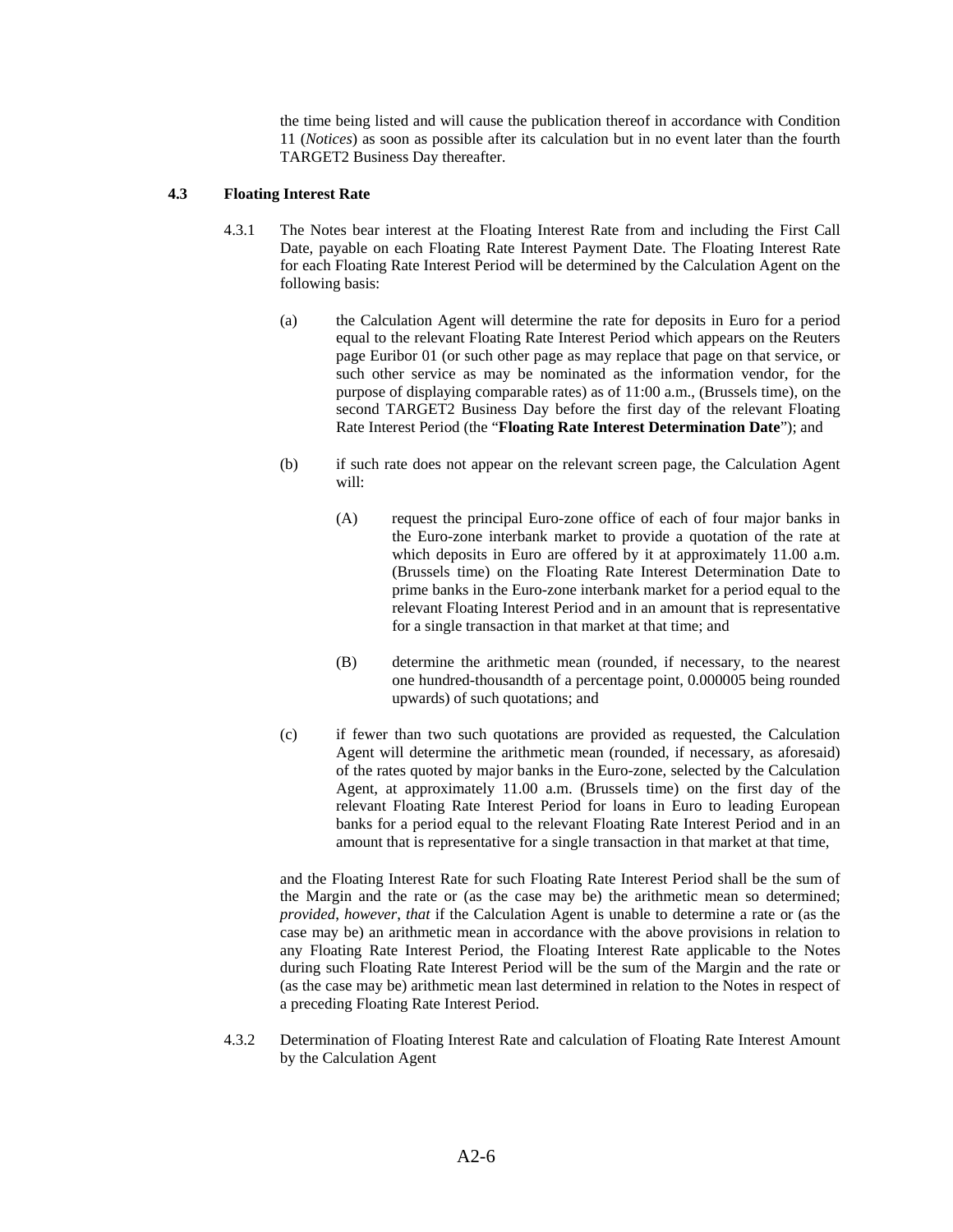The Calculation Agent will, as soon as practicable after 11.00 a.m. (Brussels Time) on each Floating Rate Interest Calculation Date in relation to each Floating Rate Interest Period, calculate the Floating Rate Interest Amount payable in respect of each Note for such Floating Rate Interest Period. The Floating Rate Interest Amount will be calculated by applying the Floating Rate Interest Rate for such Floating Rate Interest Period to the Principal Amount of such Note as determined, if the Principal Amount of the Notes is less than the Original Principal Amount for a portion of such Floating Rate Interest Period, from time to time within such Floating Rate Interest Period, multiplying the product by the Actual/360 day count fraction for each relevant portion of such Interest Period, adding the results for all such portions and rounding the resulting figure to the nearest cent (half a cent being rounded upwards).

4.3.3 Publication of Floating Interest Rate and Floating Rate Interest Amount

 The Calculation Agent will cause the Floating Interest Rate and the Floating Interest Amount for each Floating Rate Interest Period and the relevant Floating Rate Interest Payment Date to be notified to the Issuer, the Fiscal Agent and the Luxembourg Stock Exchange and any other stock exchange on which the Notes are for the time being listed and the Calculation Agent will cause publication thereof in accordance with Condition 11 (*Notices*) as soon as possible after their calculation but in no event later than the fourth TARGET2 Business Day thereafter and no later than the first day of the Floating Interest Period. The Floating Rate Interest Payment Date so published may subsequently be amended (or appropriate arrangements made by way of adjustment).

## **4.4 Interest Payable**

- 4.4.1 On Optional Interest Payment Dates
	- (i) Payment of Interest on Optional Interest Payment Dates

 The Issuer may pay interest on any Optional Interest Payment Date. The Issuer may elect not to pay interest on any Optional Interest Payment Date in particular with a view to allowing the Issuer to ensure the continuity of its activities without weakening its financial structure. Interest with respect to any Interest Period shall accrue on the Principal Amount, on the basis of the number of days elapsed during the relevant Interest Period, in accordance with Conditions 4.2.2 or 4.3.2.

 Save as otherwise provided, any interest not paid on an Optional Interest Payment Date shall be forfeited and shall therefore no longer be due and payable by the Issuer.

(ii) Occurrence of a Supervisory Event

 Subject to the relevant Interest Payment Date being an Optional Interest Payment Date, in the event that a Supervisory Event has occurred during the Interest Period preceding such Optional Interest Payment Date:

– Interest with respect to the period between the preceding Interest Payment Date and the Supervisory Event shall accrue on the Principal Amount of the Notes, on the basis of the number of days elapsed between such preceding Interest Payment Date and such Supervisory Event (the **A Interest**). However, the payment of such A Interest shall automatically be suspended. In addition, the amount of A Interest may be reduced to absorb losses pursuant to Condition 5.1 (*Loss*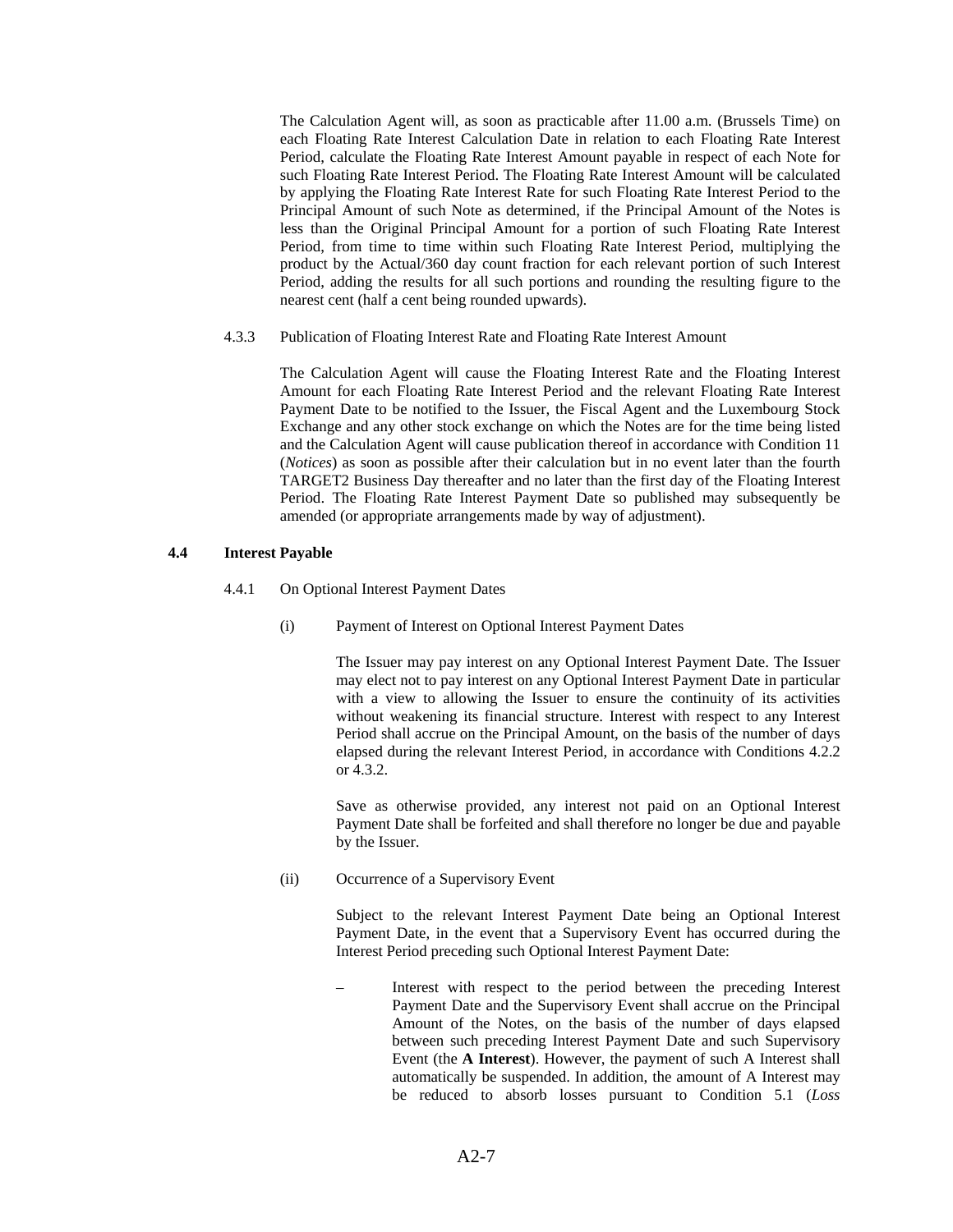*Absorption*). A Interest may be payable in accordance with the provisions of paragraph (iii) below.

- No Interest shall accrue nor be payable by the Issuer with respect to any Interest Period during the period starting on the date of the Supervisory Event and ending on the date of the End of Supervisory Event.
- (iii) After End of Supervisory Event

 Subject to the relevant Interest Payment Date being an Optional Interest Payment Date, in respect of any Interest Payment Date which occurs as from the End of Supervisory Event, interest will accrue and be calculated as follows:

- As from the date of the End of Supervisory Event until the next succeeding Interest Payment Date, interest shall accrue on the Principal Amount, on the basis of the number of days elapsed between the date of End of Supervisory Event and the next succeeding Interest Payment Date.
- Interest with respect to any succeeding Interest Period shall accrue on the Principal Amount, on the basis of the number of days elapsed during the relevant Interest Period.
- Interest calculated in accordance with the above provisions may be paid on any relevant Interest Payment Date(s) occurring as from the date of the End of Supervisory Event (included).
- Any interest accrued during such period not paid by the Issuer on the relevant Interest Payment Date(s) will be forfeited.
	- At the option of the Issuer, any A Interest, to the extent not reduced to absorb losses pursuant to Condition 5.1 (*Loss Absorption*), may be paid on the first Interest Payment Date following the End of Supervisory Event, to the extent any such payment would not trigger the occurrence of a Supervisory Event. Any A Interest not paid by the Issuer on the first Interest Payment Date following the End of Supervisory Event will be forfeited.
- 4.4.2 On Compulsory Interest Payment Dates

 The Issuer will pay interest on any Compulsory Interest Payment Date, notwithstanding any other provision of the Terms and Conditions.

 Interest payable on any Compulsory Interest Payment Date will always be calculated on the basis of the entire relevant Interest Period.

 Interest payable on any Compulsory Interest Payment Date will be calculated on the basis of the then Principal Amount, in accordance with Conditions 4.2.2 or 4.3.2.

# **5 LOSS ABSORPTION AND RETURN TO FINANCIAL HEALTH**

## **5.1 Loss Absorption**

In the event that the occurrence of the Supervisory Event requires, in the opinion of the SGCB, a strengthening of the regulatory capital of the Issuer, the management board of the Issuer will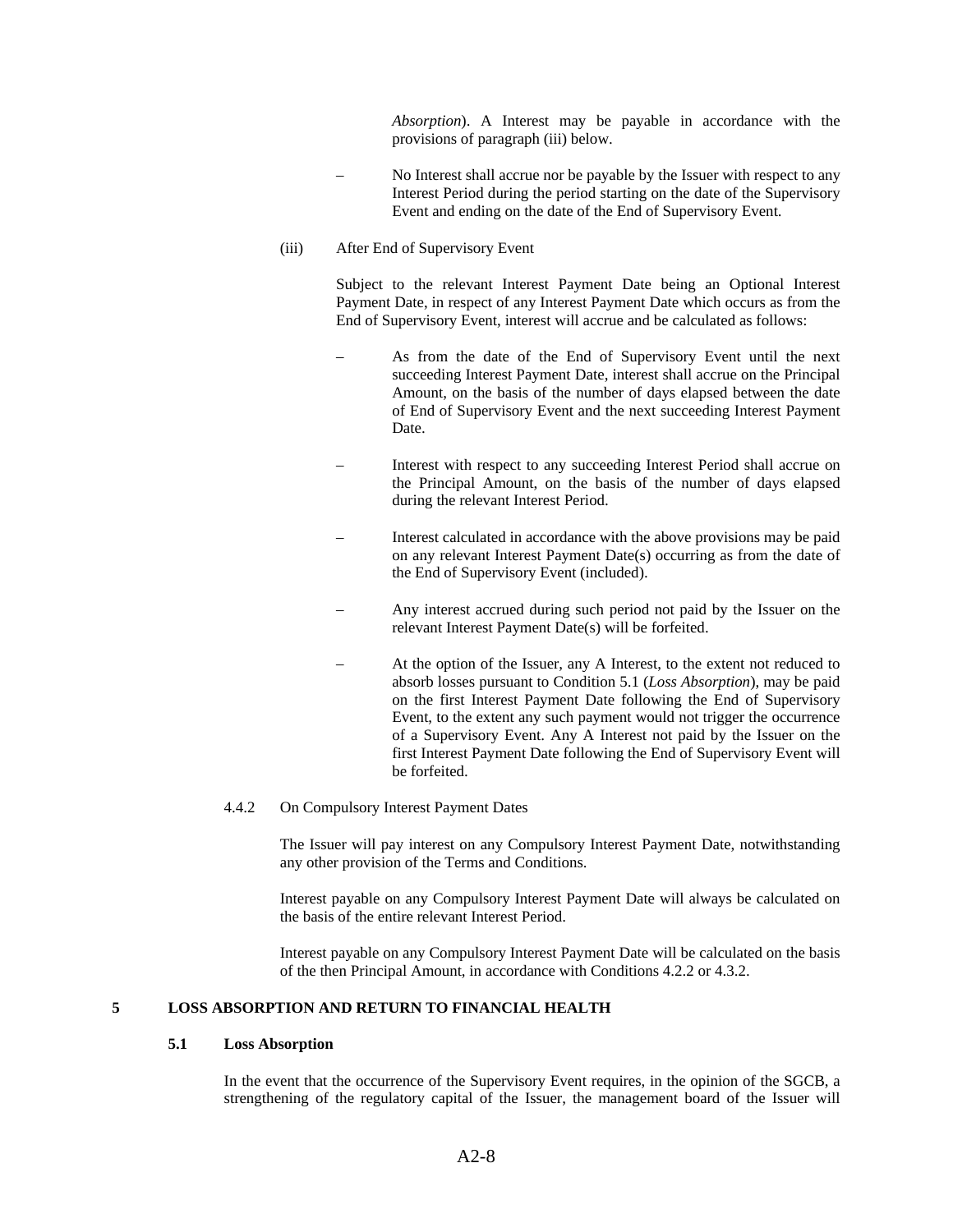convene an extraordinary shareholders' meeting during the three months following the occurrence of the Supervisory Event in order to propose a share capital increase or any other measure to remedy the Supervisory Event.

If the share capital increase or any other proposed measures are not accepted by the extraordinary shareholders' meeting of the Issuer, or if the share capital increase adopted by such extraordinary shareholders' meeting is insufficiently subscribed to remedy the Supervisory Event in full, or if the Supervisory Event remains on the last day of the relevant Interim Period during which the Supervisory Event has occurred, the management board of the Issuer will implement within ten days following the last day of the relevant Interim Period a reduction of the amount of A Interest, and if necessary of the Principal Amount of the Notes so as to enable the Issuer to continue its activities.

A loss absorption pursuant to this Condition will firstly be implemented by a partial or full reduction in the amount of A Interest. If the total reduction of A Interest is not sufficient for the purposes of such loss absorption, a further loss absorption will be implemented by partially or fully reducing the Principal Amount.

For the avoidance of doubt, the first remedy to the Supervisory Event will be the share capital increase. Absorption of losses will first be set off against any classes of shares and of any other equity securities issued by the Issuer in relation to the measures adopted by the extraordinary shareholders' meeting of the Issuer to remedy the Supervisory Event as described above and thereafter, and to the extent it is not sufficient, then against the then A Interest and the then Principal Amount of the Notes as herein described.

Notwithstanding any other provision of the Terms and Conditions of the Notes, the nominal value of each Note shall never be reduced to an amount lower than one cent of one euro.

Such reductions will be made without prejudice to the rights of the Noteholders under Condition 5.2 (*Return to Financial Health*) below and to the rights of the Noteholders to obtain the payment of amounts due under the Notes in accordance with the provisions of the Terms and Conditions.

Accrued Interest payable on any Compulsory Interest Payment Date is not subject to reduction in accordance with this Condition 5.1 (*Loss Absorption*).

The amount by which A Interest and, as the case may be, the Principal Amount are reduced, will be equal to the amount of losses which, following a Supervisory Event, has not been set off against the shareholders funds (*capitaux propres*) of the Issuer (as set out in the consolidated accounts of the Issuer), following the implementation of the measures adopted by the extraordinary shareholders' meeting (as described above).

In the event the Issuer has other deeply subordinated notes or other securities which rank *pari passu* with the Notes outstanding, such reduction will be applied on a pro-rata basis among them.

In the event the Issuer has other deeply subordinated notes or other securities which rank *pari passu* with the Notes outstanding, which may also be subject to a loss absorption within ten days following the last day of the relevant Interim Period in accordance with their terms, the reduction implemented within ten days following the last day of the relevant Interim Period will be applied on a pro-rata basis among them.

Further, in the event the Issuer has other deeply subordinated notes or other securities which rank *pari passu* with the Notes outstanding, which may only be subject to a loss absorption within ten days following the last day of the relevant financial year during which the Supervisory Event has occurred in accordance with their terms, any reduction related to the Notes implemented within ten days following the last day of a six-month financial period ending on 30 June will not exceed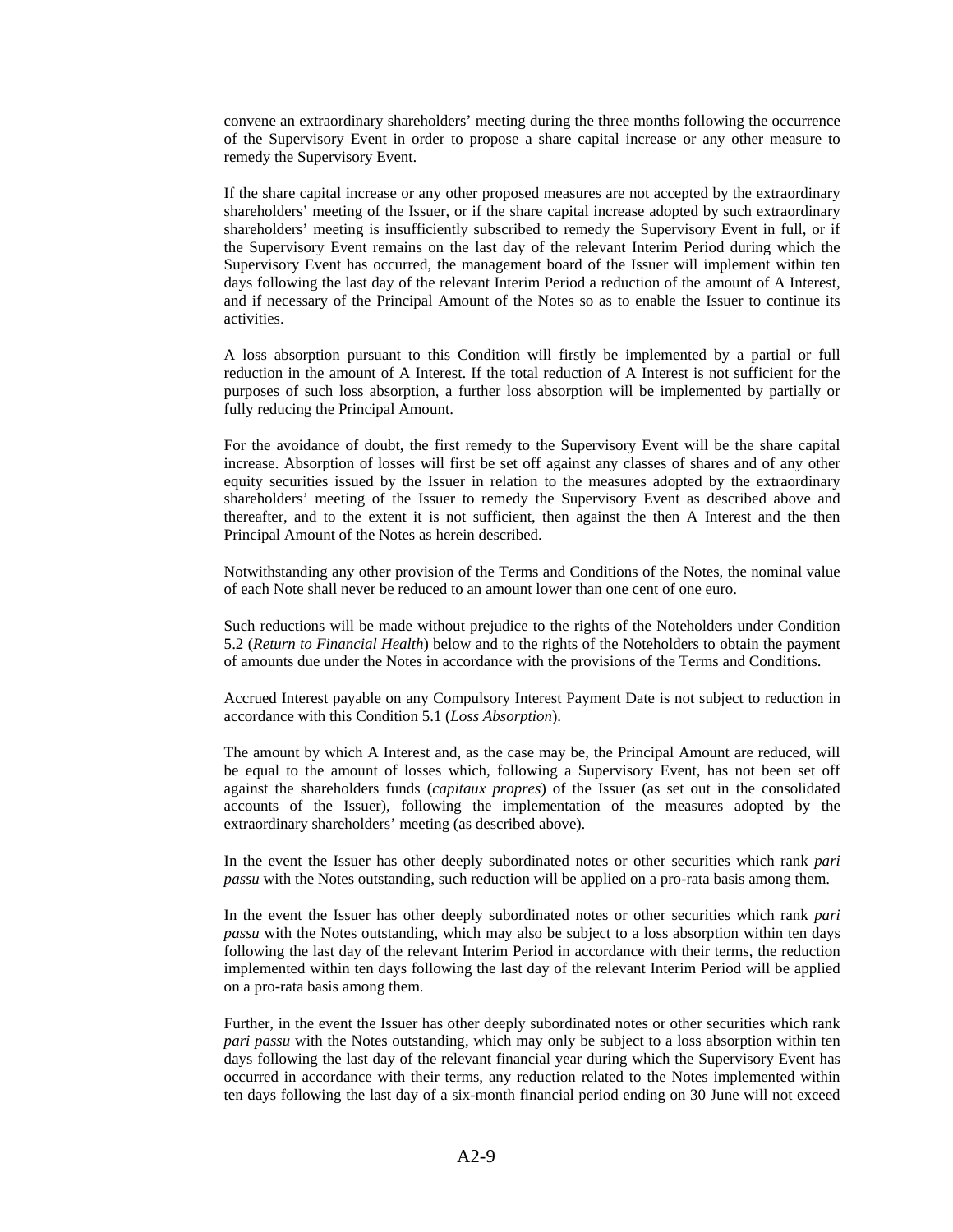the reduction that would have been made if all other deeply subordinated notes or other securities which rank *pari passu* with the Notes outstanding had been reduced on a pro-rata basis among them at that time.

It is also specified that, on the tenth calendar day following the last day of the financial year during which the Supervisory Event has occurred, the implementation of any loss absorption(s) related to the Notes pursuant to this Condition shall not result in an aggregate reduction exceeding, at such date, the prorata reduction of the other deeply subordinated notes or other security which rank *pari passu* with the Notes issued by the Issuer.

A Interest and the Principal Amount of the Notes pursuant to the above provision may be reduced on one or more occasions, as required.

No payments of principal or premium will be made to holders of shares of the Issuer, of any classes whatsoever, or of any other equity securities issued by the Issuer, before all amounts due, but unpaid, to all Noteholders under the Notes have been paid by the Issuer.

Notice of any Supervisory Event and of any End of Supervisory Event shall be given to the Noteholders in accordance with Condition 11 (*Notices*). Such notice shall be given as soon as practicable, following the occurrence of a Supervisory Event and of any End of Supervisory Event.

Notice of any reduction of A Interest or of the Principal Amount shall be given to the Noteholders in accordance with Condition 11 (*Notices*). Such notice shall be given at least seven days prior to the relevant reduction of Accrued Interest or of the Principal Amount.

### **5.2 Return to Financial Health**

If a positive Consolidated Net Income (as defined above) is recorded for at least two consecutive fiscal years following the End of Supervisory Event (a "**Return to Financial Health**"), the Issuer shall increase the Principal Amount of the Notes up to the Original Principal Amount (a "**Reinstatement**") to the extent any Reinstatement (either up to the Original Principal Amount or up to any other amount lower than the Original Principal Amount) does not trigger the occurrence of a Supervisory Event.

Such Reinstatement shall be made on one or more occasions in the conditions described above until the then Principal Amount of the Notes has been reinstated to the Original Principal Amount as from the Return to Financial Health (save in the event of occurrence of another Supervisory Event).

A Reinstatement shall not exceed the amount of the latest Consolidated Net Income of the Issuer.

In the event the Issuer has other deeply subordinated notes or other securities which rank *pari passu* with the Notes outstanding and which may also benefit from a reinstatement in accordance with their terms, a Reinstatement will be applied on a pro-rata basis with other reinstatements made on such other deeply subordinated notes or other securities which rank *pari passu* with the Notes.

For the avoidance of doubt, any A Interest that has been reduced pursuant to Condition 5.1 shall not be reinstated pursuant to this Condition 5.2.

However, in any event, whether or not a Return to Financial Health has occurred, the Issuer shall increase the Principal Amount of the Notes up to the Original Principal Amount prior to: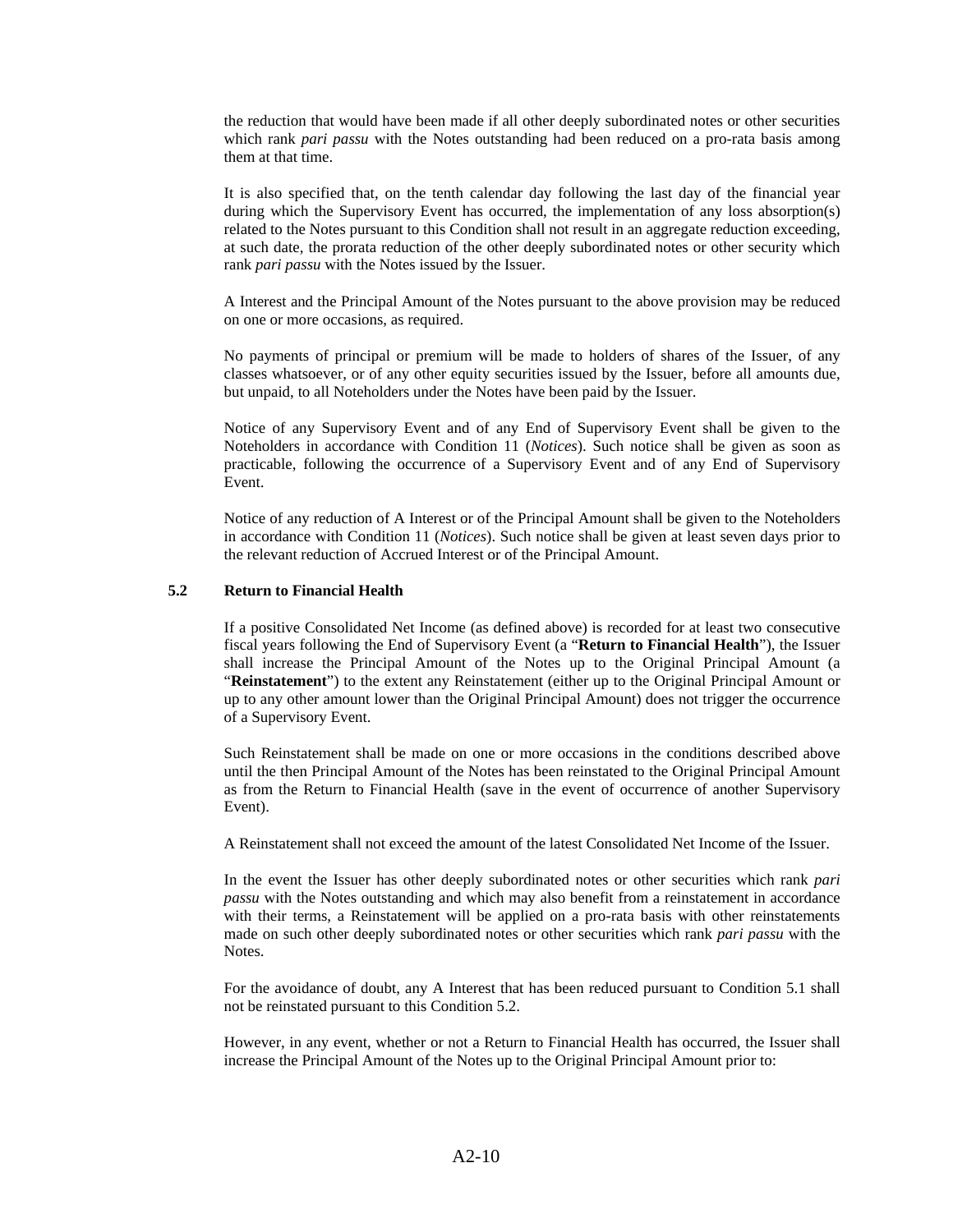- (i) any declaration or payment of a dividend (whether in cash, shares or any other form), or more generally any payment of any nature, by the Issuer, on any classes of shares, on other equity securities issued by the Issuer or on other deeply subordinated notes or any other securities which rank *pari passu* with the Notes, unless such payment on other deeply subordinated notes or other securities which rank *pari passu* with the Notes was required to be made as a result of a dividend or other payment having been made on any classes of shares or on other equity securities issued by the Issuer; or
- (ii) any redemption, either by cancellation or by means of *amortissement* (as defined in Article L. 225-198 of the French *Code de commerce*), repurchase or acquisition of any shares, whatever classes of shares, if any, they belong to, or of any other equity securities issued by the Issuer, by any means; or
- (iii) any optional redemption by the Issuer of (1) the Notes, in accordance with Condition 6.2(a) (*General Call Option*) or 6.2(b) (*Redemption for Taxation Reasons or Regulatory Reasons*), or (2) any other deeply subordinated notes or other securities which rank *pari passu* with the Notes, in accordance with their terms.

 No payments of principal or premium will be made to holders of shares of the Issuer, of any classes whatsoever, or of any other equity securities issued by the Issuer before all amounts due, but unpaid, to all Noteholders under the Notes have been paid by the Issuer.

 Notice of any Return to Financial Health shall be given to the Noteholders in accordance with Condition 11 (*Notices*). Such notice shall be given as soon as practicable, following the occurrence of a Return to Financial Health. Notice of any Reinstatement shall be given to the Noteholders in accordance with Condition 11 (*Notices*). Such notice shall be given at least seven days prior to the relevant Reinstatement.

### **6 REDEMPTION AND PURCHASE**

The Notes may not be redeemed otherwise than in accordance with this Condition 6 (*Redemption and Purchase*).

### **6.1 No Final Redemption**

The Notes are undated securities in respect of which there is no fixed redemption or maturity date.

### **6.2 Issuer's Call Options Subject to the Approval of the SGCB**

(a) General Call Option

 On the First Call Date and on any Interest Payment Date thereafter, the Issuer, subject to having given not less than 30, and not more than 60, days' prior notice to the Noteholders (which notice shall be irrevocable) in accordance with Condition 11 (*Notices*), and subject to the prior approval of the SGCB, may, at its option, redeem all but not some of the Notes at their Original Principal Amount, together with any amounts outstanding thereon, including Accrued Interest.

- (b) Redemption for Taxation Reasons or Regulatory Reasons
	- (i) If, by reason of any change in French law, or any change in the official application or interpretation of such law, becoming effective after the Issue Date, the Issuer would on the occasion of the next payment of principal or interest due in respect of the Notes, not be able to make such payment without having to pay additional amounts as specified under Condition 8 (*Taxation*)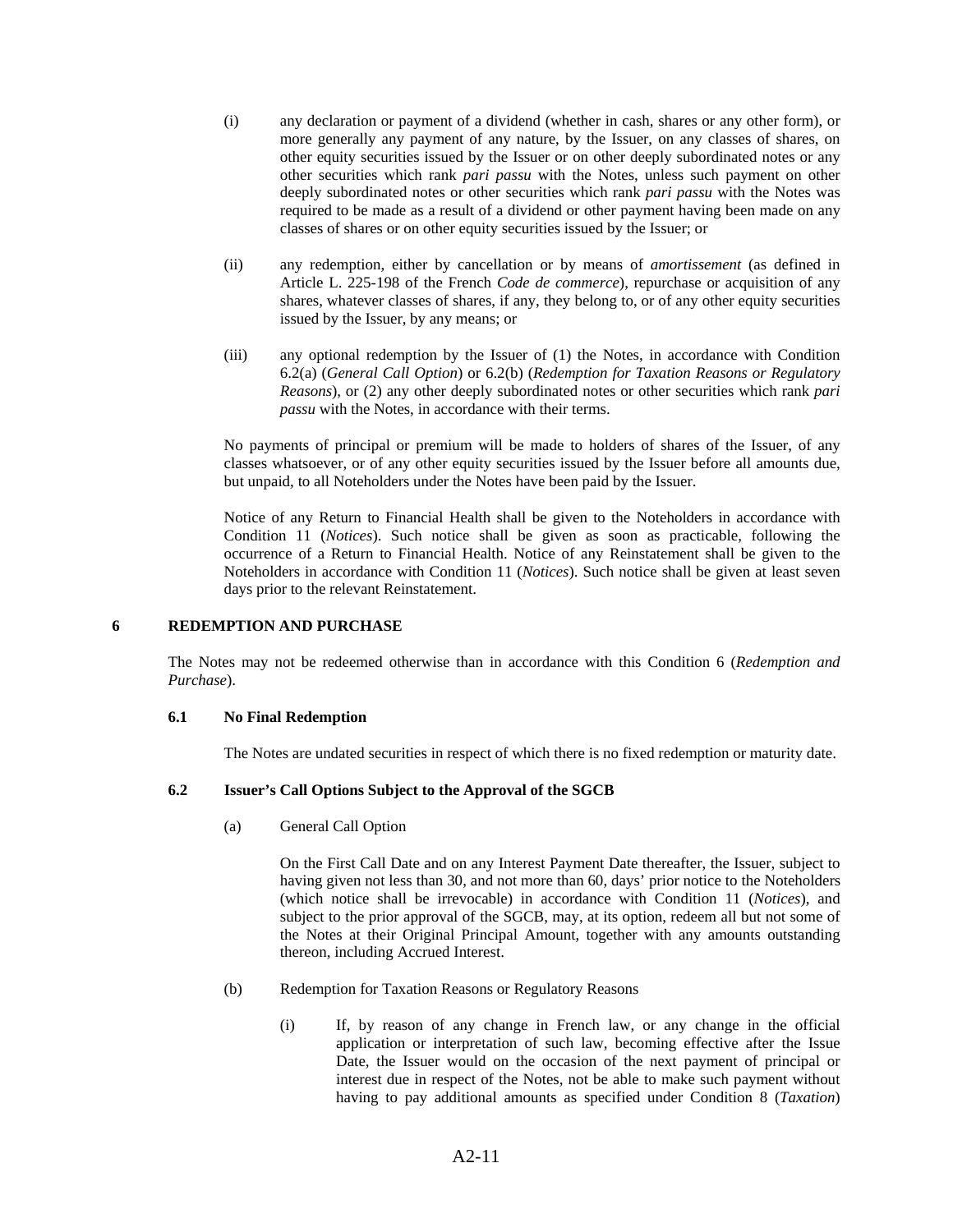below, the Issuer may, at its option, on any Interest Payment Date, subject to having given not more than 45 nor less than 30 days' notice to the Noteholders (which notice shall be irrevocable), in accordance with Condition 11 (*Notices*) and, subject to the prior approval of the SGCB, redeem all, but not some only, of the Notes at their Original Principal Amount together with any amounts outstanding thereon including Accrued Interest provided that the due date for redemption of which notice hereunder may be given shall be no earlier than the latest practicable date on which the Issuer could make payment of principal and interest without withholding for French taxes.

- (ii) If the Issuer would on the next payment of principal or interest in respect of the Notes be prevented by French law from making payment to the Noteholders of the full amounts then due and payable, notwithstanding the undertaking to pay additional amounts contained in Condition 8 (*Taxation*) below, then the Issuer shall forthwith give notice of such fact to the Paying Agent and the Issuer shall upon giving not less than seven days' prior notice to the Noteholders (which notice shall be irrevocable), in accordance with Condition 11 (*Notices*) and, subject to the prior approval of the SGCB, redeem all, but not some only, of the Notes then outstanding at their Original Principal Amount together with any amounts outstanding thereon including Accrued Interest on the latest practicable Interest Payment Date on which the Issuer could make payment of the full amount then due and payable in respect of the Notes, provided that if such notice would expire after such Interest Payment Date the date for redemption pursuant to such notice of Noteholders shall be the later of (i) the latest practicable date on which the Issuer could make payment of the full amount then due and payable in respect of the Notes and (ii) 14 days after giving notice to the Fiscal Agent as aforesaid.
- (iii) If, by reason of any change in French law, any change in the official application or interpretation of such law, or any other change in the tax treatment of the Notes, becoming effective after the Issue Date, interest payment under the Notes is no longer tax-deductible by the Issuer for French corporate income tax (*impôt sur les bénéfices des sociétés*) purposes, the Issuer may, at its option, on any Interest Payment Date, subject to having given not more than 45 nor less than 30 days' notice to the Noteholders (which notice shall be irrevocable), in accordance with Condition 11 (*Notices*), and subject to the prior approval of the SGCB, redeem all, but not some only, of the Notes at their Original Principal Amount together with any amounts outstanding thereon including Accrued Interest, provided that the due date for redemption of which notice hereunder may be given shall be no earlier than the latest practicable date on which the Issuer could make such payment with interest payable being tax deductible for French corporate income tax (*impôt sur les bénéfices des sociétés*) purposes.
- (iv) If, by reason of any change in French law, any change in the official application or interpretation of such law, becoming effective after the Issue Date, the proceeds of the Notes cease to qualify as Tier 1 Capital, the Issuer may, at its option, on any Interest Payment Date, subject to having given not more than 45 nor less than 30 days' notice to the Noteholders (which notice shall be irrevocable), in accordance with Condition 11 (*Notices*), and subject to the prior approval of the SGCB, redeem all, but not some only, of the Notes at their Original Principal Amount together with amounts outstanding thereon including Accrued Interest, provided that the due date for redemption of which notice hereunder may be given shall be no earlier than the latest date on which the proceeds of the Notes could qualify as Tier 1 Capital.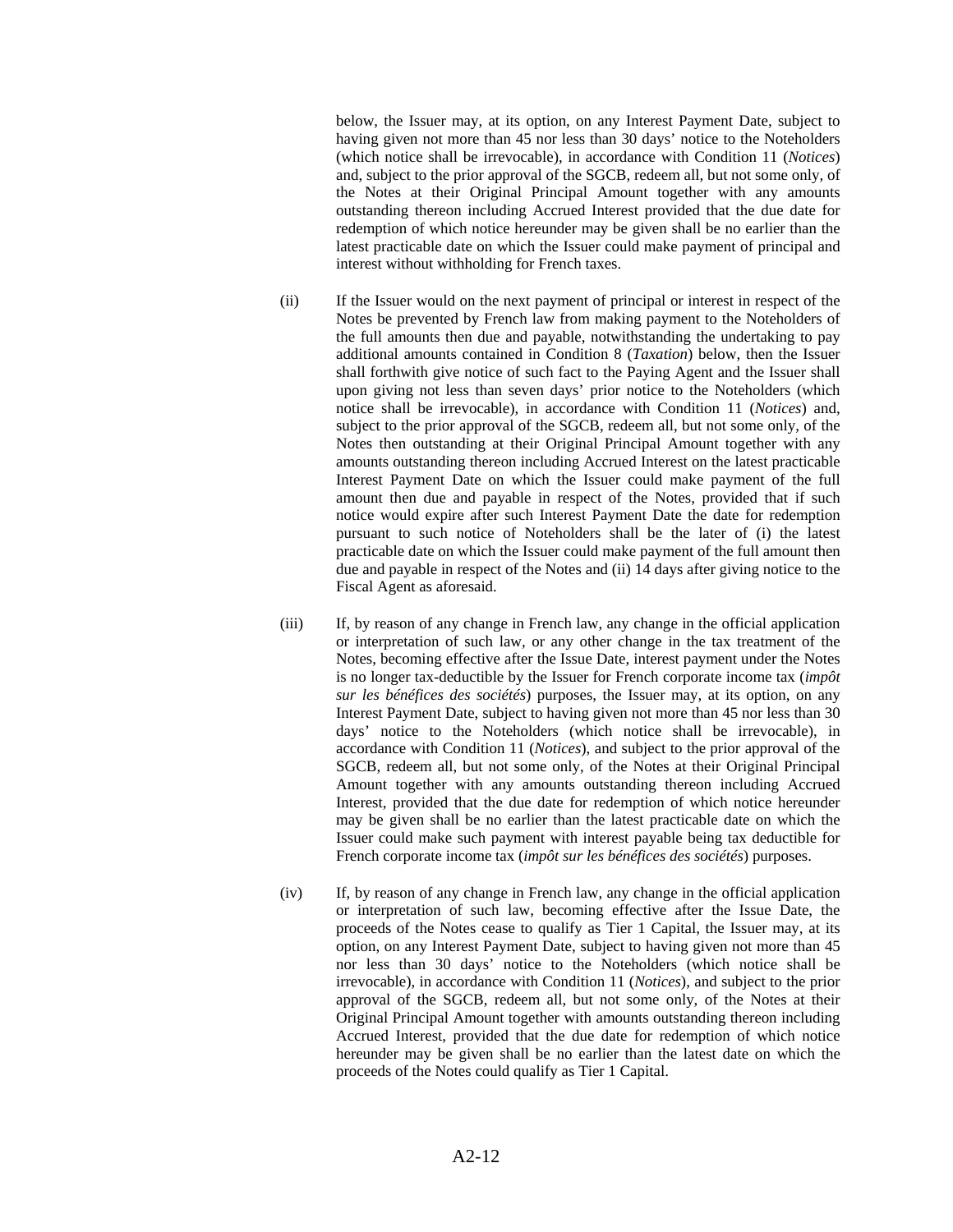### **6.3 Purchases**

The Issuer may at any time purchase Notes in the open market or otherwise at any price provided that the prior approval of the SGCB shall have to be obtained.

### **6.4 Cancellation**

All Notes which are purchased or redeemed by the Issuer pursuant to paragraphs 6.2 (*Issuer's Call Options Subject to the Approval of the SGCB*) to 6.3 (*Purchases*) of this Condition 6 (*Redemption and Purchase*) will be cancelled.

## **7 PAYMENTS AND CALCULATIONS**

### **7.1 Method of Payment**

Payments in respect of principal and interest on the Notes will be made in Euro by credit or transfer to a Euro denominated account (or any other account to which Euro may be credited or transferred) specified by the payee with a bank in a country within the TARGET2 System. Such payments shall be made for the benefit of the Noteholders to the Account Holders and all payments validly made to such Account Holders in favour of Noteholders will be an effective discharge of the Issuer and the Principal Paying Agent, as the case may be, in respect of such payment.

Payments in respect of principal and interest on the Notes will, in all cases, be made subject to any fiscal or other laws and regulations or orders of courts of competent jurisdiction applicable in respect of such payments but without prejudice to the provisions of Condition 8 (*Taxation*). No commission or expenses shall be charged by the Issuer or the Paying Agent to the Noteholders in respect of such payments.

#### **7.2 Payments on Business Days**

If the due date for payment of any amount of principal or interest in respect of any Note is not a Business Day (as defined below), payment shall not be made of the amount due and credit or transfer instructions shall not be given in respect thereof until the next following Business Day, unless it would thereby fall into the next calendar month, in which case it will be brought forward to the preceding Business Day, and the Noteholder shall only be entitled to any interest or other sums in respect of any postponed payment in accordance with Condition 4.1 (*General*).

For the purposes of this Condition, **Business Day** means any day which is a TARGET2 Business Day.

## **7.3 Fiscal Agent, Paying Agent and Calculation Agent**

 The name and specified office of the initial Fiscal Agent, the name and specified office of the other initial Paying Agent and the name and specified office of the initial Calculation Agent are as follows:

## FISCAL AGENT, CALCULATION AGENT AND PAYING AGENT

Deutsche Bank AG, London Branch Winchester House 1 Great Winchester Street London EC2N 2DB United Kingdom Tel: +44 (0) 20 7547 5000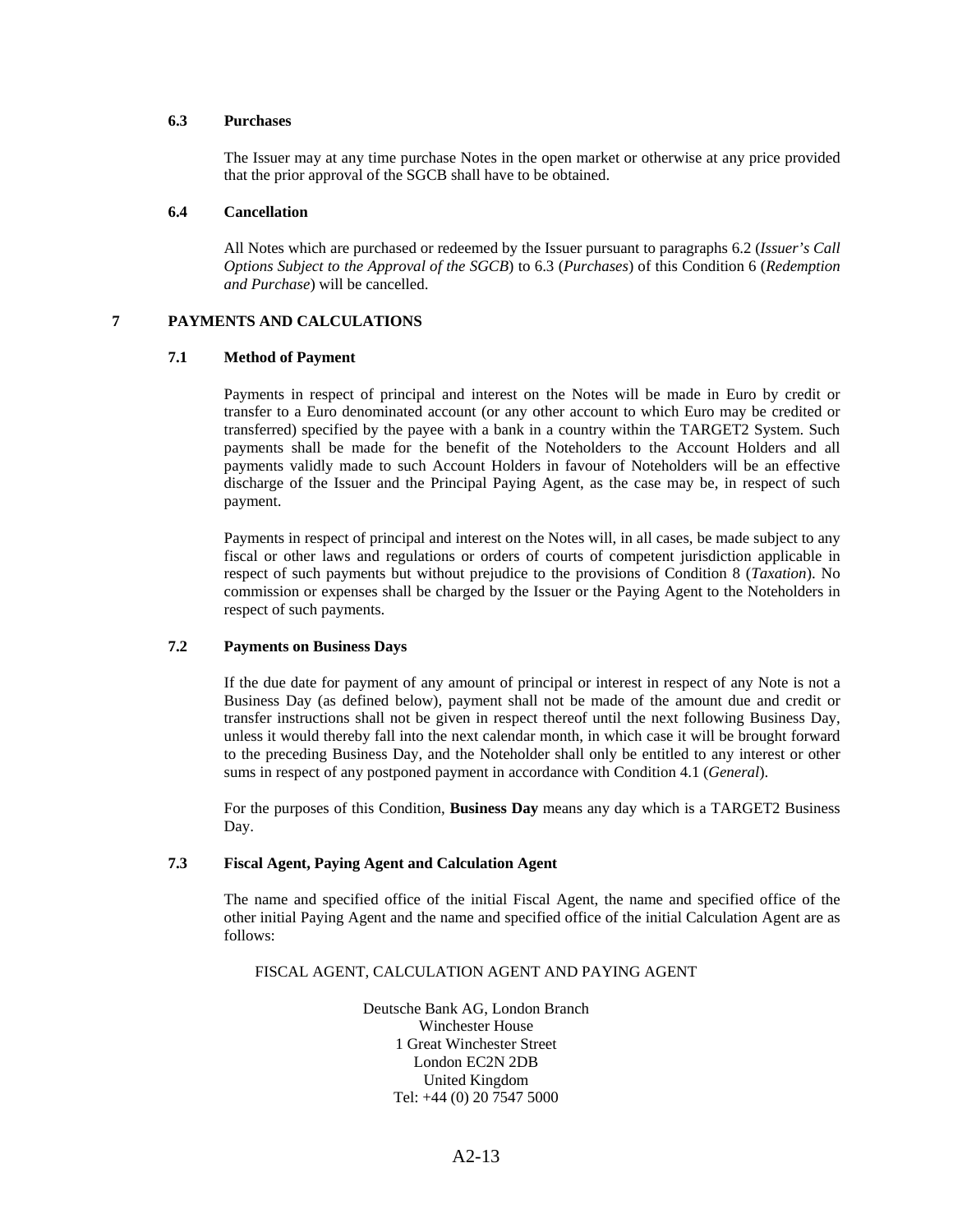#### PARIS PAYING AGENT

Deutsche Bank AG, Paris Branch 3, avenue de Friedland 75008 Paris France

 The Issuer reserves the right at any time to vary or terminate the appointment of the Fiscal Agent, Paying Agent, Calculation Agent and/or appoint a substitute Fiscal Agent, Paying Agent, Calculation Agent or approve any change in the office through which the Fiscal Agent, the Calculation Agent or the Paying Agent acts, provided that there will at all times be (i) a Fiscal Agent having a specified office in a European city, and (ii) so long as any Note is outstanding, a Calculation Agent having a specified office in a European city. If the Calculation Agent is unable or unwilling to continue to act as such or if the Calculation Agent fails to make any calculations in relation to the Notes, the Issuer shall appoint some other leading European bank engaged in the Euro inter-bank market (acting through its principal office in the Euro-zone) to act in its place, subject to having given notice to the Noteholders in accordance with Condition 11 (*Notices*) not more than 45 nor less than 30 days prior to such appointment. The Calculation Agent may not resign its duties without a successor having been so appointed. Any notice of a change in Fiscal Agent, Paying Agent, Calculation Agent or their specified office shall be given to Noteholders as specified in Condition 11 (*Notices*).

## **7.2 Certificates to be final**

All certificates, communications, opinion, determinations, calculation, quotations and decisions given, expressed, made or obtained for the purpose of the provisions of these Conditions whether by the Calculation Agent or the relevant banks in the Euro-zone interbank market (or any of them) shall (in the absence of wilful default or manifest error) be binding on the Issuer, the Calculation Agent, the Paying Agent, and all the Noteholders. No Noteholder shall (in the absence as aforesaid) be entitled to proceed against the Calculation Agent in connection with the exercise or non-exercise by them of their powers, duties and discretions.

## **8 TAXATION**

### **8.1 Withholding Tax Exemption**

The Notes constituting *obligations* under French law and being denominated in Euro and accordingly deemed to be issued outside France for taxation purposes, payments of interest and other revenues made by the Issuer in respect of the Notes benefit under present law (as interpreted in the *Instruction* of the *Direction Générale des Impôts* 5 I-11-98 dated 30 September 1998 as supplemented) from the exemption provided for in Article 131 *quater* of the French Tax Code from the withholding tax set out under Article 125 A III of the French Tax Code. Accordingly, such payments do not give the right to any tax credit from any French source.

## **8.2 Additional Amounts**

 If French law should require that payments of principal or interest in respect of any Note be subject to deduction or withholding in respect of any present or future taxes or duties whatsoever, the Issuer shall, to the fullest extent then permitted by law, pay such additional amounts as shall result in receipt by the Noteholders of such amounts as would have been received by them had no such withholding or deduction been required; *provided*, *however*, that the Issuer shall not be liable to pay any such additional amounts in respect of any Note: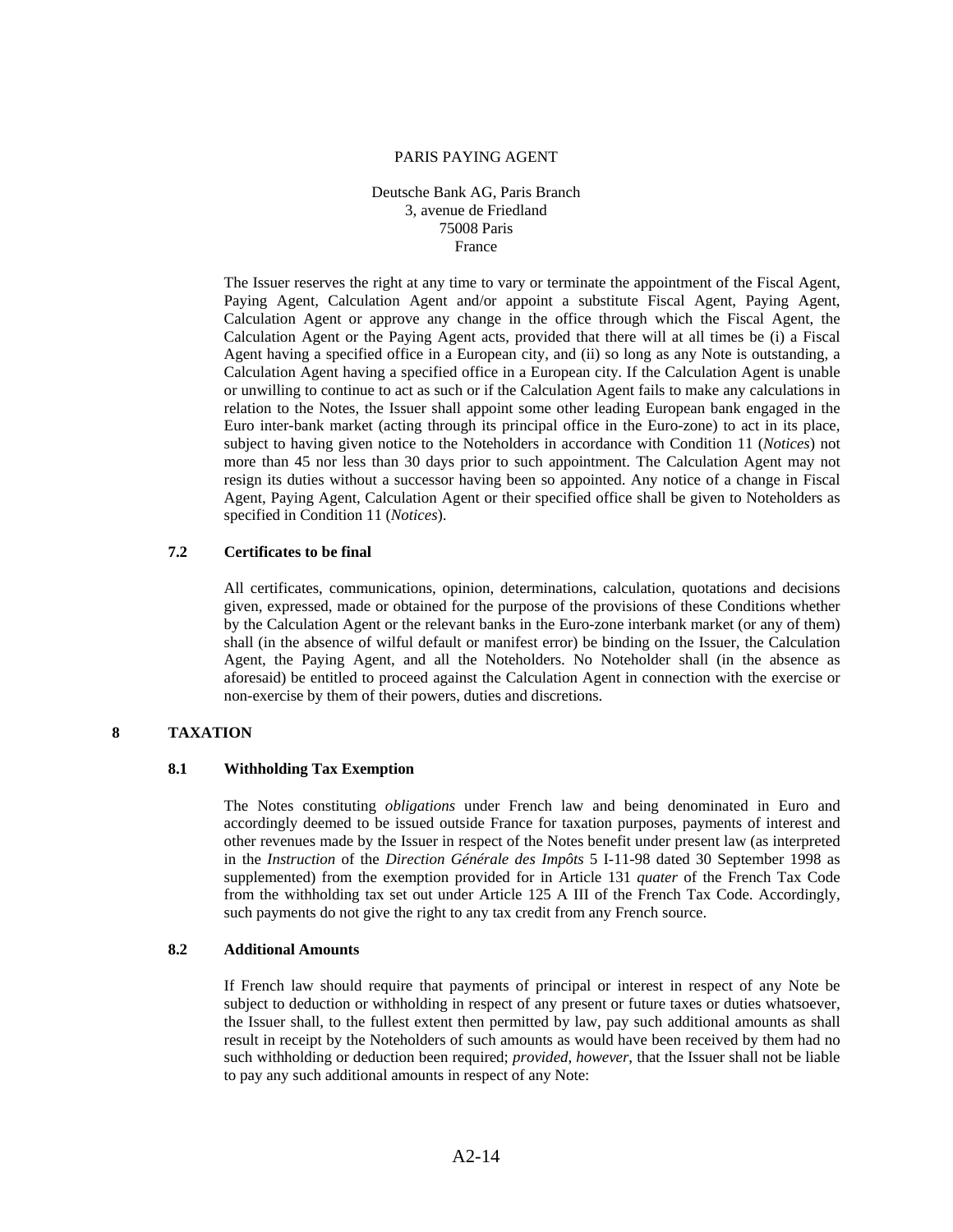- (a) to, or to a third party on behalf of, a Noteholder who is subject to such taxes, duties, assessments or other governmental charges in respect of such Note by reason of his having some present or former connection with the Republic of France other than the mere holding of such Note; or
- (b) to, or to a third party on behalf of, a Noteholder who could avoid such deduction or withholding by making a declaration of non-residence or similar claim for exemption or reduction of the applicable deduction or withholding but fails to do so; or
- (c) more than 30 days after the Relevant Date (as defined below), except to the extent that the holder thereof would have been entitled to such additional amounts on the last day of such period of 30 days; or
- (d) where such deduction or withholding is imposed on a payment to an individual and is required to be made pursuant to European Council Directive 2003/48/EC or any other European Union Directive implementing the conclusion of the ECOFIN Council meeting of 26-27 November 2000 on the taxation of savings income or any law implementing or complying with, or introduced in order to conform to, such Directive; or
- (e) to, or to a third party on behalf of, a Noteholder who would be able to avoid such withholding or deduction if payments were made by another Paying Agent in a Member State of the European Union.

 For this purpose, the "**Relevant Date**" in relation to any Note means whichever is the later of (A) the date on which the payment in respect of such Note first becomes due and payable, and (B) if the full amount of the moneys payable on such date in respect of such Note has not been received by the Paying Agent on or prior to such date, the date on which notice is given in accordance with Condition 11 (*Notices*) to Noteholders that such moneys have been so received.

 References in these Conditions to principal and interest shall be deemed also to refer to any additional amounts which may be payable under the provisions of this Condition 8 (*Taxation*).

## **9 EVENT OF DEFAULT**

If any judgment shall be issued for the judicial liquidation (*liquidation judiciaire*) of the Issuer or if the Issuer is liquidated for any other reason then the Notes shall become immediately due and payable, in accordance with Condition 3 (*Status of the Notes and subordination*).

### **10 REPRESENTATION OF THE NOTEHOLDERS**

The holders of the Notes will be grouped for the defence of their common interest in a masse (the **Masse**).

The Masse will be governed by the provisions of the French *Code de Commerce* (with the exception of the provisions of Articles L. 228-48, L. 228-59, L. 228-65 II, R. 228-63, R. 228-67 and R. 228-69) subject to the following provisions.

#### **10.1 Legal Personality**

The Masse will be a separate legal entity and will be acting in part through one representative (hereinafter called "**Representative**") and in part through a general assembly of the Noteholders.

The Masse alone, to the exclusion of all individual Noteholders, shall exercise the common rights, actions and benefits which now or in the future may accrue respectively with respect to the Notes.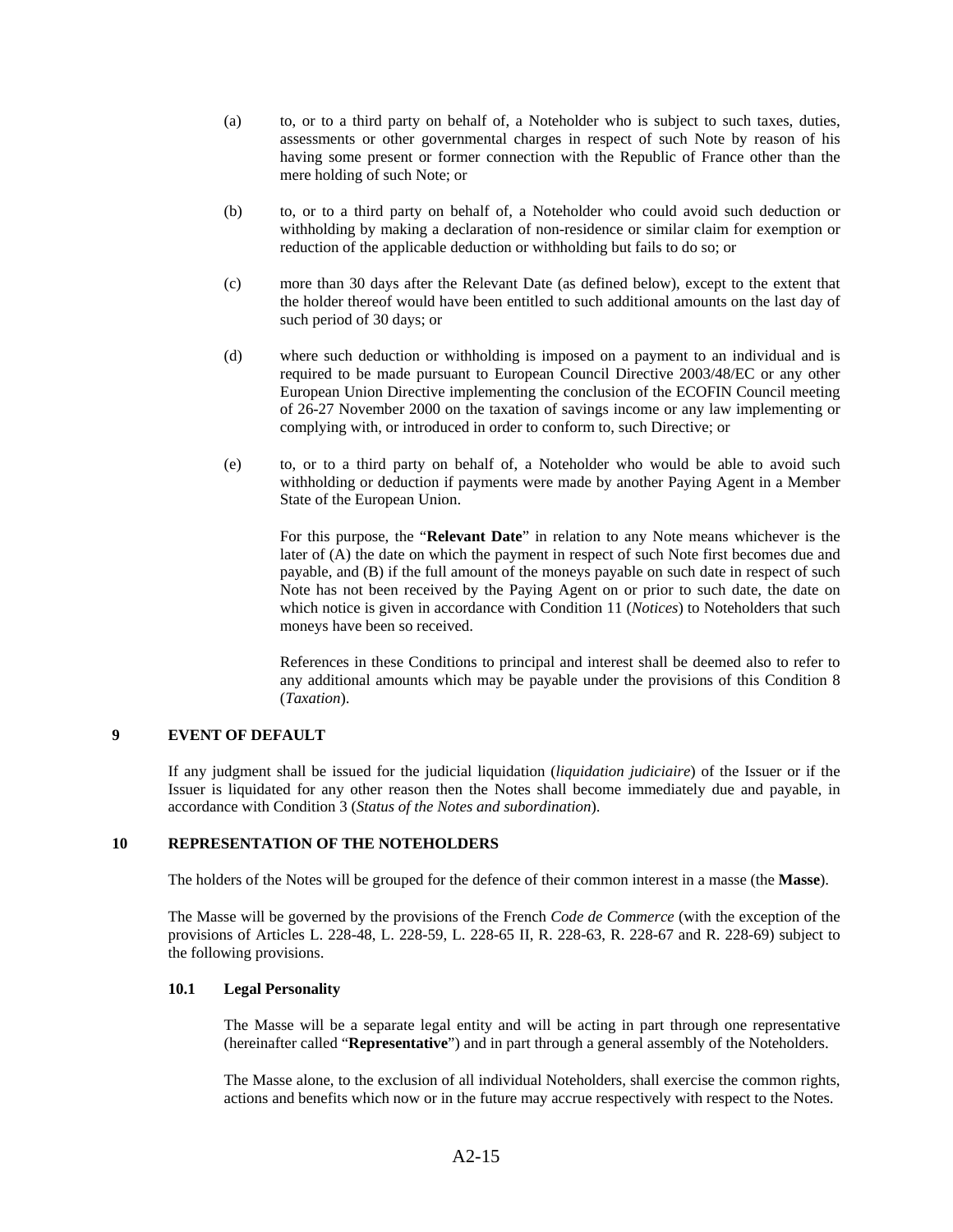### **10.2 Representative**

The office of Representative may be conferred on a Person of any nationality. However, the following Persons may not be chosen as Representative:

- (a) the Issuer, the members of its Board of Directors (*Conseil d'Administration*), Executive Board (*Directoire*), its Supervisory Board (*Conseil de Surveillance*), its general managers (*directeurs généraux*), its statutory auditors, or its employees as well as their ascendants, descendants and spouse; or
- (b) Companies guaranteeing all or part of the obligations of the Issuer, their respective managers (*gérants*), general managers (*directeurs généraux*), members of their Board of Directors (*Conseil d'Administration*), Executive Board (*Directoire*) or Supervisory Board (*Conseil de Surveillance*), their statutory auditors, or employees as well as their ascendants, descendants and spouse; or
- (c) Companies holding 10 per cent. or more of the share capital of the Issuer or companies having 10 per cent. or more of their share capital held by the Issuer; or
- (d) persons to whom the practice of banker is forbidden or who have been deprived of the right of directing, administering or managing an enterprise in whatever capacity.

The following person is designated as Representative of the Masse:

Alice Bonardi 3 rue Taitbout 75009 Paris France

The following person is designated as Alternative Representative of the Masse:

Eric Noyer 3 rue Taitbout 75009 Paris France

In the event of death, retirement or revocation of appointment of the Representative, such Representative will be replaced by the Alternative Representative and all references to the "Representative" will be deemed to be references to the "Alternative Representative". The Alternative Representative shall have the same powers as the Representative.

In the event of death, incompatibility, resignation or revocation of the Alternative Representative, a replacement will be elected by a meeting of the general assembly of the Noteholders.

The Representative will not be entitled to any remuneration

All interested parties will at all times have the right to obtain the name and address of the Representative and the Alternative Representative at the head office of the Issuer and at the office of the Paying Agent.

### **10.3 Powers of the Representative**

The Representative shall, in the absence of any decision to the contrary of the general assembly of Noteholders, have the power to take all acts of management to defend the common interests of the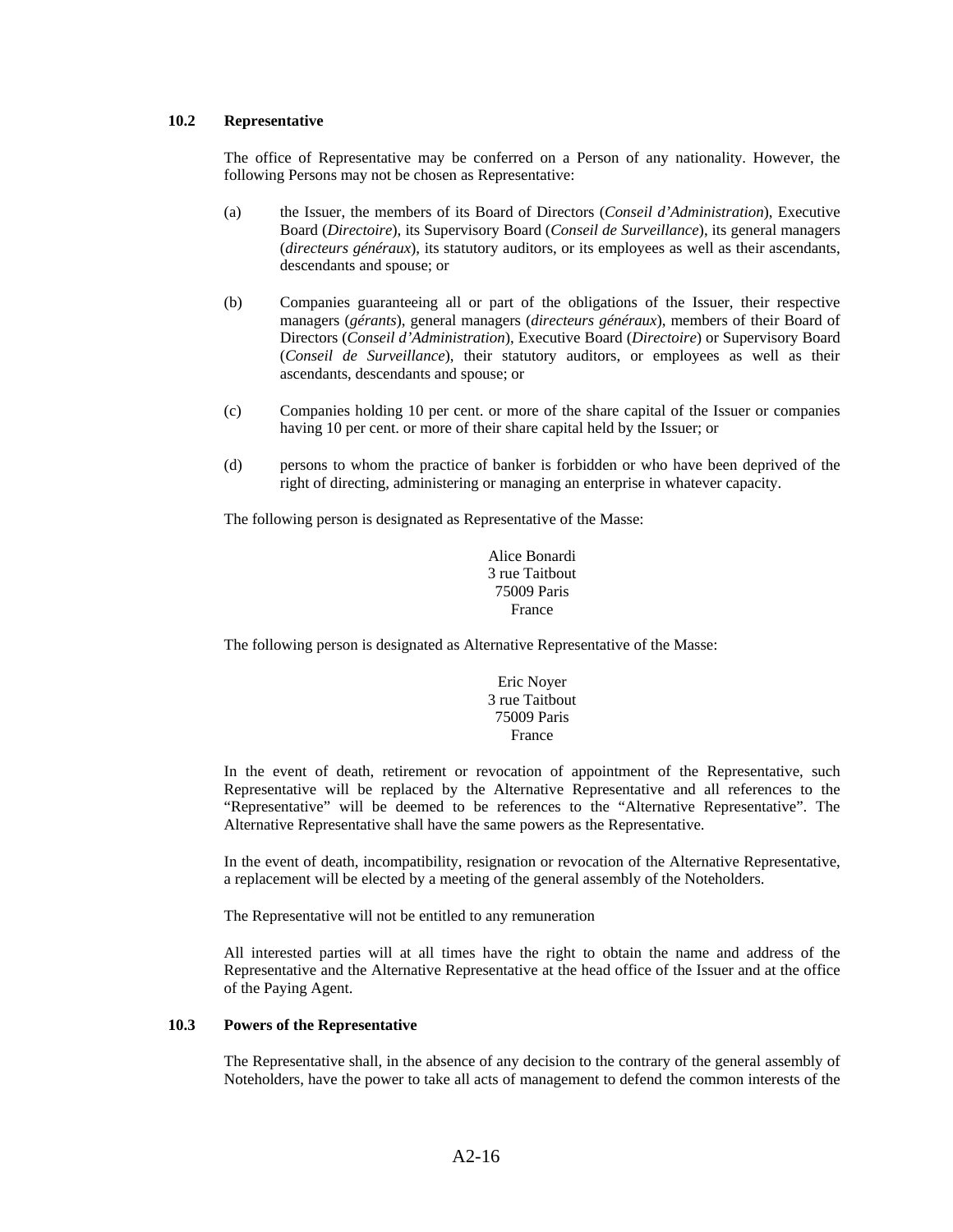Noteholders. All legal proceedings against the Noteholders or initiated by them, must be brought against the Representative or by it.

The Representative may not interfere in the management of the affairs of the Issuer

### **10.4 General Assemblies of Noteholders**

General assemblies of the Noteholders may be held at any time, on convocation either by the Issuer or by the Representative. One or more Noteholders, holding together at least one-thirtieth of outstanding Notes may address to the Issuer and the Representative a demand for convocation of the general assembly. If such general assembly has not been convened within two months from such demand, such Noteholders may commission one of themselves to petition a Court sitting in the jurisdiction of the Court of Appeal of Paris to appoint an agent (*mandataire*) who will call the meeting.

Notice of the date, hour, place, agenda of any general assembly will be published as provided under Condition 11 (*Notices*).

Each Noteholder has the right to participate in general assemblies in person or by proxy. Each Note carries the right to one vote.

## **10.5 Powers of General Assemblies**

A general assembly is empowered to deliberate on the dismissal or replacement of the Representative and the Alternative Representative, and also may act with respect to any other matter that relates to the common rights, actions and benefits which now or in the future may accrue with respect to the Notes, including authorising the Representative to act as plaintiff or defendant.

A general assembly may further deliberate on any proposal relating to the modification of the Terms and Conditions of the Notes including any proposal, whether for arbitration or settlement, relating to rights in controversy or which were the subject of judicial decisions, it being specified, however, that a general assembly may not increase amounts payable by Noteholders, nor establish any unequal treatment between the Noteholders, nor decide to convert the Notes into shares, and that no amendment to the terms and conditions of the Notes may be approved until the consent of the SGCB has been obtained in relation to such amendment.

Meetings of a general assembly may deliberate validly on first convocation only if Noteholders present or represented hold at least a fifth of the Notes then outstanding. On second convocation, no quorum shall be required. Decisions at meetings shall be taken by a simple majority of votes cast by the Noteholders attending such meeting or represented thereat. In accordance with Article R. 228-71 of the French *Code de Commerce*, the right of each Noteholder to participate in general assemblies will be evidenced by the entries in the books of the relevant Account Holder of the name of such Noteholder as of 0:00, Paris time, on the third business day in Paris preceding the date set for the meeting of the relevant general assembly.

Decisions of the general assemblies must be published in accordance with the provisions set forth in Condition 11 (*Notices*).

#### **10.6 Information to the Noteholders**

Each Noteholder or representative thereof will have the right, during the 15 day period preceding the holding of each general assembly, to consult or make a copy of the text of the resolutions which will be proposed and of the reports which will be presented at the general assembly, which will be available for inspection at the principal office of the Issuer, at the specified office of the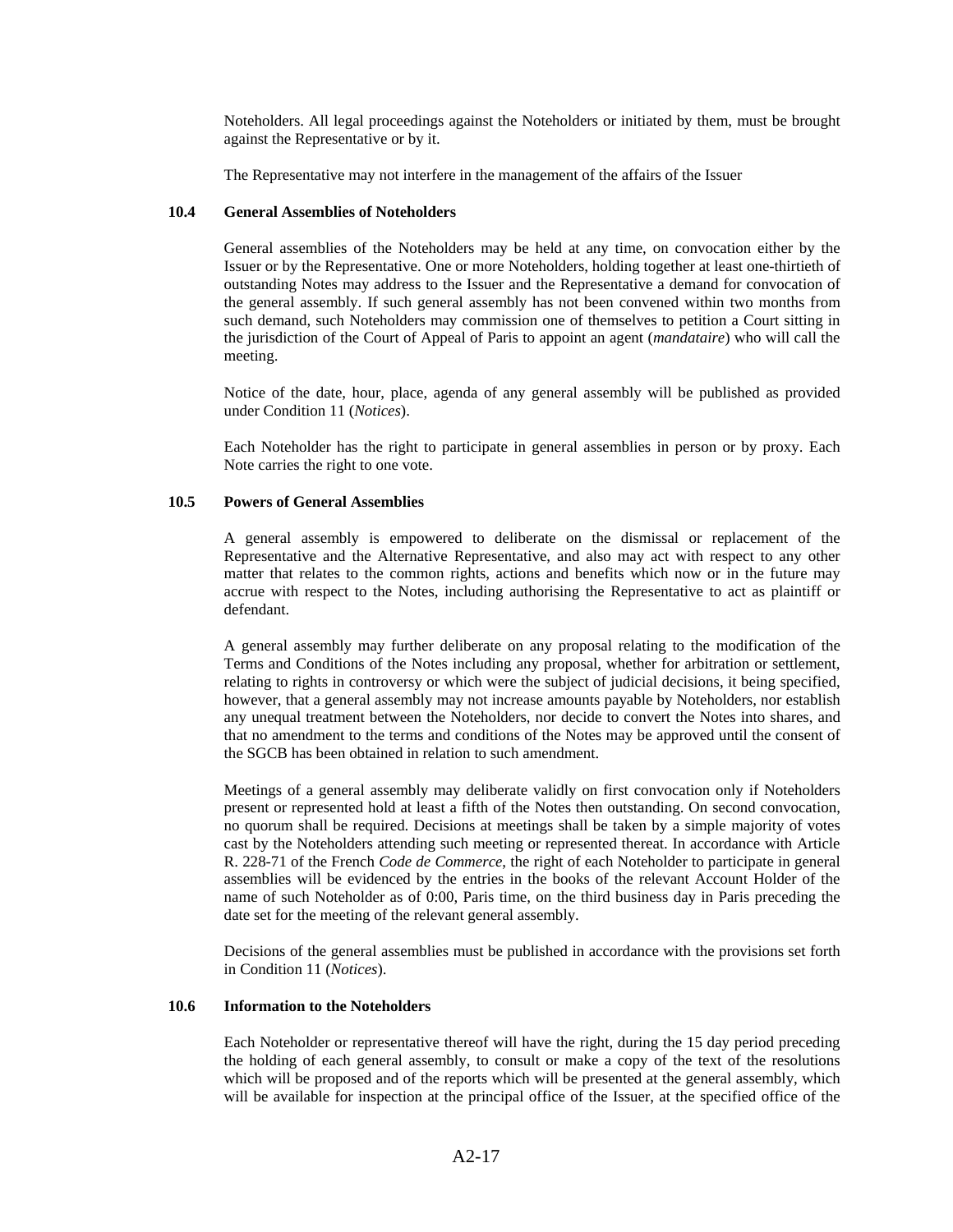Paying Agent and at any other place specified in the notice of the general assembly given in accordance with Condition 11 (*Notices*).

### **10.7 Expenses**

The Issuer will pay all expenses incurred in the operation of the Masse, including expenses relating to the calling and holding of general assemblies, and more generally all administrative expenses resolved upon by a general assembly of the Noteholders, it being expressly stipulated that no expenses may be imputed against interest payable on the Notes.

### **11. NOTICES**

Any notice to the Noteholders will be valid if delivered to the Noteholders through Euroclear France, Euroclear or Clearstream, Luxembourg, for so long as the Notes are cleared through such Clearing Systems and so long as the Notes are admitted to trading on the Regulated Market of the Luxembourg Stock Exchange and for so long as the rules of such exchange so require, on the website of the Luxembourg Stock Exchange (www.bourse.lu). Any such notice shall be deemed to have been given on the date of such delivery or, if delivered more than once or on different dates, on the first date on which such delivery is made.

### **12 PRESCRIPTION**

Claims against the Issuer for the payment of principal and interest in respect of the Notes shall become prescribed ten years (in the case of principal) and five years (in the case of interest) from the due date for payment thereof.

#### **13 FURTHER ISSUES**

The Issuer may from time to time, subject to the prior written approval of the SGCB but without the consent of the Noteholders, issue further notes to be assimilated (*assimilées*) with the Notes as regards their financial service, provided that such further notes and the Notes shall carry rights identical in all respects (or in all respects except for the first payment of interest thereon) and that the terms of such further notes shall provide for such assimilation. In the event of such assimilation, the Noteholders and the holders of any assimilated (*assimilées*) notes will for the defence of their common interests be grouped in a single Masse having legal personality.

### **14 GOVERNING LAW AND JURISDICTION**

The Notes are governed by, and shall be construed in accordance with, the laws of the Republic of France.

In relation to any legal action or proceeding arising out of or in connection with the Notes, the Issuer irrevocably submits to the jurisdiction of the competent courts in Paris.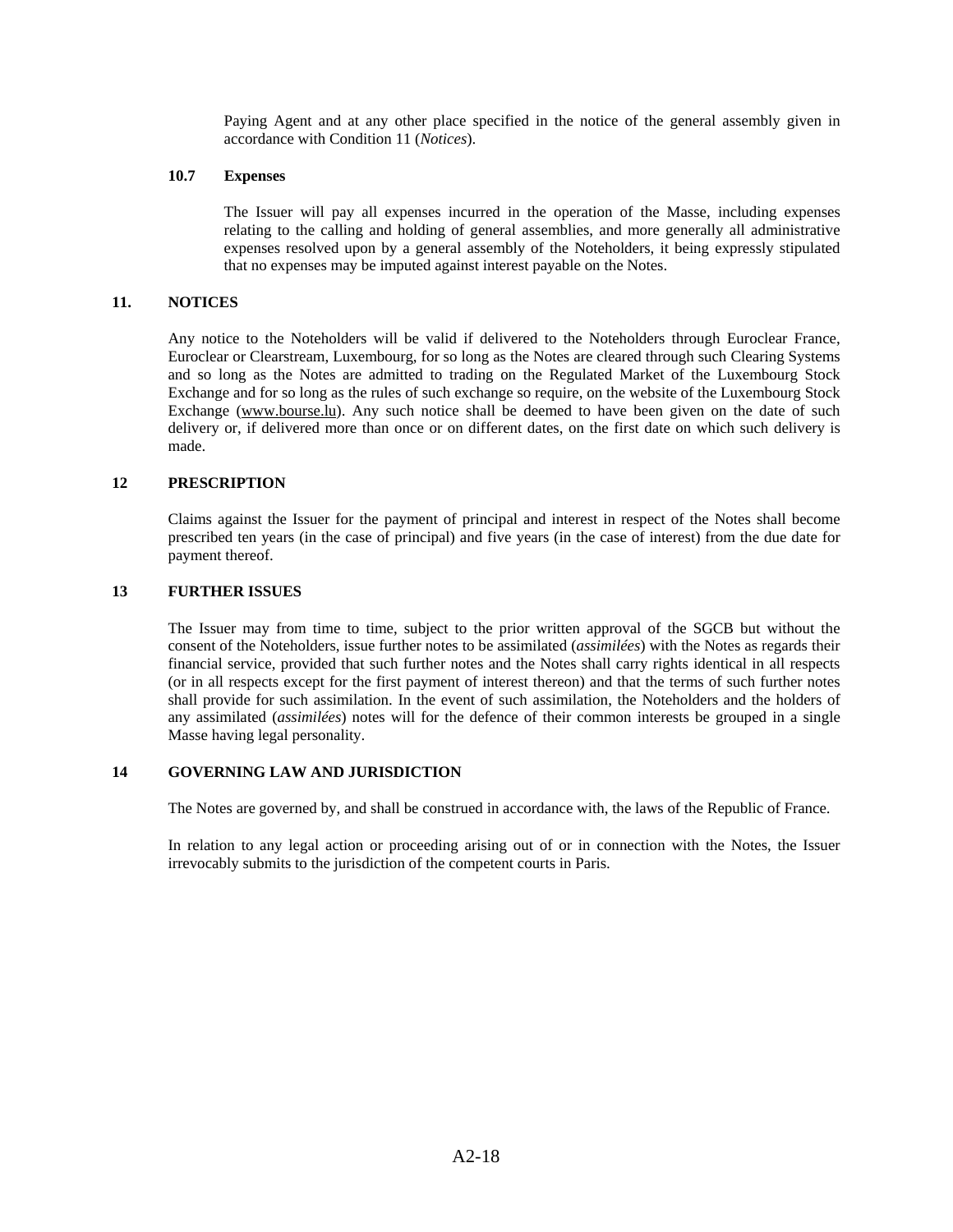#### **TERMS AND CONDITIONS OF THE SERIES USD-1 NEW NOTES**

The issue outside the Republic of France of the US Dollar (**US\$**) 133,560,000 Deeply Subordinated Fixed Rate Notes (the **Notes**) was decided on August 4, 2009 by Mr Roland Charbonnel, *Directeur du département Emissions et Communication Financière* of BPCE (the **Issuer**), acting pursuant to a resolution of the Management Board (*directoire*) of the Issuer dated July 31, 2009. The Notes are issued with the benefit of a fiscal agency agreement (the **Fiscal Agency Agreement**) dated on or about August 6, 2009 between the Issuer, Deutsche Bank AG, London Branch as fiscal agent (the **Fiscal Agent,** which expression shall, where the context so admits, include any successor for the time being of the Fiscal Agent), as calculation agent (the **Calculation Agent,** which expression shall, where the context so admits, include any successor for the time being of the Calculation Agent) and as paying agent (the **Paying Agent,** which expression shall, where the context so admits, include any successor for the time being of the Paying Agent). Reference below to the **Agents** shall be to the Fiscal Agent, the Paying Agent and/or the Calculation Agent, as the case may be. Copies of the Fiscal Agency Agreement are available for inspection at the specified offices of the Agents. References below to **Conditions** are, unless the context otherwise requires, to the numbered paragraphs below.

### **1 DEFINITIONS**

For the purposes of these Conditions:

**30/360** means a Calculation Period of 30 days divided by 360 (the number of days to be calculated on the basis of a year of 360 days with 12 30-day months).

**A Interest** has the meaning set forth in Condition 4.3 (*Interest Payable*).

**Accrued Interest** means interest accrued on the Notes since the most recent Interest Payment Date in respect of the Principal Amount.

**Applicable Banking Regulations** means, at any time, the capital adequacy regulations then in effect of the regulatory authority in France (or if the Issuer becomes domiciled in a jurisdiction other than France, such other jurisdiction) having authority to adopt capital adequacy regulations with respect to the Issuer.

**Business Day** has the meaning set forth in Condition 7 (Payments)

**Calculation Period** means any period of time (from and including the first day of such period to but excluding the last) in respect of the calculation of an amount of interest on any Note.

**Compulsory Interest Payment Date** means each Interest Payment Date prior to which the Issuer has, at any time during a period of one-year prior to such Interest Payment Date:

- (i) declared or paid a dividend (whether in cash, shares or any other form), or more generally made a payment of any nature, on any classes of shares, on other equity securities issued by the Issuer or on other deeply subordinated notes or any other securities which rank *pari passu* with the Notes, in each cases to the extent categorised as Tier 1 Capital, unless such payment on other deeply subordinated notes or other securities which rank *pari passu* with the Notes was required to be made as a result of a dividend or other payment having been made on any classes of shares or on other equity securities issued by the Issuer; or
- (ii) redeemed, either by cancellation or by means of *amortissement* (as defined in Article L. 225-198 of the French *Code de commerce*), repurchased or otherwise acquired any shares, whatever classes of shares, if any, they belong to, or any other equity securities issued by the Issuer, by any means,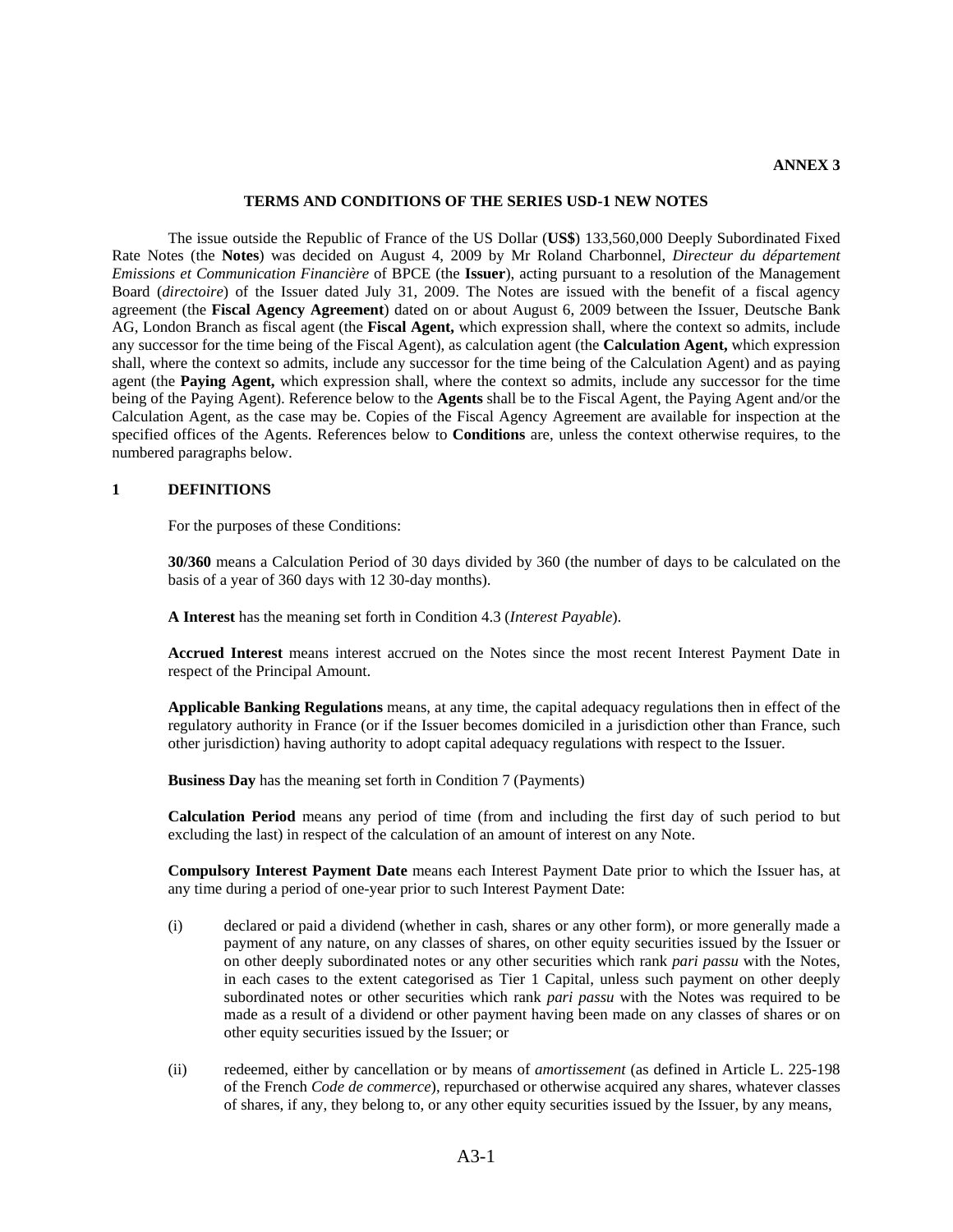*provided*, *however*, that if a Supervisory Event occurred during the Interest Period immediately preceding such Interest Payment Date, such Interest Payment Date shall only be a Compulsory Interest Payment Date if such Supervisory Event occurred prior to the relevant event described in the two sub-paragraphs above.

**Consolidated Net Income** means the consolidated net income (excluding minority interests) of the Issuer as calculated and set out in the consolidated accounts of the Issuer (whether audited annual or unaudited, but having been subject to a "limited review", semi-annual).

**End of Supervisory Event** means, following a Supervisory Event (as defined below), the first date of either of the following events: (i) the total risk-based consolidated capital ratio of the Issuer and its consolidated subsidiaries and affiliates, calculated in accordance with the Applicable Banking Regulations, complies with the minimum percentage required in accordance with Applicable Banking Regulations, or, (ii) if the Supervisory Event occurred pursuant to clause (ii) of the definition of Supervisory Event below, the notification by the SGCB, in its sole discretion, to the Issuer, that it has determined, in view of the financial condition of the Issuer, that the circumstances which resulted in the Supervisory Event have ended.

**financial year** means a twelve-month financial period ending on 31 December.

**First Call Date** means September 30, 2015.

**Fixed Interest Rate** has the meaning set forth in Condition 4 (*Interest and Interest Suspension*).

**Rate Interest Amount** means the amount of interest, if any, payable in respect of the Notes in accordance with Condition 4.2 (*Fixed Interest Rate*).

**Interest Payment Date** has the meaning set forth in Condition 4 (*Interest and Interest Suspension*).

**Interest Period** means the period beginning on (and including) the Issue Date and ending on (but excluding) the first Interest Payment Date and each successive period beginning on (and including) a Interest Payment Date and ending on (but excluding) the next succeeding Interest Payment Date until and (including) the last Interest Payment Date.

**Interim Period** means a six-month financial period ending on 30 June or 31 December.

**Issue Date** has the meaning set forth in Condition 4.1 (*General*).

**Loss Absorption** has the meaning set forth in Condition 5.1 (*Loss Absorption*).

**Noteholders** means the holders of the Notes.

**Optional Interest Payment Date** means any Interest Payment Date other than a Compulsory Interest Payment Date.

**Original Principal Amount** means the nominal amount of each Note on the Issue Date, not taking into account any reduction of the Principal Amount of the Notes or any Reinstatement pursuant to Condition 5 (*Loss Absorption and Return to Financial Health*).

**Principal Amount** means at any time the principal amount of the Notes, calculated on the basis of the Original Principal Amount of the Notes as the same may have been reduced under Condition 5.1 (*Loss Absorption*) and/or reinstated under Condition 5.2 (*Return to Financial Health*).

**Reinstatement** has the meaning set forth in Condition 5.2 (*Return to Financial Health*).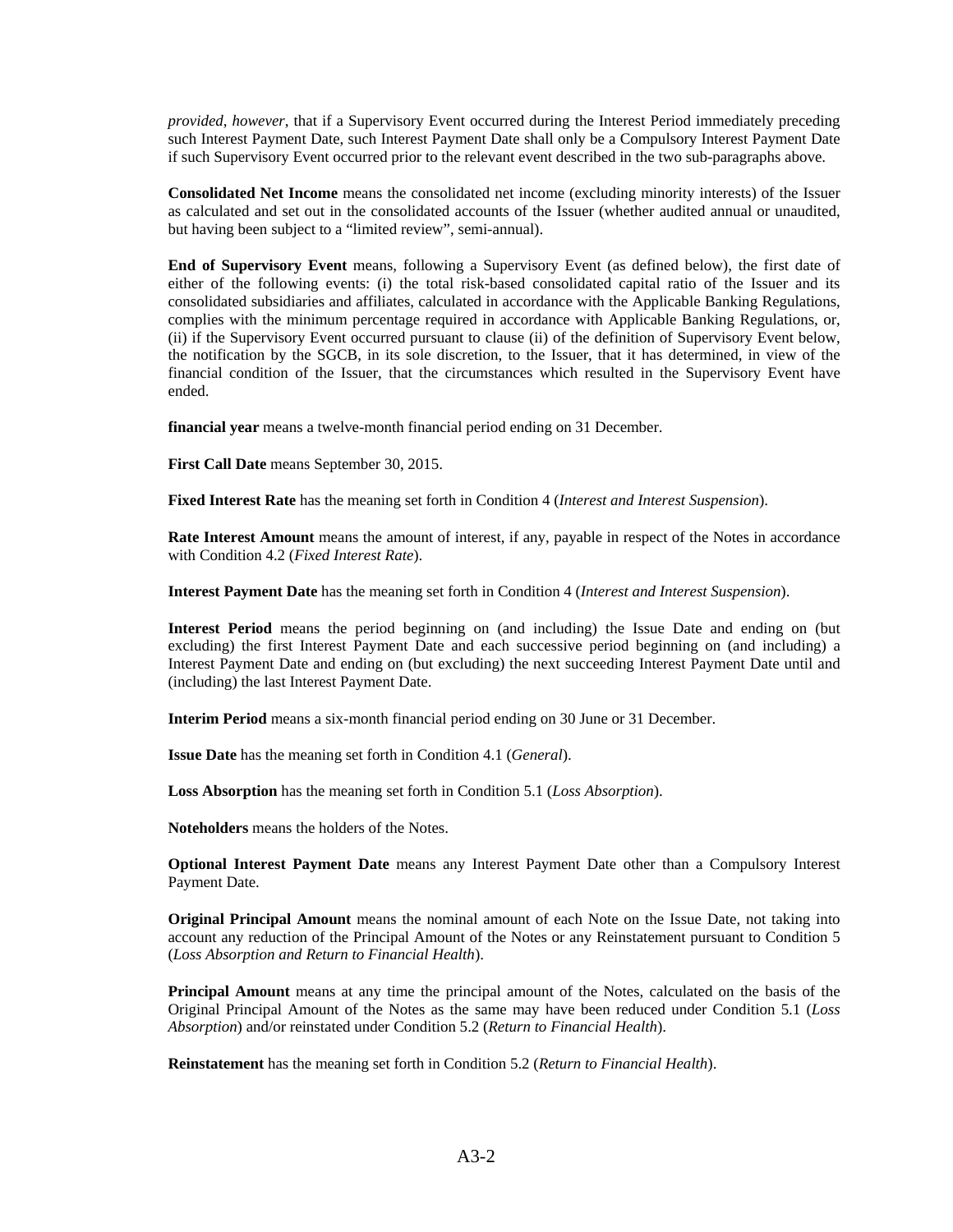**Replacement Supervisory Authority** means any other authority having supervisory authority with respect to the Issuer, it being specified that any reference to the SGCB shall be construed as including any Replacement Supervisory Authority.

**Return to Financial Health** has the meaning set forth in Condition 5.2 (*Return to Financial Health*).

**SGCB** means the *Secrétariat général de la Commission bancaire* which reference shall, where applicable, include any other authority having supervisory authority with respect to the Issuer.

**Supervisory Event** means the first date of either of the following events: (i) the total risk-based consolidated capital ratio of the Issuer and its consolidated subsidiaries and affiliates, calculated in accordance with the Applicable Banking Regulations, falls below the minimum percentage required in accordance with Applicable Banking Regulations, or (ii) the notification by the SGCB, in its sole discretion, to the Issuer, that it has determined, in view of the financial condition of the Issuer, that the foregoing clause (i) would apply in the near term.

**Tier 1 Capital** has the meaning set forth in Condition 3 (*Status of the Notes and subordination*).

## **2 FORM, DENOMINATIONS AND TITLE**

The Notes are issued in dematerialised bearer form (*au porteur*) in denominations of US\$ 1,500. Title to the Notes will be evidenced in accordance with Article L. 211-4 of the French *Code monétaire et financier*  by book-entries (*inscription en compte*). No physical document of title (including *certificats représentatifs*  pursuant to Article R.211-7 of the French *Code monétaire et financier*) will be issued in respect of the Notes.

The Notes will, upon issue, be inscribed in the books of Euroclear France S.A. (**Euroclear France**) which shall credit the accounts of the Account Holders. For the purpose of these Conditions, **Account Holder**  shall mean any authorised financial intermediary institution entitled to hold, directly or indirectly, accounts on behalf of its customers with Euroclear France, Euroclear Bank S.A./N.V. (**Euroclear**) and Clearstream Banking, *société anonyme* (**Clearstream, Luxembourg**). The Notes have been accepted for clearance through Euroclear France under the ISIN Code FR0010777532.

Title to the Notes shall be evidenced by entries in the books of Account Holders and will pass upon, and transfer of Notes may only be effected through, registration of the transfer in such books.

# **3 STATUS OF THE NOTES AND SUBORDINATION**

The Notes are deeply subordinated notes (constituting *obligations* under French law) issued pursuant to the provisions of Article L. 228-97 of the French *Code de commerce.*

The proceeds of the issue of the Notes will be treated for regulatory purposes as consolidated *fonds propres de base* for the Issuer. *Fonds propres de base* (**Tier 1 Capital**) shall have the meaning given to it in Article 2 of *Règlement* n° 90-02 dated 23 February 1990, as amended, of the *Comité de la Réglementation Bancaire et Financière* (the **CRBF Regulation**), or otherwise recognised as *fonds propres de base* by the SGCB, or any Replacement Supervisory Authority. The CRBF Regulation should be read in conjunction with the press release of the Bank for International Settlements dated 27 October 1998 concerning instruments eligible for inclusion in Tier 1 Capital (the **BIS Press Release**). The French language version of the BIS Press Release is attached to the report published annually by the SGCB entitled *"Modalités de calcul du ratio international de solvabilité".*

The principal and interest on the Notes (which constitute *obligations* under French Law) constitute direct, unconditional, unsecured, undated and deeply subordinated obligations of the Issuer and rank and will rank *pari passu* among themselves and *pari passu* with all other present and future deeply subordinated notes of the Issuer but shall be subordinated to the present and future *prêts participatifs* granted to the Issuer and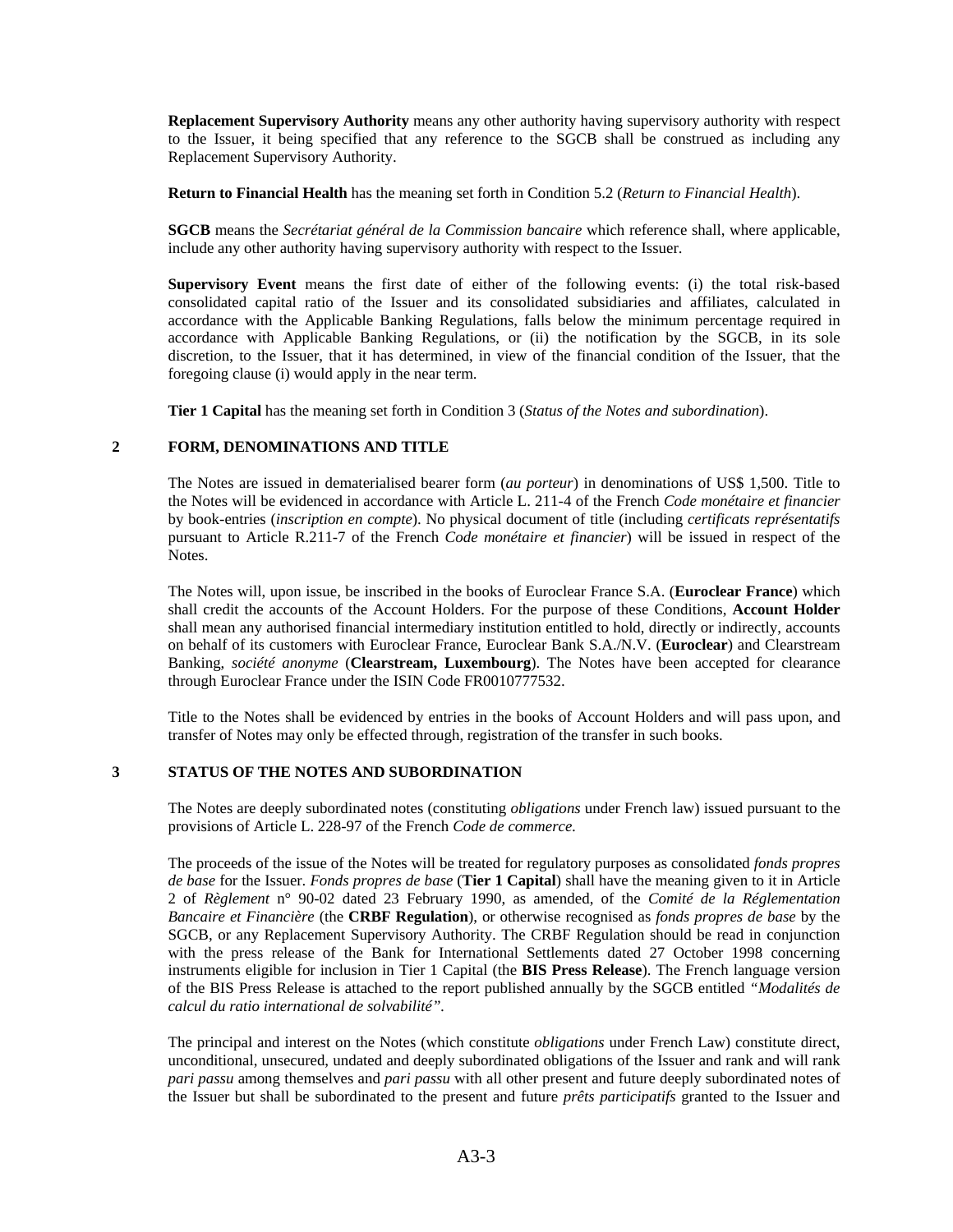present and future *titres participatifs,* ordinarily subordinated notes and unsubordinated notes issued by the Issuer. In the event of liquidation, the Notes shall rank in priority to any payments to holders of any classes of shares and of any other equity securities issued by the Issuer.

If the Original Principal Amount has been reduced in the context of one or more loss absorption(s) pursuant to Condition 5.1 (*Loss Absorption*), the rights of the Noteholders are calculated on the basis of the Original Principal Amount, to the extent that all other creditors of the Issuer (including unsubordinated creditors of the Issuer, holders of ordinarily subordinated notes issued by the Issuer, lenders in relation to *prêts participatifs* granted to the Issuer and holders of *titres participatifs* issued by the Issuer) have been or will be fully reimbursed, as ascertained by the liquidator.

If any judgment is issued for the judicial liquidation (*liquidation judiciaire*) of the Issuer or in the event of the liquidation of the Issuer for any other reason, the rights of the Noteholders will be calculated on the basis of the Original Principal Amount of the Notes together with Accrued Interest and any other outstanding payments under the Notes.

There is no negative pledge in respect of the Notes.

## **4 INTEREST AND INTEREST SUSPENSION**

#### **4.1 General**

The Notes bear interest on their Principal Amount from (and including) August 6, 2009 (the **Issue Date**) at 13.0 per cent. per annum (the **Interest Rate**) payable annually in arrear on or about September 30 of each year (each an **Interest Payment Date**) commencing on or about September 30, 2010; *provided*, *however*, *that*, if any Interest Payment Date would otherwise fall on a date which is not a Business Day, it will be postponed to the next Business Day.

The Interest Amount for a Note of a denomination of US\$1,500 for the initial period from (and including) August 6, 2009 to (but excluding) September 30, 2010 will be US\$224.38.

For the avoidance of doubt, Interest Amounts will not be adjusted if an Interest Payment Date is not a Business Day.

Interest will cease to accrue on the Notes on the due date for redemption thereof unless, upon such due date, payment of principal is improperly withheld or refused or if default is otherwise made in respect of payment thereof. In such event, interest will continue to accrue at the relevant rate as specified in the preceding paragraph (as well after as before judgment) on the Original Principal Amount of the Notes until the day on which all sums due in respect of the Notes up to that day are received by or on behalf of the relevant Noteholder.

### **4.2 Fixed Interest Rate**

- 4.2.1 The amount of interest (the **Interest Amount**) payable on each Interest Payment Date will be the product of the then Principal Amount of such Note and the Fixed Interest Rate, multiplied by the 30/360 day count fraction (with a Calculation Period equal to the related Fixed Rate Interest Period, subject to Condition 4.2.2) and rounding the resulting figure, if necessary, to the nearest cent (half a cent being rounded upwards).
- 4.2.2 If interest is required to be calculated in respect of an Interest Period where the then Principal Amount of a Note is less than its Original Principal Amount for a portion thereof, it shall be calculated by the Calculation Agent by applying the Interest Rate to the then Principal Amount of such Note and multiplying such product by the 30/360 day count fraction for each relevant portion of the Interest Period, adding the results for all such portions and rounding the resulting figure, if necessary, to the nearest cent (half a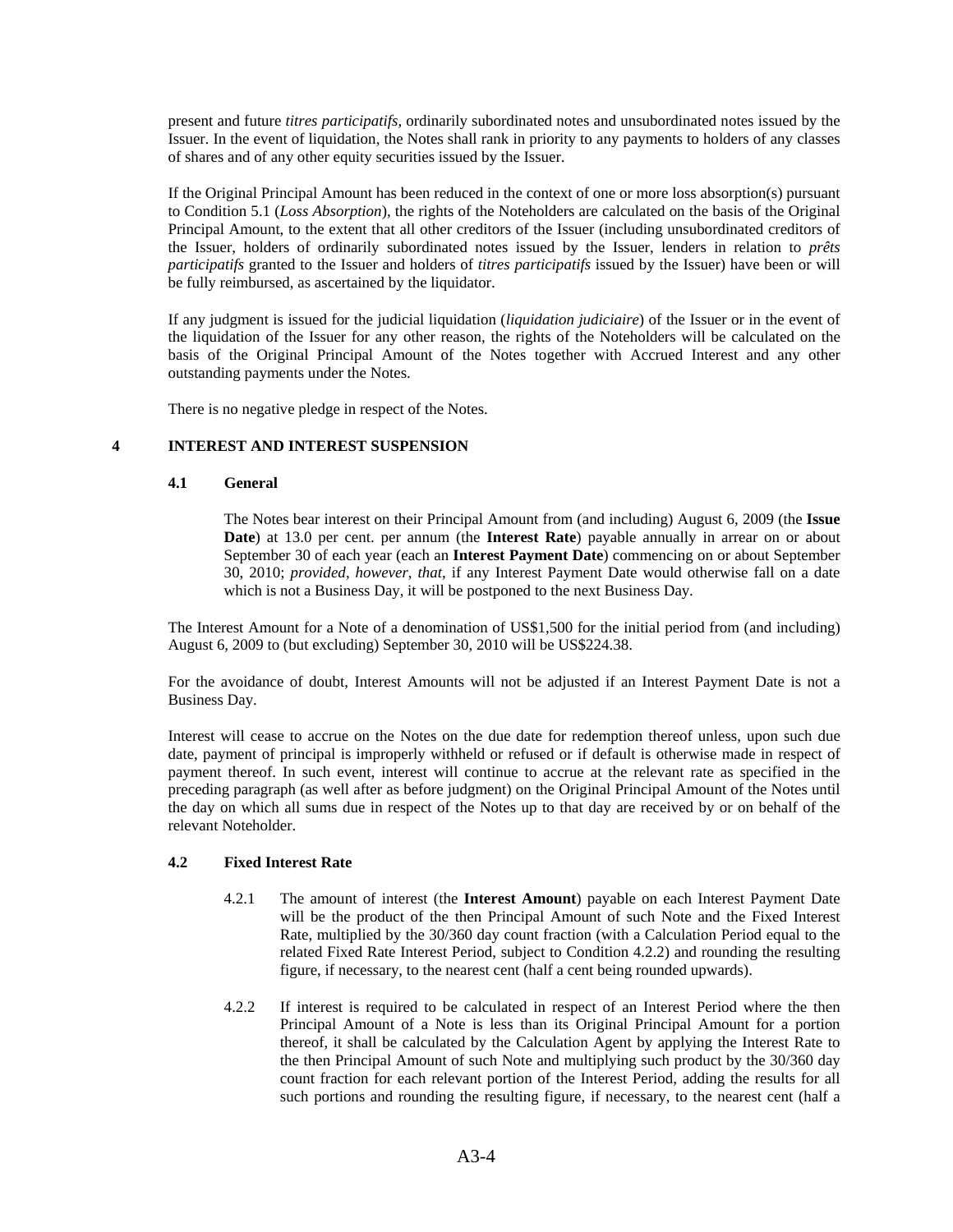cent being rounded upwards). The Calculation Agent will cause such Interest Amount to be notified to the Issuer, the Fiscal Agent and the Luxembourg Stock Exchange and will cause the publication thereof in accordance with Condition 11 (*Notices*) as soon as possible after its calculation but in no event later than the fourth Business Day thereafter.

## **4.3 Interest Payable**

- 4.3.1 On Optional Interest Payment Dates
	- (i) Payment of Interest on Optional Interest Payment Dates

 The Issuer may pay interest on any Optional Interest Payment Date. The Issuer may elect not to pay interest on any Optional Interest Payment Date in particular with a view to allowing the Issuer to ensure the continuity of its activities without weakening its financial structure. Interest with respect to any Interest Period shall accrue on the Principal Amount, on the basis of the number of days elapsed during the relevant Interest Period, in accordance with Conditions 4.2.2.

 Save as otherwise provided, any interest not paid on an Optional Interest Payment Date shall be forfeited and shall therefore no longer be due and payable by the Issuer.

(ii) Occurrence of a Supervisory Event

Subject to the relevant Interest Payment Date being an Optional Interest Payment Date, in the event that a Supervisory Event has occurred during the Interest Period preceding such Optional Interest Payment Date:

- Interest with respect to the period between the preceding Interest Payment Date and the Supervisory Event shall accrue on the Principal Amount of the Notes, on the basis of the number of days elapsed between such preceding Interest Payment Date and such Supervisory Event (the **A Interest**). However, the payment of such A Interest shall automatically be suspended. In addition, the amount of A Interest may be reduced to absorb losses pursuant to Condition 5.1 (*Loss Absorption*). A Interest may be payable in accordance with the provisions of paragraph (iii) below.
- No Interest shall accrue nor be payable by the Issuer with respect to any Interest Period during the period starting on the date of the Supervisory Event and ending on the date of the End of Supervisory Event.
- (iii) After End of Supervisory Event

Subject to the relevant Interest Payment Date being an Optional Interest Payment Date, in respect of any Interest Payment Date which occurs as from the End of Supervisory Event, interest will accrue and be calculated as follows:

– As from the date of the End of Supervisory Event until the next succeeding Interest Payment Date, interest shall accrue on the Principal Amount, on the basis of the number of days elapsed between the date of End of Supervisory Event and the next succeeding Interest Payment Date.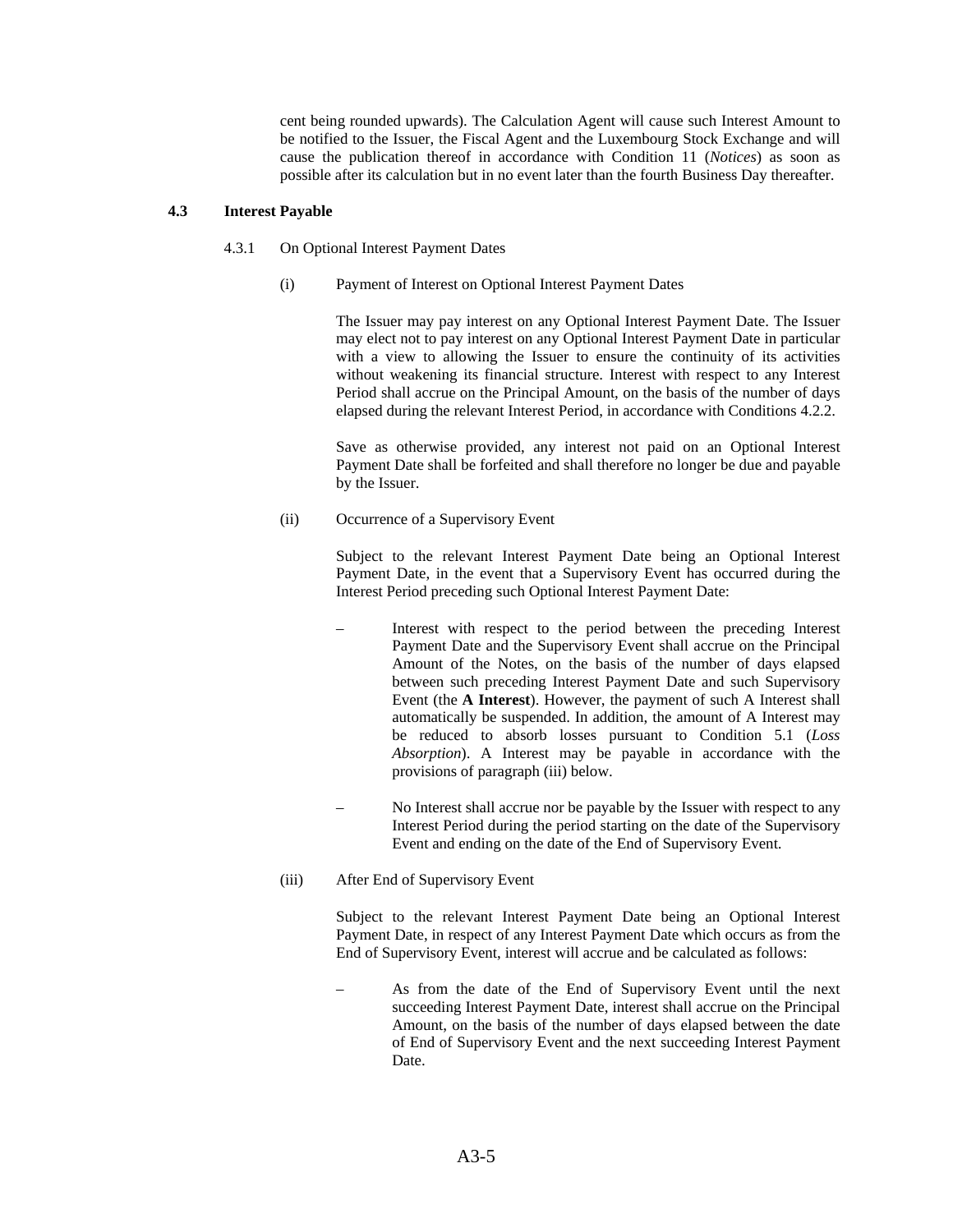- Interest with respect to any succeeding Interest Period shall accrue on the Principal Amount, on the basis of the number of days elapsed during the relevant Interest Period.
- Interest calculated in accordance with the above provisions may be paid on any relevant Interest Payment Date(s) occurring as from the date of the End of Supervisory Event (included).

Any interest accrued during such period not paid by the Issuer on the relevant Interest Payment Date(s) will be forfeited.

At the option of the Issuer, any A Interest, to the extent not reduced to absorb losses pursuant to Condition 5.1 (*Loss Absorption*), may be paid on the first Interest Payment Date following the End of Supervisory Event, to the extent any such payment would not trigger the occurrence of a Supervisory Event. Any A Interest not paid by the Issuer on the first Interest Payment Date following the End of Supervisory Event will be forfeited.

4.3.2 On Compulsory Interest Payment Dates

 The Issuer will pay interest on any Compulsory Interest Payment Date, notwithstanding any other provision of the Terms and Conditions.

 Interest payable on any Compulsory Interest Payment Date will always be calculated on the basis of the entire relevant Interest Period.

 Interest payable on any Compulsory Interest Payment Date will be calculated on the basis of the then Principal Amount, in accordance with Conditions 4.2.2.

### **5 LOSS ABSORPTION AND RETURN TO FINANCIAL HEALTH**

### **5.1 Loss Absorption**

In the event that the occurrence of the Supervisory Event requires, in the opinion of the SGCB, a strengthening of the regulatory capital of the Issuer, the management board of the Issuer will convene an extraordinary shareholders' meeting during the three months following the occurrence of the Supervisory Event in order to propose a share capital increase or any other measure to remedy the Supervisory Event.

If the share capital increase or any other proposed measures are not accepted by the extraordinary shareholders' meeting of the Issuer, or if the share capital increase adopted by such extraordinary shareholders' meeting is insufficiently subscribed to remedy the Supervisory Event in full, or if the Supervisory Event remains on the last day of the relevant Interim Period during which the Supervisory Event has occurred, the management board of the Issuer will implement within ten days following the last day of the relevant Interim Period a reduction of the amount of A Interest, and if necessary of the Principal Amount of the Notes so as to enable the Issuer to continue its activities.

A loss absorption pursuant to this Condition will firstly be implemented by a partial or full reduction in the amount of A Interest. If the total reduction of A Interest is not sufficient for the purposes of such loss absorption, a further loss absorption will be implemented by partially or fully reducing the Principal Amount.

For the avoidance of doubt, the first remedy to the Supervisory Event will be the share capital increase. Absorption of losses will first be set off against any classes of shares and of any other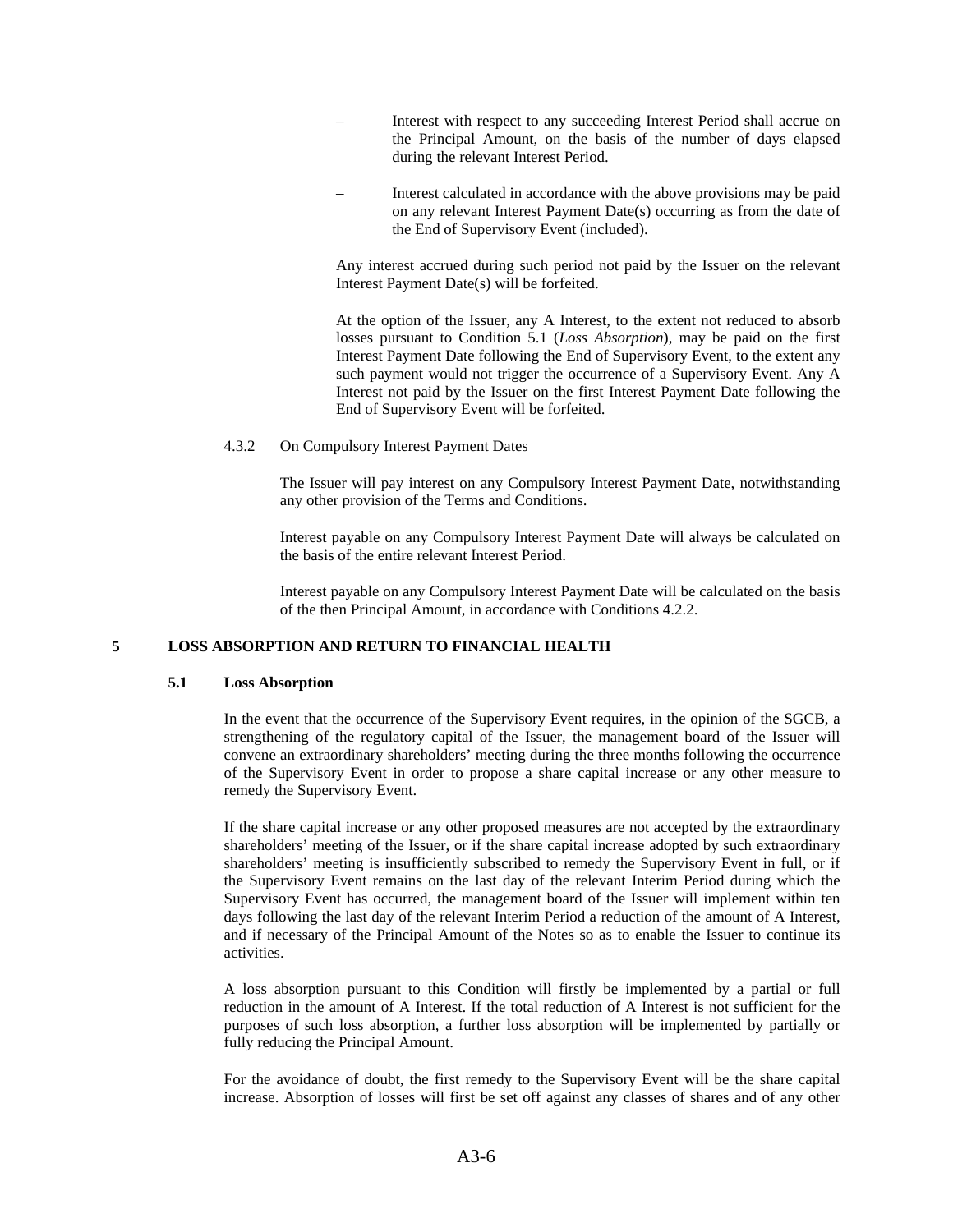equity securities issued by the Issuer in relation to the measures adopted by the extraordinary shareholders' meeting of the Issuer to remedy the Supervisory Event as described above and thereafter, and to the extent it is not sufficient, then against the then A Interest and the then Principal Amount of the Notes as herein described.

Notwithstanding any other provision of the Terms and Conditions of the Notes, the nominal value of each Note shall never be reduced to an amount lower than one cent of one US\$.

Such reductions will be made without prejudice to the rights of the Noteholders under Condition 5.2 (*Return to Financial Health*) below and to the rights of the Noteholders to obtain the payment of amounts due under the Notes in accordance with the provisions of the Terms and Conditions.

Accrued Interest payable on any Compulsory Interest Payment Date is not subject to reduction in accordance with this Condition 5.1 (*Loss Absorption*).

The amount by which A Interest and, as the case may be, the Principal Amount are reduced, will be equal to the amount of losses which, following a Supervisory Event, has not been set off against the shareholders funds (*capitaux propres*) of the Issuer (as set out in the consolidated accounts of the Issuer), following the implementation of the measures adopted by the extraordinary shareholders' meeting (as described above).

In the event the Issuer has other deeply subordinated notes or other securities which rank *pari passu* with the Notes outstanding, such reduction will be applied on a pro-rata basis among them.

In the event the Issuer has other deeply subordinated notes or other securities which rank *pari passu* with the Notes outstanding, which may also be subject to a loss absorption within ten days following the last day of the relevant Interim Period in accordance with their terms, the reduction implemented within ten days following the last day of the relevant Interim Period will be applied on a pro-rata basis among them.

Further, in the event the Issuer has other deeply subordinated notes or other securities which rank *pari passu* with the Notes outstanding, which may only be subject to a loss absorption within ten days following the last day of the relevant financial year during which the Supervisory Event has occurred in accordance with their terms, any reduction related to the Notes implemented within ten days following the last day of a six-month financial period ending on 30 June will not exceed the reduction that would have been made if all other deeply subordinated notes or other securities which rank *pari passu* with the Notes outstanding had been reduced on a pro-rata basis among them at that time.

It is also specified that, on the tenth calendar day following the last day of the financial year during which the Supervisory Event has occurred, the implementation of any loss absorption(s) related to the Notes pursuant to this Condition shall not result in an aggregate reduction exceeding, at such date, the prorata reduction of the other deeply subordinated notes or other security which rank pari passu with the Notes issued by the Issuer.

A Interest and the Principal Amount of the Notes pursuant to the above provision may be reduced on one or more occasions, as required.

No payments of principal or premium will be made to holders of shares of the Issuer, of any classes whatsoever, or of any other equity securities issued by the Issuer, before all amounts due, but unpaid, to all Noteholders under the Notes have been paid by the Issuer.

Notice of any Supervisory Event and of any End of Supervisory Event shall be given to the Noteholders in accordance with Condition 11 (*Notices*). Such notice shall be given as soon as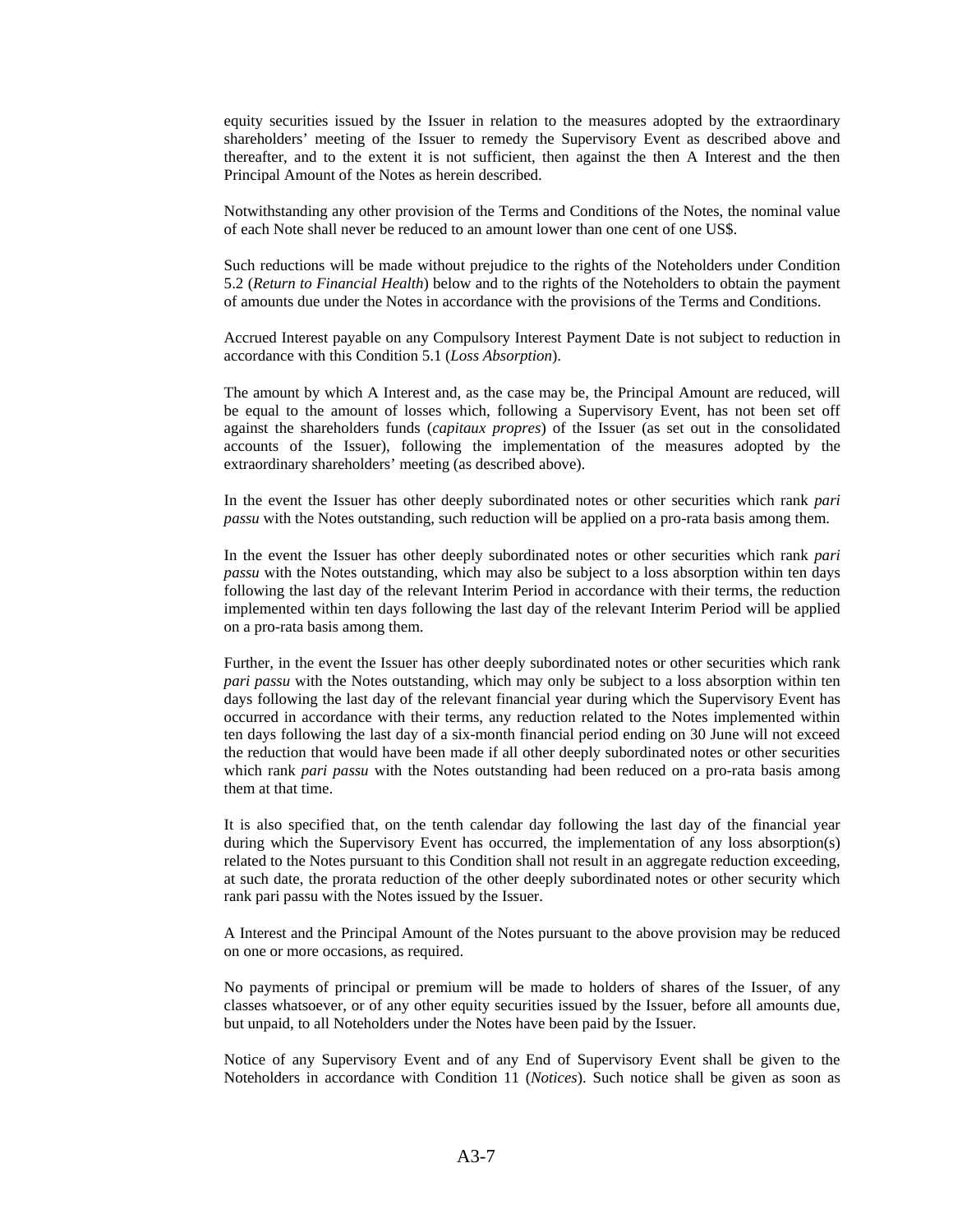practicable, following the occurrence of a Supervisory Event and of any End of Supervisory Event.

Notice of any reduction of A Interest or of the Principal Amount shall be given to the Noteholders in accordance with Condition 11 (*Notices*). Such notice shall be given at least seven days prior to the relevant reduction of Accrued Interest or of the Principal Amount.

## **5.2 Return to Financial Health**

If a positive Consolidated Net Income (as defined above) is recorded for at least two consecutive fiscal years following the End of Supervisory Event (a **Return to Financial Health**), the Issuer shall increase the Principal Amount of the Notes up to the Original Principal Amount (a **Reinstatement**) to the extent any Reinstatement (either up to the Original Principal Amount or up to any other amount lower than the Original Principal Amount) does not trigger the occurrence of a Supervisory Event.

Such Reinstatement shall be made on one or more occasions in the conditions described above until the then Principal Amount of the Notes has been reinstated to the Original Principal Amount as from the Return to Financial Health (save in the event of occurrence of another Supervisory Event).

A Reinstatement shall not exceed the amount of the latest Consolidated Net Income of the Issuer.

In the event the Issuer has other deeply subordinated notes or other securities which rank *pari passu* with the Notes outstanding and which may also benefit from a reinstatement in accordance with their terms, a Reinstatement will be applied on a pro-rata basis with other reinstatements made on such other deeply subordinated notes or other securities which rank *pari passu* with the Notes.

For the avoidance of doubt, any A Interest that has been reduced pursuant to Condition 5.1 shall not be reinstated pursuant to this Condition 5.2.

However, in any event, whether or not a Return to Financial Health has occurred, the Issuer shall increase the Principal Amount of the Notes up to the Original Principal Amount prior to:

- (i) any declaration or payment of a dividend (whether in cash, shares or any other form), or more generally any payment of any nature, by the Issuer, on any classes of shares, on other equity securities issued by the Issuer or on other deeply subordinated notes or any other securities which rank *pari passu* with the Notes, unless such payment on other deeply subordinated notes or other securities which rank *pari passu* with the Notes was required to be made as a result of a dividend or other payment having been made on any classes of shares or on other equity securities issued by the Issuer; or
- (ii) any redemption, either by cancellation or by means of *amortissement* (as defined in Article L. 225-198 of the French *Code de commerce*), repurchase or acquisition of any shares, whatever classes of shares, if any, they belong to, or of any other equity securities issued by the Issuer, by any means; or
- (iii) any optional redemption by the Issuer of (1) the Notes, in accordance with Condition 6.2(a) (*General Call Option*) or 6.2(b) (*Redemption for Taxation Reasons or Regulatory Reasons*), or (2) any other deeply subordinated notes or other securities which rank *pari passu* with the Notes, in accordance with their terms.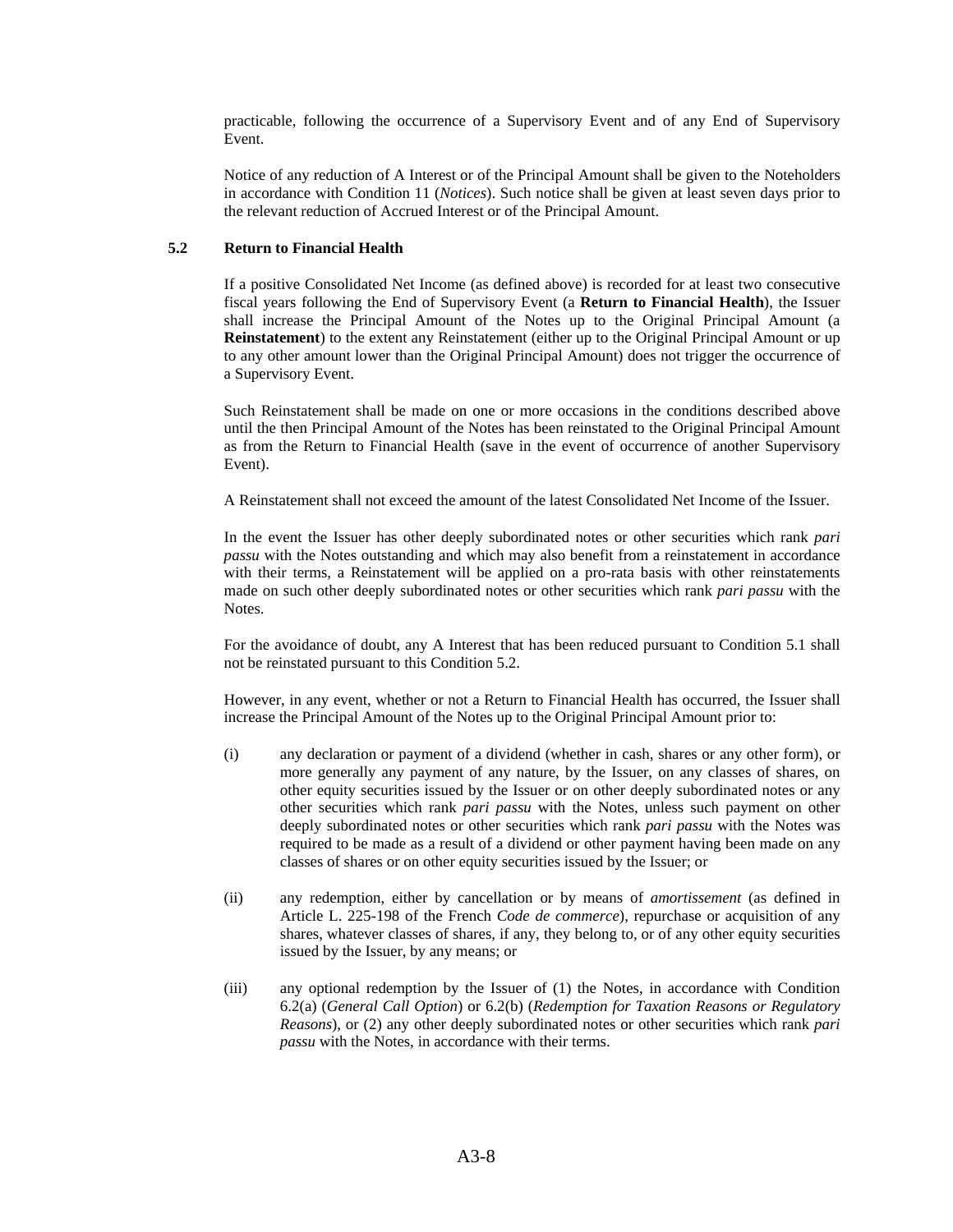No payments of principal or premium will be made to holders of shares of the Issuer, of any classes whatsoever, or of any other equity securities issued by the Issuer before all amounts due, but unpaid, to all Noteholders under the Notes have been paid by the Issuer.

Notice of any Return to Financial Health shall be given to the Noteholders in accordance with Condition 11 (*Notices*). Such notice shall be given as soon as practicable, following the occurrence of a Return to Financial Health. Notice of any Reinstatement shall be given to the Noteholders in accordance with Condition 11 (*Notices*). Such notice shall be given at least seven days prior to the relevant Reinstatement.

### **6 REDEMPTION AND PURCHASE**

The Notes may not be redeemed otherwise than in accordance with this Condition 6 (*Redemption and Purchase*).

### **6.1 No Final Redemption**

The Notes are undated securities in respect of which there is no fixed redemption or maturity date.

### **6.2 Issuer's Call Options Subject to the Approval of the SGCB**

(a) General Call Option

On the First Call Date and on any Interest Payment Date thereafter, the Issuer, subject to having given not less than 30, and not more than 60, days' prior notice to the Noteholders (which notice shall be irrevocable) in accordance with Condition 11 (*Notices*), and subject to the prior approval of the SGCB, may, at its option, redeem all but not some of the Notes at their Original Principal Amount, together with any amounts outstanding thereon, including Accrued Interest.

- (b) Redemption for Taxation Reasons or Regulatory Reasons
	- (i) If, by reason of any change in French law, or any change in the official application or interpretation of such law, becoming effective after the Issue Date, the Issuer would on the occasion of the next payment of principal or interest due in respect of the Notes, not be able to make such payment without having to pay additional amounts as specified under Condition 8 (*Taxation*) below, the Issuer may, at its option, on any Interest Payment Date, subject to having given not more than 45 nor less than 30 days' notice to the Noteholders (which notice shall be irrevocable), in accordance with Condition 11 (*Notices*) and, subject to the prior approval of the SGCB, redeem all, but not some only, of the Notes at their Original Principal Amount together with any amounts outstanding thereon including Accrued Interest provided that the due date for redemption of which notice hereunder may be given shall be no earlier than the latest practicable date on which the Issuer could make payment of principal and interest without withholding for French taxes.
	- (ii) If the Issuer would on the next payment of principal or interest in respect of the Notes be prevented by French law from making payment to the Noteholders of the full amounts then due and payable, notwithstanding the undertaking to pay additional amounts contained in Condition 8 (*Taxation*) below, then the Issuer shall forthwith give notice of such fact to the Paying Agent and the Issuer shall upon giving not less than seven days' prior notice to the Noteholders (which notice shall be irrevocable), in accordance with Condition 11 (*Notices*) and, subject to the prior approval of the SGCB, redeem all, but not some only, of the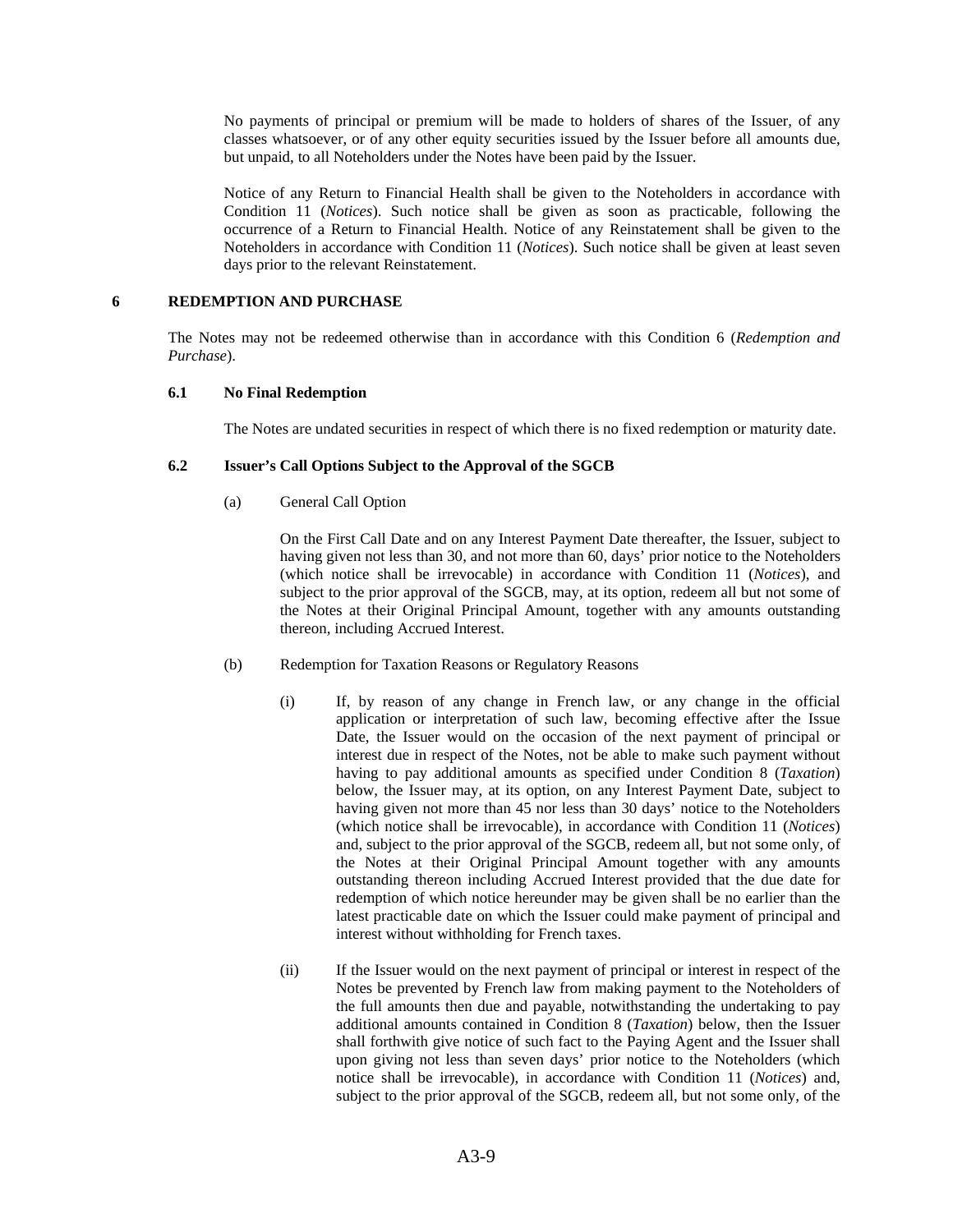Notes then outstanding at their Original Principal Amount together with any amounts outstanding thereon including Accrued Interest on the latest practicable Interest Payment Date on which the Issuer could make payment of the full amount then due and payable in respect of the Notes, provided that if such notice would expire after such Interest Payment Date the date for redemption pursuant to such notice of Noteholders shall be the later of (i) the latest practicable date on which the Issuer could make payment of the full amount then due and payable in respect of the Notes and (ii) 14 days after giving notice to the Fiscal Agent as aforesaid.

- (iii) If, by reason of any change in French law, any change in the official application or interpretation of such law, or any other change in the tax treatment of the Notes, becoming effective after the Issue Date, interest payment under the Notes is no longer tax-deductible by the Issuer for French corporate income tax (*impôt sur les bénéfices des sociétés*) purposes, the Issuer may, at its option, on any Interest Payment Date, subject to having given not more than 45 nor less than 30 days' notice to the Noteholders (which notice shall be irrevocable), in accordance with Condition 11 (*Notices*), and subject to the prior approval of the SGCB, redeem all, but not some only, of the Notes at their Original Principal Amount together with any amounts outstanding thereon including Accrued Interest, provided that the due date for redemption of which notice hereunder may be given shall be no earlier than the latest practicable date on which the Issuer could make such payment with interest payable being tax deductible for French corporate income tax (*impôt sur les bénéfices des sociétés*) purposes.
- (iv) If, by reason of any change in French law, any change in the official application or interpretation of such law, becoming effective after the Issue Date, the proceeds of the Notes cease to qualify as Tier 1 Capital, the Issuer may, at its option, on any Interest Payment Date, subject to having given not more than 45 nor less than 30 days' notice to the Noteholders (which notice shall be irrevocable), in accordance with Condition 11 (*Notices*), and subject to the prior approval of the SGCB, redeem all, but not some only, of the Notes at their Original Principal Amount together with amounts outstanding thereon including Accrued Interest, provided that the due date for redemption of which notice hereunder may be given shall be no earlier than the latest date on which the proceeds of the Notes could qualify as Tier 1 Capital.

### **6.3 Purchases**

The Issuer may at any time purchase Notes in the open market or otherwise at any price provided that the prior approval of the SGCB shall have to be obtained.

#### **6.4 Cancellation**

 All Notes which are purchased or redeemed by the Issuer pursuant to paragraphs 6.2 (*Issuer's Call Options Subject to the Approval of the SGCB*) to 6.3 (*Purchases*) of this Condition 6 (*Redemption and Purchase*) will be cancelled.

# **7 PAYMENTS AND CALCULATIONS**

### **7.1 Method of Payment**

Payments in respect of principal and interest on the Notes will be made in US\$ by credit or transfer to a US\$ denominated account (or any other account to which US\$ may be credited or transferred) specified by the payee. Such payments shall be made for the benefit of the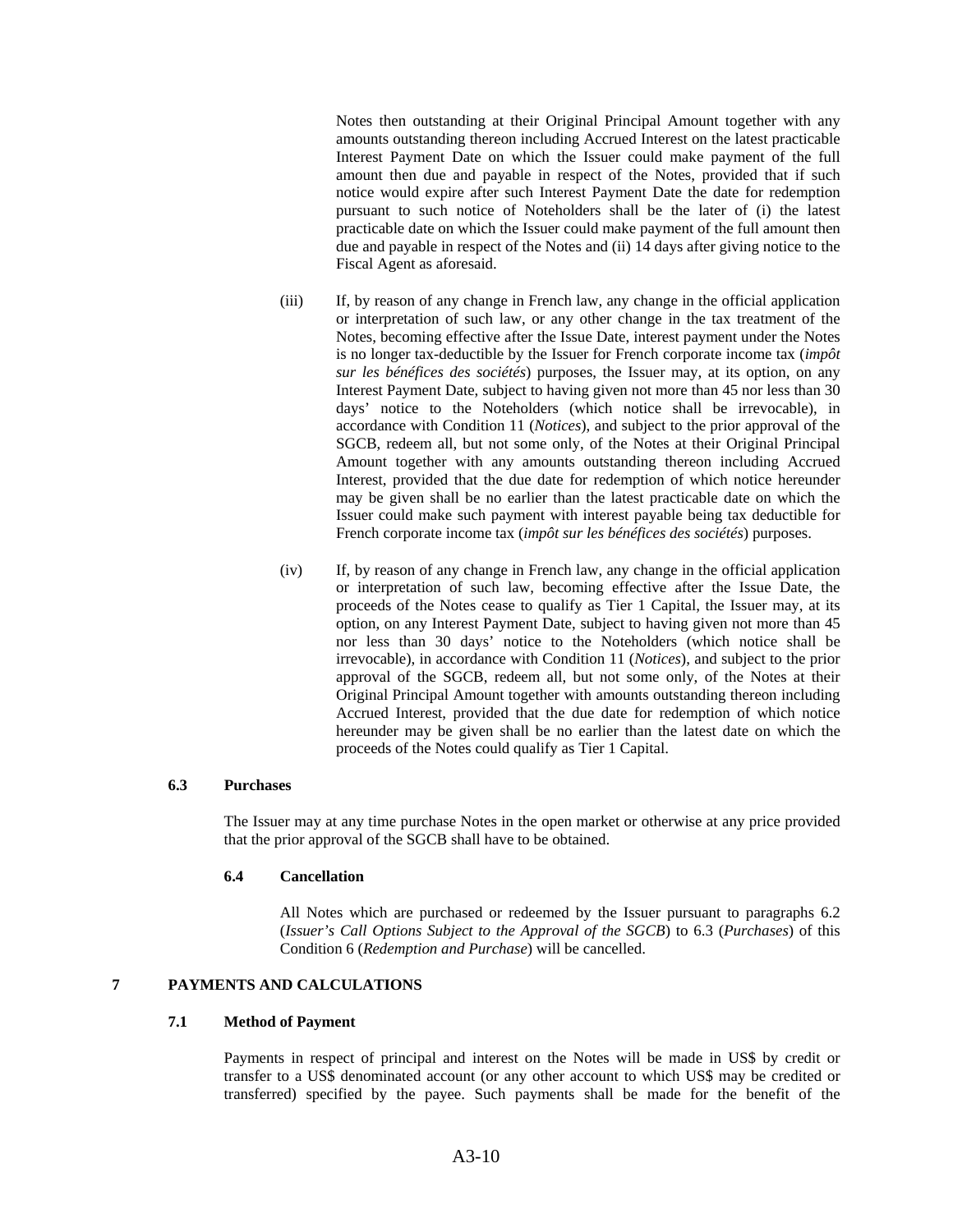Noteholders to the Account Holders and all payments validly made to such Account Holders in favour of Noteholders will be an effective discharge of the Issuer and the Principal Paying Agent, as the case may be, in respect of such payment.

Payments in respect of principal and interest on the Notes will, in all cases, be made subject to any fiscal or other laws and regulations or orders of courts of competent jurisdiction applicable in respect of such payments but without prejudice to the provisions of Condition 8 (*Taxation*). No commission or expenses shall be charged by the Issuer or the Paying Agent to the Noteholders in respect of such payments.

### **7.2 Payments on Business Days**

If the due date for payment of any amount of principal or interest in respect of any Note is not a Business Day, payment shall not be made of the amount due and credit or transfer instructions shall not be given in respect thereof until the next following Business Day, unless it would thereby fall into the next calendar month, in which case it will be brought forward to the preceding Business Day, and the Noteholder shall only be entitled to any interest or other sums in respect of any postponed payment in accordance with Condition 4.1 (*General*).

For the purposes of this Condition, **Business Day** means any day not being a Saturday or a Sunday, (i) on which exchange markets and commercial banks are open for business in London and New York and (ii) on which Euroclear and Clearstream, Luxembourg are operating.

## **7.3 Fiscal Agent, Paying Agent and Calculation Agent**

The name and specified office of the initial Fiscal Agent, the name and specified office of the other initial Paying Agent and the name and specified office of the initial Calculation Agent are as follows:

## FISCAL AGENT, CALCULATION AGENT AND PAYING AGENT

Deutsche Bank AG, London Branch Winchester House 1 Great Winchester Street London EC2N 2DB United Kingdom Tel: +44 (0) 20 7547 5000

#### PARIS PAYING AGENT

Deutsche Bank AG, Paris Branch 3, avenue de Friedland 75008 Paris France

The Issuer reserves the right at any time to vary or terminate the appointment of the Fiscal Agent, Paying Agent, Calculation Agent and/or appoint a substitute Fiscal Agent, Paying Agent, Calculation Agent or approve any change in the office through which the Fiscal Agent, the Calculation Agent or the Paying Agent acts, provided that there will at all times be (i) a Fiscal Agent having a specified office in a European city, and (ii) so long as any Note is outstanding, a Calculation Agent having a specified office in a European city. If the Calculation Agent is unable or unwilling to continue to act as such or if the Calculation Agent fails to make any calculations in relation to the Notes, the Issuer shall appoint some other leading European bank engaged in the Euro inter-bank market (acting through its principal office in the Euro-zone) to act in its place,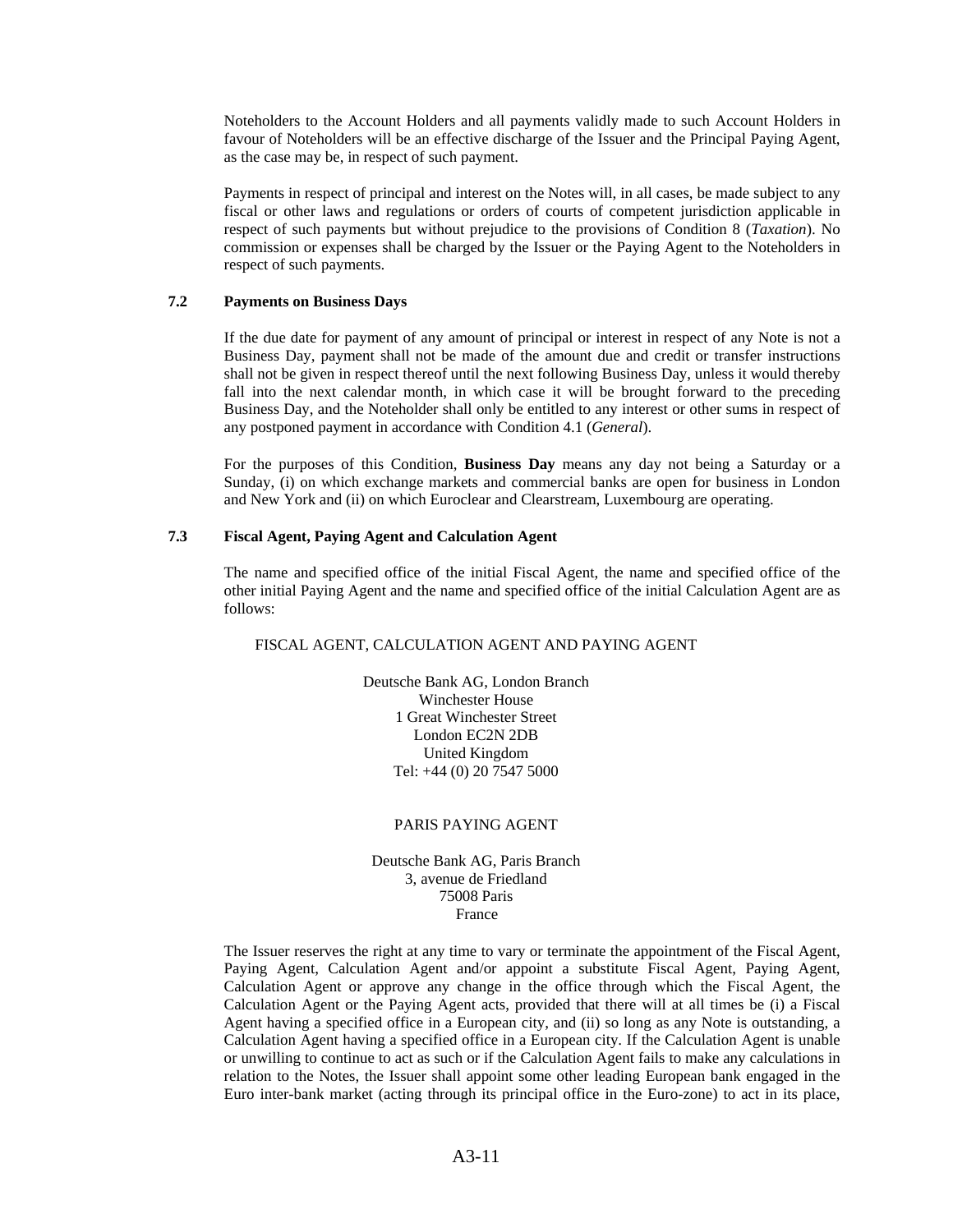subject to having given notice to the Noteholders in accordance with Condition 11 (*Notices*) not more than 45 nor less than 30 days prior to such appointment. The Calculation Agent may not resign its duties without a successor having been so appointed. Any notice of a change in Fiscal Agent, Paying Agent, Calculation Agent or their specified office shall be given to Noteholders as specified in Condition 11 (*Notices*).

## **7.4 Certificates to be final**

All certificates, communications, opinion, determinations, calculation, quotations and decisions given, expressed, made or obtained for the purpose of the provisions of these Conditions whether by the Calculation Agent or the relevant banks in the London interbank market (or any of them) shall (in the absence of wilful default or manifest error) be binding on the Issuer, the Calculation Agent, the Paying Agent, and all the Noteholders. No Noteholder shall (in the absence as aforesaid) be entitled to proceed against the Calculation Agent in connection with the exercise or non-exercise by them of their powers, duties and discretions.

## **8 TAXATION**

## **8.1 Withholding Tax Exemption**

The Notes constituting *obligations* under French law and accordingly being deemed to be issued outside France for taxation purposes, payments of interest and other revenues made by the Issuer in respect of the Notes benefit under present law (as interpreted in the *Instruction* of the *Direction Générale des Impôts* 5 I-11-98 dated 30 September 1998 as supplemented) from the exemption provided for in Article 131 *quater* of the French Tax Code from the withholding tax set out under Article 125 A III of the French Tax Code. Accordingly, such payments do not give the right to any tax credit from any French source.

## **8.2 Additional Amounts**

If French law should require that payments of principal or interest in respect of any Note be subject to deduction or withholding in respect of any present or future taxes or duties whatsoever, the Issuer shall, to the fullest extent then permitted by law, pay such additional amounts as shall result in receipt by the Noteholders of such amounts as would have been received by them had no such withholding or deduction been required; provided, however, that the Issuer shall not be liable to pay any such additional amounts in respect of any Note:

- (a) to, or to a third party on behalf of, a Noteholder who is subject to such taxes, duties, assessments or other governmental charges in respect of such Note by reason of his having some present or former connection with the Republic of France other than the mere holding of such Note; or
- (b) to, or to a third party on behalf of, a Noteholder who could avoid such deduction or withholding by making a declaration of non-residence or similar claim for exemption or reduction of the applicable deduction or withholding but fails to do so; or
- (c) more than 30 days after the Relevant Date (as defined below), except to the extent that the holder thereof would have been entitled to such additional amounts on the last day of such period of 30 days; or
- (d) where such deduction or withholding is imposed on a payment to an individual and is required to be made pursuant to European Council Directive 2003/48/EC or any other European Union Directive implementing the conclusion of the ECOFIN Council meeting of 26-27 November 2000 on the taxation of savings income or any law implementing or complying with, or introduced in order to conform to, such Directive; or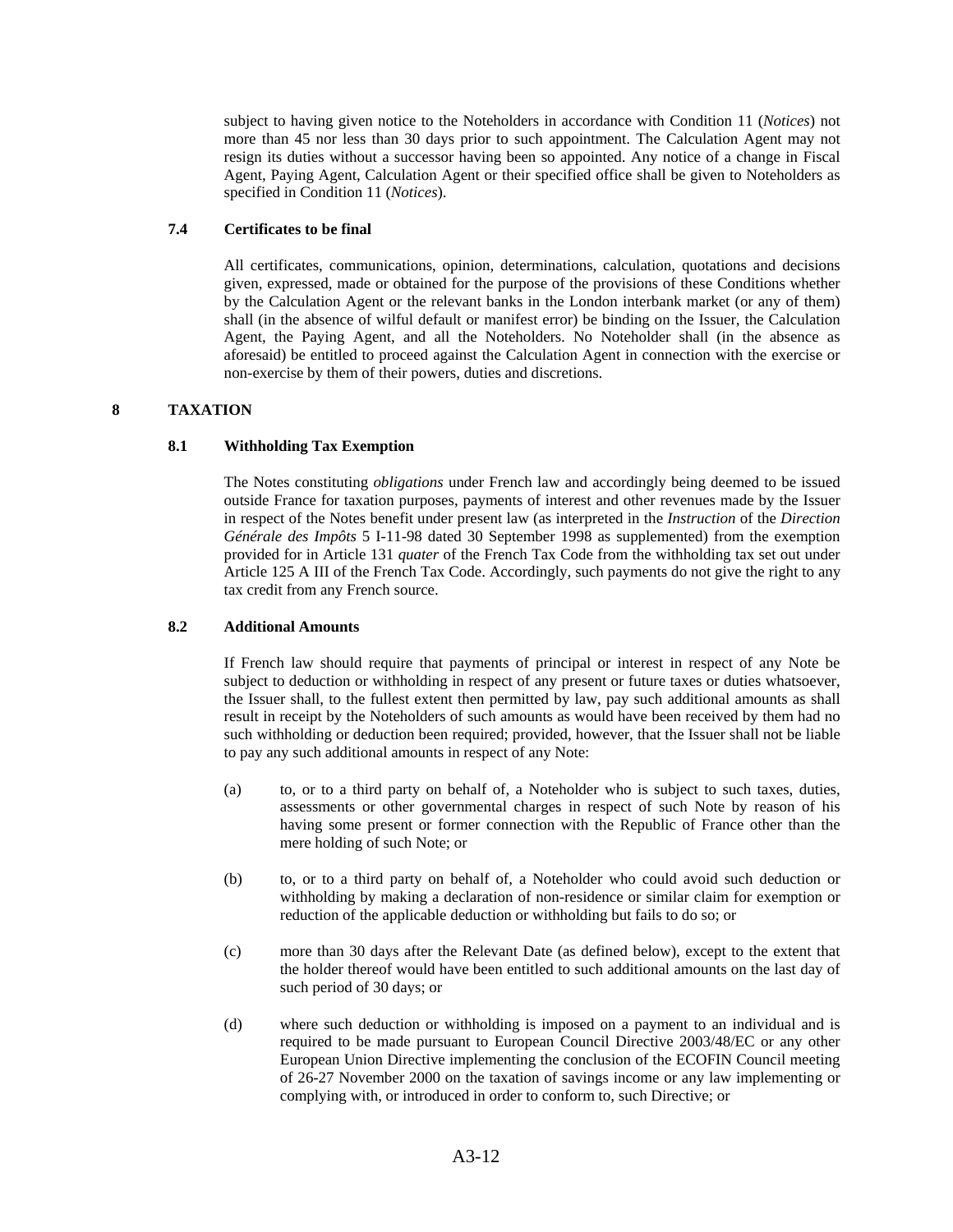(e) to, or to a third party on behalf of, a Noteholder who would be able to avoid such withholding or deduction if payments were made by another Paying Agent in a Member State of the European Union.

 For this purpose, the "**Relevant Date**" in relation to any Note means whichever is the later of (A) the date on which the payment in respect of such Note first becomes due and payable, and (B) if the full amount of the moneys payable on such date in respect of such Note has not been received by the Paying Agent on or prior to such date, the date on which notice is given in accordance with Condition 11 (*Notices*) to Noteholders that such moneys have been so received.

 References in these Conditions to principal and interest shall be deemed also to refer to any additional amounts which may be payable under the provisions of this Condition 8 (*Taxation*).

### **9 EVENT OF DEFAULT**

If any judgment shall be issued for the judicial liquidation (*liquidation judiciaire*) of the Issuer or if the Issuer is liquidated for any other reason then the Notes shall become immediately due and payable, in accordance with Condition 3 (*Status of the Notes and Subordination*).

### **10 REPRESENTATION OF THE NOTEHOLDERS**

The holders of the Notes will be grouped for the defence of their common interest in a masse (the **Masse**).

The Masse will be governed by the provisions of the French *Code de Commerce* with the exception of the provisions of Articles L. 228-48, L. 228-59, L. 228-65 II, R. 228-63, R. 228-67 and R. 228-69) subject to the following provisions.

### **10.1 Legal Personality**

The Masse will be a separate legal entity and will be acting in part through one representative (hereinafter called **"Representative"**) and in part through a general assembly of the Noteholders.

The Masse alone, to the exclusion of all individual Noteholders, shall exercise the common rights, actions and benefits which now or in the future may accrue respectively with respect to the Notes.

#### **10.2 Representative**

The office of Representative may be conferred on a person of any nationality. However, the following persons may not be chosen as Representative:

- (a) the Issuer, the members of its Board of Directors (*Conseil d'Administration*), Executive Board (*Directoire*), its Supervisory Board (*Conseil de Surveillance*), its general managers (*directeurs généraux*), its statutory auditors, or its employees as well as their ascendants, descendants and spouse; or
- (b) Companies guaranteeing all or part of the obligations of the Issuer, their respective managers (*gérants*), general managers (*directeurs généraux*), members of their Board of Directors (*Conseil d'Administration*), Executive Board (*Directoire*) or Supervisory Board (*Conseil de Surveillance*), their statutory auditors, or employees as well as their ascendants, descendants and spouse; or
- (c) Companies holding 10 per cent. or more of the share capital of the Issuer or companies having 10 per cent. or more of their share capital held by the Issuer; or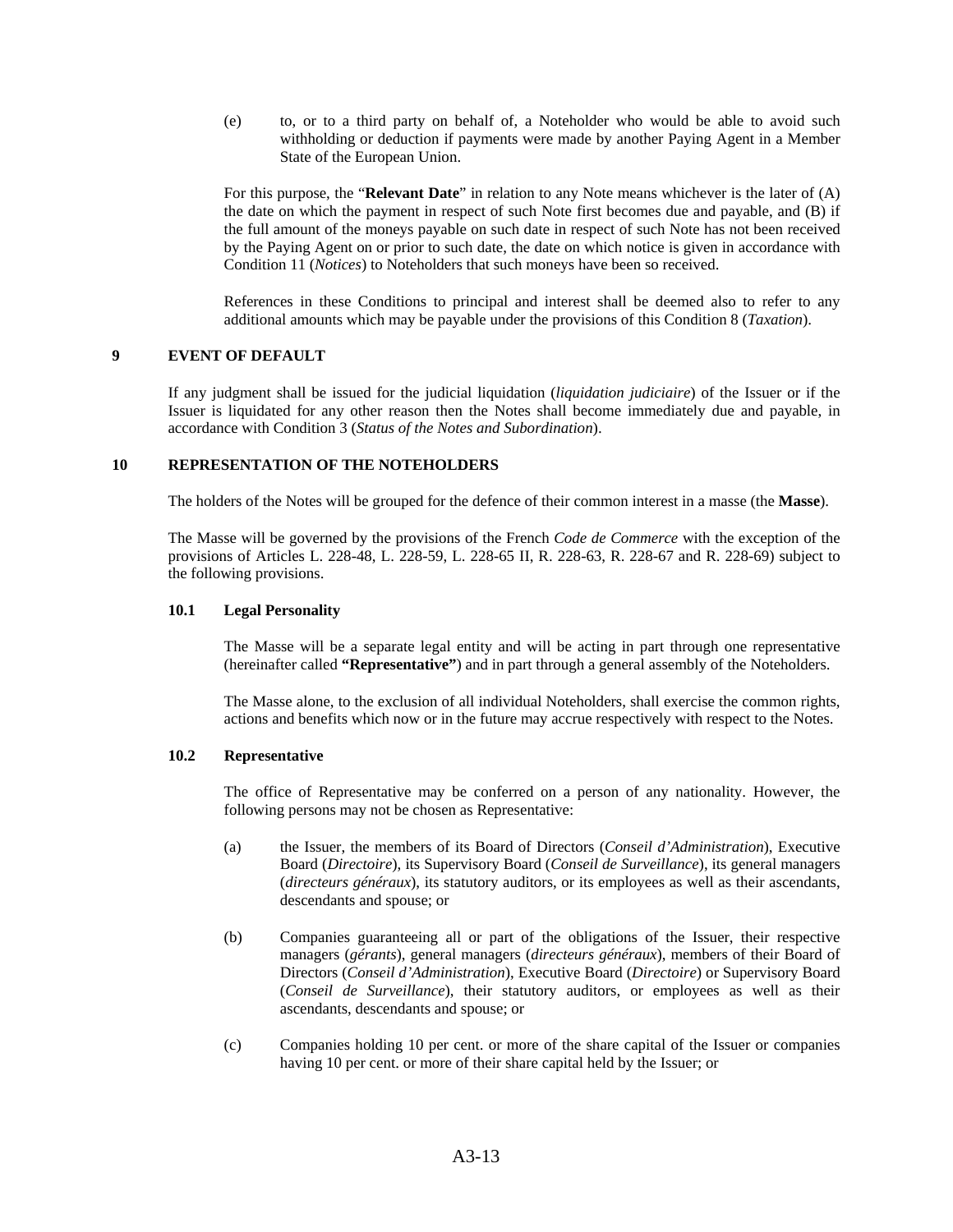(d) persons to whom the practice of banker is forbidden or who have been deprived of the right of directing, administering or managing an enterprise in whatever capacity.

The following person is designated as Representative of the Masse:

Alice Bonardi 3 rue Taitbout 75009 Paris France

The following person is designated as Alternative Representative of the Masse:

Eric Noyer 3 rue Taitbout 75009 Paris France

In the event of death, retirement or revocation of appointment of the Representative, such Representative will be replaced by the Alternative Representative and all references to the "Representative" will be deemed to be references to the "Alternative Representative". The Alternative Representative shall have the same powers as the Representative.

In the event of death, incompatibility, resignation or revocation of the Alternative Representative, a replacement will be elected by a meeting of the general assembly of the Noteholders.

The Representative will not be entitled to any remuneration.

All interested parties will at all times have the right to obtain the name and address of the Representative and the Alternative Representative at the head office of the Issuer and at the office of the Paying Agent.

#### **10.3 Powers of the Representative**

The Representative shall, in the absence of any decision to the contrary of the general assembly of Noteholders, have the power to take all acts of management to defend the common interests of the Noteholders. All legal proceedings against the Noteholders or initiated by them, must be brought against the Representative or by it.

The Representative may not interfere in the management of the affairs of the Issuer.

### **10.4 General Assemblies of Noteholders**

General assemblies of the Noteholders may be held at any time, on convocation either by the Issuer or by the Representative. One or more Noteholders, holding together at least one-thirtieth of outstanding Notes may address to the Issuer and the Representative a demand for convocation of the general assembly. If such general assembly has not been convened within two months from such demand, such Noteholders may commission one of themselves to petition a Court sitting in the jurisdiction of the Court of Appeal of Paris to appoint an agent (*mandataire*) who will call the meeting.

Notice of the date, hour, place, agenda of any general assembly will be published as provided under Condition 11 (*Notices*).

Each Noteholder has the right to participate in general assemblies in person or by proxy. Each Note carries the right to one vote.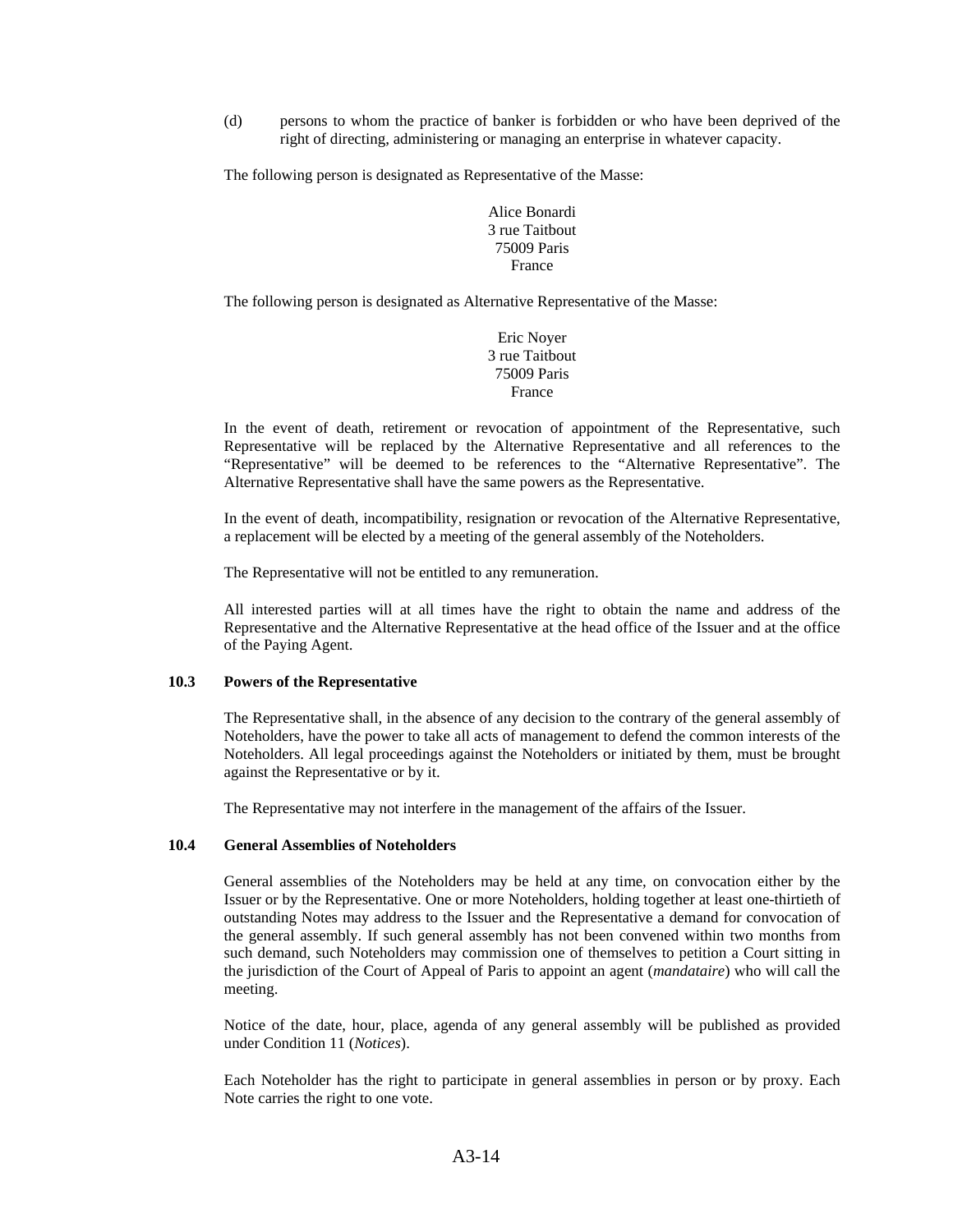### **10.5 Powers of General Assemblies**

A general assembly is empowered to deliberate on the dismissal or replacement of the Representative and the Alternative Representative, and also may act with respect to any other matter that relates to the common rights, actions and benefits which now or in the future may accrue with respect to the Notes, including authorising the Representative to act as plaintiff or defendant.

A general assembly may further deliberate on any proposal relating to the modification of the Terms and Conditions of the Notes including any proposal, whether for arbitration or settlement, relating to rights in controversy or which were the subject of judicial decisions, it being specified, however, that a general assembly may not increase amounts payable by Noteholders, nor establish any unequal treatment between the Noteholders, nor decide to convert the Notes into shares, and that no amendment to the terms and conditions of the Notes may be approved until the consent of the SGCB has been obtained in relation to such amendment.

Meetings of a general assembly may deliberate validly on first convocation only if Noteholders present or represented hold at least a fifth of the Notes then outstanding. On second convocation, no quorum shall be required. Decisions at meetings shall be taken by a simple majority of votes cast by the Noteholders attending such meeting or represented thereat. In accordance with Article R. 228-71 of the French *Code de Commerce*, the right of each Noteholder to participate in general assemblies will be evidenced by the entries in the books of the relevant Account Holder of the name of such Noteholder as of 0:00, Paris time, on the third business day in Paris preceding the date set for the meeting of the relevant general assembly.

Decisions of the general assemblies must be published in accordance with the provisions set forth in Condition 11 (*Notices*).

#### **10.6 Information to the Noteholders**

Each Noteholder or representative thereof will have the right, during the 15 day period preceding the holding of each general assembly, to consult or make a copy of the text of the resolutions which will be proposed and of the reports which will be presented at the general assembly, which will be available for inspection at the principal office of the Issuer, at the specified office of the Paying Agent and at any other place specified in the notice of the general assembly given in accordance with Condition 11 (*Notices*).

### **10.7 Expenses**

The Issuer will pay all expenses incurred in the operation of the Masse, including expenses relating to the calling and holding of general assemblies, and more generally all administrative expenses resolved upon by a general assembly of the Noteholders, it being expressly stipulated that no expenses may be imputed against interest payable on the Notes.

## **11 NOTICES**

Any notice to the Noteholders will be valid if delivered to the Noteholders through Euroclear France, Euroclear or Clearstream, Luxembourg, for so long as the Notes are cleared through such Clearing Systems and so long as the Notes are admitted to trading on the Regulated Market of the Luxembourg Stock Exchange and for so long as the rules of such exchange so require, on the website of the Luxembourg Stock Exchange (www.bourse.lu). Any such notice shall be deemed to have been given on the date of such delivery or, if delivered more than once or on different dates, on the first date on which such delivery is made.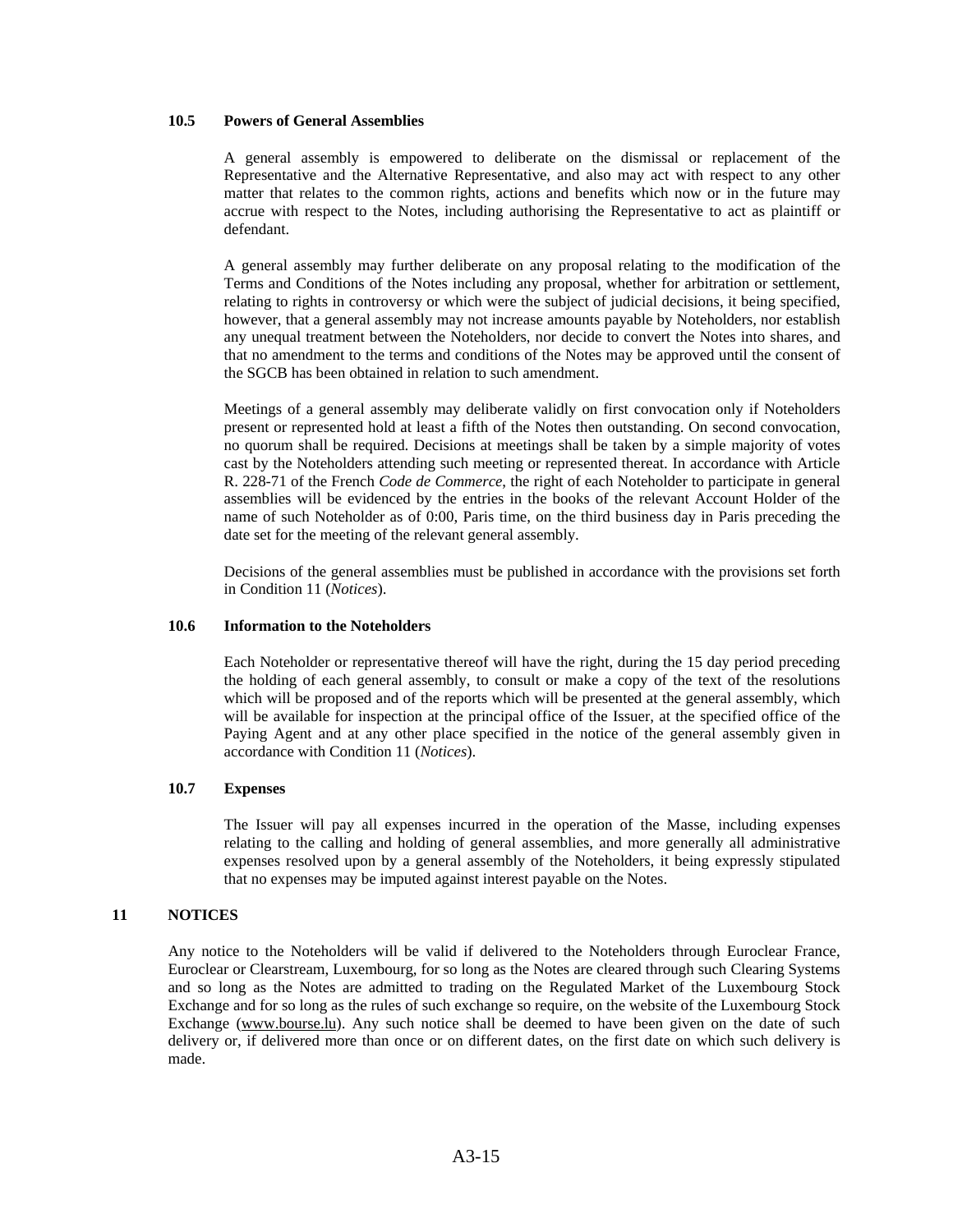## **12 PRESCRIPTION**

Claims against the Issuer for the payment of principal and interest in respect of the Notes shall become prescribed ten years (in the case of principal) and five years (in the case of interest) from the due date for payment thereof.

### **13 FURTHER ISSUES**

The Issuer may from time to time, subject to the prior written approval of the SGCB but without the consent of the Noteholders, issue further notes to be assimilated (*assimilées*) with the Notes as regards their financial service, provided that such further notes and the Notes shall carry rights identical in all respects (or in all respects except for the first payment of interest thereon) and that the terms of such further notes shall provide for such assimilation. In the event of such assimilation, the Noteholders and the holders of any assimilated (*assimilées*) notes will for the defence of their common interests be grouped in a single Masse having legal personality.

## **14 GOVERNING LAW AND JURISDICTION**

The Notes are governed by, and shall be construed in accordance with, the laws of the Republic of France.

In relation to any legal action or proceeding arising out of or in connection with the Notes, the Issuer irrevocably submits to the jurisdiction of the competent courts in Paris.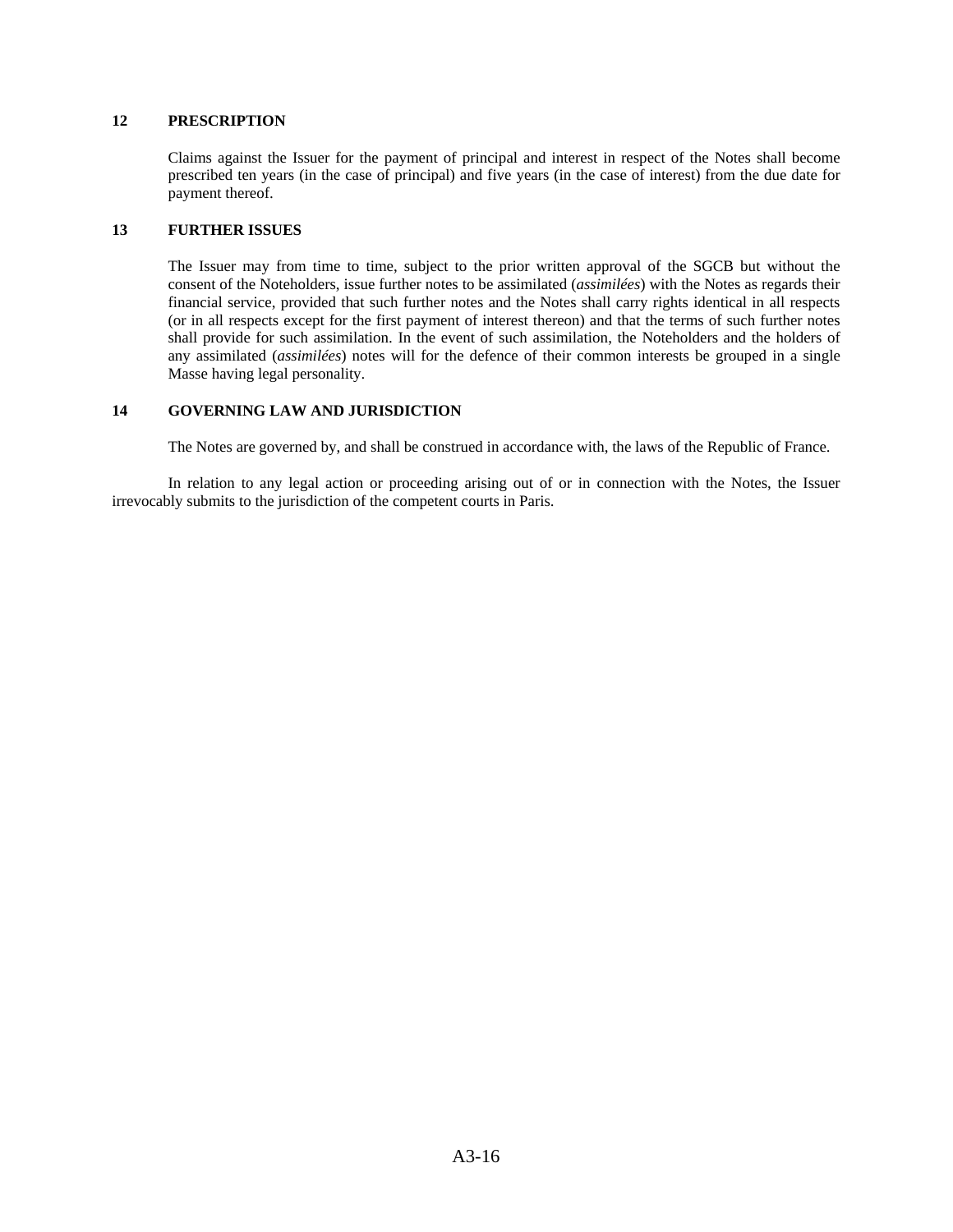#### **TERMS AND CONDITIONS OF THE SERIES USD-2 NEW NOTES**

The issue outside the Republic of France of the US Dollar (**US\$**) 443,690,000 Deeply Subordinated Fixed to Floating Rate Notes (the **Notes**) was decided on August 4, 2009 by Mr Roland Charbonnel, *Directeur du département Emissions et Communication Financière* of BPCE (the **Issuer**), acting pursuant to a resolution of the Management Board (*directoire*) of the Issuer dated July 31, 2009. The Notes are issued with the benefit of a fiscal agency agreement (the **Fiscal Agency Agreement**) dated on or about August 6, 2009 between the Issuer, Deutsche Bank Trust Company Americas as fiscal agent (the **Fiscal Agent,** which expression shall, where the context so admits, include any successor for the time being of the Fiscal Agent) and as calculation agent (the **Calculation Agent,** which expression shall, where the context so admits, include any successor for the time being of the Calculation Agent) and Deutsche Bank Trust Company Americas as U.S. paying agent (the **Paying Agent,** which expression shall, where the context so admits, include any successor for the time being of the Paying Agent). Reference below to the **Agents** shall be to the Fiscal Agent, the Paying Agent and/or the Calculation Agent, as the case may be. Copies of the Fiscal Agency Agreement are available for inspection at the specified offices of the Agents. References below to **Conditions** are, unless the context otherwise requires, to the numbered paragraphs below.

#### **1 DEFINITIONS**

For the purposes of these Conditions:

**144A Global Note** means the one or more fully registered global certificates, without coupons, representing the Notes offered pursuant to Rule 144A under the Securities Act.

**30/360** means a Calculation Period of 30 days divided by 360 (the number of days to be calculated on the basis of a year of 360 days with 12 30-day months).

**A Interest** has the meaning set forth in Condition 4.4 (*Interest Payable*).

**Account Holders** has the meaning set forth in Condition 2.

**Actual/360** means, in respect of any period, the actual number of days in the relevant period divided by 360.

**Applicable Banking Regulations** means, at any time, the capital adequacy regulations then in effect of the regulatory authority in France (or if the Issuer becomes domiciled in a jurisdiction other than France, such other jurisdiction) having authority to adopt capital adequacy regulations with respect to the Issuer.

**Business Day** has the meaning set forth in Condition 7 (Payments).

**Calculation Period** means any period of time (from and including the first day of such period to but excluding the last) in respect of the calculation of an amount of interest on any Note.

**Clearstream, Luxembourg** means Clearstream Banking, S.A., société anonyme, Luxembourg.

**Compulsory Interest Payment Date** means each Interest Payment Date prior to which the Issuer has, at any time during a period of one-year prior to such Interest Payment Date:

(i) declared or paid a dividend (whether in cash, shares or any other form), or more generally made a payment of any nature, on any classes of shares, on other equity securities issued by the Issuer or on other deeply subordinated notes or any other securities which rank *pari passu* with the Notes, in each cases to the extent categorised as Tier 1 Capital, unless such payment on other deeply subordinated notes or other securities which rank *pari passu* with the Notes was required to be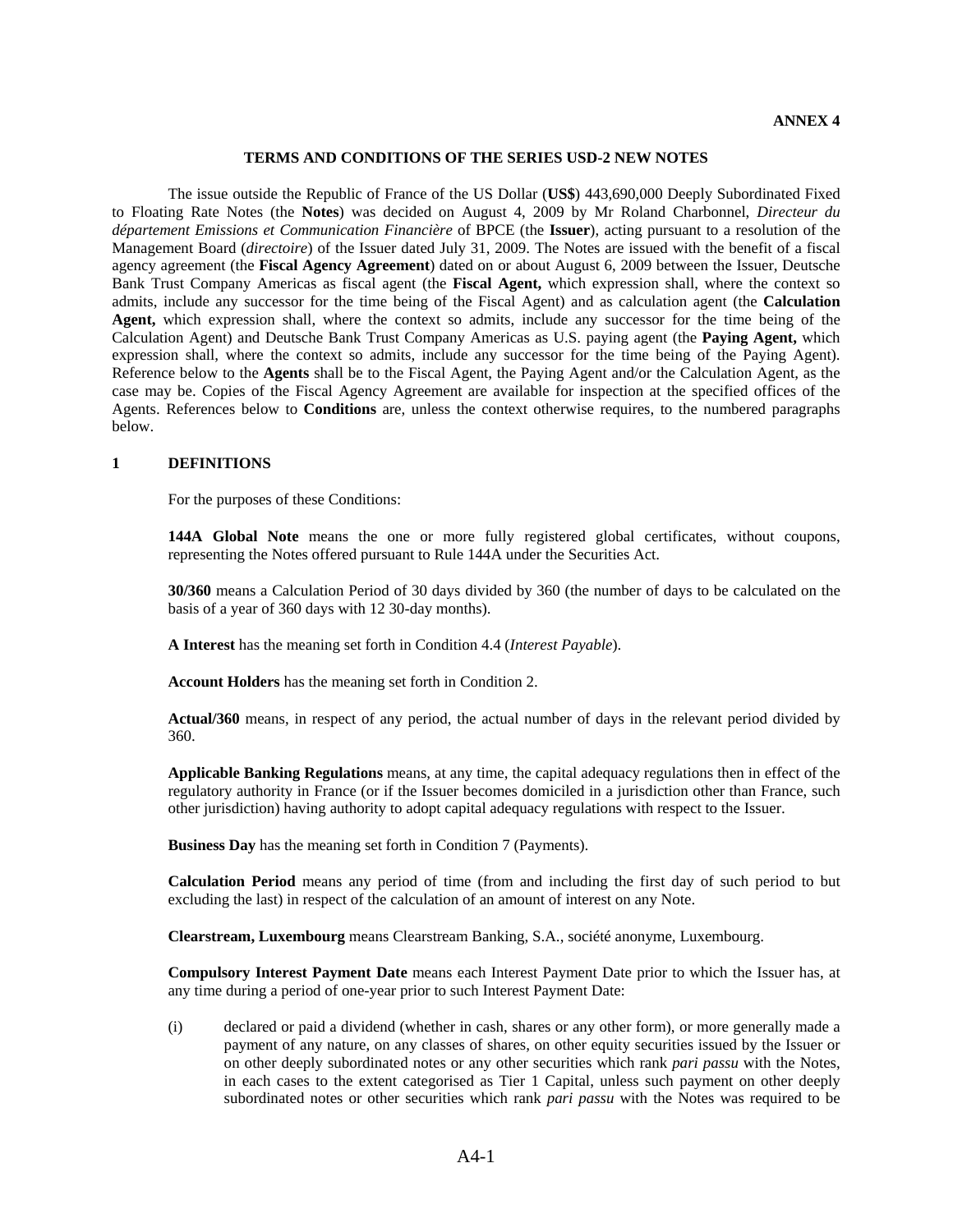made as a result of a dividend or other payment having been made on any classes of shares or on other equity securities issued by the Issuer; or

(ii) redeemed, either by cancellation or by means of *amortissement* (as defined in Article L. 225-198 of the French *Code de commerce*), repurchased or otherwise acquired any shares, whatever classes of shares, if any, they belong to, or any other equity securities issued by the Issuer, by any means,

*provided*, *however*, that if a Supervisory Event occurred during the Interest Period immediately preceding such Interest Payment Date, such Interest Payment Date shall only be a Compulsory Interest Payment Date if such Supervisory Event occurred prior to the relevant event described in the two sub-paragraphs above.

**Consolidated Net Income** means the consolidated net income (excluding minority interests) of the Issuer as calculated and set out in the consolidated accounts of the Issuer (whether audited annual or unaudited, but having been subject to a "limited review", semi-annual).

**DTC** means The Depositary Trust Company, New York, New York.

**End of Supervisory Event** means, following a Supervisory Event (as defined below), the first date of either of the following events: (i) the total risk-based consolidated capital ratio of the Issuer and its consolidated subsidiaries and affiliates, calculated in accordance with the Applicable Banking Regulations, complies with the minimum percentage required in accordance with Applicable Banking Regulations, or, (ii) if the Supervisory Event occurred pursuant to clause (ii) of the definition of Supervisory Event below, the notification by the SGCB, in its sole discretion, to the Issuer, that it has determined, in view of the financial condition of the Issuer, that the circumstances which resulted in the Supervisory Event have ended.

**Euroclear** has the meaning set forth in Condition 2.

**financial year** means a twelve-month financial period ending on 31 December.

**First Call Date** means September 30, 2019.

**Fixed Interest Rate** has the meaning set forth in Condition 4 (*Interest and Interest Suspension*).

**Fixed Rate Interest Amount** means the amount of interest, if any, payable in respect of the Notes in accordance with Condition 4.2 (*Fixed Interest Rate*).

**Fixed Rate Interest Payment Date** has the meaning set forth in Condition 4 (*Interest and Interest Suspension*).

**Fixed Rate Interest Period** means the period beginning on (and including) the Issue Date and ending on (but excluding) the first Fixed Rate Interest Payment Date and each successive period beginning on (and including) a Fixed Rate Interest Payment Date and ending on (but excluding) the next succeeding Fixed Rate Interest Payment Date until and (including) the last Fixed Rate Interest Payment Date.

**Floating Interest Rate** has the meaning set forth in Condition 4 (*Interest and Interest Suspension*).

**Floating Rate Interest Amount** means the amount of interest, if any, payable in respect of the Notes in accordance with Condition 4.3 (*Floating Interest Rate*).

**Floating Rate Interest Payment Date** has the meaning set forth in Condition 4 (*Interest and Interest Suspension*).

**Floating Rate Interest Period** means the period beginning on (and including) September 30, 2019 (being the First Call Date) and ending on (but excluding) the first Floating Rate Interest Payment Date and each successive period beginning on (and including) a Floating Rate Interest Payment Date and ending on (but excluding) the next succeeding Floating Rate Interest Payment Date.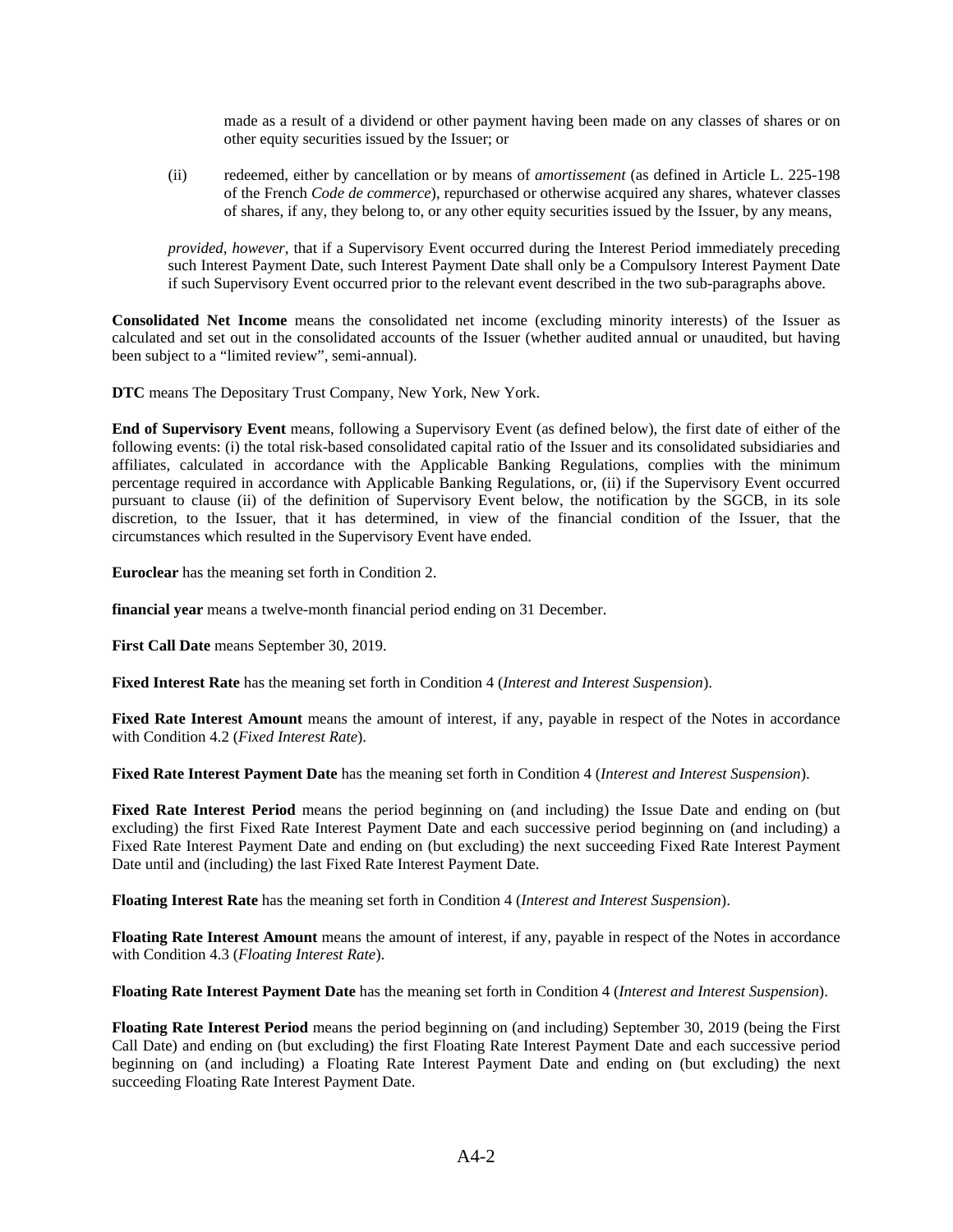**Global Notes** means the Rule 144A Global Note and the Regulation S Global Note.

**Interest Amount** means the Fixed Rate Interest Amount and the Floating Rate Interest Amount.

**Interest Payment Date** means the Fixed Rate Interest Payment Dates and the Floating Rate Interest Payment Dates.

**Interest Period** means the Fixed Rate Interest Periods and the Floating Rate Interest Periods.

**Interest Rate** means the Fixed Interest Rate and the Floating Interest Rate.

**Interim Period** means a six-month financial period ending on 30 June or 31 December.

**Issue Date** has the meaning set forth in Condition 4.1 (*General*).

**LIBOR** has the meaning set forth in Condition 4.

**Loss Absorption** has the meaning set forth in Condition 5.1 (*Loss Absorption*).

**Margin** means 12.98 per cent. per annum.

**Noteholders** means the holders of the Notes.

**Optional Interest Payment Date** means any Interest Payment Date other than a Compulsory Interest Payment Date.

**Original Principal Amount** means the nominal amount of each Note on the Issue Date, not taking into account any reduction of the Principal Amount of the Notes or any Reinstatement pursuant to Condition 5 (*Loss Absorption and Return to Financial Health*).

**Principal Amount** means at any time the principal amount of the Notes, calculated on the basis of the Original Principal Amount of the Notes as the same may have been reduced under Condition 5.1 (*Loss Absorption*) and/or reinstated under Condition 5.2 (*Return to Financial Health*).

**Regulation S Global Note** means the one or more fully registered global certificates, without coupons, representing the Notes offered pursuant to Regulation S under the Securities Act.

**Reinstatement** has the meaning set forth in Condition 5.2 (*Return to Financial Health*).

**Replacement Supervisory Authority** means any other authority having supervisory authority with respect to the Issuer, it being specified that any reference to the SGCB shall be construed as including any Replacement Supervisory Authority.

**Return to Financial Health** has the meaning set forth in Condition 5.2 (*Return to Financial Health*).

**Securities Act** means the U.S. Securities Act of 1933, as amended.

**SGCB** means the *Secrétariat général de la Commission bancaire* which reference shall, where applicable, include any other authority having supervisory authority with respect to the Issuer.

**Supervisory Event** means the first date of either of the following events: (i) the total risk-based consolidated capital ratio of the Issuer and its consolidated subsidiaries and affiliates, calculated in accordance with the Applicable Banking Regulations, falls below the minimum percentage required in accordance with Applicable Banking Regulations, or (ii) the notification by the SGCB, in its sole discretion, to the Issuer, that it has determined, in view of the financial condition of the Issuer, that the foregoing clause (i) would apply in the near term.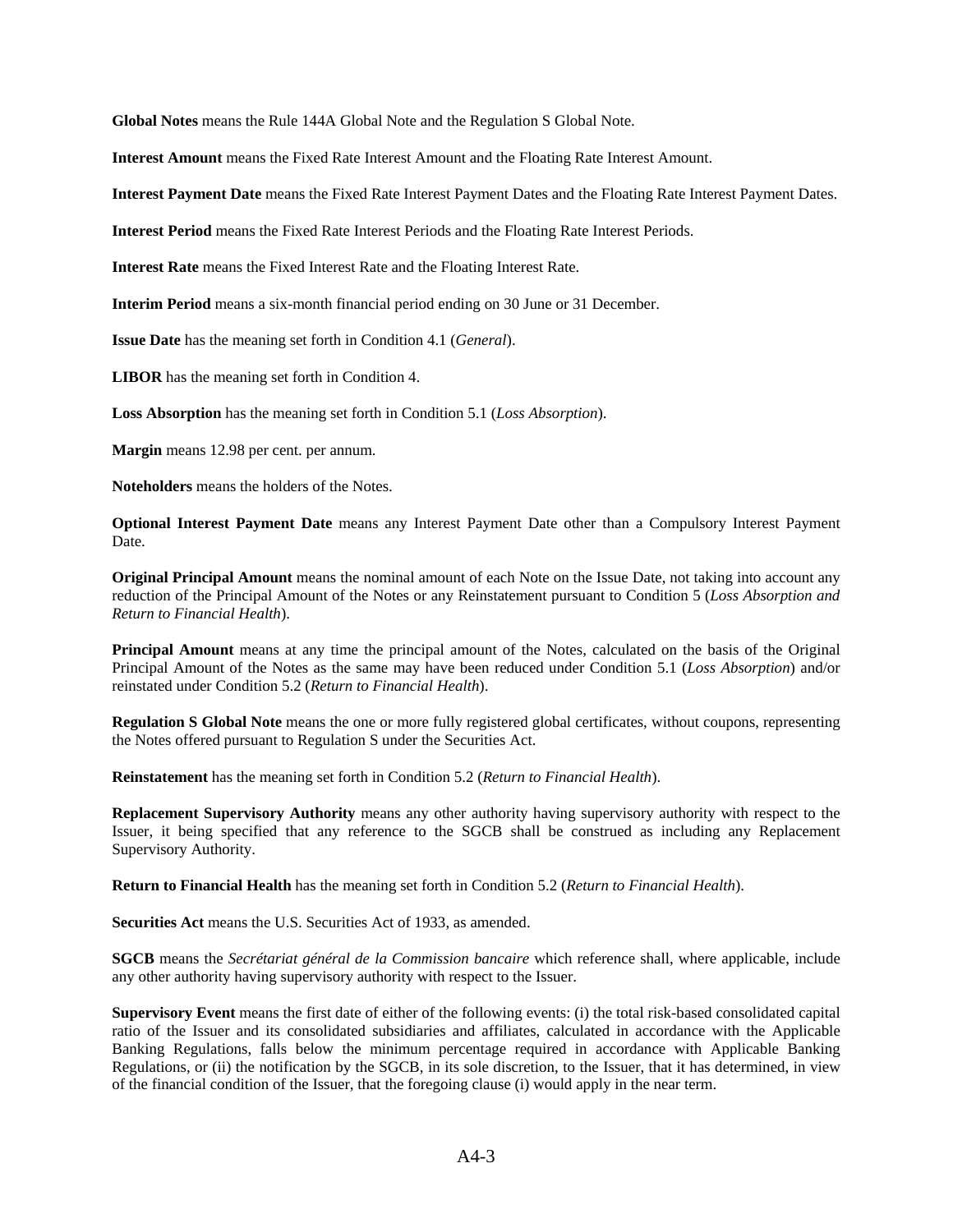**Tier 1 Capital** has the meaning set forth in Condition 3 (*Status of the Notes and subordination*).

## **2 FORM, DENOMINATIONS AND TITLE**

The Notes are issued in fully registered form in denominations of US\$100,000 and integral multiples of \$1,000 in excess thereof, in the form of one or more Global Notes, as described below. The Notes will be eligible for clearance through DTC, Clearstream, Luxembourg and Euroclear.

The Notes sold in reliance on Rule 144A under the Securities Act are represented by one or more permanent global certificates in fully registered form and the Notes sold to non-U.S. persons in offshore transactions in reliance on Regulation S under the Securities Act are represented by one or more permanent global certificates in fully registered form. The Global Notes are registered in the name of a nominee of, and deposited with a custodian for, DTC.

For the purpose of these Conditions, **Account Holder** shall mean any authorized financial intermediary institution entitled to hold, directly or indirectly, accounts on behalf of its customers with DTC. The Notes and certificates are not issuable in bearer form.

So long as the Notes are evidenced by the Global Notes, title to the Notes shall be evidenced by entries in the books of Account Holders and will pass upon, and transfer of Notes may only be effected through, registration of the transfer in such books.

A Global Note is exchangeable for individual certificated Notes in definitive, fully registered form without interest coupons only in the following limited circumstances:

- DTC notifies the Issuer that it is unwilling or unable to continue as depositary for such Global Note or DTC ceases to be a clearing agency registered under the Securities Exchange Act of 1934, as amended, at a time when DTC is required to be so registered in order to act as depositary, and in each case theIssuer fails to appoint a successor depositary within 90 days of such notice;
- the Issuer notifies the Fiscal Agent in writing that such Global Note shall be so exchangeable;
- if there shall have occurred and be continuing an Event of Default with respect to the Notes;
- the Issuer has been notified that either Euroclear or Clearstream, Luxembourg has been closed for business for a continuous period of 14 days (other than by reason of holiday, statutory or otherwise) or has announced an intention permanently to cease business or has in fact done so and no successor Clearing System is available; or
- the Issuer has or will become subject to adverse tax consequences which would not be suffered were the Notes represented by a Global Note in definitive form.

In all cases, Notes in definitive form delivered in exchange for a Global Note or beneficial interests therein will be registered in the names, and issued in any approved denominations, requested by or on behalf of DTC (in accordance with its customary procedures) and will bear the applicable restrictive legend referred to in the Fiscal Agency Agreement, unless the Issuer determines otherwise in accordance with these Terms and Conditions and in compliance with applicable law.

## **3. STATUS OF THE NOTES AND SUBORDINATION**

The Notes are deeply subordinated notes issued pursuant to the provisions of Article L. 228-97 of the French *Code de commerce.* 

The proceeds of the issue of the Notes will be treated for regulatory purposes as consolidated *fonds propres de base* for the Issuer. *Fonds propres de base* (**Tier 1 Capital**) shall have the meaning given to it in Article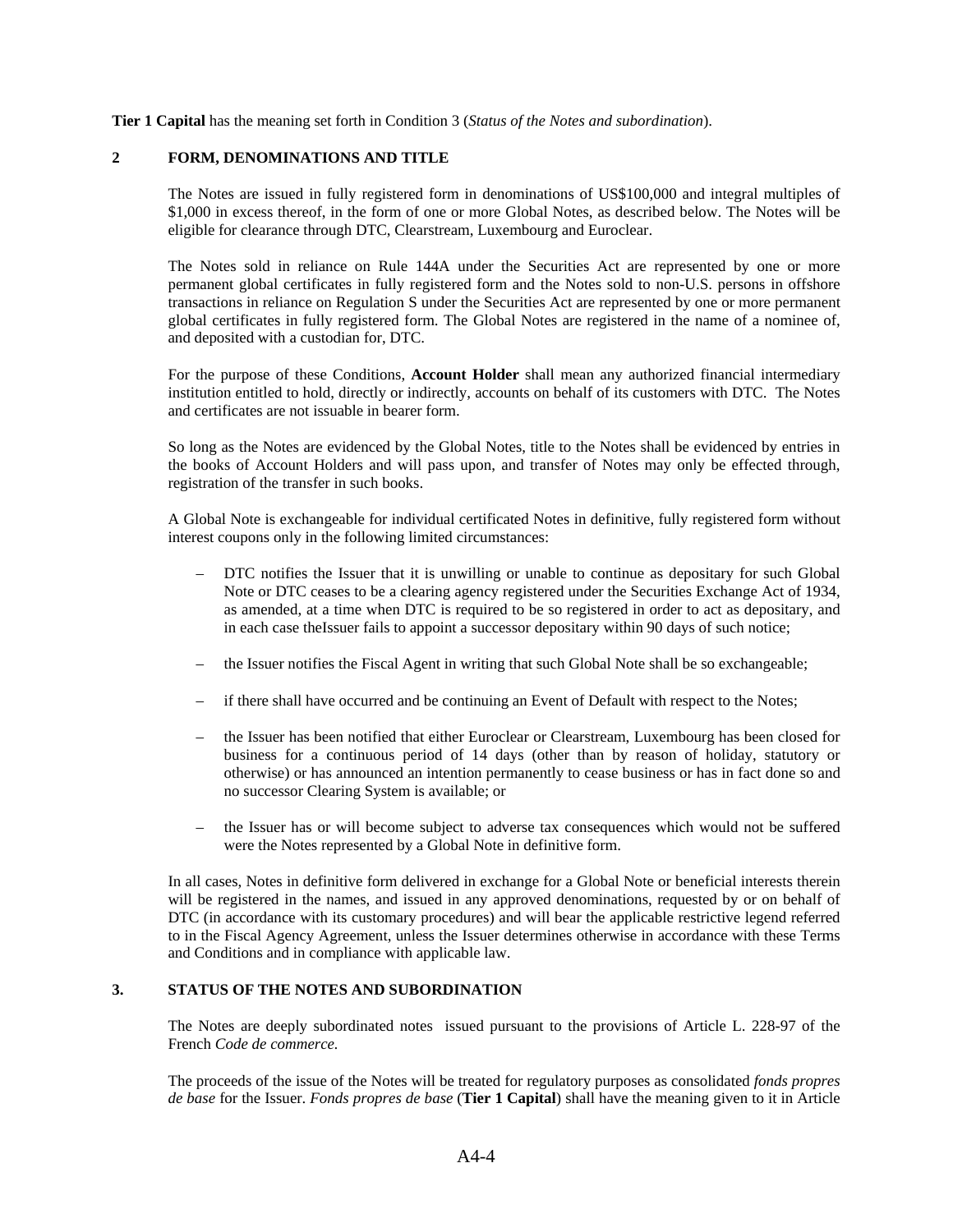2 of *Règlement* n° 90-02 dated 23 February 1990, as amended, of the *Comité de la Réglementation Bancaire et Financière* (the **CRBF Regulation**), or otherwise recognised as *fonds propres de base* by the SGCB, or any Replacement Supervisory Authority. The CRBF Regulation should be read in conjunction with the press release of the Bank for International Settlements dated 27 October 1998 concerning instruments eligible for inclusion in Tier 1 Capital (the **BIS Press Release**). The French language version of the BIS Press Release is attached to the report published annually by the SGCB entitled *"Modalités de calcul du ratio international de solvabilité".*

The principal and interest on the Notes (which constitute *obligations* under French Law) constitute direct, unconditional, unsecured, undated and deeply subordinated obligations of the Issuer and rank and will rank *pari passu* among themselves and *pari passu* with all other present and future deeply subordinated notes of the Issuer but shall be subordinated to the present and future *prêts participatifs* granted to the Issuer and present and future *titres participatifs,* ordinarily subordinated notes and unsubordinated notes issued by the Issuer. In the event of liquidation, the Notes shall rank in priority to any payments to holders of any classes of shares and of any other equity securities issued by the Issuer.

If the Original Principal Amount has been reduced in the context of one or more loss absorption(s) pursuant to Condition 5.1 (*Loss Absorption*), the rights of the Noteholders are calculated on the basis of the Original Principal Amount, to the extent that all other creditors of the Issuer (including unsubordinated creditors of the Issuer, holders of ordinarily subordinated notes issued by the Issuer, lenders in relation to *prêts participatifs* granted to the Issuer and holders of *titres participatifs* issued by the Issuer) have been or will be fully reimbursed, as ascertained by the liquidator.

If any judgment is issued for the judicial liquidation (*liquidation judiciaire*) of the Issuer or in the event of the liquidation of the Issuer for any other reason, the rights of the Noteholders will be calculated on the basis of the Original Principal Amount of the Notes together with Accrued Interest and any other outstanding payments under the Notes.

There is no negative pledge in respect of the Notes.

## **4 INTEREST AND INTEREST SUSPENSION**

## **4.1 General**

The Notes bear interest on their Principal Amount from (and including) August 6, 2009 (the **Issue Date**) at 12.5 per cent. per annum (the **Fixed Interest Rate**) payable semi-annually in arrear on March 31 and September 30 of each year (each a **Fixed Rate Interest Payment Date**) commencing on March 31, 2010 until the First Call Date (included) and thereafter at the floating interest rate as determined by the Calculation Agent in accordance with Condition 4.3 (*Floating Interest Rate*) below (the **Floating Interest Rate**) payable quarterly in arrear on March 31, June 30, September 30 and December 31 in each year (each a **Floating Rate Interest Payment Date**) commencing on December 31, 2019; *provided, however, that,* if (i) any Fixed Rate Interest Payment Date would otherwise fall on a date which is not a Business Day, it will be postponed to the next Business Day and (ii) any Floating Rate Interest Payment Date would otherwise fall on a date which is not a Business Day, it will be postponed to the next Business Day unless it would thereby fall into the next calendar month, in which case it will be brought forward to the preceding Business Day.

For the avoidance of doubt:

- (i) in respect of Fixed Rate Interest Periods, Interest Amounts will not be adjusted if an Interest Payment Date is not a Business Day;
- (ii) in respect of Floating Rate Interest Periods, Interest Amounts will be adjusted if an Interest Payment Date is not a Business Day.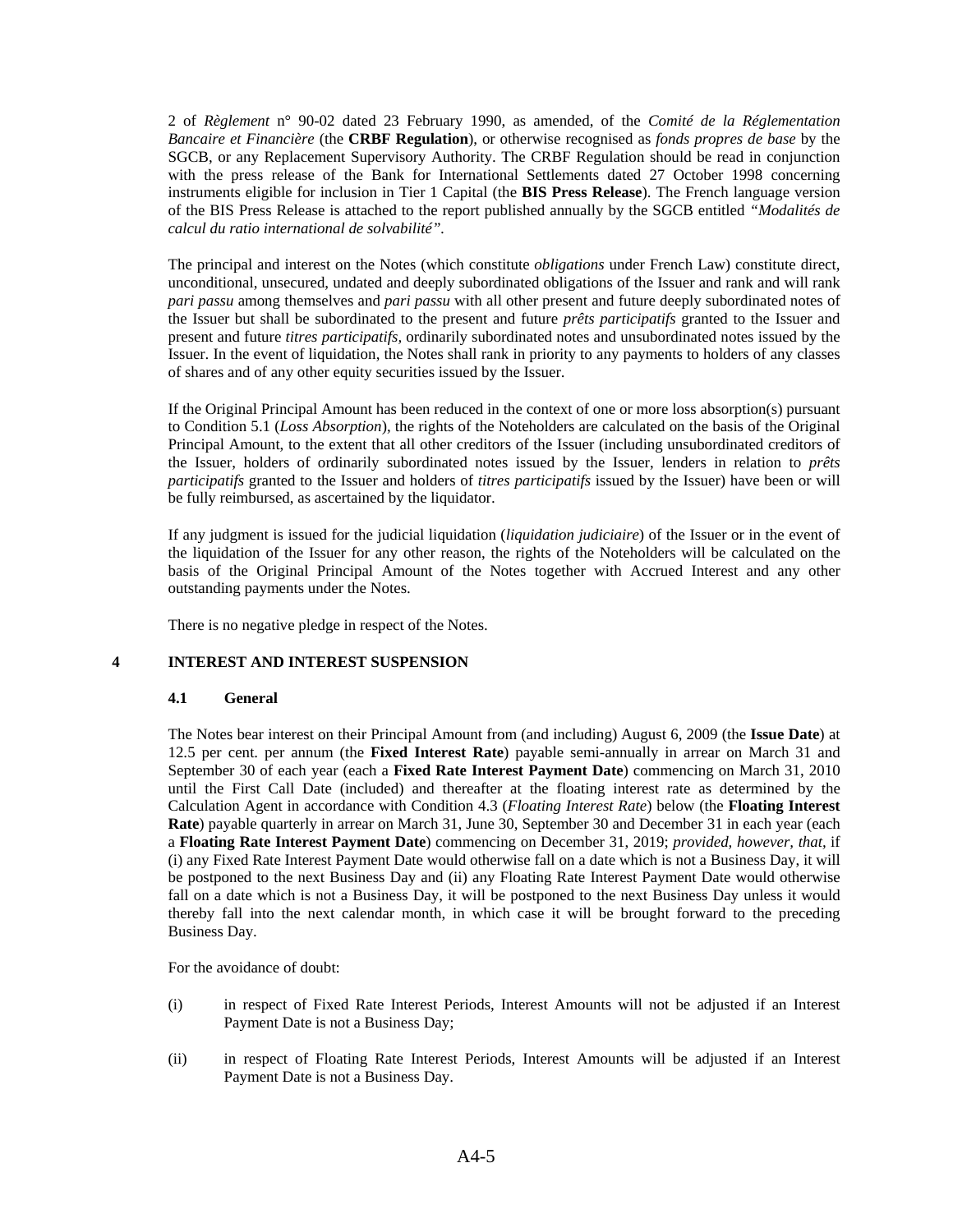Interest will cease to accrue on the Notes on the due date for redemption thereof unless, upon such due date, payment of principal is improperly withheld or refused or if default is otherwise made in respect of payment thereof. In such event, interest will continue to accrue at the relevant rate as specified in the preceding paragraph (as well after as before judgment) on the Original Principal Amount of the Notes until the day on which all sums due in respect of the Notes up to that day are received by or on behalf of the relevant Noteholder.

# **4.2 Fixed Interest Rate**

- 4.2.1 The amount of interest (the **Fixed Rate Interest Amount**) payable on each Fixed Rate Interest Payment Date will be the product of the then Principal Amount of such Note and the Fixed Interest Rate, multiplied by the 30/360 day count fraction (with a Calculation Period equal to the related Fixed Rate Interest Period, subject to Condition 4.2.2) and rounding the resulting figure, if necessary, to the nearest cent (half a cent being rounded upwards). The Fixed Rate Interest Amount per \$1,000 principal amount of Notes for the first Fixed Rate Interest Payment Date will be US\$81.25.
- 4.2.2 If interest is required to be calculated in respect of a Fixed Rate Interest Period where the then Principal Amount of a Note is less than its Original Principal Amount for a portion thereof, it shall be calculated by the Calculation Agent by applying the Fixed Interest Rate to the then Principal Amount of such Note and multiplying such product by the 30/360 day count fraction for each relevant portion of the Interest Period, adding the results for all such portions and rounding the resulting figure, if necessary, to the nearest cent (half a cent being rounded upwards). The Calculation Agent will cause such Fixed Rate Interest Amount to be notified to the Issuer, the Fiscal Agent and the Luxembourg Stock Exchange and any other stock exchange on which the Notes are for the time being listed and will cause the publication thereof in accordance with Condition 11 (*Notices*) as soon as possible after its calculation but in no event later than the fourth Business Day thereafter.

## **4.3 Floating Interest Rate**

- 4.3.1 The Notes bear interest at the Floating Interest Rate from and including the First Call Date, payable on each Floating Rate Interest Payment Date. The Floating Interest Rate for each Floating Rate Interest Period will be determined by the Calculation Agent on the following basis:
	- (a) the Calculation Agent will determine the offered rate for deposits in US\$ for a period equal to the relevant Floating Rate Interest Period which appears on the Reuters Screen LIBOR01 (or such other page as may replace that page on that service, or such other service as may be nominated as the information vendor, for the purpose of displaying comparable rates) as of 11:00 a.m., (London time), on the second Business Day before the first day of the relevant Floating Rate Interest Period (the **Floating Rate Interest Determination Date**); and
	- (b) if such rate does not appear on the relevant screen page, the Calculation Agent will:
		- (A) request the principal London office of each of four major banks in the London interbank market to provide a quotation of the rate at which deposits in US\$ are offered by it at approximately 11.00 a.m. (London time) on the Floating Rate Interest Determination Date to prime banks in the London interbank market for a period equal to the relevant Floating Interest Period and in an amount that is representative for a single transaction in that market at that time; and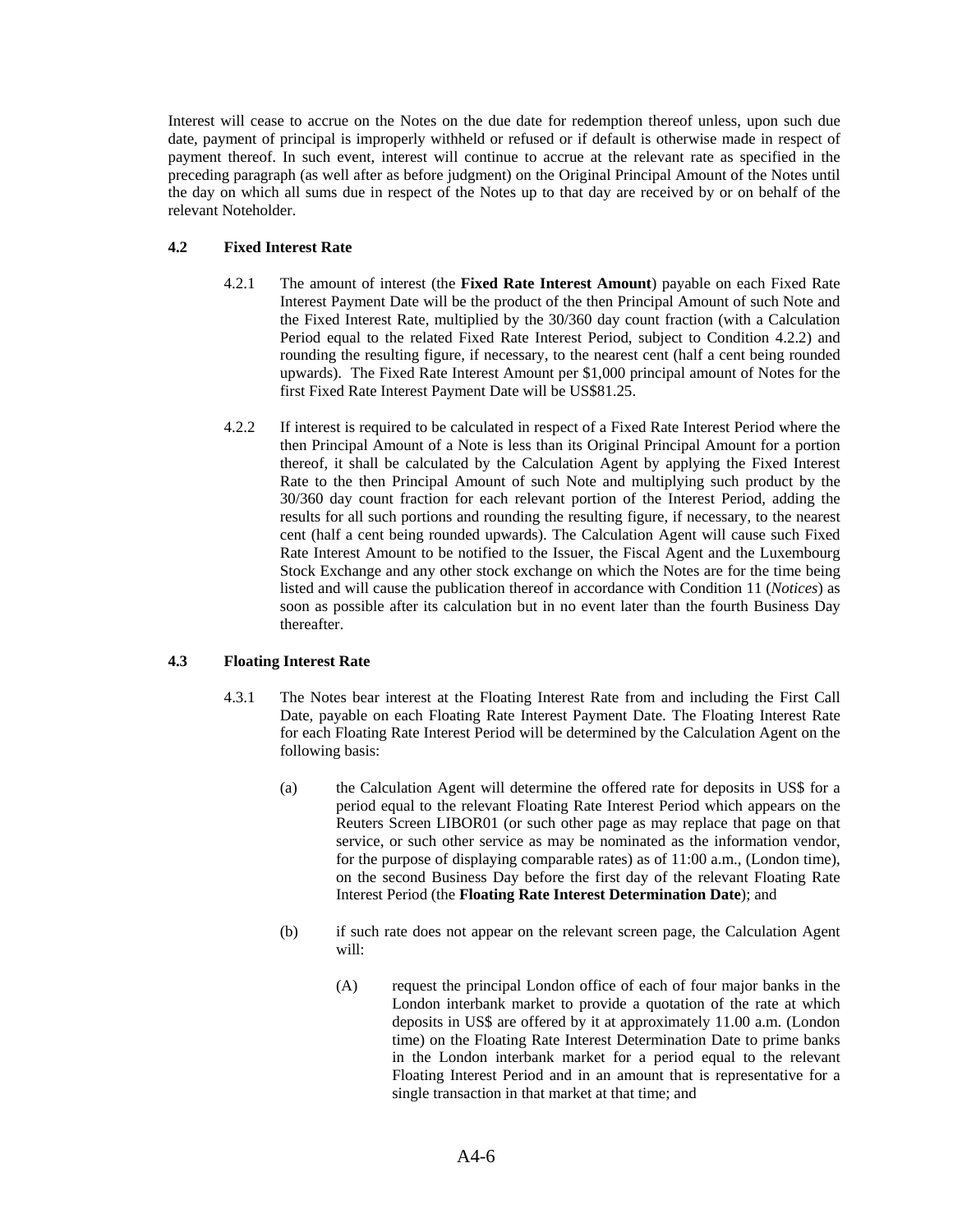- (B) determine the arithmetic mean (rounded, if necessary, to the nearest one hundred-thousandth of a percentage point, 0.000005 being rounded upwards) of such quotations; and
- (c) if fewer than two such quotations are provided as requested, the Calculation Agent will determine the arithmetic mean (rounded, if necessary, as aforesaid) of the rates quoted by three major banks in theCity of New York, selected by the Calculation Agent, at approximately 11.00 a.m. (City of New York time) on the first day of the relevant Floating Rate Interest Period for loans in US\$ to leading European banks for a period equal to the relevant Floating Rate Interest Period and in an amount that is representative for a single transaction in that market at that time,

and the Floating Interest Rate for such Floating Rate Interest Period shall be the sum of the Margin and the rate or (as the case may be) the arithmetic mean so determined; *provided*, *however*, *that* if the Calculation Agent is unable to determine a rate or (as the case may be) an arithmetic mean in accordance with the above provisions in relation to any Floating Rate Interest Period, the Floating Interest Rate applicable to the Notes during such Floating Rate Interest Period will be the sum of the Margin and the rate or (as the case may be) arithmetic mean last determined in relation to the Notes in respect of a preceding Floating Rate Interest Period.

4.3.2 Determination of Floating Interest Rate and calculation of Floating Rate Interest Amount by the Calculation Agent

The Calculation Agent will, as soon as practicable after 11.00 a.m. (London Time) on each Floating Rate Interest Calculation Date in relation to each Floating Rate Interest Period, calculate the Floating Rate Interest Amount payable in respect of each Note for such Floating Rate Interest Period. The Floating Rate Interest Amount will be calculated by applying the Floating Rate Interest Rate for such Floating Rate Interest Period to the Principal Amount of such Note as determined, if the Principal Amount of the Notes is less than the Original Principal Amount for a portion of such Floating Rate Interest Period, from time to time within such Floating Rate Interest Period, multiplying the product by the Actual/360 day count fraction for each relevant portion of such Interest Period, adding the results for all such portions and rounding the resulting figure to the nearest cent (half a cent being rounded upwards).

4.3.3 Publication of Floating Interest Rate and Floating Rate Interest Amount The Calculation Agent will cause the Floating Interest Rate and the Floating Interest Amount for each Floating Rate Interest Period and the relevant Floating Rate Interest Payment Date to be notified to the Issuer, the Fiscal Agent and the Luxembourg Stock Exchange and any other stock exchange on which the Notes are for the time being listed and the Calculation Agent will cause publication thereof in accordance with Condition 11 (*Notices*) on or as soon as possible after their calculation but in no event later than the fourth Business Day thereafter and no later than the first day of the Floating Interest Period. The Floating Rate Interest Payment Date so published may subsequently be amended (or appropriate arrangements made by way of adjustment).

### **4.4 Interest Payable**

- 4.4.1 On Optional Interest Payment Dates
	- (i) Payment of Interest on Optional Interest Payment Dates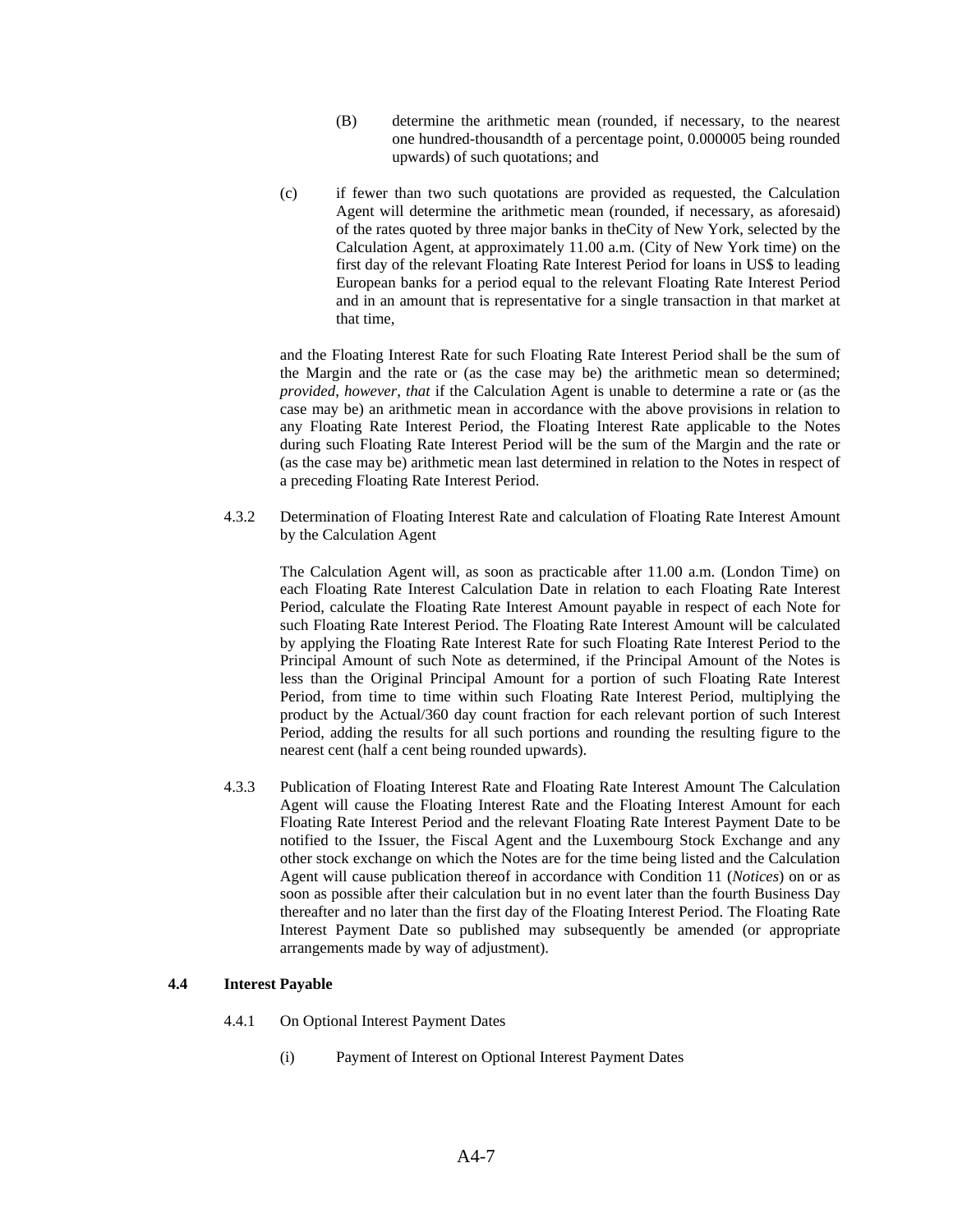The Issuer may pay interest on any Optional Interest Payment Date. The Issuer may elect not to pay interest on any Optional Interest Payment Date in particular with a view to allowing the Issuer to ensure the continuity of its activities without weakening its financial structure. Interest with respect to any Interest Period shall accrue on the Principal Amount, on the basis of the number of days elapsed during the relevant Interest Period, in accordance with Conditions 4.2.2 or 4.3.2.

Save as otherwise provided, any interest not paid on an Optional Interest Payment Date shall be forfeited and shall therefore no longer be due and payable by the Issuer.

(ii) Occurrence of a Supervisory Event

Subject to the relevant Interest Payment Date being an Optional Interest Payment Date, in the event that a Supervisory Event has occurred during the Interest Period preceding such Optional Interest Payment Date:

- Interest with respect to the period between the preceding Interest Payment Date and the Supervisory Event shall accrue on the Principal Amount of the Notes, on the basis of the number of days elapsed between such preceding Interest Payment Date and such Supervisory Event (the **A Interest**). However, the payment of such A Interest shall automatically be suspended. In addition, the amount of A Interest may be reduced to absorb losses pursuant to Condition 5.1 (*Loss Absorption*). A Interest may be payable in accordance with the provisions of paragraph (iii) below.
- No Interest shall accrue nor be payable by the Issuer with respect to any Interest Period during the period starting on the date of the Supervisory Event and ending on the date of the End of Supervisory Event.

## (iii) After End of Supervisory Event

- Subject to the relevant Interest Payment Date being an Optional Interest Payment Date, in respect of any Interest Payment Date which occurs as from the End of Supervisory Event, interest will accrue and be calculated as follows:
- As from the date of the End of Supervisory Event until the next succeeding Interest Payment Date, interest shall accrue on the Principal Amount, on the basis of the number of days elapsed between the date of End of Supervisory Event and the next succeeding Interest Payment Date.
- Interest with respect to any succeeding Interest Period shall accrue on the Principal Amount, on the basis of the number of days elapsed during the relevant Interest Period.
- Interest calculated in accordance with the above provisions may be paid on any relevant Interest Payment Date(s) occurring as from the date of the End of Supervisory Event (included).
- Any interest accrued during such period not paid by the Issuer on the relevant Interest Payment Date(s) will be forfeited.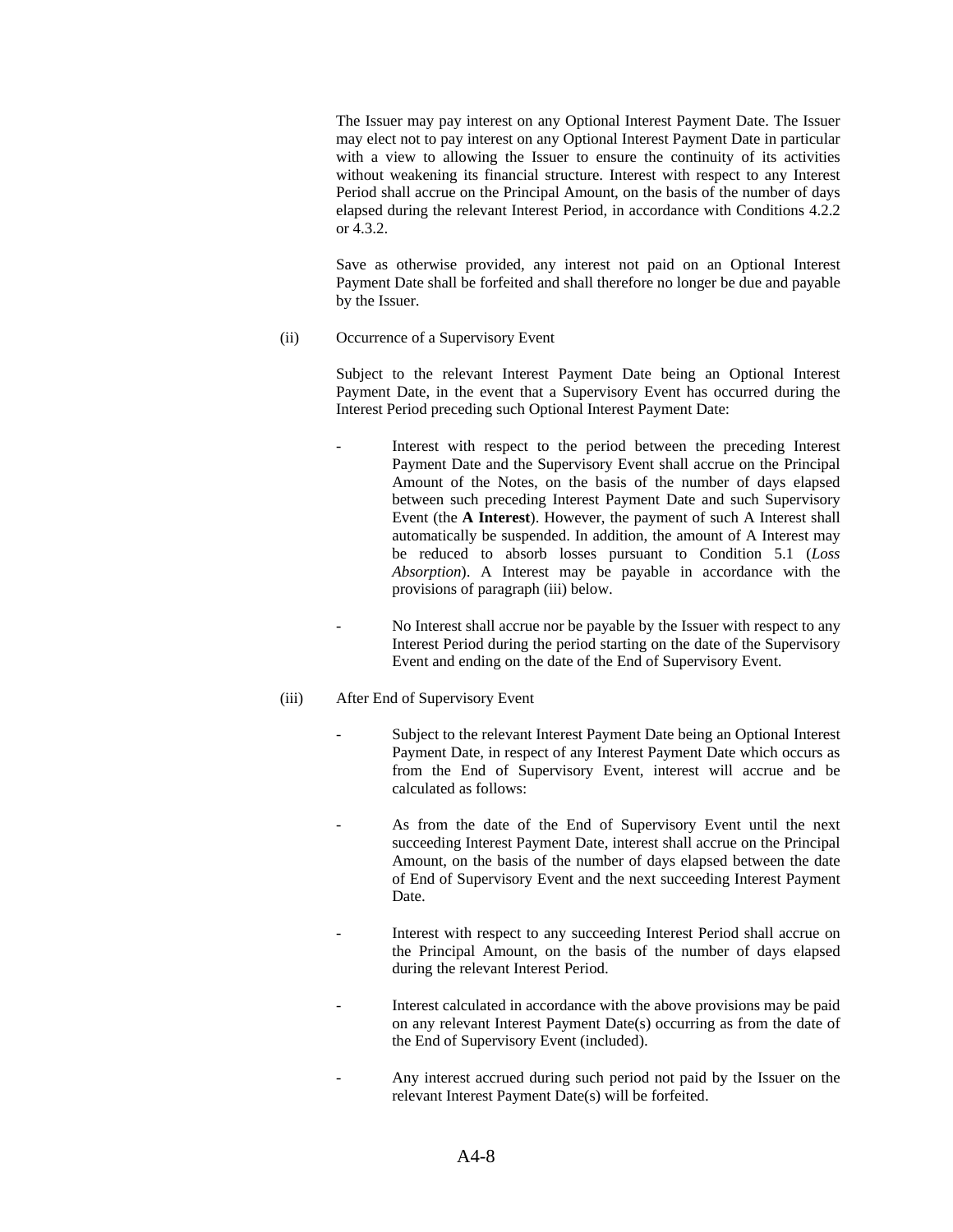- At the option of the Issuer, any A Interest, to the extent not reduced to absorb losses pursuant to Condition 5.1 (*Loss Absorption*), may be paid on the first Interest Payment Date following the End of Supervisory Event, to the extent any such payment would not trigger the occurrence of a Supervisory Event. Any A Interest not paid by the Issuer on the first Interest Payment Date following the End of Supervisory Event will be forfeited.
- 4.4.2 On Compulsory Interest Payment Dates

The Issuer will pay interest on any Compulsory Interest Payment Date, notwithstanding any other provision of the Terms and Conditions.

Interest payable on any Compulsory Interest Payment Date will always be calculated on the basis of the entire relevant Interest Period.

Interest payable on any Compulsory Interest Payment Date will be calculated on the basis of the then Principal Amount, in accordance with Conditions 4.2.2 or 4.3.2.

### **5 LOSS ABSORPTION AND RETURN TO FINANCIAL HEALTH**

#### **5.1 Loss Absorption**

In the event that the occurrence of the Supervisory Event requires, in the opinion of the SGCB, a strengthening of the regulatory capital of the Issuer, the management board of the Issuer will convene an extraordinary shareholders' meeting during the three months following the occurrence of the Supervisory Event in order to propose a share capital increase or any other measure to remedy the Supervisory Event.

If the share capital increase or any other proposed measures are not accepted by the extraordinary shareholders' meeting of the Issuer, or if the share capital increase adopted by such extraordinary shareholders' meeting is insufficiently subscribed to remedy the Supervisory Event in full, or if the Supervisory Event remains on the last day of the relevant Interim Period during which the Supervisory Event has occurred, the management board of the Issuer will implement within ten days following the last day of the relevant Interim Period a reduction of the amount of A Interest, and if necessary of the Principal Amount of the Notes so as to enable the Issuer to continue its activities.

A loss absorption pursuant to this Condition will firstly be implemented by a partial or full reduction in the amount of A Interest. If the total reduction of A Interest is not sufficient for the purposes of such loss absorption, a further loss absorption will be implemented by partially or fully reducing the Principal Amount.

For the avoidance of doubt, the first remedy to the Supervisory Event will be the share capital increase. Absorption of losses will first be set off against any classes of shares and of any other equity securities issued by the Issuer in relation to the measures adopted by the extraordinary shareholders' meeting of the Issuer to remedy the Supervisory Event as described above and thereafter, and to the extent it is not sufficient, then against the then A Interest and the then Principal Amount of the Notes as herein described.

Notwithstanding any other provision of the Terms and Conditions of the Notes, the nominal value of each Note shall never be reduced to an amount lower than one cent of one US\$.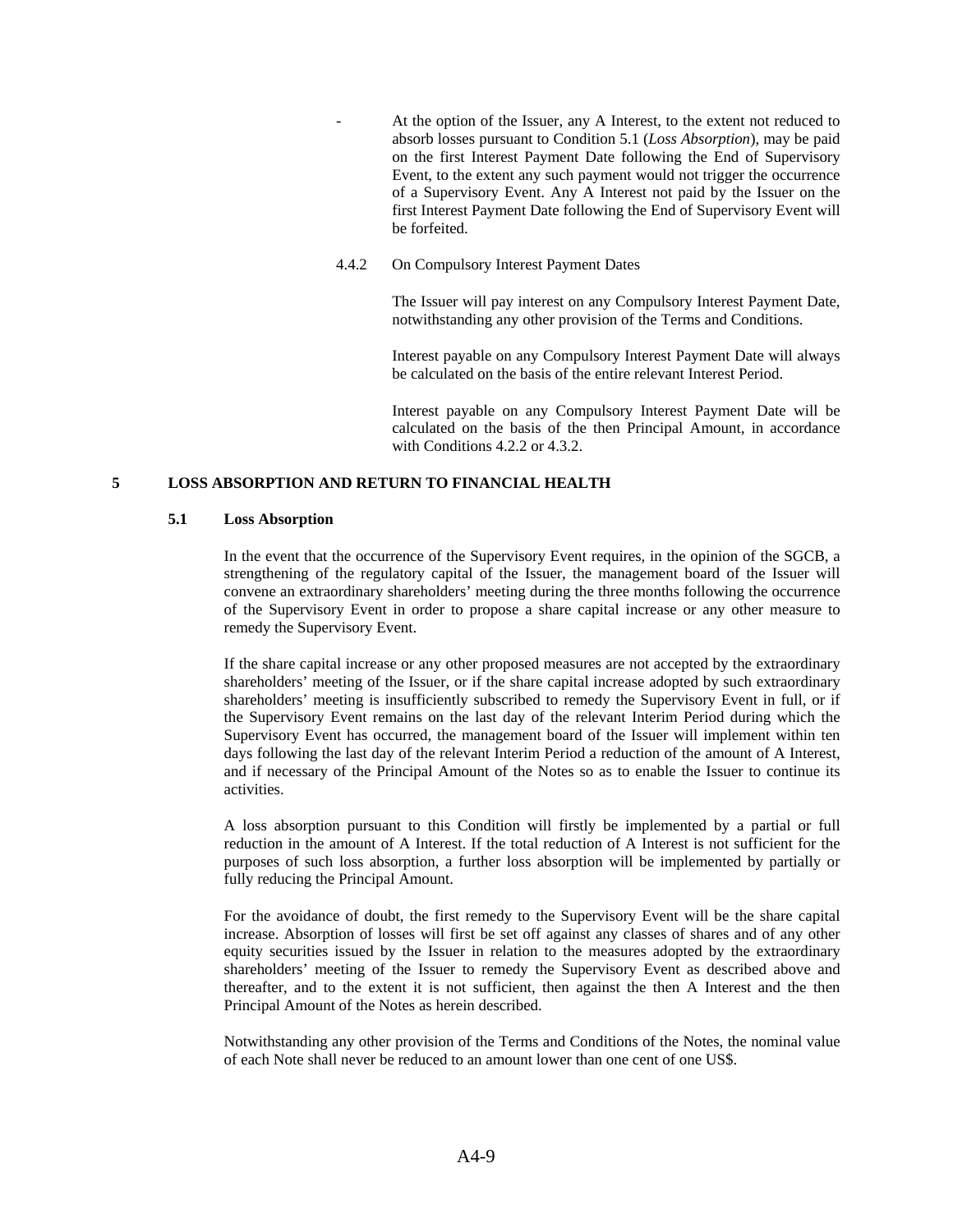Such reductions will be made without prejudice to the rights of the Noteholders under Condition 5.2 (*Return to Financial Health*) below and to the rights of the Noteholders to obtain the payment of amounts due under the Notes in accordance with the provisions of the Terms and Conditions.

Accrued Interest payable on any Compulsory Interest Payment Date is not subject to reduction in accordance with this Condition 5.1 (*Loss Absorption*).

The amount by which A Interest and, as the case may be, the Principal Amount are reduced, will be equal to the amount of losses which, following a Supervisory Event, has not been set off against the shareholders funds (*capitaux propres*) of the Issuer (as set out in the consolidated accounts of the Issuer), following the implementation of the measures adopted by the extraordinary shareholders' meeting (as described above).

In the event the Issuer has other deeply subordinated notes or other securities which rank *pari passu* with the Notes outstanding, such reduction will be applied on a pro-rata basis among them.

In the event the Issuer has other deeply subordinated notes or other securities which rank *pari passu* with the Notes outstanding, which may also be subject to a loss absorption within ten days following the last day of the relevant Interim Period in accordance with their terms, the reduction implemented within ten days following the last day of the relevant Interim Period will be applied on a pro-rata basis among them.

Further, in the event the Issuer has other deeply subordinated notes or other securities which rank *pari passu* with the Notes outstanding, which may only be subject to a loss absorption within ten days following the last day of the relevant financial year during which the Supervisory Event has occurred in accordance with their terms, any reduction related to the Notes implemented within ten days following the last day of a six-month financial period ending on 30 June will not exceed the reduction that would have been made if all other deeply subordinated notes or other securities which rank *pari passu* with the Notes outstanding had been reduced on a pro-rata basis among them at that time.

It is also specified that, on the tenth calendar day following the last day of the financial year during which the Supervisory Event has occurred, the implementation of any loss absorption(s) related to the Notes pursuant to this Condition shall not result in an aggregate reduction exceeding, at such date, the prorata reduction of the other deeply subordinated notes or other security which rank pari passu with the Notes issued by the Issuer.

A Interest and the Principal Amount of the Notes pursuant to the above provision may be reduced on one or more occasions, as required.

No payments of principal or premium will be made to holders of shares of the Issuer, of any classes whatsoever, or of any other equity securities issued by the Issuer, before all amounts due, but unpaid, to all Noteholders under the Notes have been paid by the Issuer.

Notice of any Supervisory Event and of any End of Supervisory Event shall be given to the Noteholders in accordance with Condition 11 (*Notices*). Such notice shall be given as soon as practicable, following the occurrence of a Supervisory Event and of any End of Supervisory Event.

Notice of any reduction of A Interest or of the Principal Amount shall be given to the Noteholders in accordance with Condition 11 (*Notices*). Such notice shall be given at least seven days prior to the relevant reduction of Accrued Interest or of the Principal Amount.

### **5.2 Return to Financial Health**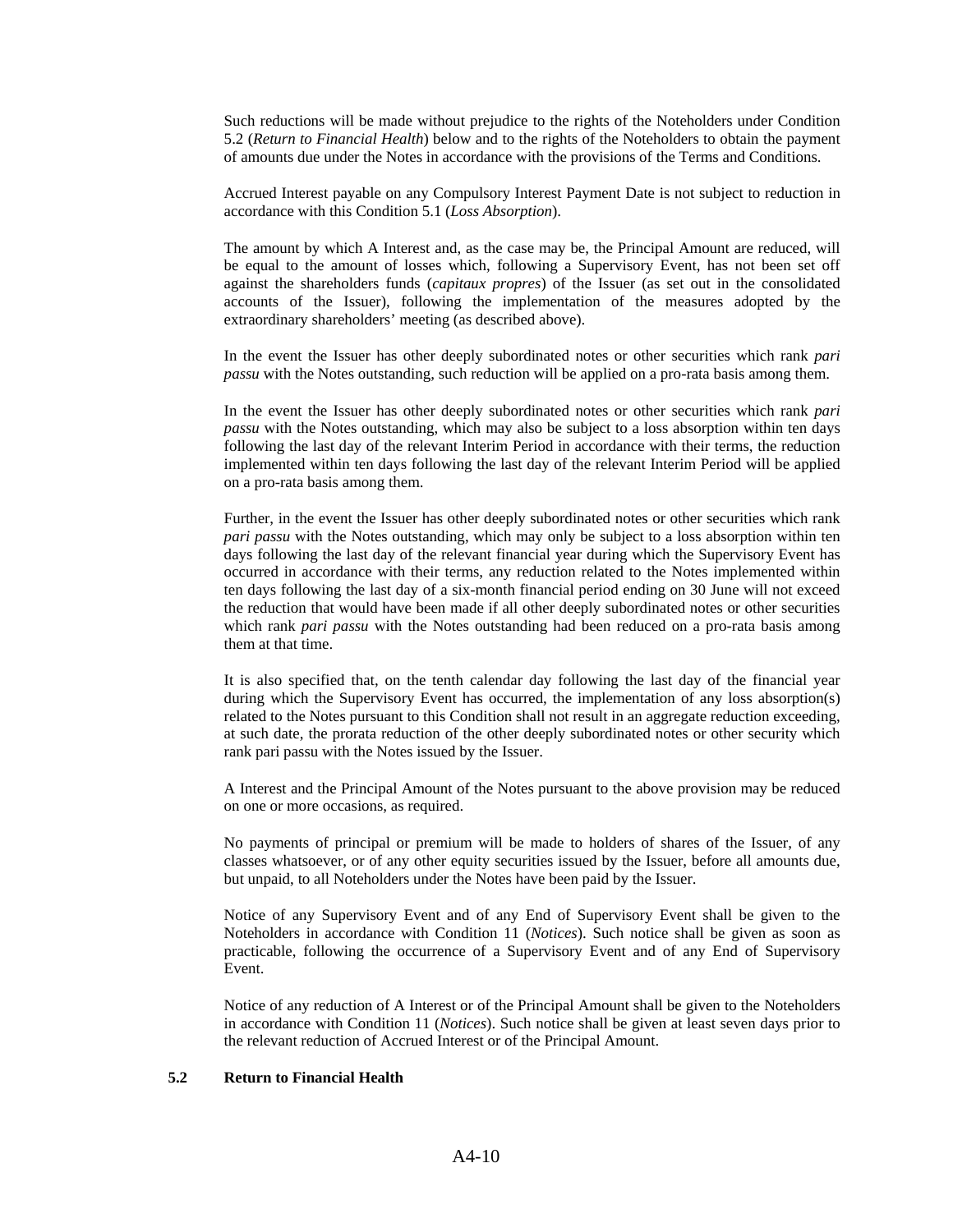If a positive Consolidated Net Income (as defined above) is recorded for at least two consecutive fiscal years following the End of Supervisory Event (a **Return to Financial Health**), the Issuer shall increase the Principal Amount of the Notes up to the Original Principal Amount (a **Reinstatement**) to the extent any Reinstatement (either up to the Original Principal Amount or up to any other amount lower than the Original Principal Amount) does not trigger the occurrence of a Supervisory Event.

Such Reinstatement shall be made on one or more occasions in the conditions described above until the then Principal Amount of the Notes has been reinstated to the Original Principal Amount as from the Return to Financial Health (save in the event of occurrence of another Supervisory Event).

A Reinstatement shall not exceed the amount of the latest Consolidated Net Income of the Issuer.

In the event the Issuer has other deeply subordinated notes or other securities which rank *pari passu* with the Notes outstanding and which may also benefit from a reinstatement in accordance with their terms, a Reinstatement will be applied on a pro-rata basis with other reinstatements made on such other deeply subordinated notes or other securities which rank *pari passu* with the Notes.

For the avoidance of doubt, any A Interest that has been reduced pursuant to Condition 5.1 shall not be reinstated pursuant to this Condition 5.2.

However, in any event, whether or not a Return to Financial Health has occurred, the Issuer shall increase the Principal Amount of the Notes up to the Original Principal Amount prior to:

- (i) any declaration or payment of a dividend (whether in cash, shares or any other form), or more generally any payment of any nature, by the Issuer, on any classes of shares, on other equity securities issued by the Issuer or on other deeply subordinated notes or any other securities which rank *pari passu* with the Notes, unless such payment on other deeply subordinated notes or other securities which rank *pari passu* with the Notes was required to be made as a result of a dividend or other payment having been made on any classes of shares or on other equity securities issued by the Issuer; or
- (ii) any redemption, either by cancellation or by means of *amortissement* (as defined in Article L. 225-198 of the French *Code de commerce*), repurchase or acquisition of any shares, whatever classes of shares, if any, they belong to, or of any other equity securities issued by the Issuer, by any means; or
- (iii) any optional redemption by the Issuer of (1) the Notes, in accordance with Condition 6.2(a) (*General Call Option*) or 6.2(b) (*Redemption for Taxation Reasons or Regulatory Reasons*), or (2) any other deeply subordinated notes or other securities which rank *pari passu* with the Notes, in accordance with their terms.

No payments of principal or premium will be made to holders of shares of the Issuer, of any classes whatsoever, or of any other equity securities issued by the Issuer before all amounts due, but unpaid, to all Noteholders under the Notes have been paid by the Issuer.

Notice of any Return to Financial Health shall be given to the Noteholders in accordance with Condition 11 (*Notices*). Such notice shall be given as soon as practicable, following the occurrence of a Return to Financial Health. Notice of any Reinstatement shall be given to the Noteholders in accordance with Condition 11 (*Notices*). Such notice shall be given at least seven days prior to the relevant Reinstatement.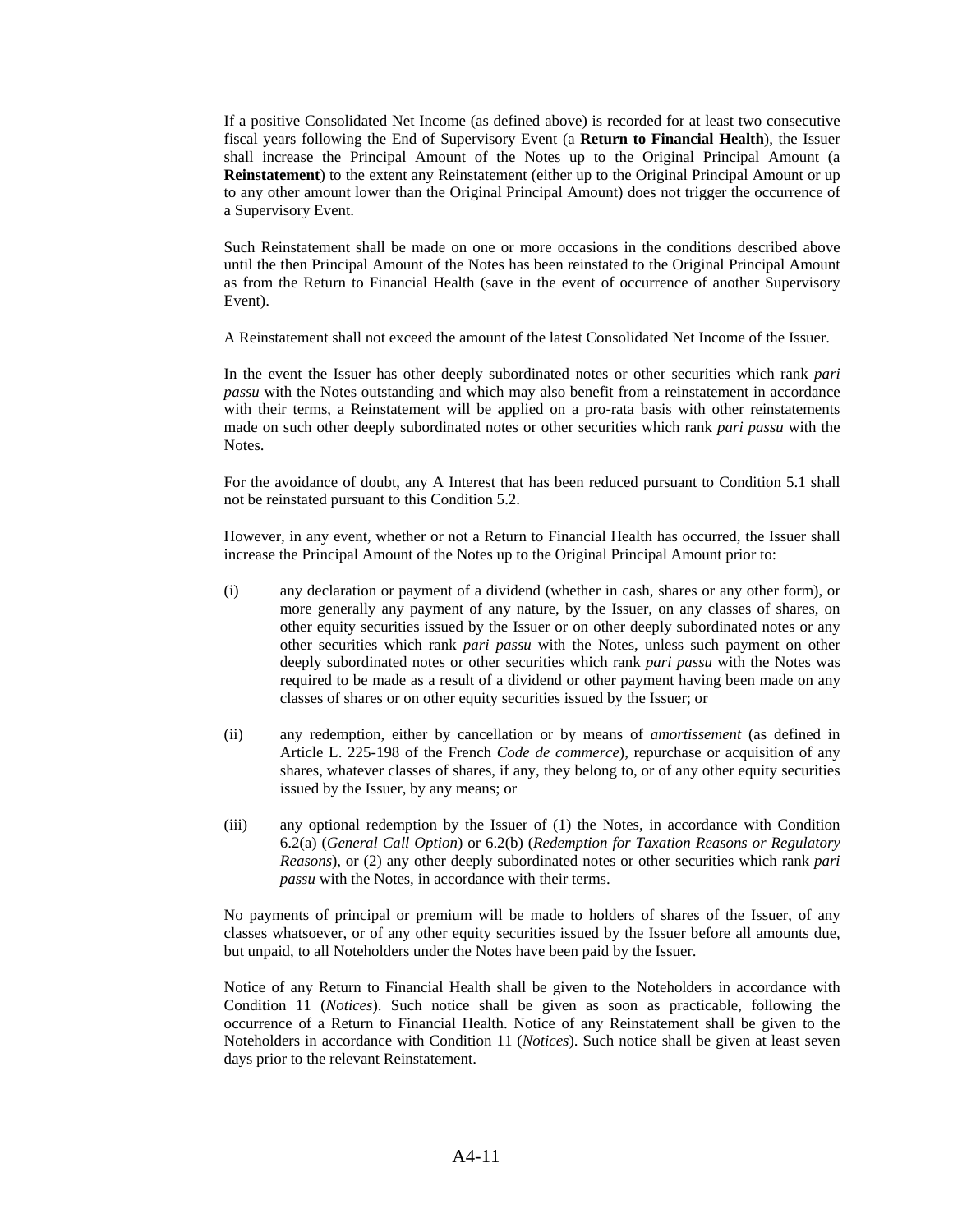### **6 REDEMPTION AND PURCHASE**

The Notes may not be redeemed otherwise than in accordance with this Condition 6 (*Redemption and Purchase*).

### **6.1 No Final Redemption**

The Notes are undated securities in respect of which there is no fixed redemption or maturity date.

### **6.2 Issuer's Call Options Subject to the Approval of the SGCB**

(a) General Call Option

On the First Call Date and on any Interest Payment Date thereafter, the Issuer, subject to having given not less than 30, and not more than 60, days' prior notice to the Noteholders (which notice shall be irrevocable) in accordance with Condition 11 (*Notices*), and subject to the prior approval of the SGCB, may, at its option, redeem all but not some of the Notes at their Original Principal Amount, together with any amounts outstanding thereon, including Accrued Interest.

- (b) Redemption for Taxation Reasons or Regulatory Reasons
	- (i) If, by reason of any change in French law, or any change in the official application or interpretation of such law, becoming effective after the Issue Date, the Issuer would on the occasion of the next payment of principal or interest due in respect of the Notes, not be able to make such payment without having to pay additional amounts as specified under Condition 8 (*Taxation*) below, the Issuer may, at its option, on any Interest Payment Date, subject to having given not more than 45 nor less than 30 days' notice to the Noteholders (which notice shall be irrevocable), in accordance with Condition 11 (*Notices*) and, subject to the prior approval of the SGCB, redeem all, but not some only, of the Notes at their Original Principal Amount together with any amounts outstanding thereon including Accrued Interest provided that the due date for redemption of which notice hereunder may be given shall be no earlier than the latest practicable date on which the Issuer could make payment of principal and interest without withholding for French taxes.
	- (ii) If the Issuer would on the next payment of principal or interest in respect of the Notes be prevented by French law from making payment to the Noteholders of the full amounts then due and payable, notwithstanding the undertaking to pay additional amounts contained in Condition 8 (*Taxation*) below, then the Issuer shall forthwith give notice of such fact to the Paying Agent and the Issuer shall upon giving not less than seven days' prior notice to the Noteholders (which notice shall be irrevocable), in accordance with Condition 11 (*Notices*) and, subject to the prior approval of the SGCB, redeem all, but not some only, of the Notes then outstanding at their Original Principal Amount together with any amounts outstanding thereon including Accrued Interest on the latest practicable Interest Payment Date on which the Issuer could make payment of the full amount then due and payable in respect of the Notes, provided that if such notice would expire after such Interest Payment Date the date for redemption pursuant to such notice of Noteholders shall be the later of (i) the latest practicable date on which the Issuer could make payment of the full amount then due and payable in respect of the Notes and (ii) 14 days after giving notice to the Fiscal Agent as aforesaid.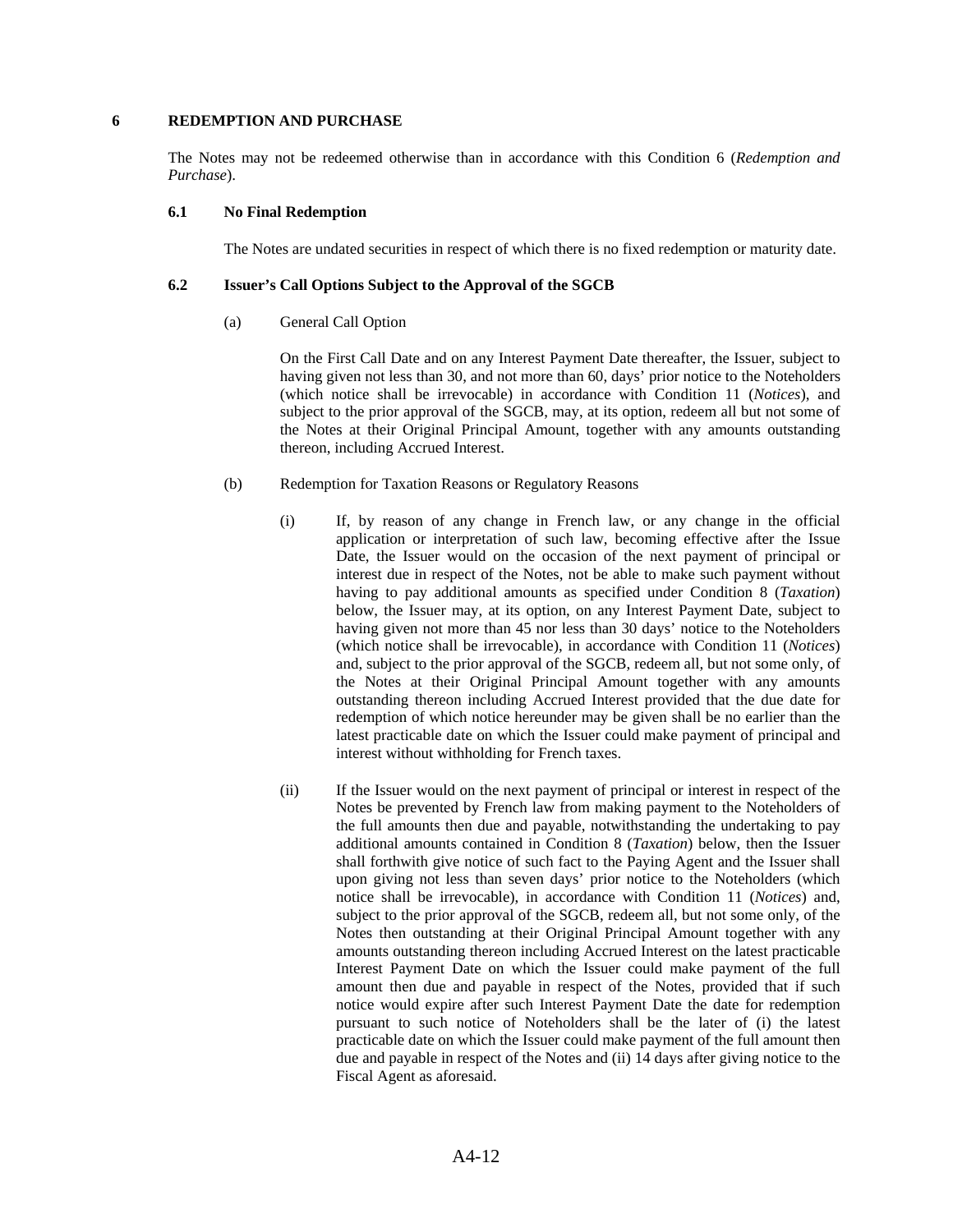- (iii) If, by reason of any change in French law, any change in the official application or interpretation of such law, or any other change in the tax treatment of the Notes, becoming effective after the Issue Date, interest payment under the Notes is no longer tax-deductible by the Issuer for French corporate income tax (*impôt sur les bénéfices des sociétés*) purposes, the Issuer may, at its option, on any Interest Payment Date, subject to having given not more than 45 nor less than 30 days' notice to the Noteholders (which notice shall be irrevocable), in accordance with Condition 11 (*Notices*), and subject to the prior approval of the SGCB, redeem all, but not some only, of the Notes at their Original Principal Amount together with any amounts outstanding thereon including Accrued Interest, provided that the due date for redemption of which notice hereunder may be given shall be no earlier than the latest practicable date on which the Issuer could make such payment with interest payable being tax deductible for French corporate income tax (*impôt sur les bénéfices des sociétés*) purposes.
- (iv) If, by reason of any change in French law, any change in the official application or interpretation of such law, becoming effective after the Issue Date, the proceeds of the Notes cease to qualify as Tier 1 Capital, the Issuer may, at its option, on any Interest Payment Date, subject to having given not more than 45 nor less than 30 days' notice to the Noteholders (which notice shall be irrevocable), in accordance with Condition 11 (*Notices*), and subject to the prior approval of the SGCB, redeem all, but not some only, of the Notes at their Original Principal Amount together with amounts outstanding thereon including Accrued Interest, provided that the due date for redemption of which notice hereunder may be given shall be no earlier than the latest date on which the proceeds of the Notes could qualify as Tier 1 Capital.

#### **6.3 Purchases**

The Issuer may at any time purchase Notes in the open market or otherwise at any price provided that the prior approval of the SGCB shall have to be obtained.

#### **6.4 Cancellation**

All Notes which are purchased or redeemed by the Issuer pursuant to paragraphs 6.2 (*Issuer's Call Options Subject to the Approval of the SGCB*) to 6.3 (*Purchases*) of this Condition 6 (*Redemption and Purchase*) will be cancelled.

# **7 PAYMENTS AND CALCULATIONS**

## **7.1 Method of Payment**

Payments in respect of principal and interest on the Notes will be made in US\$ by credit or transfer to a US\$ denominated account (or any other account to which US\$ may be credited or transferred) specified by the payee except in the case of definitive Notes. Such payments shall be made for the benefit of the Noteholders to the Account Holders and all payments validly made to such Account Holders in favour of Noteholders will be an effective discharge of the Issuer and the Principal Paying Agent, as the case may be, in respect of such payment. Payments in respect of interest on Notes in definitive form shall be made to the registered holder thereof as of the record date determined as set forth on the face of such definitive registered Notes. Payments in respect of principal on the Notes in definitive form which are redeemed by the Issuer pursuant to Condition 6.2 (*Issuer's Call Options subject to the Approval of the SGCB*) will be made against surrender and presentation of the Notes at the specified office of the Paying Agent.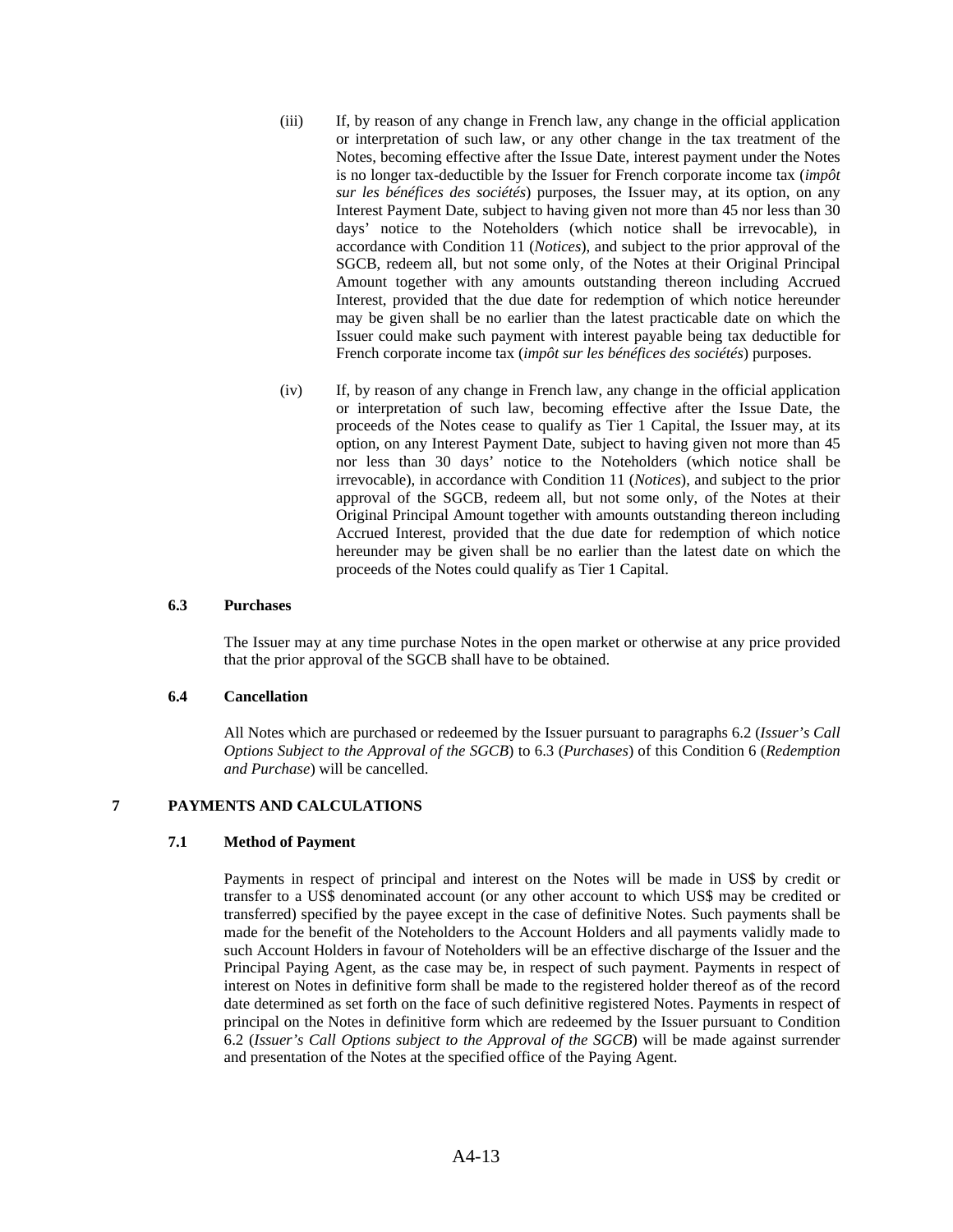Payments in respect of principal and interest on the Notes will, in all cases, be made subject to any fiscal or other laws and regulations or orders of courts of competent jurisdiction applicable in respect of such payments but without prejudice to the provisions of Condition 8 (*Taxation*). No commission or expenses shall be charged by the Issuer or the Paying Agent to the Noteholders in respect of such payments.

## **7.2 Payments on Business Days**

If the due date for payment of any amount of principal or interest in respect of any Note is not a Business Day (as defined below), payment shall not be made of the amount due and credit or transfer instructions shall not be given in respect thereof until the next following Business Day, unless it would thereby fall into the next calendar month, in which case it will be brought forward to the preceding Business Day, and the Noteholder shall only be entitled to any interest or other sums in respect of any postponed payment in accordance with Condition 4.1 (*General*).

If the due date for payment of any Floating Rate Interest Amount is not a Business Day (as defined below), payment shall not be made of the amount due and credit or transfer instructions shall not be given in respect thereof until the next following Business Day, unless it would thereby fall into the next calendar month, in which event such date shall be brought forward to the immediately preceding Business Day.

For the purposes of this Condition, **Business Day** means any day not being a Saturday or a Sunday, (i) on which exchange markets and commercial banks are open for business in London and New York and (ii) on which DTC, Euroclear and Clearstream, Luxembourg are operating.

## **7.3 Fiscal Agent, Paying Agent and Calculation Agent**

The name and specified office of the initial Fiscal Agent and of the initial Calculation Agent, and the name and specified office of the other initial Paying Agent are as follows:

## FISCAL AGENT, CALCULATION AGENT AND PAYING AGENT

Deutsche Bank Trust Company Americas 60 Wall Street New York, NY 10005 United States of America Fax: +1-732-578-4635

The Issuer reserves the right at any time to vary or terminate the appointment of the Fiscal Agent, Paying Agent, Calculation Agent and/or appoint a substitute Fiscal Agent, Paying Agent, Calculation Agent or approve any change in the office through which the Fiscal Agent, the Calculation Agent or the Paying Agent acts, provided that there will at all times be (i) a Fiscal Agent having a specified office in a European city, and (ii) so long as any Note is outstanding, a Calculation Agent having a specified office in a European city. If the Calculation Agent is unable or unwilling to continue to act as such or if the Calculation Agent fails to make any calculations in relation to the Notes, the Issuer shall appoint some other leading European bank engaged in the Euro inter-bank market (acting through its principal Paris or Luxembourg office) to act in its place, subject to having given notice to the Noteholders in accordance with Condition 11 (*Notices*) not more than 45 nor less than 30 days prior to such appointment. The Calculation Agent may not resign its duties without a successor having been so appointed. Any notice of a change in Fiscal Agent, Paying Agent, Calculation Agent or their specified office shall be given to Noteholders as specified in Condition 11 (*Notices*).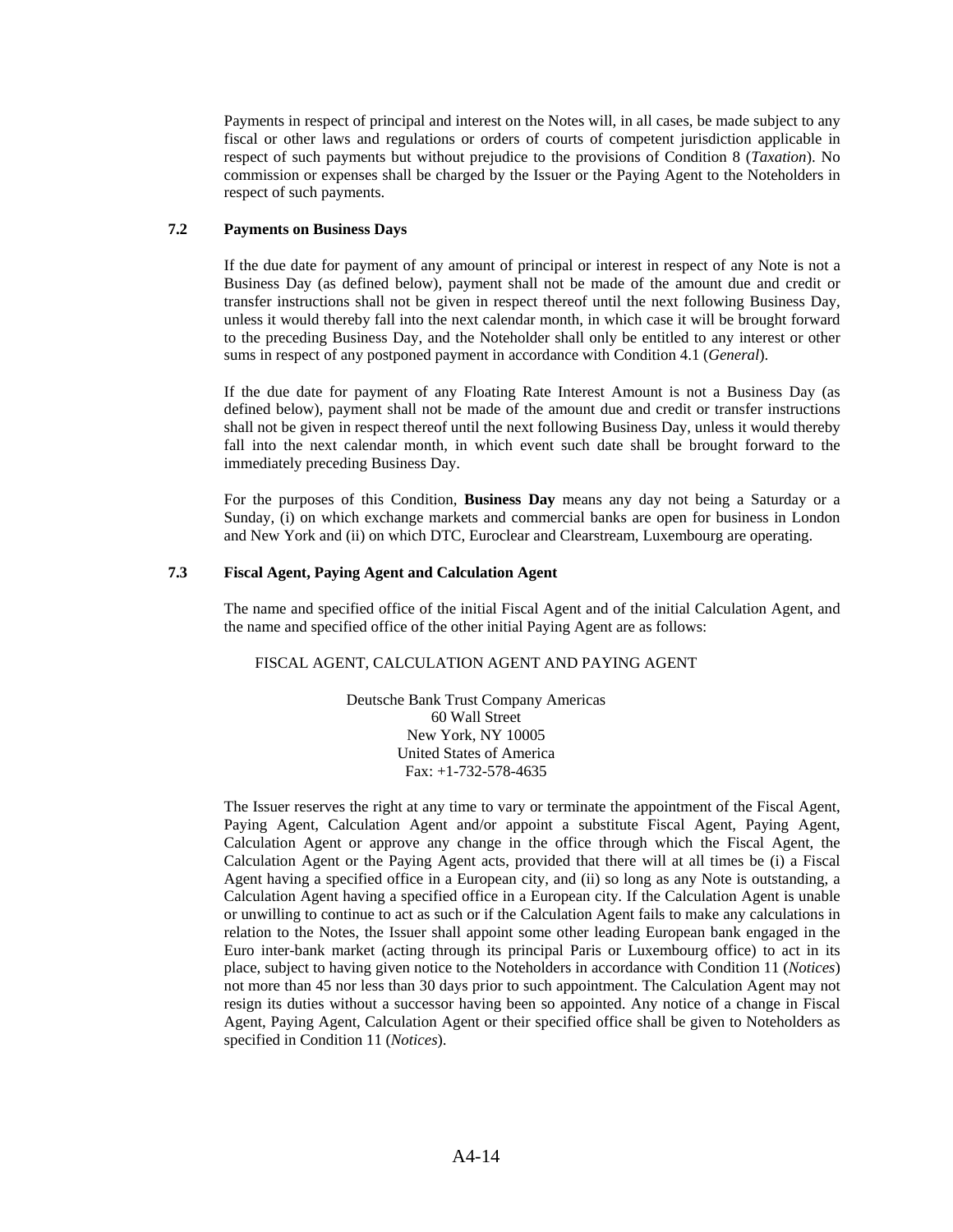## **7.4 Certificates to be final**

All certificates, communications, opinion, determinations, calculation, quotations and decisions given, expressed, made or obtained for the purpose of the provisions of these Conditions whether by the Calculation Agent or the relevant banks in the London interbank market (or any of them) shall (in the absence of wilful default or manifest error) be binding on the Issuer, the Calculation Agent, the Paying Agent, and all the Noteholders. No Noteholder shall (in the absence as aforesaid) be entitled to proceed against the Calculation Agent in connection with the exercise or non-exercise by them of their powers, duties and discretions.

## **8 TAXATION**

#### **8.1 Withholding Tax Exemption**

The Notes constituting *obligations* under French law and accordingly being deemed to be issued outside France for taxation purposes, payments of interest and other revenues made by the Issuer in respect of the Notes benefit under present law (as interpreted in the *Instruction* of the *Direction Générale des Impôts* 5 I-11-98 dated 30 September 1998 as supplemented) from the exemption provided for in Article 131 *quater* of the French Tax Code from the withholding tax set out under Article 125 A III of the French Tax Code. Accordingly, such payments do not give the right to any tax credit from any French source.

#### **8.2 Additional Amounts**

If French law should require that payments of principal or interest in respect of any Note be subject to deduction or withholding in respect of any present or future taxes or duties whatsoever, the Issuer shall, to the fullest extent then permitted by law, pay such additional amounts as shall result in receipt by the Noteholders of such amounts as would have been received by them had no such withholding or deduction been required; provided, however, that the Issuer shall not be liable to pay any such additional amounts in respect of any Note:

- (a) to, or to a third party on behalf of, a Noteholder who is subject to such taxes, duties, assessments or other governmental charges in respect of such Note by reason of his having some present or former connection with the Republic of France other than the mere holding of such Note; or
- (b) to, or to a third party on behalf of, a Noteholder who could avoid such deduction or withholding by making a declaration of non-residence or similar claim for exemption or reduction of the applicable deduction or withholding but fails to do so; or
- (c) more than 30 days after the Relevant Date (as defined below), except to the extent that the holder thereof would have been entitled to such additional amounts on the last day of such period of 30 days; or
- (d) where such deduction or withholding is imposed on a payment to an individual and is required to be made pursuant to European Council Directive 2003/48/EC or any other European Union Directive implementing the conclusion of the ECOFIN Council meeting of 26-27 November 2000 on the taxation of savings income or any law implementing or complying with, or introduced in order to conform to, such Directive; or
- (e) to, or to a third party on behalf of, a Noteholder who would be able to avoid such withholding or deduction if payments were made by another Paying Agent in a Member State of the European Union.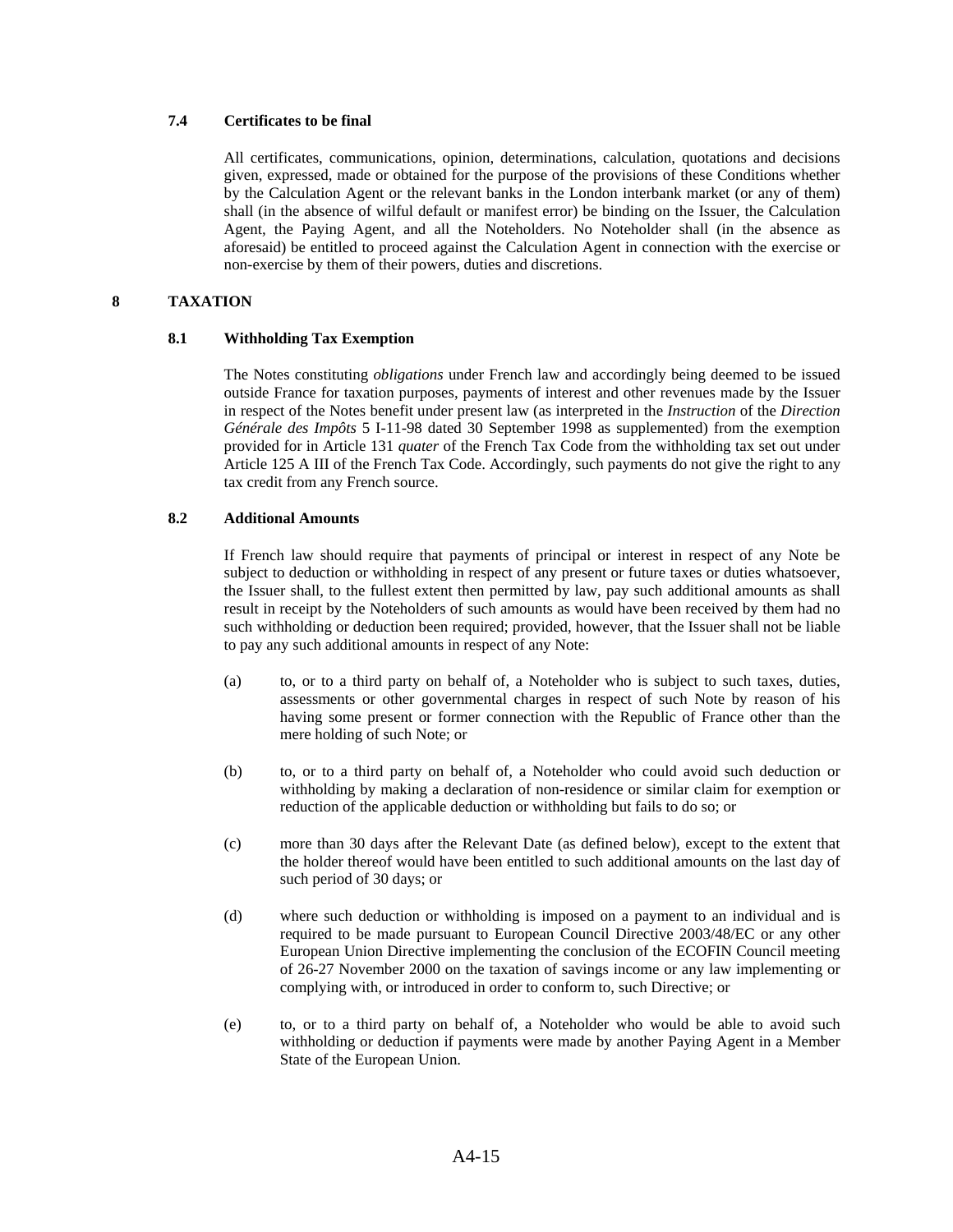For this purpose, the "**Relevant Date**" in relation to any Note means whichever is the later of (A) the date on which the payment in respect of such Note first becomes due and payable, and (B) if the full amount of the moneys payable on such date in respect of such Note has not been received by the Paying Agent on or prior to such date, the date on which notice is given in accordance with Condition 11 (*Notices*) to Noteholders that such moneys have been so received.

References in these Conditions to principal and interest shall be deemed also to refer to any additional amounts which may be payable under the provisions of this Condition 8 (*Taxation*).

#### **9 EVENT OF DEFAULT**

If any judgment shall be issued for the judicial liquidation (*liquidation judiciaire*) of the Issuer or if the Issuer is liquidated for any other reason then the Notes shall become immediately due and payable, in accordance with Condition 3 (*Status of the Notes and Subordination*).

#### **10 MEETINGS OF NOTEHOLDERS, MODIFICATION AND WAIVER**

The Issuer may at any time call a meeting of the Noteholders to seek their approval of the modification of or amendment to, or obtain a waiver of, any provision of the Notes. This meeting will be held at the time and place determined by the Issuer and specified in a notice of such meeting furnished to the Noteholders. This notice must be given at least 30 days and not more than 60 days prior to the meeting.

If at any time the holders of at least 10 per cent. in principal amount of the then outstanding Notes request the Fiscal Agent to call a meeting of the Noteholders for any purpose, by written request setting forth in reasonable detail the action proposed to be taken at the meeting, the Fiscal Agent will call the meeting for such purpose. This meeting will be held at the time and place determined by the Fiscal Agent, after consultation with the Issuer, and specified in a notice of such meeting furnished to the Noteholders. This notice must be given at least 30 days and not more than 60 days prior to the meeting.

Noteholders who hold a majority in principal amount of the then outstanding Notes will constitute a quorum at a Noteholders' meeting. In the absence of a quorum, a meeting may be adjourned for a period of at least 20 days and not more than 45 days. At the reconvening of a meeting adjourned for lack of quorum, there shall be no quorum requirement. Notice of the reconvening of any meeting may be given only once, but must be given at least ten days and not more than 15 days prior to the meeting.

At any meeting when there is a quorum present, if applicable, holders of at least 50 per cent. in principal amount of the Notes represented and voting at the meeting may approve the modification or amendment of, or a waiver of compliance for, any provision of the Notes except for specified matters requiring the consent of each Noteholder, as set forth below. Modifications, amendments or waivers made at such a meeting will be binding on all current and future Noteholders. In addition, modifications, waivers or amendments may be made without a meeting by written consent of holders of a majority of the principal amount of the outstanding Notes.

Notwithstanding the procedures mentioned above, no amendment or modification will apply to the Notes, without the consent of each Noteholder, with respect to the following matters:

- to change the stated interest rate on the Notes;
- to reduce the principal amount of or interest on the Notes;
- to change the status of the Notes so as to further subordinate principal or interest thereon;
- to change the currency of payment of principal or interest on the Notes;
- to impair the right to institute suit for the enforcement of any payment in respect of the Notes; or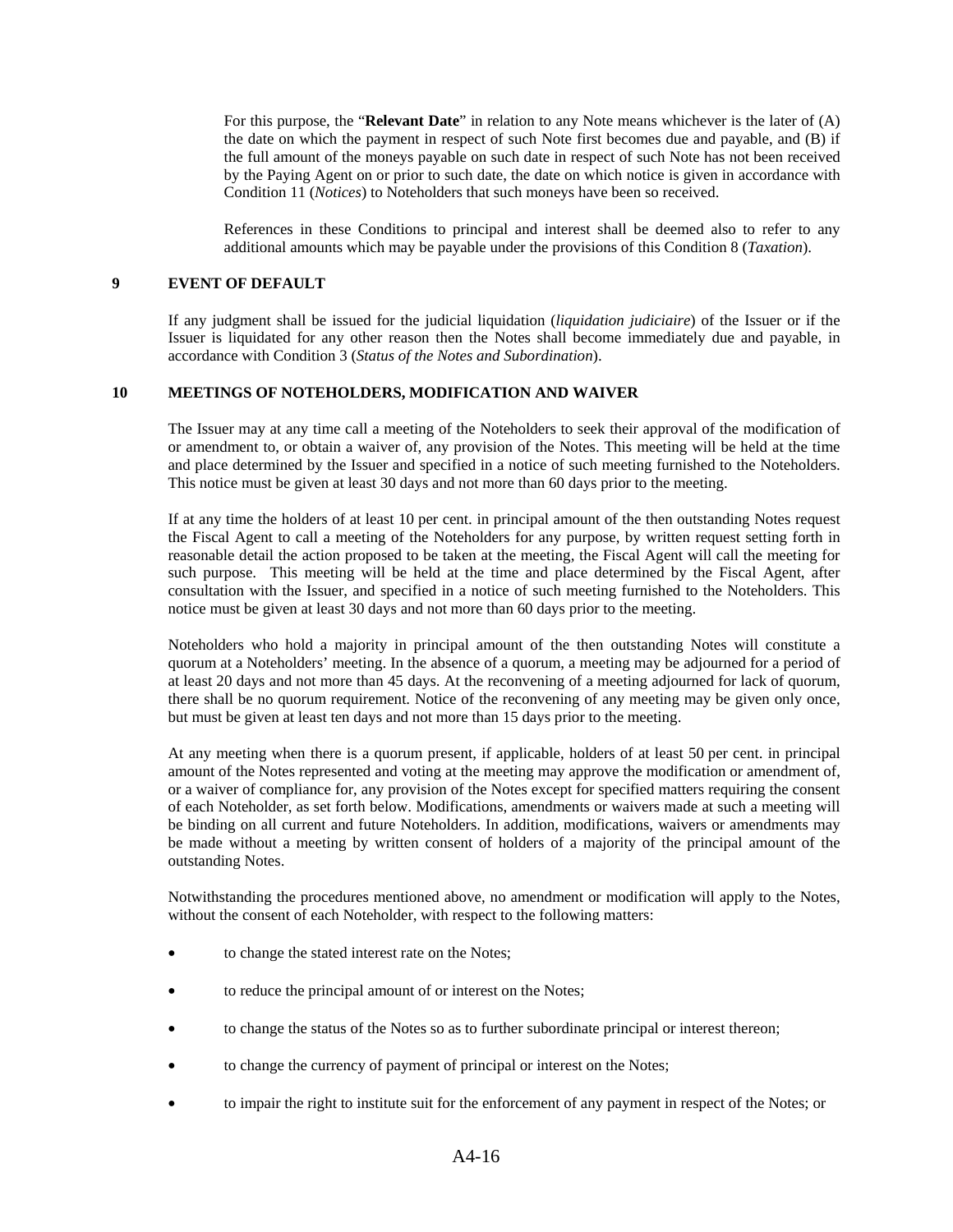• to reduce the percentage of principal amount of Notes outstanding necessary to make the foregoing modifications or amendments to the Notes.

It shall not be necessary for any act of Noteholders under this Condition to approve the particular form of any proposed amendment, modification or waiver, but it shall be sufficient if such act shall approve the substance thereof.

No consent of the Noteholders is or will be required for any modification or amendment requested by the Issuer or by the Fiscal Agent, with the consent of the Issuer, to:

- surrender any right or power of the Issuer in respect of the Notes or the Fiscal Agency Agreement;
- cure any ambiguity in any provision, or correct any defective provision, of the Notes; or
- change the terms and conditions of the Notes or the Fiscal Agency Agreement in any manner which the Issuer and the Fiscal Agent mutually deem necessary or desirable so long as any such change does not, and will not, adversely affect the rights or interest of the Noteholders as a class.

Notwithstanding anything to the contrary in this Condition 10, no amendment or modification to the status of the Notes may be approved until the prior consent of the SGCB has been obtained in relation thereto.

## **11 NOTICES**

Any notice to the Noteholders will be given (i) so long as the Notes are represented by Global Notes, by delivery of the relevant notice to DTC and any other relevant securities Clearing System for communication by each of them to entitled participants, or (ii) in the case of definitive Notes, by first-class mail, postage prepaid, to the address for each holder appearing in the Note register. So long as the Notes are admitted to trading on the Regulated Market of the Luxembourg Stock Exchange and for so long as the rules of such exchange so require, any notice shall also be published on the website of the Luxembourg Stock Exchange (www.bourse.lu). Any such notice shall be deemed to have been given on the date of such delivery or, if delivered more than once or on different dates, on the first date on which such delivery is made.

## **12 PRESCRIPTION**

Claims against the Issuer for the payment of principal and interest in respect of the Notes shall become prescribed ten years (in the case of principal) and five years (in the case of interest) from the due date for payment thereof.

#### **13 FURTHER ISSUES**

The Issuer may from time to time, subject to the prior written approval of the SGCB but without the consent of the Noteholders, issue further notes to be assimilated (*assimilées*) with the Notes as regards their financial service, provided that such further notes and the Notes shall carry rights identical in all respects (or in all respects except for the first payment of interest thereon) and that the terms of such further notes shall provide for such assimilation.

## **14 GOVERNING LAW AND JURISDICTION**

The Notes are governed by, and shall be construed in accordance with, the laws of the State of New York, except that the provisions of the Notes described in Condition 3 are governed by, and shall be construed in accordance with, the laws of the Republic of France.

The Issuer has consented to the jurisdiction of any state or federal court located in The Borough of Manhattan, City of New York, in relation to any legal action or proceeding (i) arising out of, related to or in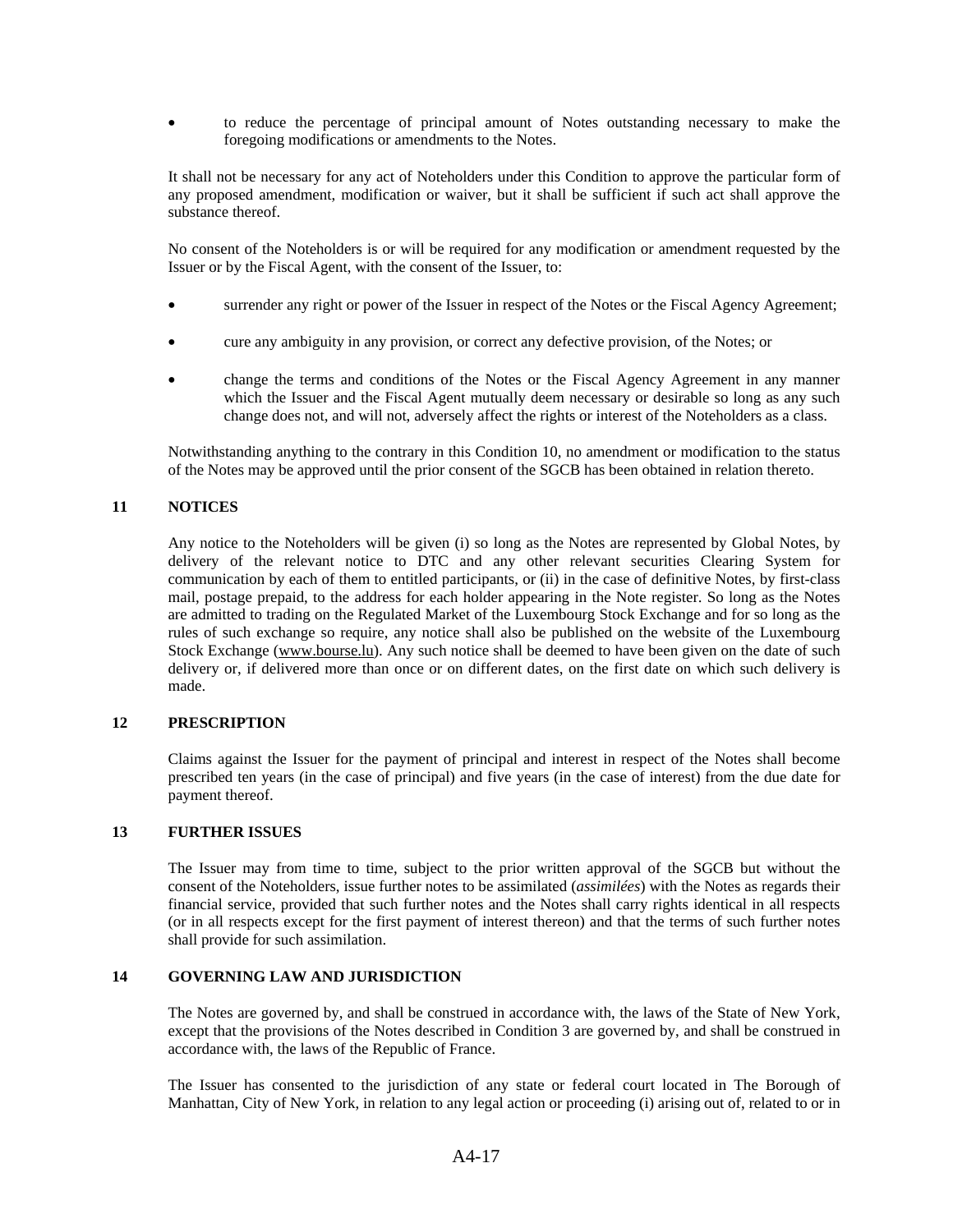connection with the Notes and (ii) arising under any U.S. federal or state securities laws. In the Fiscal Agency Agreement, the Issuer will appoint a New York agent as its agent for service of process in any such action.

In relation to any legal action or proceeding arising out of or in connection with the Notes, the Issuer irrevocably submits to the jurisdiction of the competent courts in Paris.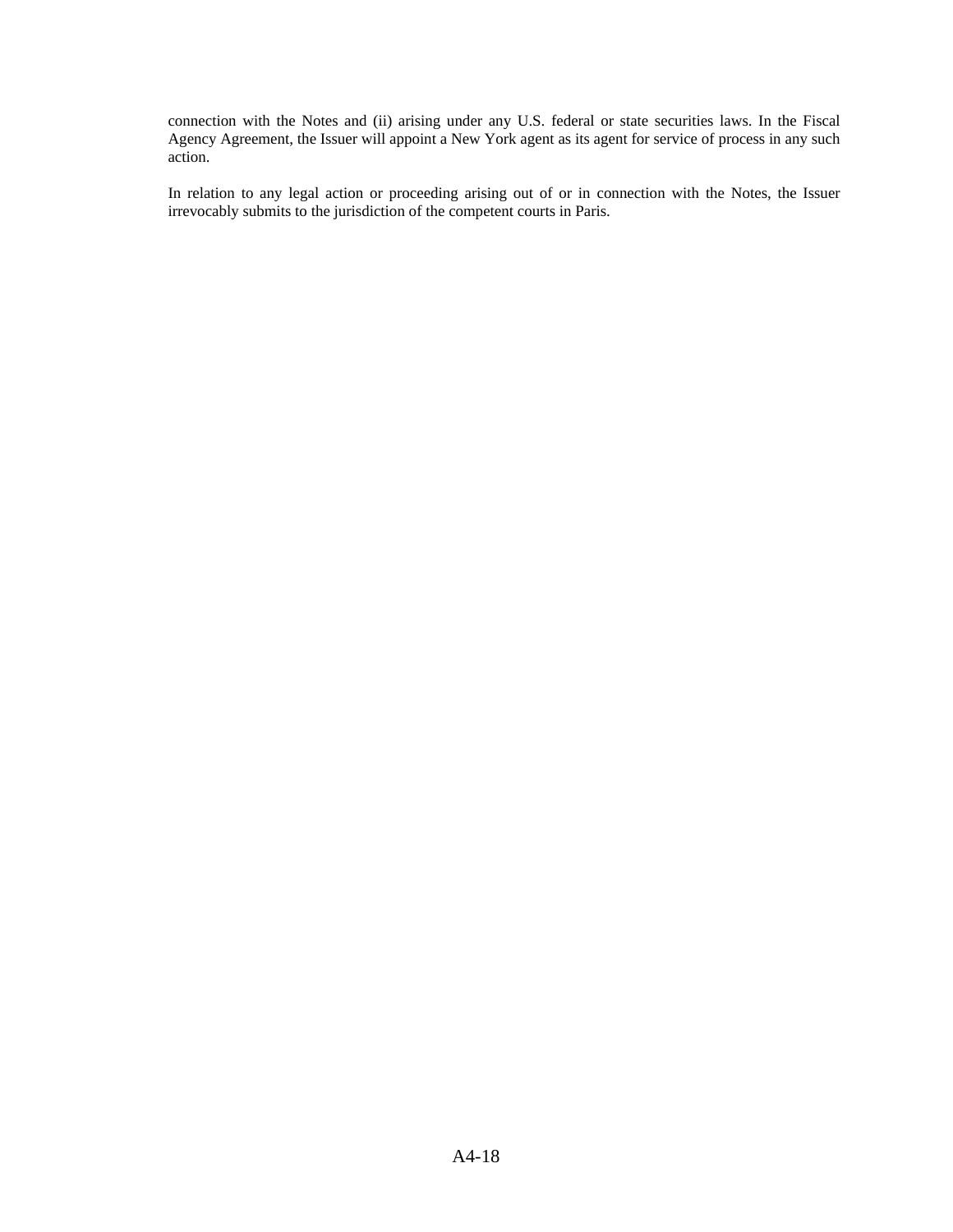*Registered Office of the Issuer:* 

**BPCE** 50, avenue Pierre Mendès-France 75013 Paris France

*The Exchange Agents for the Offers are:* 

Deutsche Bank AG, London Branch Winchester House 1 Great Winchester Street London EC2N 2DB United Kingdom Tel: +44 (0) 20 7547 5000 Email: xchange.offer@db.com

*Principal Exchange Agent : French Exchange Agent:*

Deutsche Bank AG, Paris 3, Avenue Friedland 75008 Paris France Tel: +33 1 4495 6338 and +33 1 4495 6782 Email: xchange.offer@db.com

*U.S. Exchange Agent:* 

*The U.S. Exchange Agent by mail:* DB Services Tennessee Inc. P.O. Box 305050 Nashville, Tennessee 37230 United States of America Attn: Reorganisation Unit

*The U.S. Exchange Agent by facsimile and email (Eligible Institutions only):* Facsimile: +1-615-833-3889 Email: db.reorg @db.com Confirmation: +1-800-735-7777

*The U.S. Exchange Agent by hand delivery or courier delivery:* DB Services Tennessee Inc. 648 Grassmere Park Road Nashville, Tennessee 37211 United States of America Attn: Reorganisation Unit

Any questions about the Offers or procedures for participating in an Offer or requests for additional copies of this Supplement may be directed to the Information Agent.

*The Information Agent for the Offers is:* 

Global Bondholder Services Corporation 65 Broadway, Ste 723 New York NY 10006 United States of America

Banks and Brokers, call: +1-212-430-3774 All others, call toll-free: +1-866-470-4200

*Paris Paying Agent*  Deutsche Bank AG, Paris Branch 3, avenue de Friedland 75008 Paris France

*Fiscal Agent, Paying Agent and Calculation Agent for the New Notes (other than Series USD-2)* 

> Deutsche Bank AG, London Branch Trust & Securities Services Winchester House 1 Great Winchester Street London EC2N 2DB United Kingdom

*Paying Agent, Fiscal Agent and Calculation Agent for Series USD-2 New Notes*  Deutsche Bank Trust Company Americas 60 Wall Street New York, NY 10005 United States of America Fax: +1-732-578-4635

Any questions about the Offers or procedures for participating in an Offer may be directed to the Dealer Managers.

*The Dealer Managers for the Offers are:* 

**BNP Paribas** NATIXIS 10 Harewood Avenue London NW1 6AA United Kingdom

30, avenue Pierre-Mendès France 75013 Paris France

*Legal Advisors to the Issuer* *as to French and United States law* 

Cleary Gottlieb Steen & Hamilton LLP 12, rue de Tilsitt 75008 Paris France

*Legal Advisors to the Dealer Managers as to French and United States law* 

> Allen & Overy LLP Edouard VII 26, boulevard des Capucines 75009 Paris France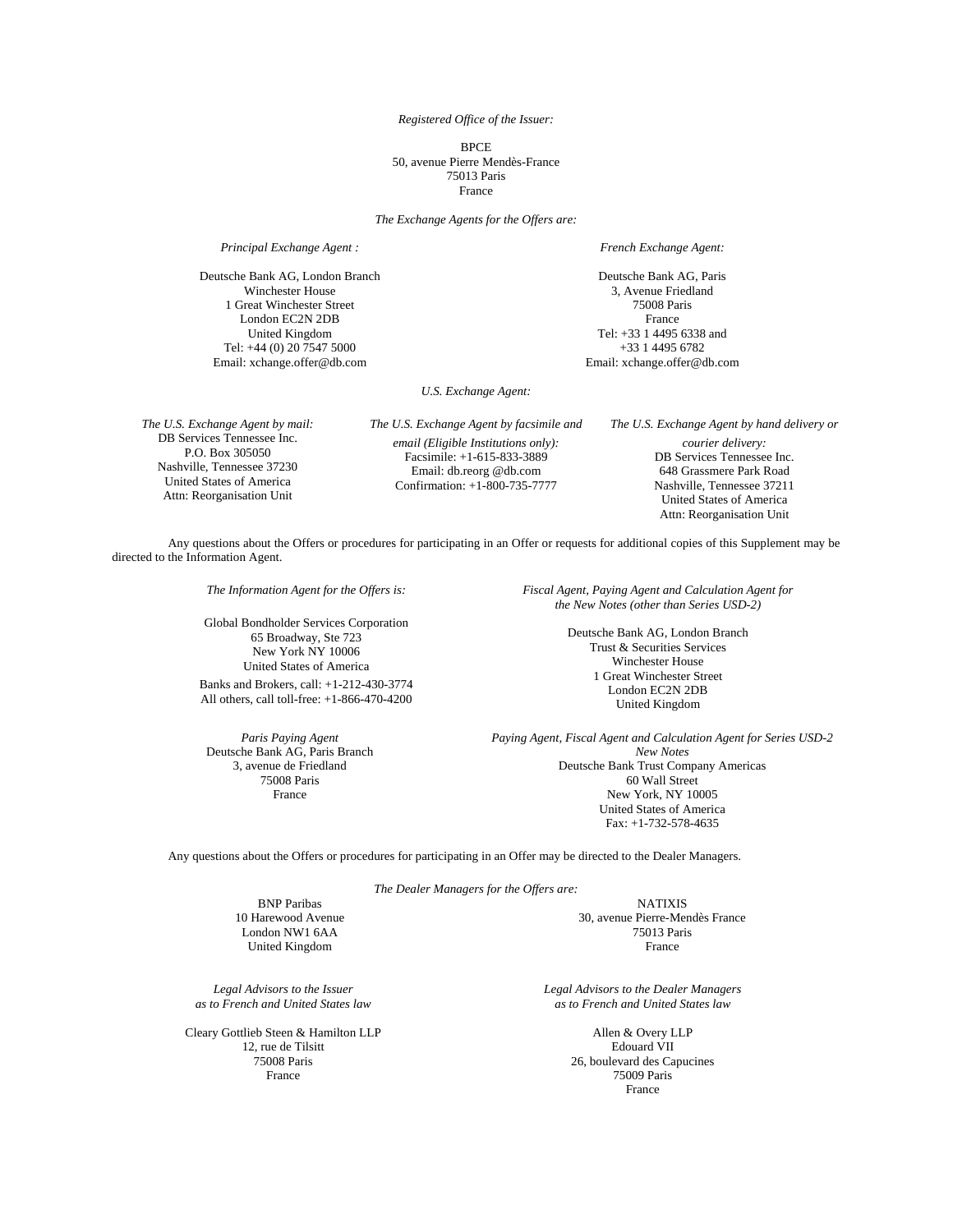*Auditors to the Issuer* 

Mazars Exaltis 61, rue Henri Regnault 92075 La Défense Cedex France

PricewaterhouseCoopers Audit 63, rue de Villiers 92208 Neuilly-sur-Seine Cedex France

KPMG Audit 1, Cours Valmy F-92923 Paris La Défense Cedex France